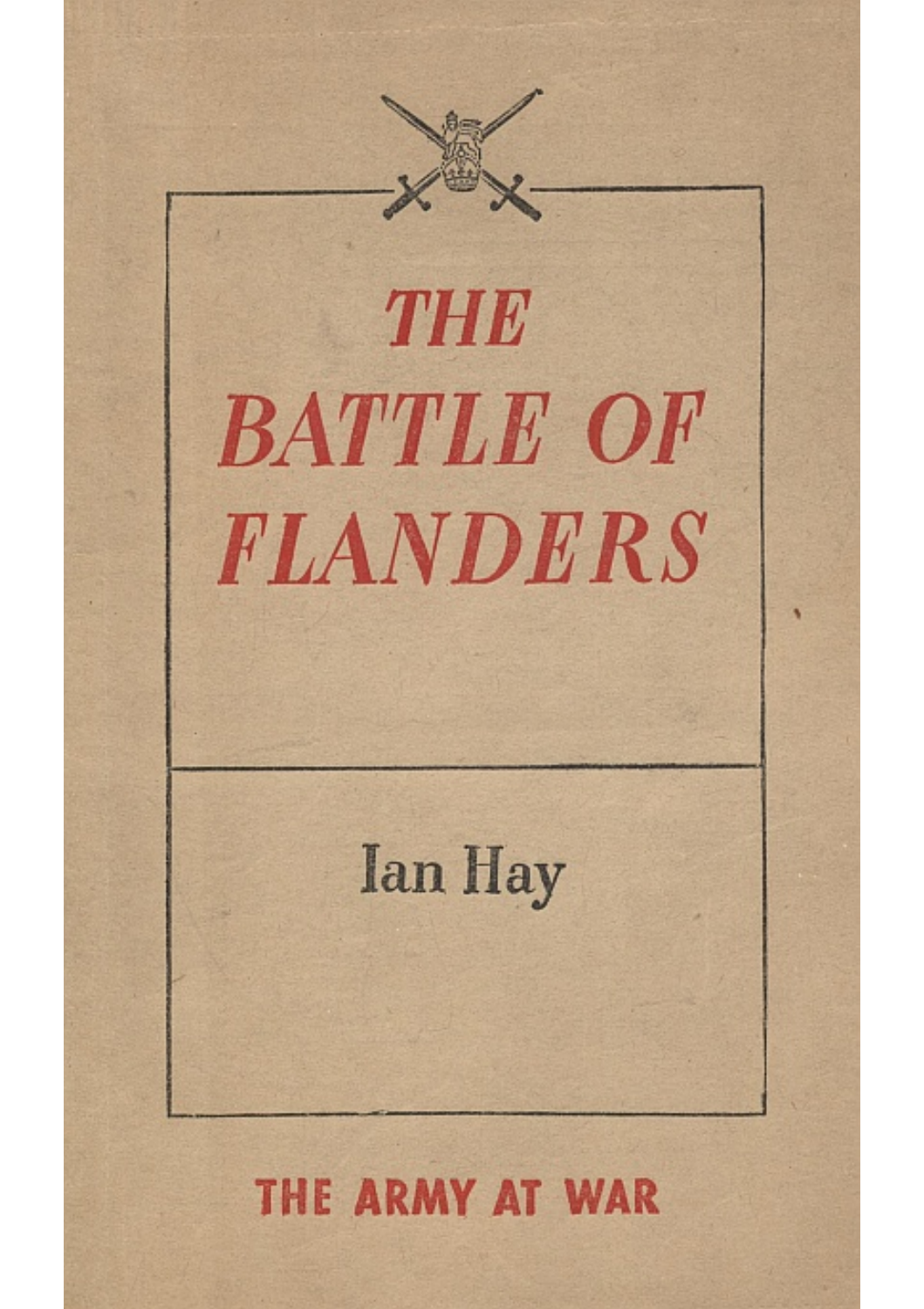## **\* A Distributed Proofreaders Canada eBook \***

This eBook is made available at no cost and with very few restrictions. These restrictions apply only if (1) you make a change in the eBook (other than alteration for different display devices), or (2) you are making commercial use of the eBook. If either of these conditions applies, please check with a https://www.fadedpage.com administrator before proceeding. Thousands more FREE eBooks are available at https://www.fadedpage.com.

This work is in the Canadian public domain, but may be under copyright in some countries. If you live outside Canada, check your country's copyright laws. **If the book is under copyright in your country, do not download or redistribute this file.**

*Title:* The Battle of Flanders 1940

*Date of first publication:* 1941

*Author:* Ian Hay (1876-1952)

*Date first posted:* Dec. 29, 2019

*Date last updated:* Dec. 29, 2019

Faded Page eBook #20191256

This eBook was produced by: Al Haines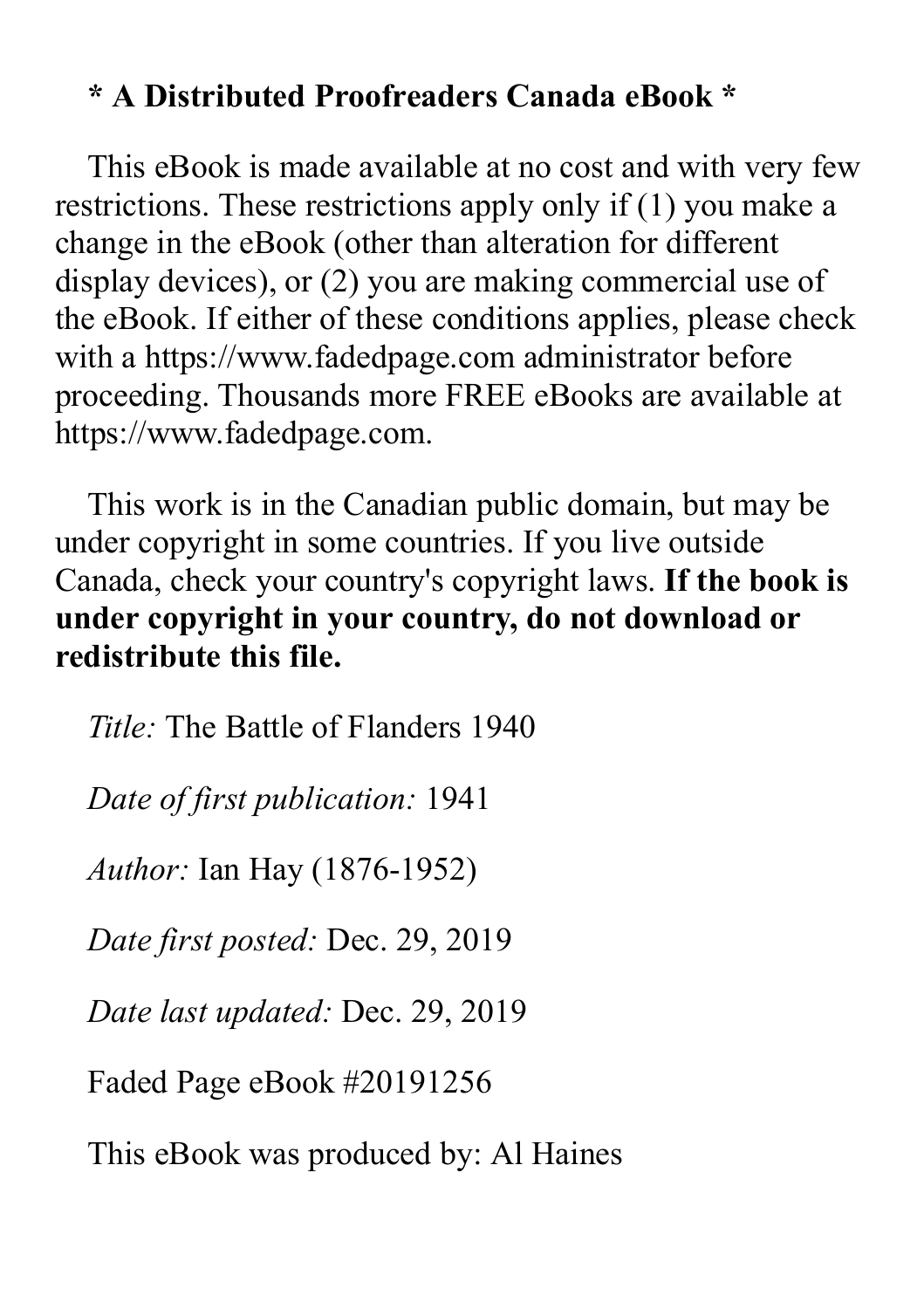[Transcriber's Note: A Contents has been added for reader convenience.]

## **FLANDERS & THE NARROW SEAS**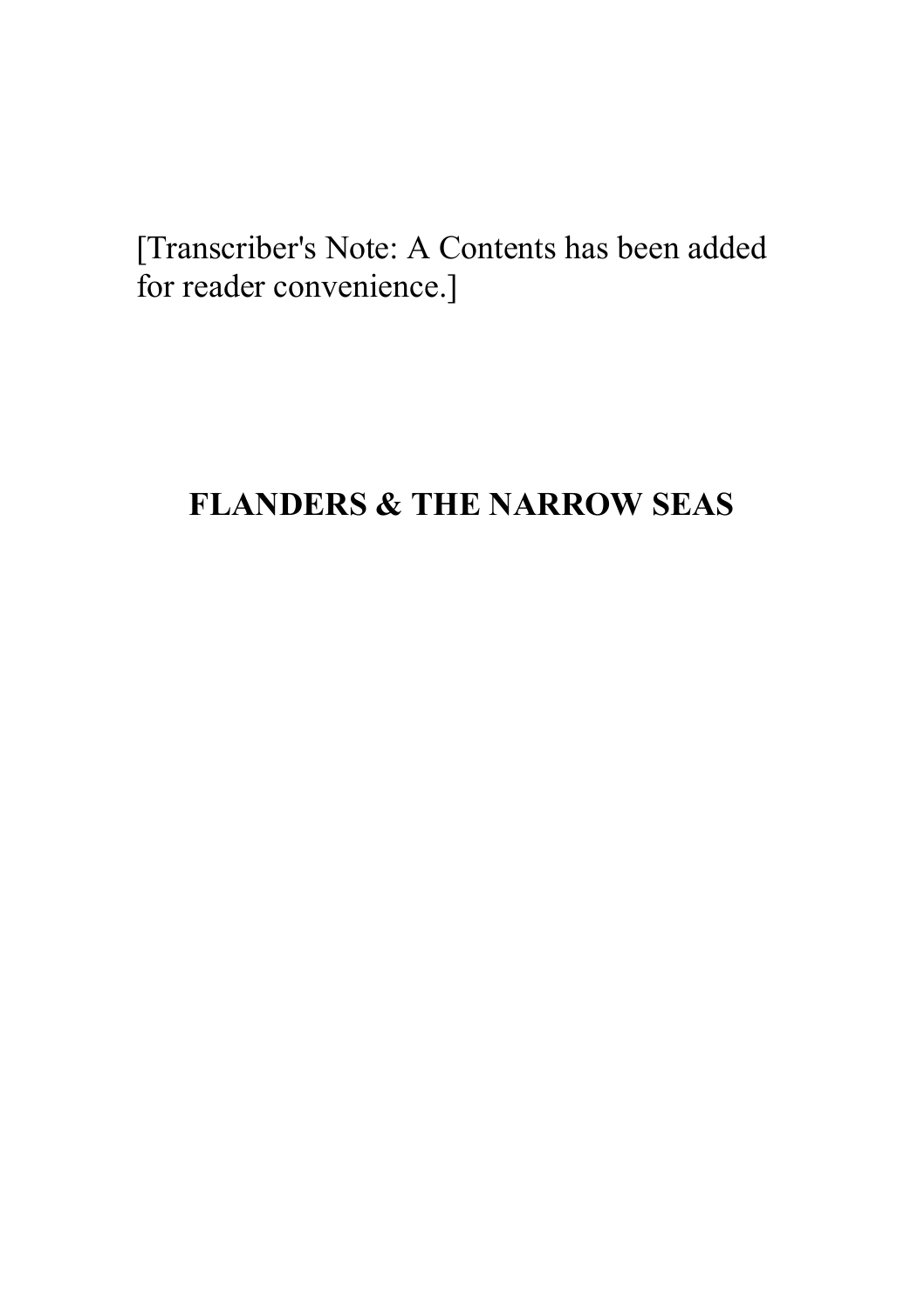# **THE BATTLE OF FLANDERS 1940**

## IAN HAY

## LONDON HIS MAJESTY'S STATIONERY OFFICE

**AUTHOR'S NOTE**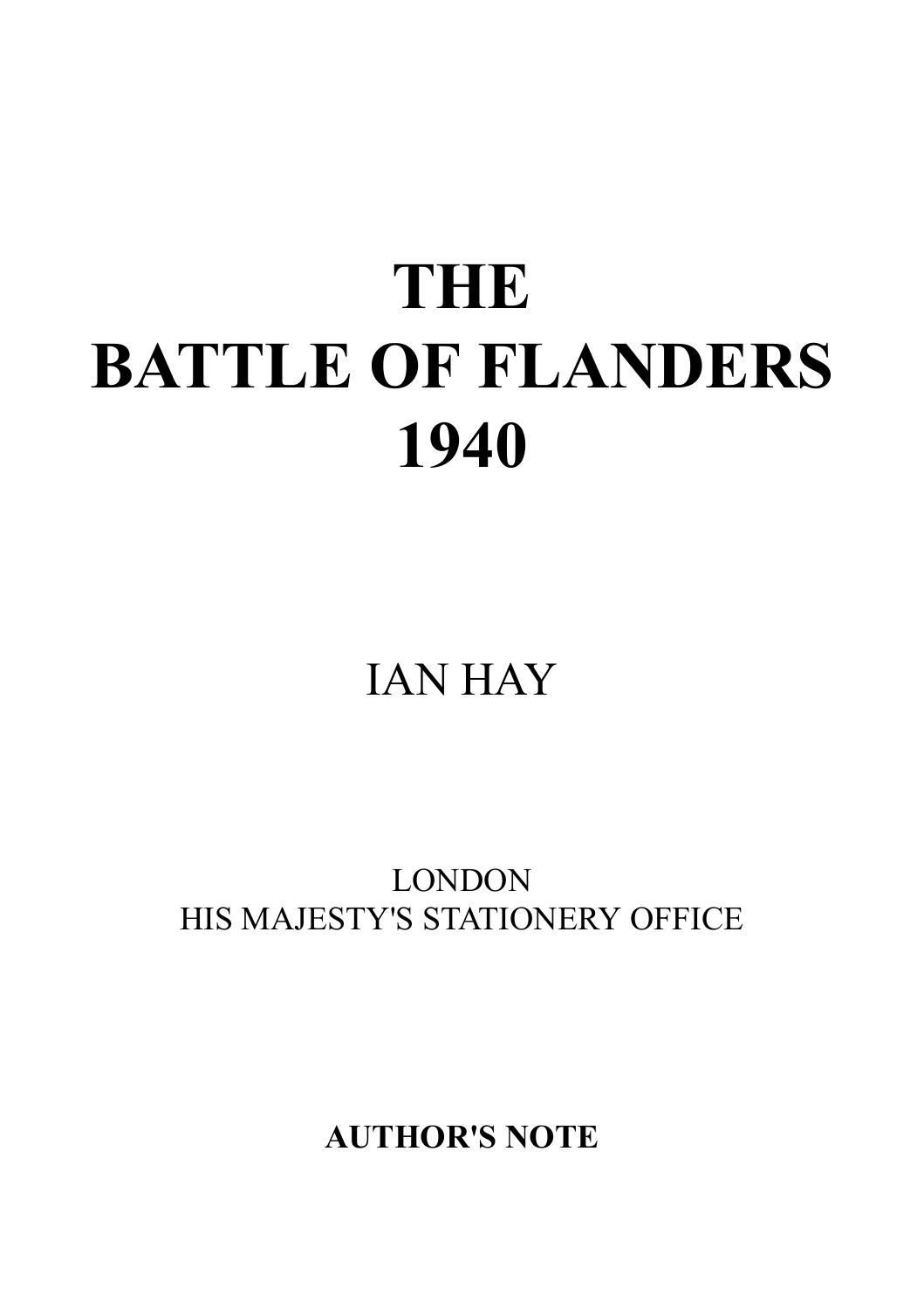The following narrative, which is based upon Lord Gort's Official Despatches, is an attempt to describe, in as untechnical language as possible, the experiences of the B.E.F. from the time of their landing in France in September, 1939, to the final evacuation of Dunkirk on 3rd June, 1940.

I have gone beyond Lord Gort's text in at least two respects. I have offered certain comments, which Lord Gort has punctiliously refrained from doing; and I have included in my story certain incidents which, since they did not occur under Lord Gort's official jurisdiction, are not included in his Despatches, but will I hope be of interest to the general reader.

## **CONTENTS**

[Foreword](#page-5-0) I. [Flanders Once More](#page-8-0) II. [Tuning Up](#page-33-0) III. [Blitzkrieg](#page-44-0) IV. [Disaster on the Right](#page-49-0) V. [The Threat to the British Flank](#page-57-0) VI. [Hitting Back](#page-64-0) VII. [The Enemy Reach the Channel](#page-71-0) VIII. [The Weygand Plan](#page-76-0) IX. [Backs to the Wall](#page-84-0) X. [The Dunkirk Bridgehead](#page-91-0) XI. [Thalassa, Thalassa!](#page-99-0)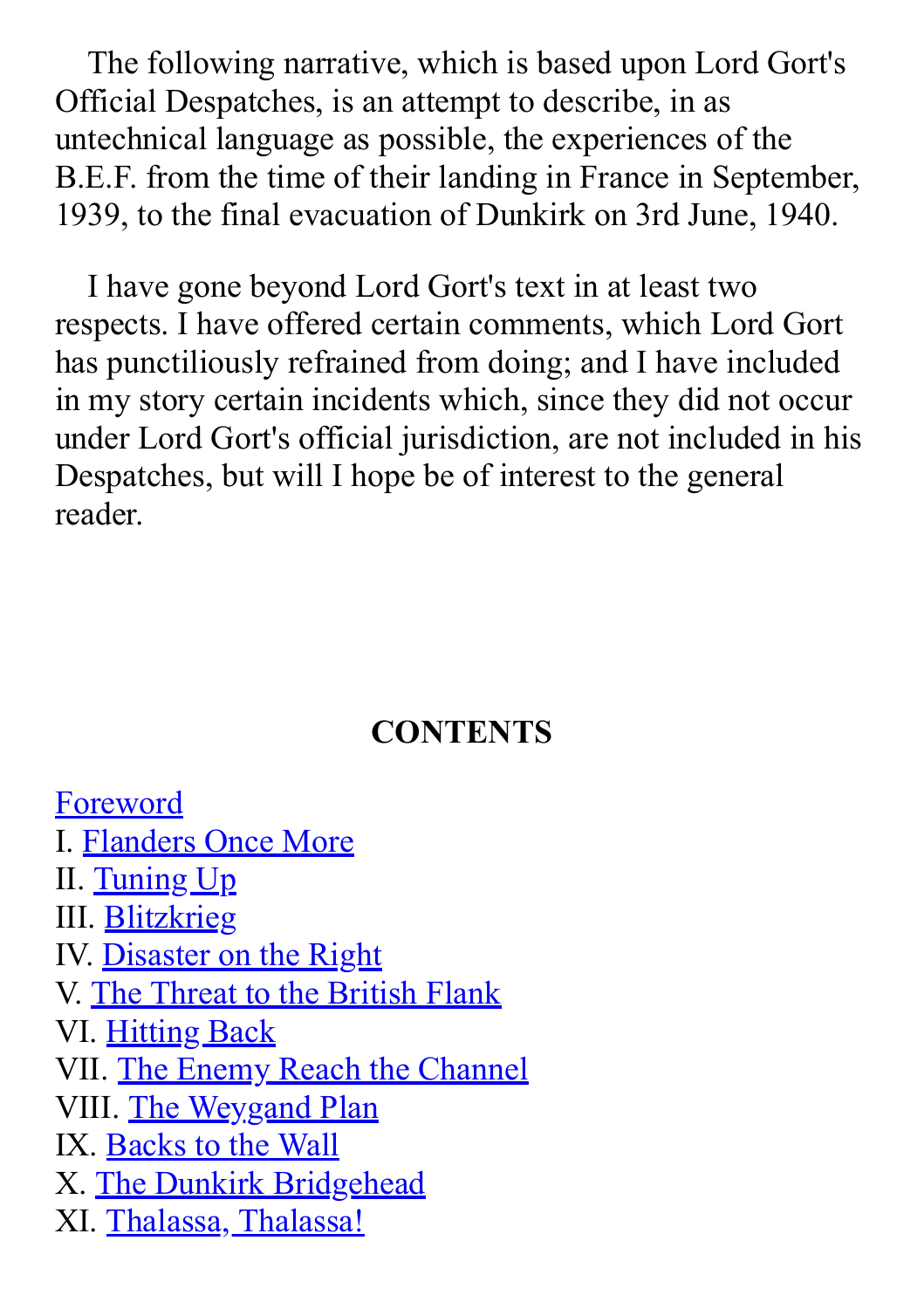## **FOREWORD**

#### *Perspective in Warfare*

<span id="page-5-0"></span>In all wars the final victory must be won on land. However irresistible the armed forces of a country may show themselves by sea or in the air, the naval and aerial arms can never strike the decisive blow. They can guard and protect on the one hand, devastate, cow, and paralyse on the other, but they cannot break through the last lines of defence. That task must be left to the tanks and their supporting infantry.

The importance of an early success or failure cannot therefore be estimated at once; there must be an interval of waiting until it can be fitted into the final pattern—it may be years later. Of what value were Marengo or Austerlitz to Napoleon the day after Waterloo was fought?

The British Army, by traditional usage, always seems to be compelled to start a war from small beginnings, and either play for time or take desperate risks until it has built itself up into an effective striking force. The entire history of that Army is chequered with tales of early reverses or expensive resistances, redeemed in the end, as resources and experience accumulated, by the final crown of victory.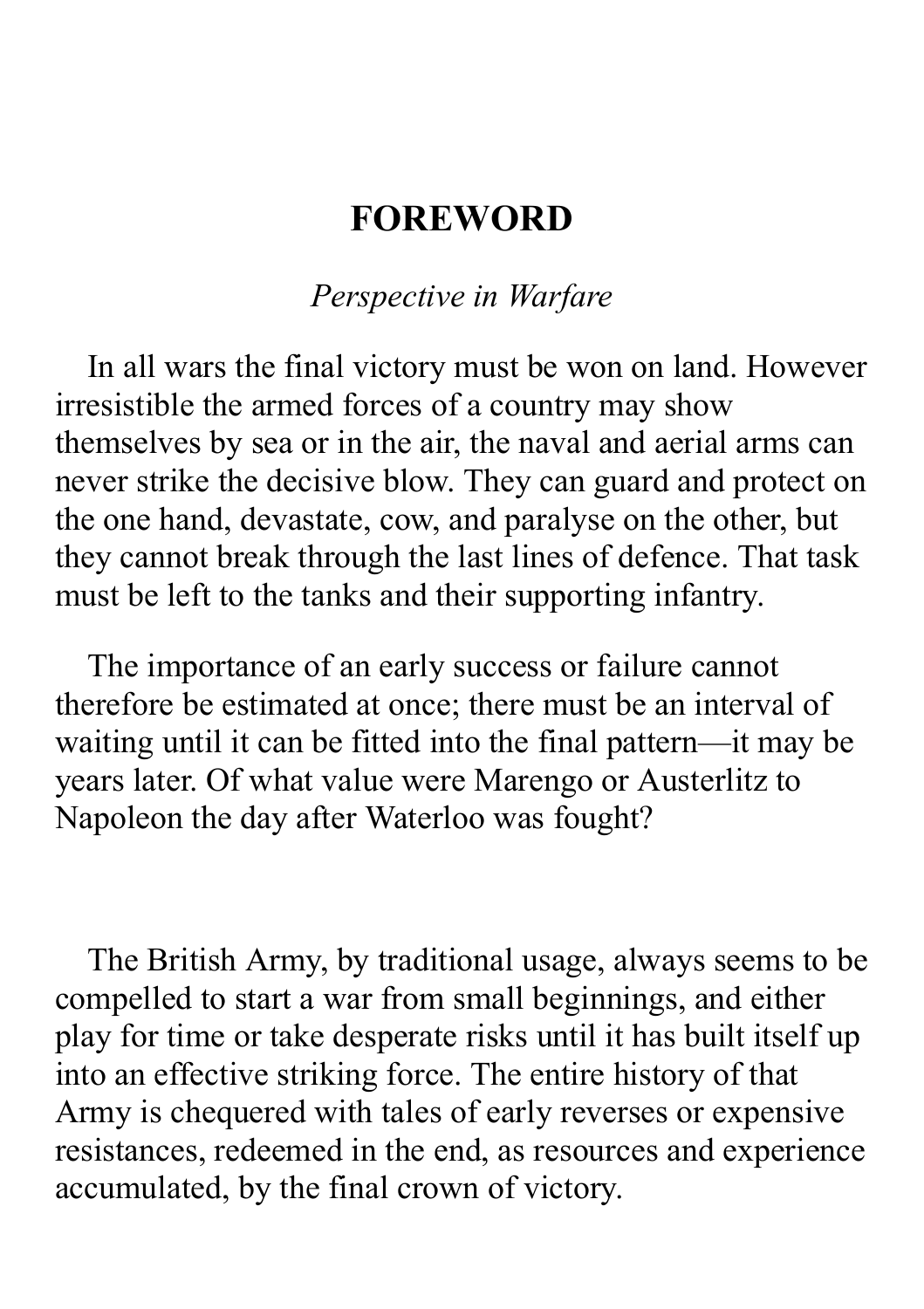This is due partly to the fact that though we have usually been prepared to maintain a Navy second to none, and came recently to a similar though somewhat tardy conclusion upon the subject of an Air Force, we have systematically starved our Army throughout its history, both in numbers, equipment, and adequate means of training; and partly because, whenever we embark upon one of our periodical and hasty campaigns for national preparedness, the Royal Navy and Royal Air Force must of necessity be served first; for it is they who must guard our shores and skies until the final arbiter, the Army, is ready. And this usually means a wait of two years. In the last war we could not really put our full military strength into the field until 1st July, 1916, when, at long last, a highly trained and fully equipped British Army went raging into the Battle of the Somme.

Military science never stands still. No sooner is a new weapon of offence forged than an effective means of defence is devised against it. Sometimes, therefore, the advantage inclines one way, sometimes the other. In the Great War, it lay in the main upon the side of the defence; the battles of Verdun and Passchendaele are grim witnesses to the fact.

But to-day the beam has tipped the other way. The stoutest trench and pill-box system of 1918 would find itself helpless against a foe equipped in overwhelming strength with swift armoured fighting vehicles and possessed of the command of the air.

That is the moral and the lesson of Lord Gort's Despatches. They tell a tale to stir the pulse and rend the heart at the same moment—a tale of almost incredible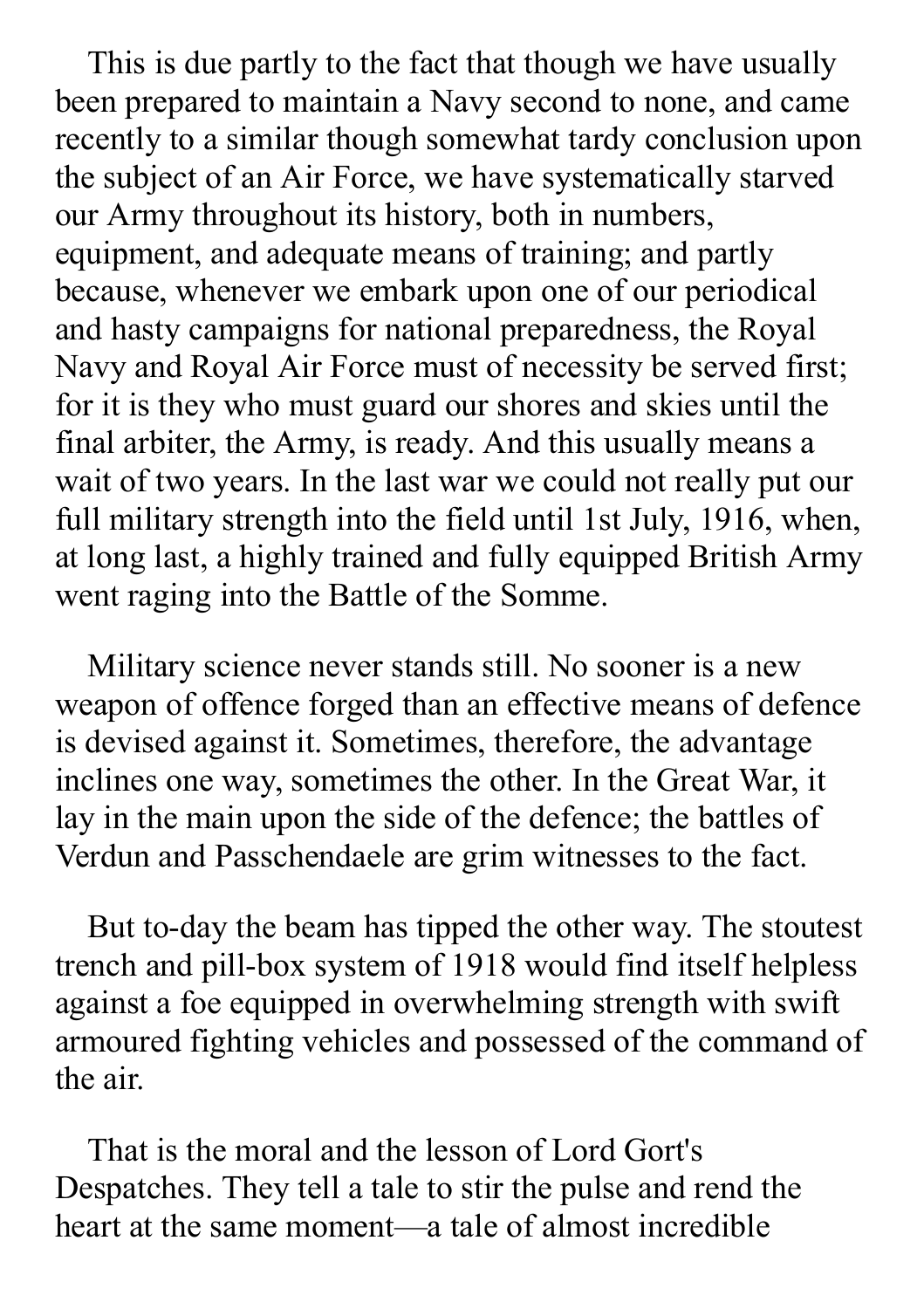gallantry, resource, and fortitude, hampered at every turn from the very outset by lack of adequate numbers and essential equipment. There were other difficulties too, almost inseparable from the operations of allied forces who find themselves matched, without previous rehearsal, against the natural dispositions of a single powerful enemy.

But a Commander-in-Chief in his Despatch does not discuss such considerations. He limits himself severely to a plain description of his own dispositions and of the operations which followed them. Criticism, whether of his superiors or his associates, he rigorously avoids. Neither does he seek excuses for himself, though Lord Gort might have stated with perfect truth that the fate of the B.E.F. was sealed, almost from the start of the 1940 campaign, by a break-through many miles from its own front, and not by any failure of British troops to hold positions of their own choosing.

But it is sometimes permissible to read between the lines.

The Flanders campaign of 1940 was a tragedy, redeemed by a heroic, superhuman conclusion, but a tragedy for all that, especially for France. Yet ourselves it must inspire with hope, for it showed us plainly that man for man our soldiers were superior to those of the enemy, and, when similarly equipped, must inevitably prove their masters.

The day of victory is not yet, and may not fall for some time; for we have learned a lesson, and that is that until we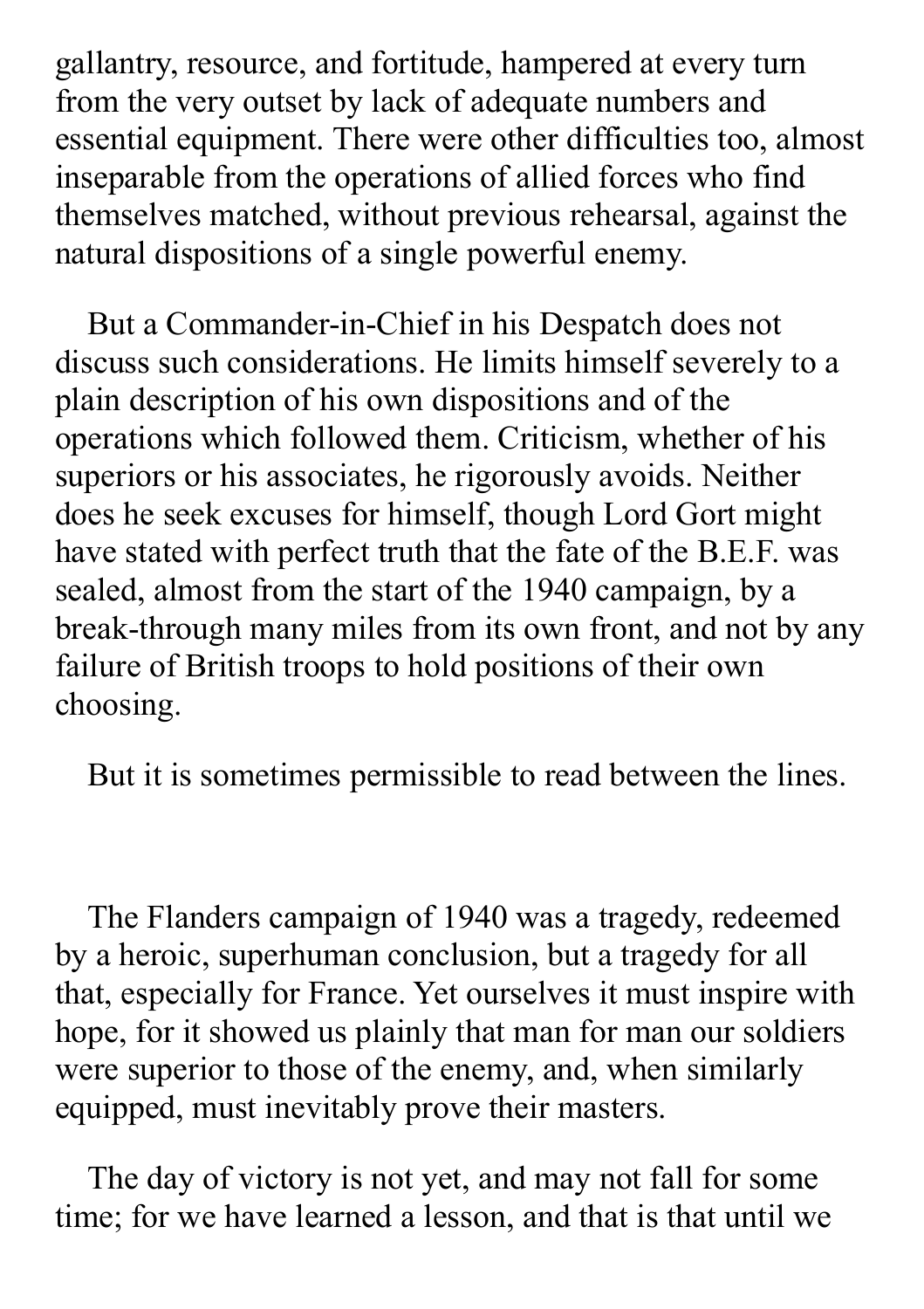have consolidated our command of the air and endowed our young and spirited armies with the mechanised aid that they require, the decisive blow can not be struck.

So we must wait, with fortitude and patience until, by the unremitting effort of the men and women of the factory and forge at home and throughout the Empire, these vital necessities are forthcoming and we can put forth our full strength.

When that victory is won, but not till then, the Flanders campaign of 1940 will fall into its true perspective—of as gallant a contribution to ultimate victory as Gallipoli or Corunna.

## **CHAPTER I**

## <span id="page-8-0"></span>**FLANDERS ONCE MORE**

I

#### *The Move Overseas*

A war must always provoke comparison with its immediate predecessor. There must have been many of us in September, 1939, whose memories turned back to those fateful weeks in August, 1914, when the British Expeditionary Force, thanks to perfect co-operation between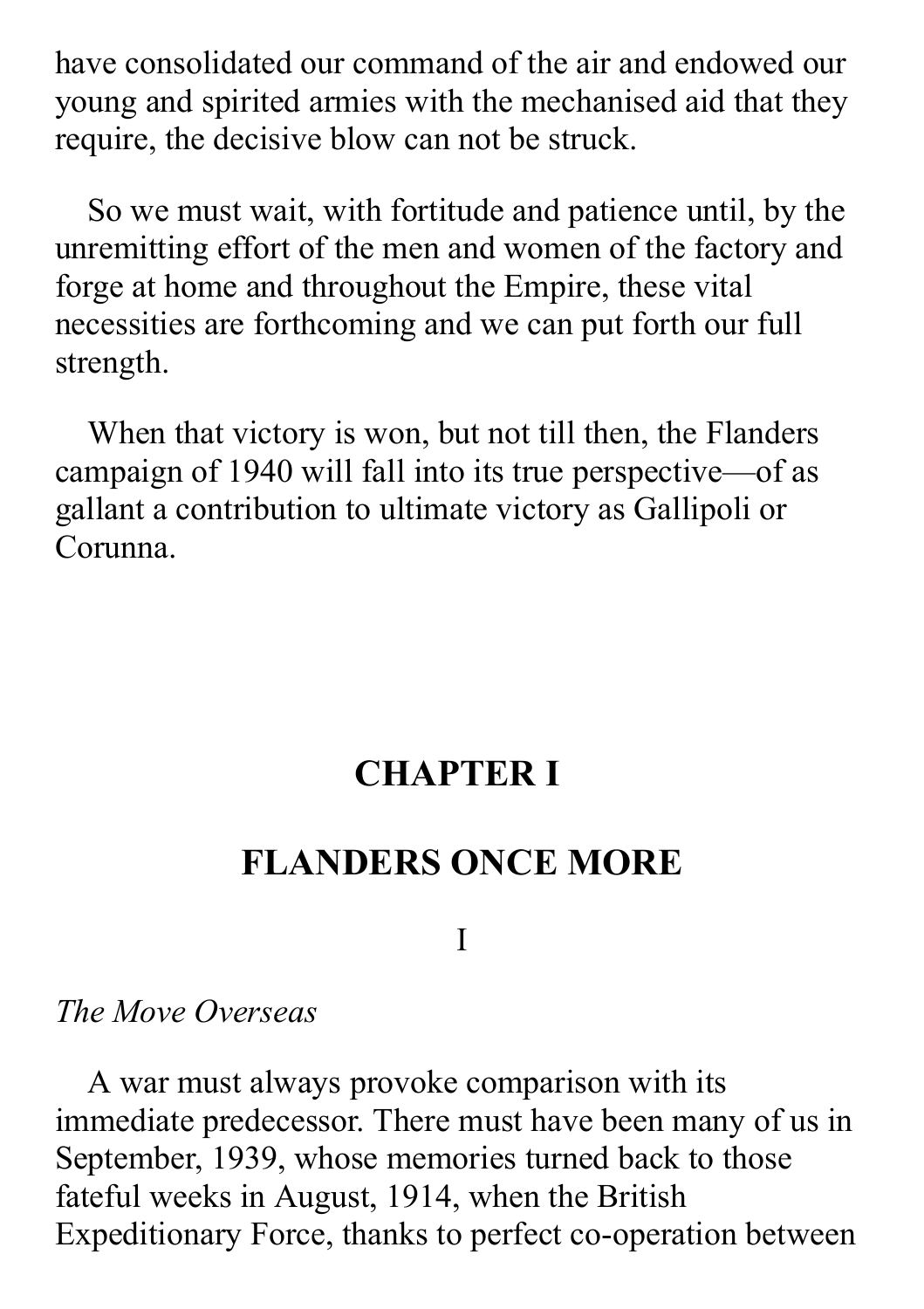our naval and military staffs, were conveyed swiftly and securely across the Channel, without the loss of a man, to immediate participation in the Battle of Mons.

Could that feat be repeated, we asked, under modern conditions?

It could, and was, despite new and unfamiliar difficulties.

Two of these were outstanding. The first was the possibility—the certainty, it seemed—of an overwhelming attack upon our transports from the air. The second was the fact that animals had been totally replaced by mechanical vehicles, and this presented a new and, quite literally, most weighty problem in transportation.

In the first case the most pressing essential was secrecy, and this had been successfully maintained for many weeks, while detailed and complex plans were prepared and carried out in peacetime. The agencies concerned were the War Office, the Admiralty, the Board of Trade, and the French Naval, Military and Civil authorities, working together in silent efficiency and loyal accord.

Further security was ensured by the selection of landing ports as remote as possible from the German air-bases. Calais and Boulogne were held to be out of the question this time, so Cherbourg was selected as a landing place for the troops, and Brest, Nantes, and St. Nazaire for their stores and vehicles. Nantes stands some thirty-five miles up the estuary of the Loire; St. Nazaire, at its mouth in the Bay of Biscay, was converted during the last war from a modest coastal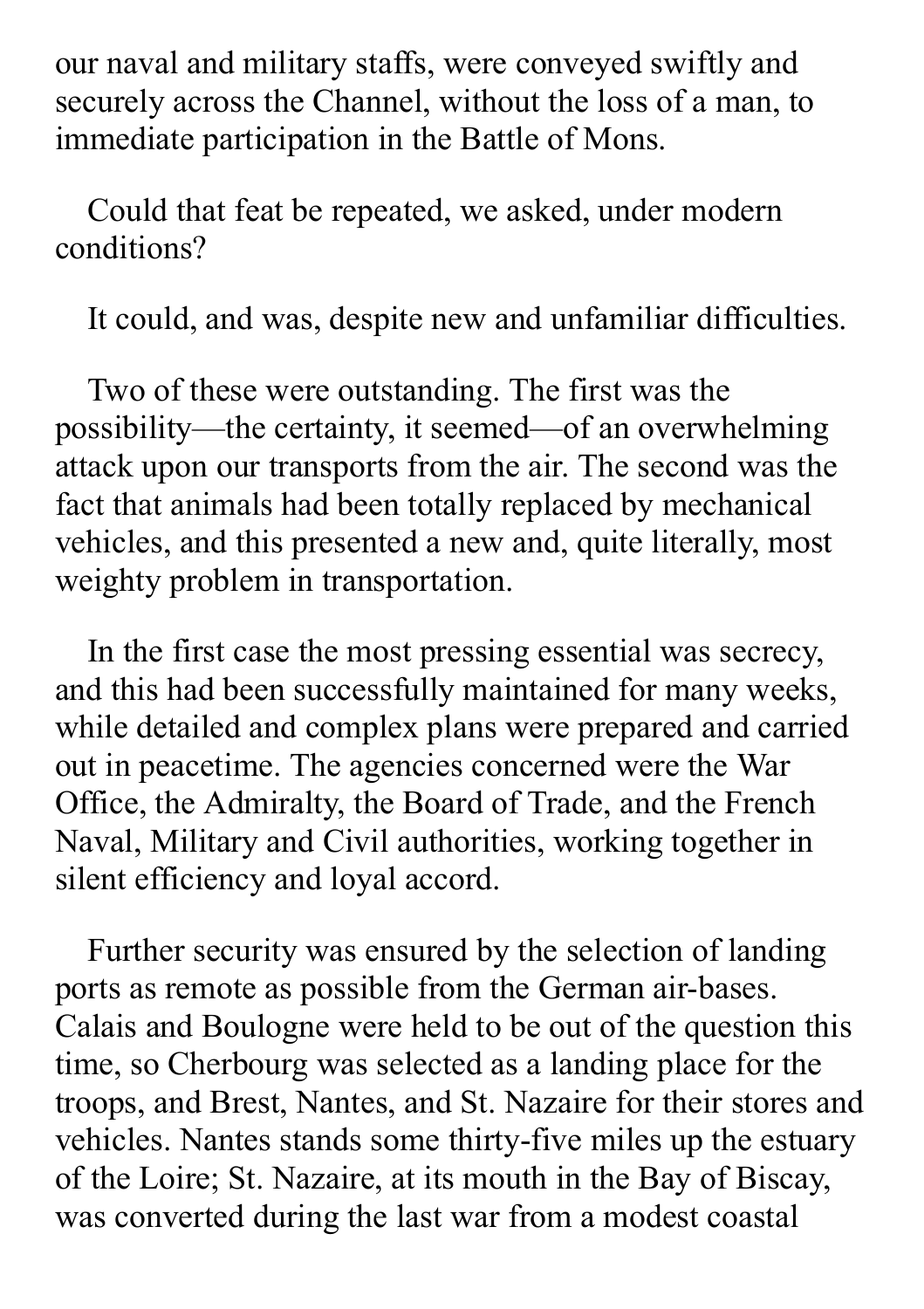village into a considerable landing-port and base for the use of the American Expeditionary Force; so suited our purpose well.

So well in hand were our preparations in September, 1939, that within a week of the outbreak of war these ports were ready for the reception of the British Expeditionary Force. Advance units were on the spot even earlier, to organise docking and transportation arrangements. These units were in the main recruited from the port authorities in Great Britain, and most efficient they proved themselves.

Anti-aircraft defences and hospital accommodation had also to be provided, for we had good reason to expect that disembarkation might have to take place under intensive interference from enemy bombers.

So expeditiously were all these preliminary tasks performed that the move of the Expeditionary Force as a whole to France was able to begin upon 10th September, one week after the declaration of war. They arrived safely on schedule time.

"Drivers and vehicles," we are told, "were on the road for long periods, but their duty was lightened by the hospitality of the French inhabitants, which all ranks will recall with gratitude". There is a pleasantly familiar ring about that statement.

Upon the 13th September Lord Gort himself, as Commander-in-Chief, left the War Office for Camberley, where his General Headquarters was forming, and upon the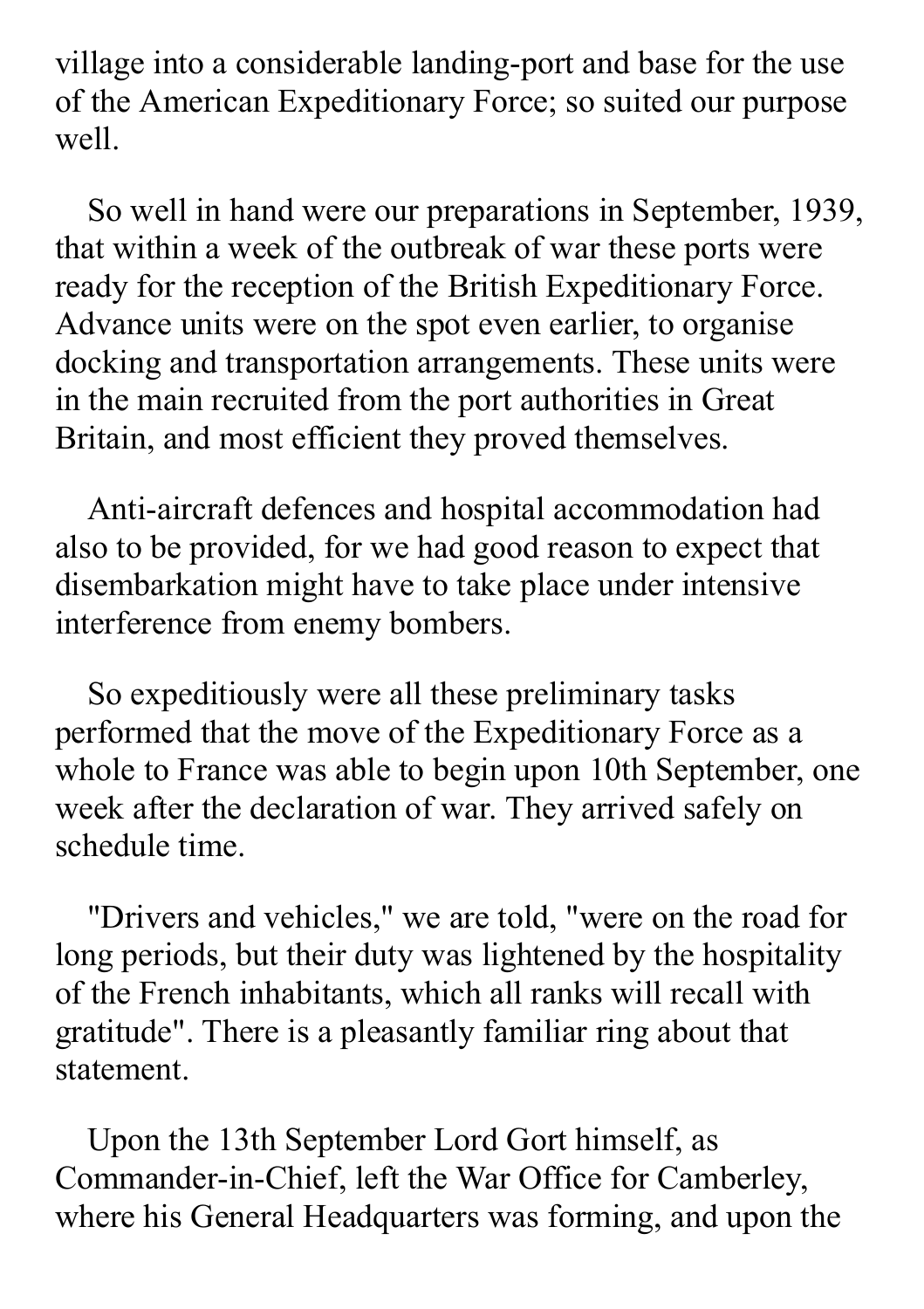following day followed his men overseas. He sailed in H.M.S. "Skate", and was accompanied by Lt. General Sir John Dill, Commander of the 1st Corps, and his own personal staff. Upon landing at Cherbourg he proceeded by car to the Chateau de la Blanchardière, Le Mans, which had been placed at his disposal by the French Government.

#### II

#### *The New Factor*

In one respect the newly arrived B.E.F. enjoyed an advantage denied to its predecessor of 1914: it had ample time to assemble and reorganise after disembarkation; whereas twenty-four years earlier our troops had been hurried into action as they set foot upon the soil of France.

Perhaps this was just as well, for the Staff now encountered a problem destined hereafter to add considerably to the difficulties of communication—a problem arising from the necessity of *dispersion*.

As we all know to our cost, the bombing aeroplane has completely revolutionised not only the operational but the administrative side of war; and with it, what may be called the recreational or social side.

In the last war troops were either in action or back at rest; and when they were back at rest they really rested. Thousands of middle-aged and elderly Britons can recall to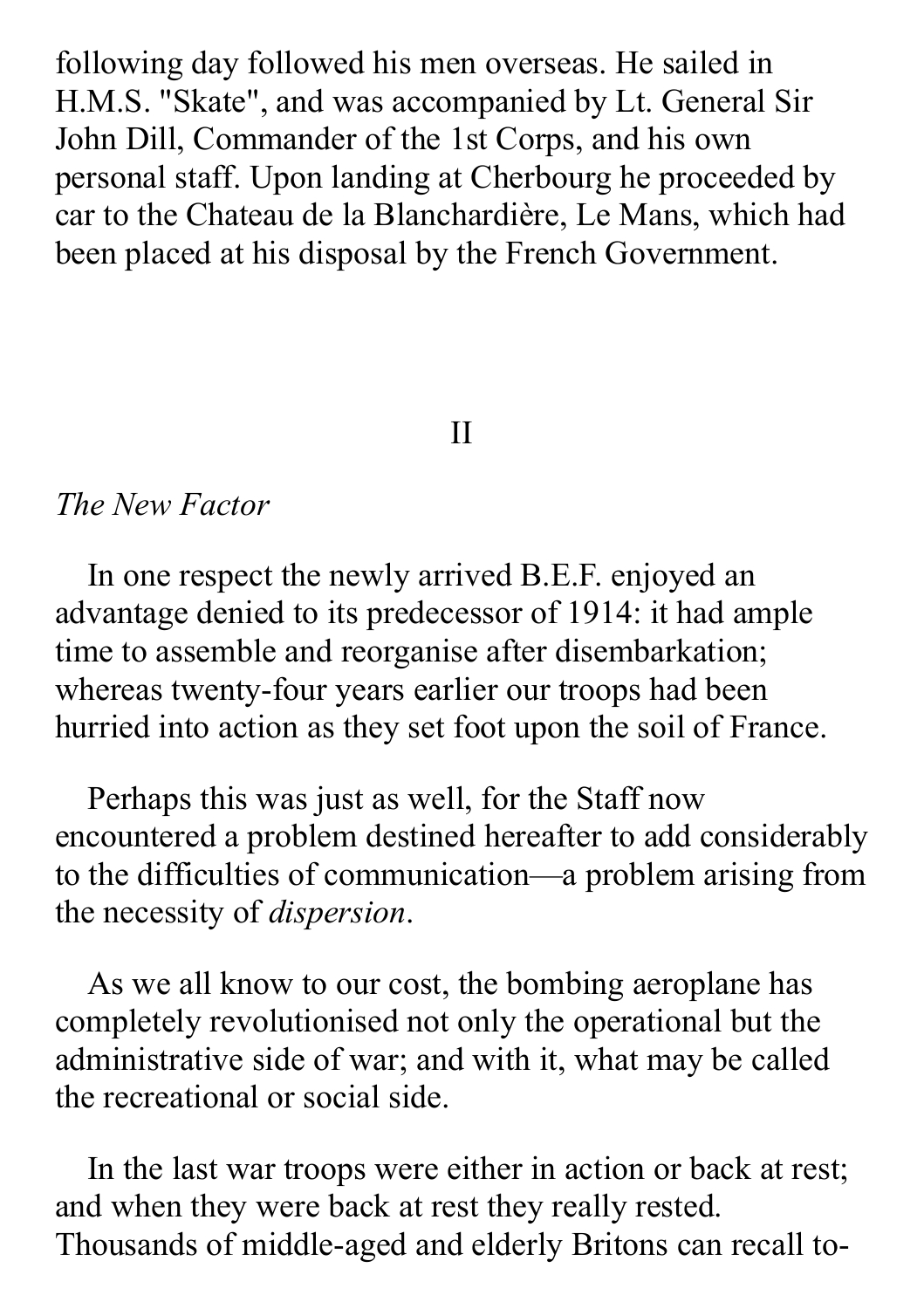day grateful memories of pleasant billets in Bethune, or Bailleul, or Arras, or of innumerable friendly villages and farm-houses scattered behind the line, where exhausted units could make good their deficiencies and recruit their energy. But to-day all that is gone. There are no real rest areas anywhere. Troops can no longer congregate in centres of population; they must be dispersed in small contingents all over the countryside, separated from their nearest neighbours by a mile or so of field and plough, wrapped by night in an impenetrable black-out.

The same restrictions are imposed upon the activities of the Staff, for in the case of G.H.Q., the brain and directing force of the whole Army, it is obviously unsafe to keep all your eggs in one basket. When G.H.Q. established itself at Arras, it was found advisable to quarter the Commander-in-Chief and his principal Staff Officers each in separate billets some miles apart. This meant that whenever a conference had to be held, valuable time was taken up in travelling, or in a struggle with that most exasperating of instruments, the field telephone.

This handicap of enforced dispersion made itself felt from the very beginning. Laval and Le Mans were fifty miles apart, and the base ports three times that distance. Despite the cordial help of the French authorities, telephonic communication never proved satisfactory, quite apart from the danger of a breach of security involved. It was found by Commanders and Staff that satisfactory control could only be ensured by personal visits. All this meant a further waste of time on the road.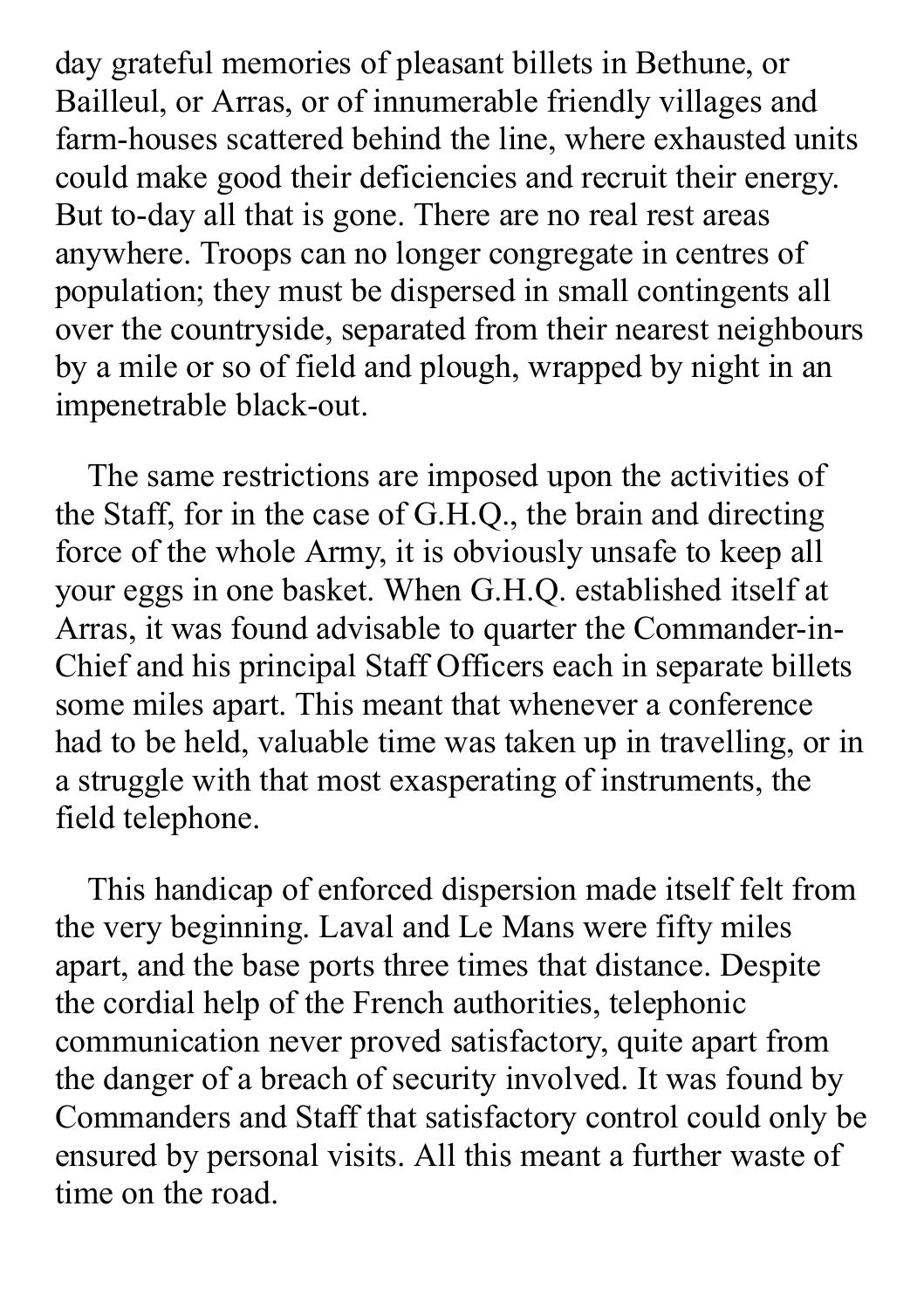Dispersion of vehicles and transport in general also involved a loss of time in their assembly—and in war, time is frequently the supreme factor.

These handicaps were not of course insuperable, neither were they suffered by the B.E.F. alone. They were imposed impartially upon both sides by modern conditions of warfare. Moreover, the months of comparative tranquility which followed gave to our young and inexperienced Army breathing space in which to accustom itself to its new problems.

#### III

#### *The British Sector*

By 21st September the concentration of the General Headquarters Staff and of the essential Lines of Communication units was accomplished. Next day the troops themselves began to arrive—units of 1st Corps. On 22nd September Lord Gort left Le Mans for Amiens. At Mantessur-Seine he was handed a telegram from General Georges, Commander of the French Front of the North East, indicating the location and extent of frontage which it was desired that the British Expeditionary Force should take over.

Lord Gort, it should be noted, was acting under the direct control of General Georges, while General Georges himself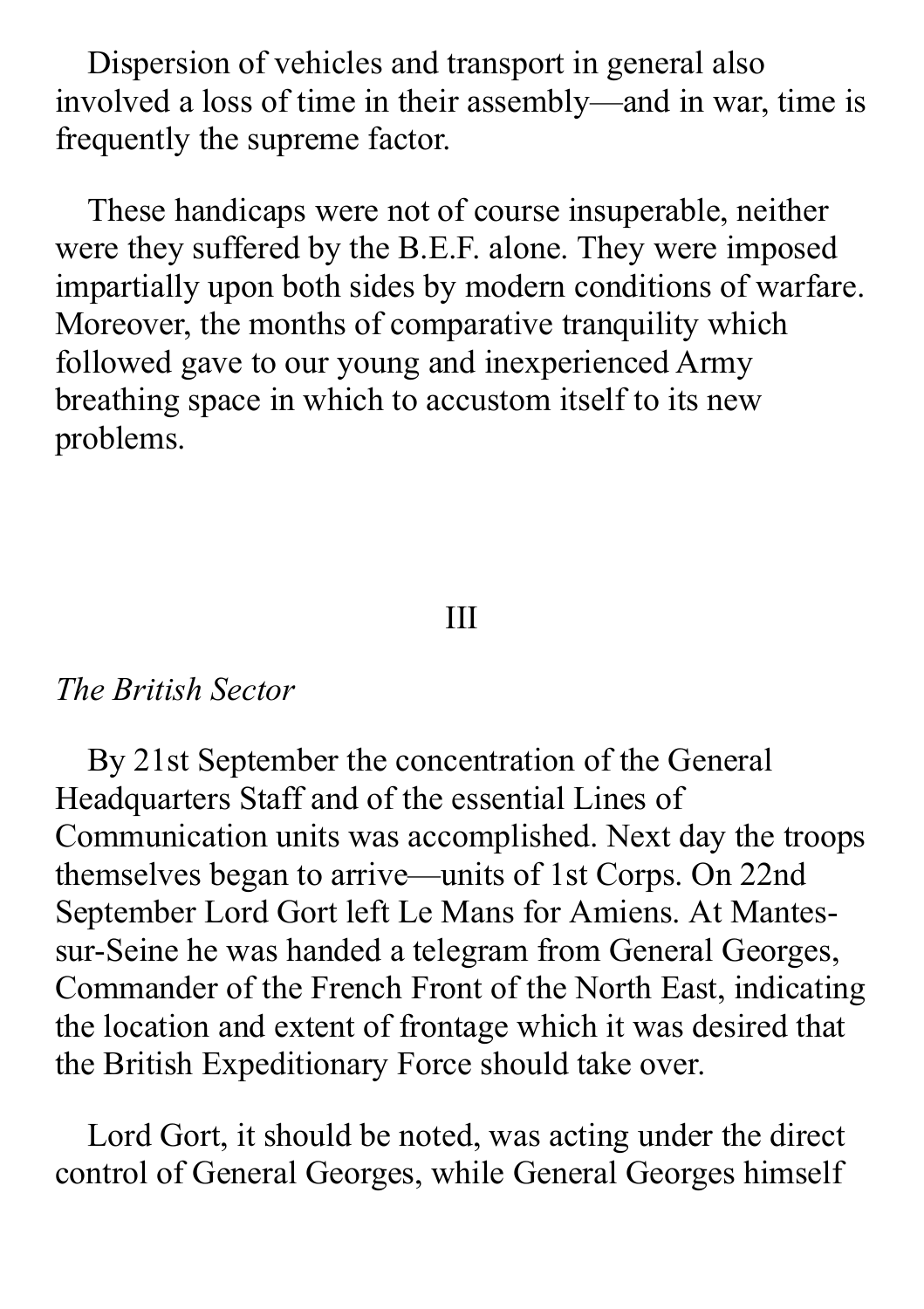served under General Gamelin, in supreme command of the Allied Forces in France.

After a reconnaissance of the allotted sector, Lord Gort visited General Georges at Grand Quartier General upon 26th September, accompanied by his Chief of the General Staff, Lt.-General H. R. Pownall. He agreed to take over the sector proposed, which followed the Belgian frontier for some fifty-five miles, beginning at Maulde on the right and running roughly northward to Halluin (immediately south of Menin on the Lille-Menin road), turning thence in a southwesterly direction along the River Lys—a name familiar to many a British soldier of the last war—as far as even more familiar Armentières. Within the salient formed, and protected by it, lay Roubaix, Tourcoing and the great city of Lille.

As the British Expeditionary Force only consisted so far of four Divisions, a French Division, the 51st, was included in Lord Gort's command.

At General Georges' express desire, Lord Gort did not wait for the arrival of his entire present Force in its concentration area, but agreed to move 1st Corps into the line without delay, in the sector running north from Maulde. They were to be in position by 5th October, and General Georges was informed that 2nd Corps would join them a week later.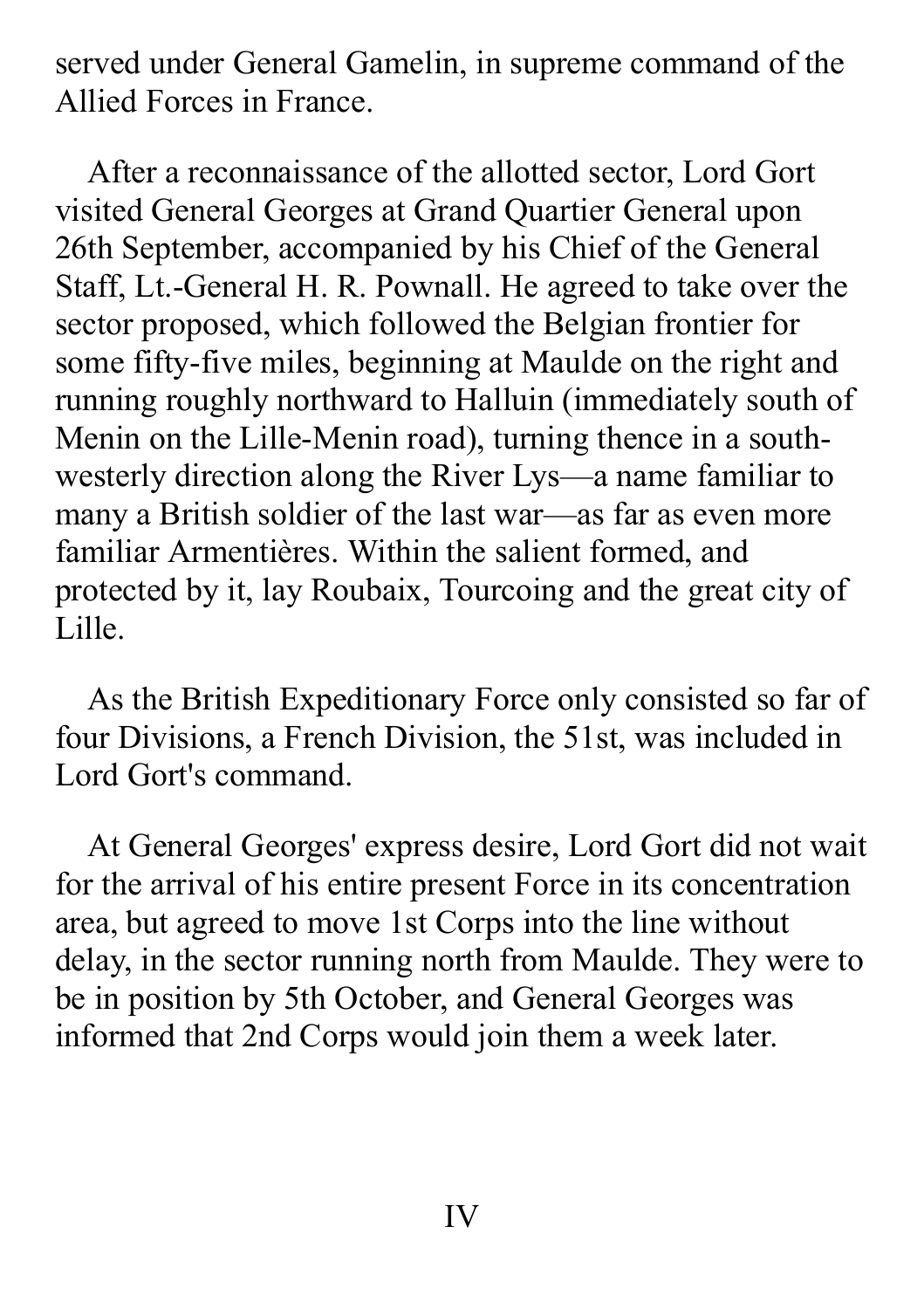#### *A Great Troop Movement*

Now came the task of moving 1st Corps from its assembly area to the Belgian frontier, a distance of no less than two hundred and fifty miles.

Tanks, tracked vehicles, and slow-moving artillery were despatched by train; the remainder of the Force proceeded by three parallel routes. Three days were allotted for the move of each formation. Two "Staging areas" were arranged on each road, south of the Somme and Seine respectively. Antiaircraft protection was provided at each crossing—another pregnant sign of the times.

It will be interesting for a moment to examine the composition of this vast and novel cavalcade. ("Cavalcade" is a misnomer in itself, for there were no horses in the British Expeditionary Force of 1939-40, except some transport animals brought later from India.) Five hundred vehicles moved daily over each stage of the route, maintaining a prudent interval of one hundred yards between vehicles. The first stage was one hundred and twenty miles, and a halt of one day was made at the end of it for purposes of maintenance and overhaul. It was found that the vehicles had stood up well, and breakdowns were few.

However, various valuable lessons were learnt. The drivers became accustomed to the novel sensation of keeping to the right-hand side of the road. A French-speaking British officer, acting in liaison with the French road authorities, proved of great value. The advisability, too, was driven home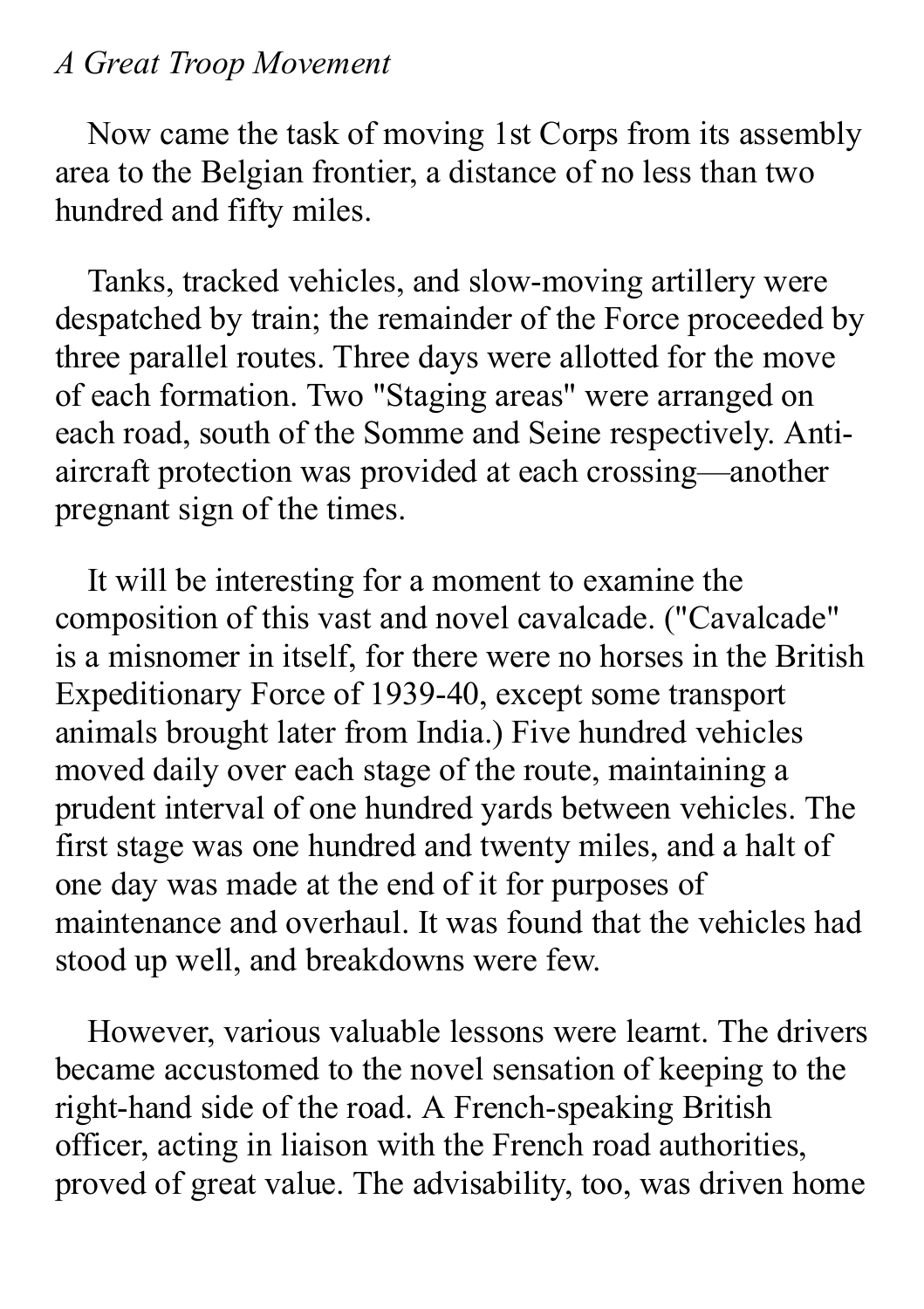of early reconnaissance of staging-areas, and of control at the dispersal points.

Upon 3rd October, the agreed date, "after the largest road movement ever undertaken with motor transport by any British Army," 1st Corps took over from the French the sector Maulde-Grison on the Belgian frontier. This sector lay between that of the 1st French Army and 16th French Corps.

Our own 1st Corps consisted at this time of the 1st Division (Major General the Hon. H. R. L. G. Alexander) who occupied the left of the sector, and the 2nd (Major General H. C. Loyd) who occupied the right.

Lord Gort himself established his headquarters in familiar and friendly surroundings at Arras—or rather, once again in deference to the need of dispersion, at a chateau in the tiny village of Habarcq, eight miles west—upon 2nd October.

On 12th October, as previously undertaken, 2nd Corps began to arrive from Le Mans, and the 3rd Division (Major General B. L. Montgomery) moved into the line between Bouvines and Lannoy. The 4th Division (Major General D. G. Johnson, V.C.) was located in General Headquarters reserve.

1st and 2nd Corps having thus punctually arrived at their allotted positions, embarked upon their duties at once.

These proved to be no sinecure, consisting as they did of helping in the construction of the elaborate defensive works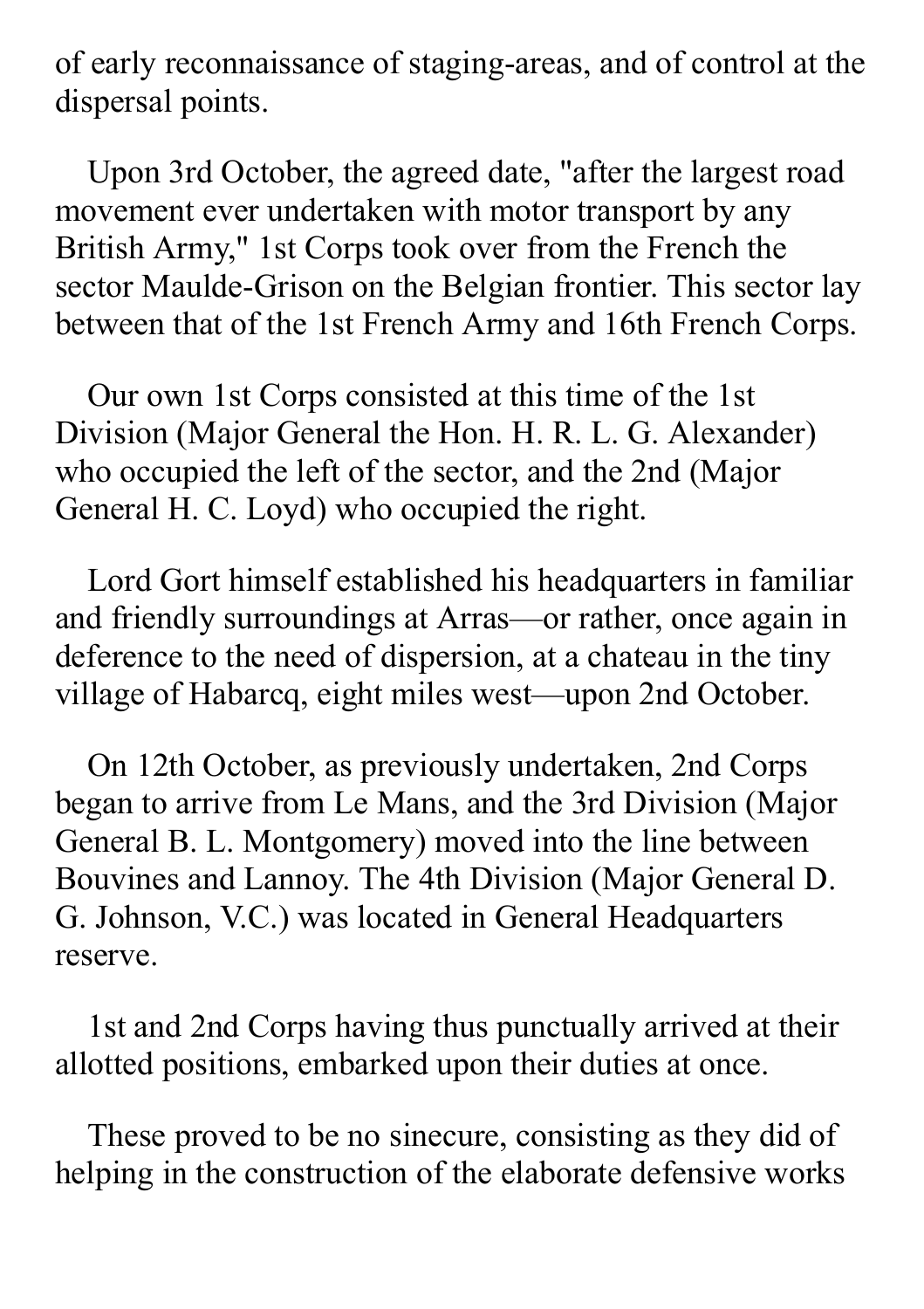designed to protect the frontier of France from the northern end of the Maginot Line to the North Sea.

In this connexion the French High Command have been criticised as having been too "Maginot minded". Still, it is possible to organise a strong defensive scheme without entirely eliminating the intention to attack. In any case it is reasonable to suppose that if the Maginot Line and the Belgian Frontier defences had ever been given the opportunity, as a completed and occupied whole, to serve the purpose for which they had been designed, the history of 1940 might have been written differently. But—in the grammar of war conditional sentences have no status.

#### V

#### *In the Line*

The essential feature of modern defence is defence in depth, with special provision of effective tank obstacles.

Such an obstacle was already in existence when 1st Corps took over. It consisted of an almost continuous ditch, covered by concrete blockhouses built to accommodate anti-tank and machine guns. By previous arrangement, certain French technical troops continued to work in the sector under the command of the French Commander of the Defensive Sector of Lille, Colonel Bertschi.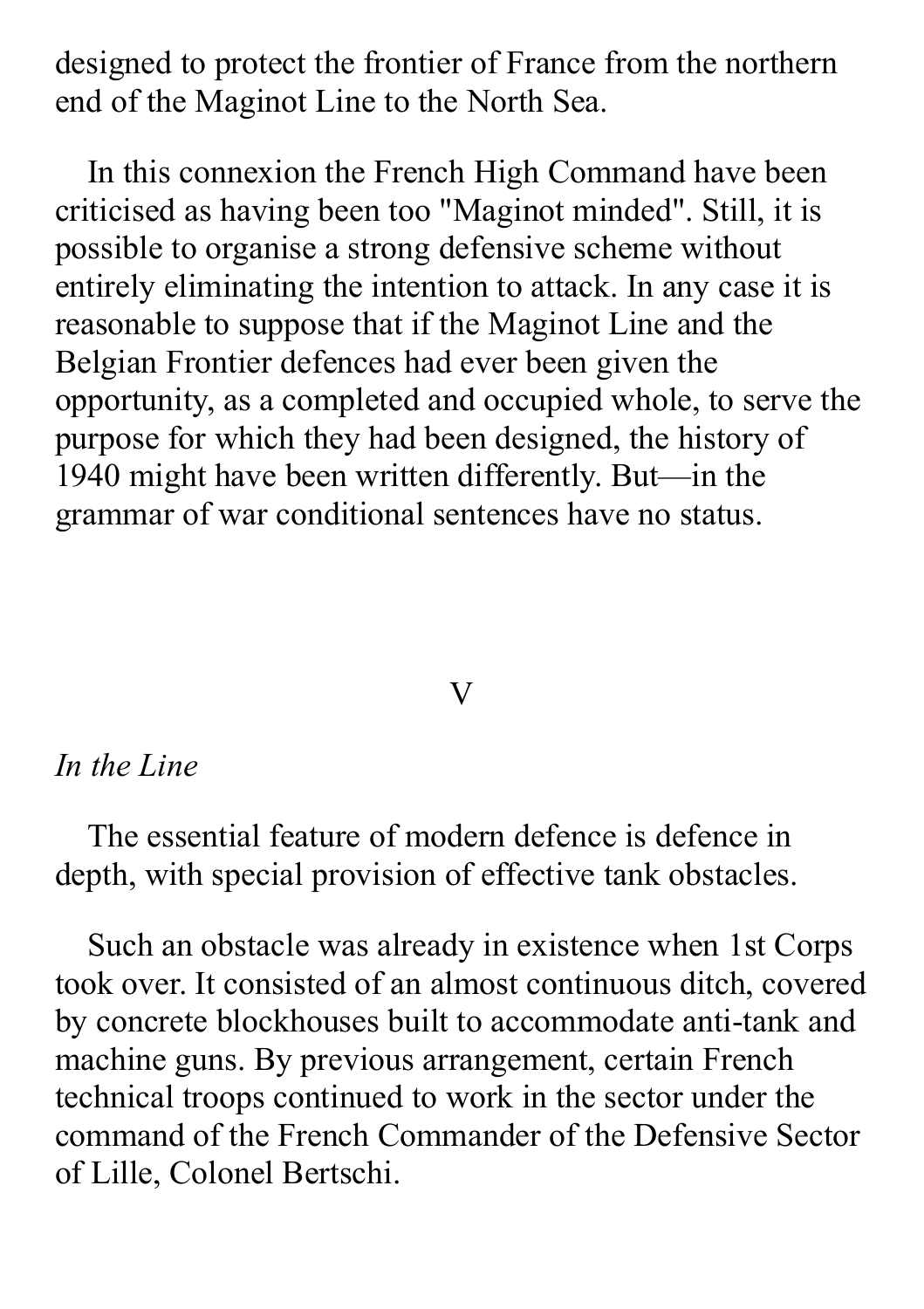But of course these works were a mere beginning. It was decided to organise three main defence positions—namely, the existing frontier position, a Corps reserve position extending across the base of the Lille salient, and further in rear a position following the line of the Haute-Deule, Sensée-La Bassée Canals.

This involved the construction of an elaborate system of field defences, including "pill-boxes", to afford protection to those weapons which formed the backbone of fire-defence throughout the whole depth of the positions. To save time, these pill-boxes were so standardised as to accommodate both British and French weapons.

Here then was work in plenty for all, and of a most intensive character, for none could know how much time was available. Work upon the pill-boxes was immediately begun by the Royal Engineers, assisted by other arms. In addition, a specially constituted force composed of twelve field companies of the Royal Engineers (drawn from Territorial Army Divisions at home) known as X Force, arrived early in November, accompanied by certain sturdy companies of the recently established Auxiliary Military Pioneer Corps.

It was a hard winter. The weather in October and November was wet and stormy, and work later on was delayed by a long series of frosts. But by the end of January the position had been developed to a considerable depth pill-boxes completed, wire erected, and many miles of antitank ditches dug.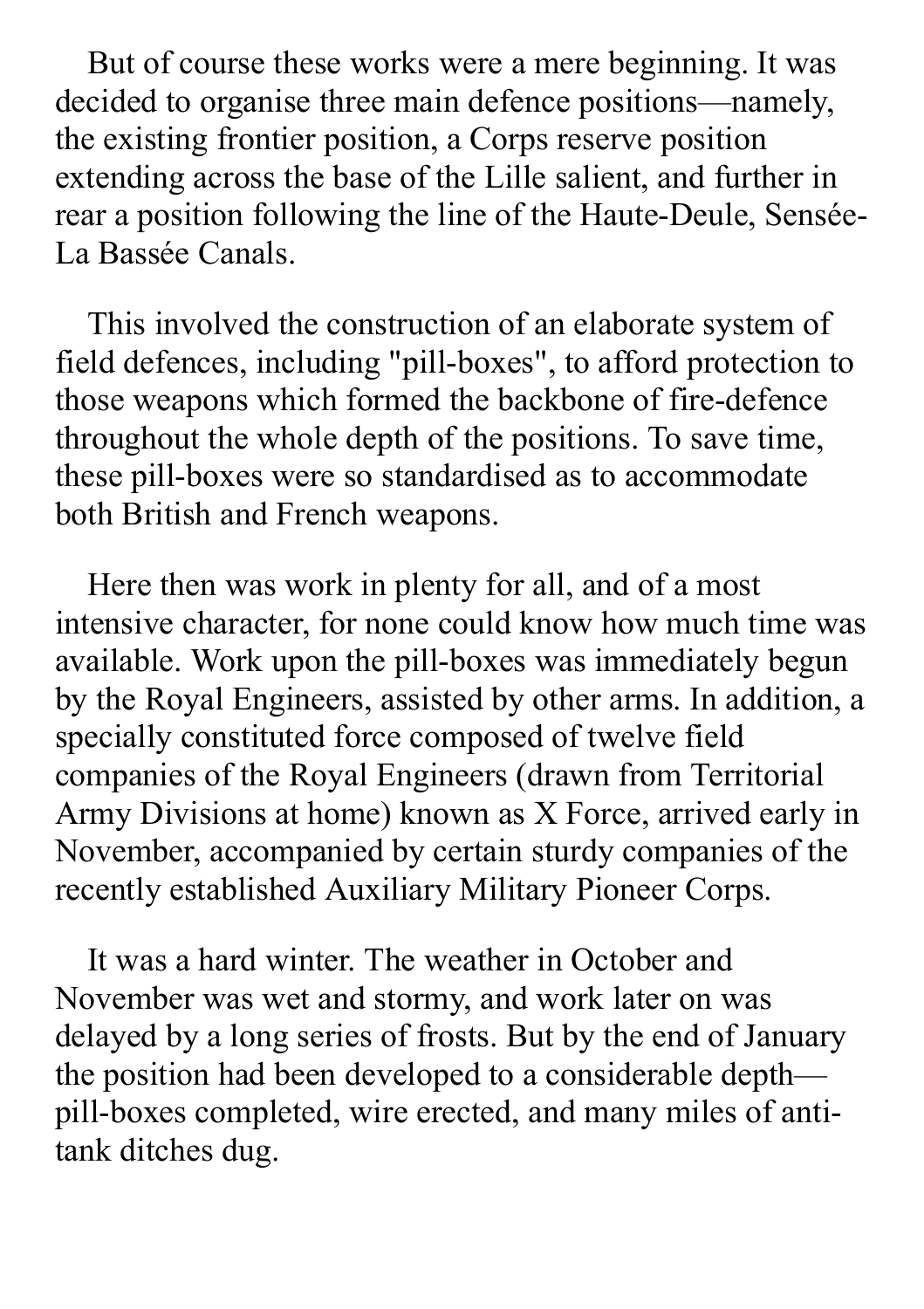#### *The Saar Detachment*

All this time our troops had been employed in the main upon purely manual labour, many miles from the theatre of hostilities. Obviously such employment, however necessary, is not calculated to inculcate in the soldier either mental alertness or a fighting spirit.

It was therefore agreed between Lord Gort and General Georges that in order to give the British Force, so far as was possible, some preliminary experience of actual contact with the enemy, British troops should be transferred to the Saar front and permanently maintained there in rotation, to the strength of an Infantry Brigade, under the command of a French Division.

Accordingly, upon 4th December, such a Brigade took over a sector from the French 42nd Division. Here the fortifications of the Maginot Line, manned of course by French troops, were situated to rearward of them; the enemy positions lay on an average some fifteen hundred yards from our foremost posts. Our battalions were, as usual, arranged in depth.

Here was ample manoeuvring and patrolling ground, and full advantage was taken of the opportunities which it offered. Raids between our own troops and those of the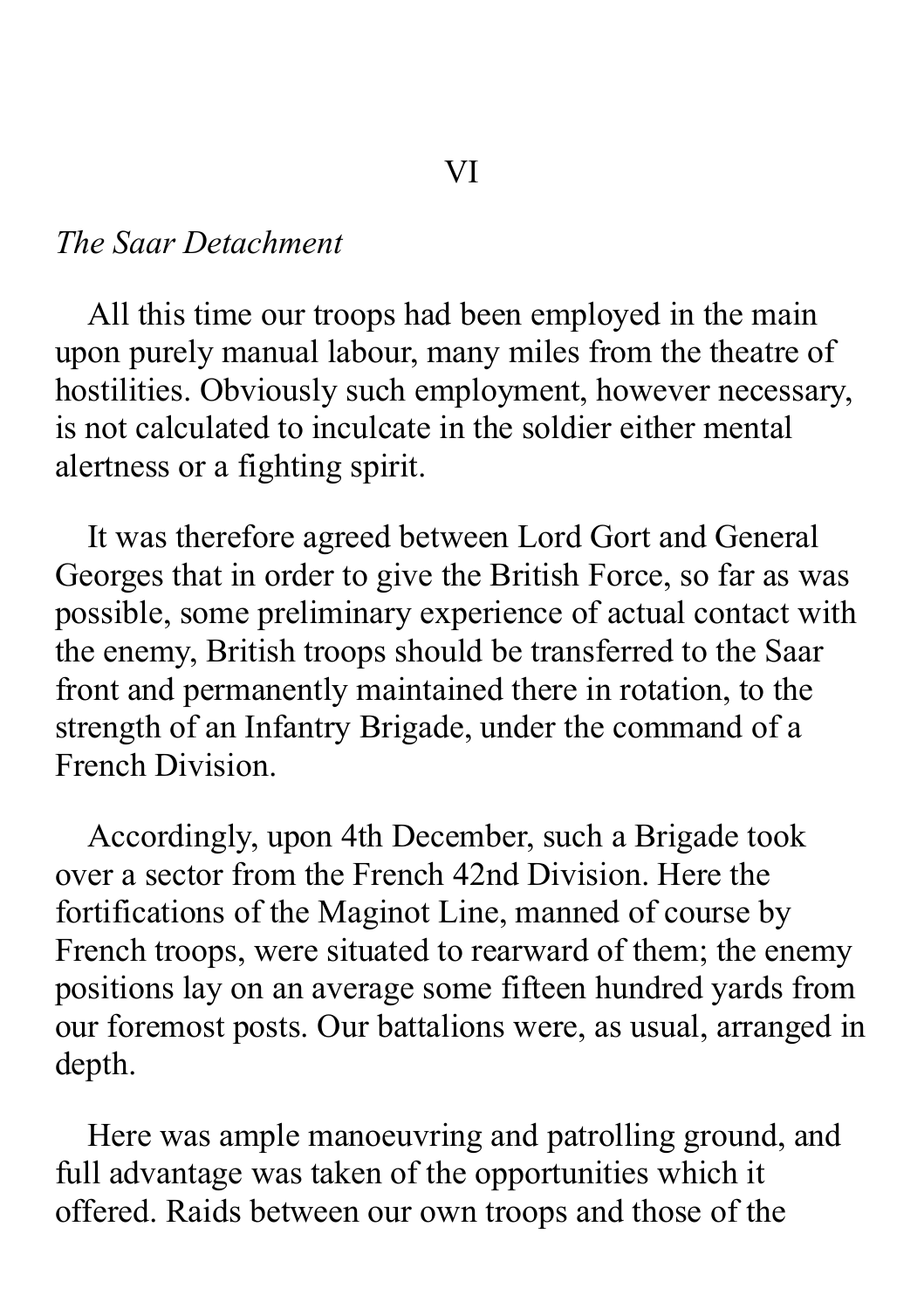enemy began immediately, and increased in intensity with varying fortune on either side, and many important and at times salutary lessons were learned by our young soldiers.

"Since that date" (4th December) says Lord Gort in his first despatch dealing with events before the opening of the great battle, "infantry brigades of the British Expeditionary Force have successively completed short tours of duty in the sector, and junior leaders have thus had valuable training, in their day to day duties, when in contact with the enemy."

Incidentally, it is in the description of these operations that mention is first made of that extremely useful weapon the Tommy gun—more respectfully described here, however, as the sub-machine gun.

It will be appropriate to add in this connexion that the Saar front Infantry Brigade ultimately grew into a Division, complete with attached troops, including cavalry, machine guns, and pioneers. (The term cavalry, here and hereafter, must be understood to denote armoured fighting vehicles.) Our 51st Division was selected for this purpose, and upon 7th May relieved the 7th French Division on a front of 12,000 yards, from Guerstling to Remeling.

This Division, as we shall see, was destined not to return to Lord Gort's direct control, nor to take part in the operations with which this narrative is concerned.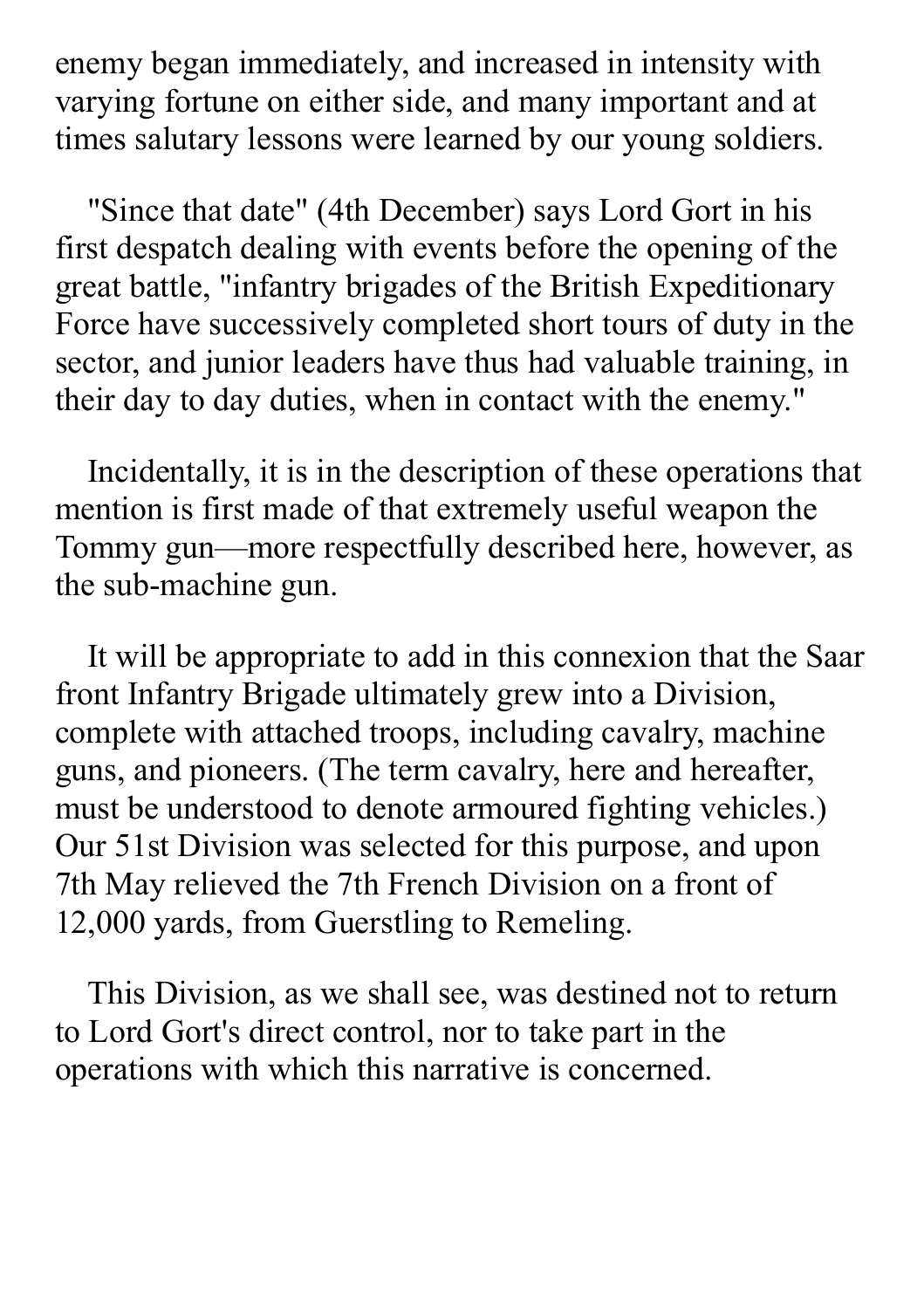#### VII

#### *The B.E.F. grows*

But we have been anticipating a little. Let us return to our dispositions along the Belgian frontier.

So far 1st and 2nd Corps had consisted of two Divisions each, the 1st and 2nd, and 3rd and 4th respectively. Additional units arrived during October and November, including elements of the 5th and 6th Divisions, in the form of the 15th and 17th Infantry Brigades. Lord Gort was now able to complete the 5th Division (Major General H. E. Franklyn), and presently it became possible to man the British sector entirely with British troops. Accordingly the French 51st Division and the British Expeditionary Force dissolved partnership, with many expressions of friendly regret, upon 1st December, 1939.

The arrival of the 48th Division (Major General A. F. A. N. Thorne) in January completed the establishment of the first contingent of the British Expeditionary Force, which now consisted of two corps of three divisions each, with corps and army troops.

At the end of January the strength of the Force stood at 222,200 of all ranks, not including the Air Component and other units of the Royal Air Force for whose maintenance the Commander-in-Chief of the British Expeditionary Force was responsible.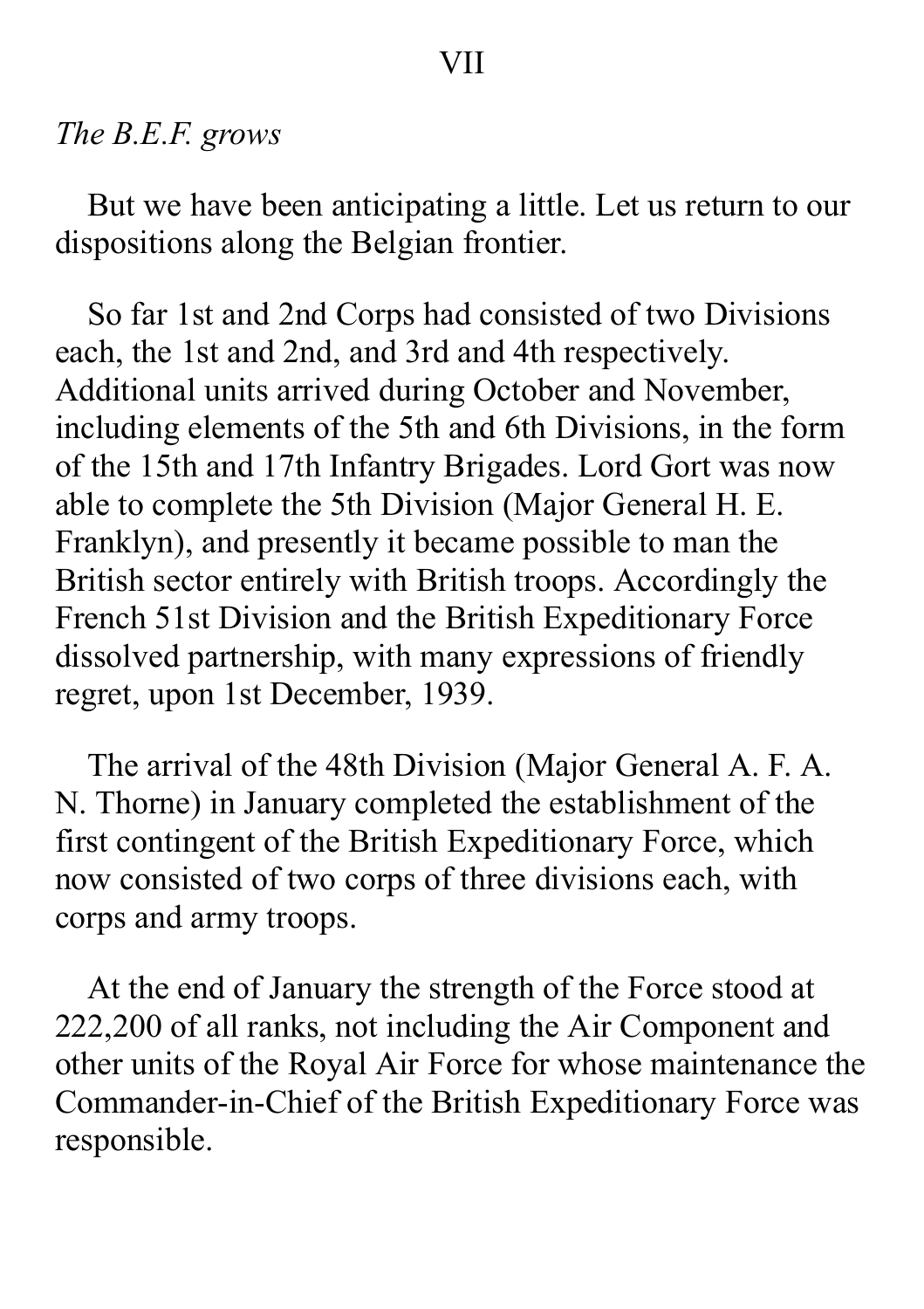## **VIII**

#### *The Air*

In modern warfare operations by land and in the air must be closely co-ordinated, whether for attack or defence. For this reason the British Expeditionary Force included a Component (to employ the accepted term) of the Royal Air Force, under Air Vice Marshal C. H. B. Blount. This at first consisted of two Army Co-operation Wings, one Fighter Wing, and one Bomber Reconnaissance Wing. These aircraft were flown out to France at the outbreak of war, and came under Lord Gort's command from the dates of the disembarkation of their ground units. Other units were added later.

Anti-aircraft units, too, were early on the scene, having been disembarked at the base ports on 14th and 15th September, in conjunction with fighter units of the Royal Air Force, in order to protect the landing and forward moves of 1st and 2nd Corps. Thereafter our available anti-aircraft resources were divided between forward defences and Lines of Communication. A searchlight zone was also established, as a protection against enemy night bombing.

Until the necessary aerodromes could be constructed, the Royal Air Force was largely dependent for accommodation upon French hospitality. This, needless to say, was freely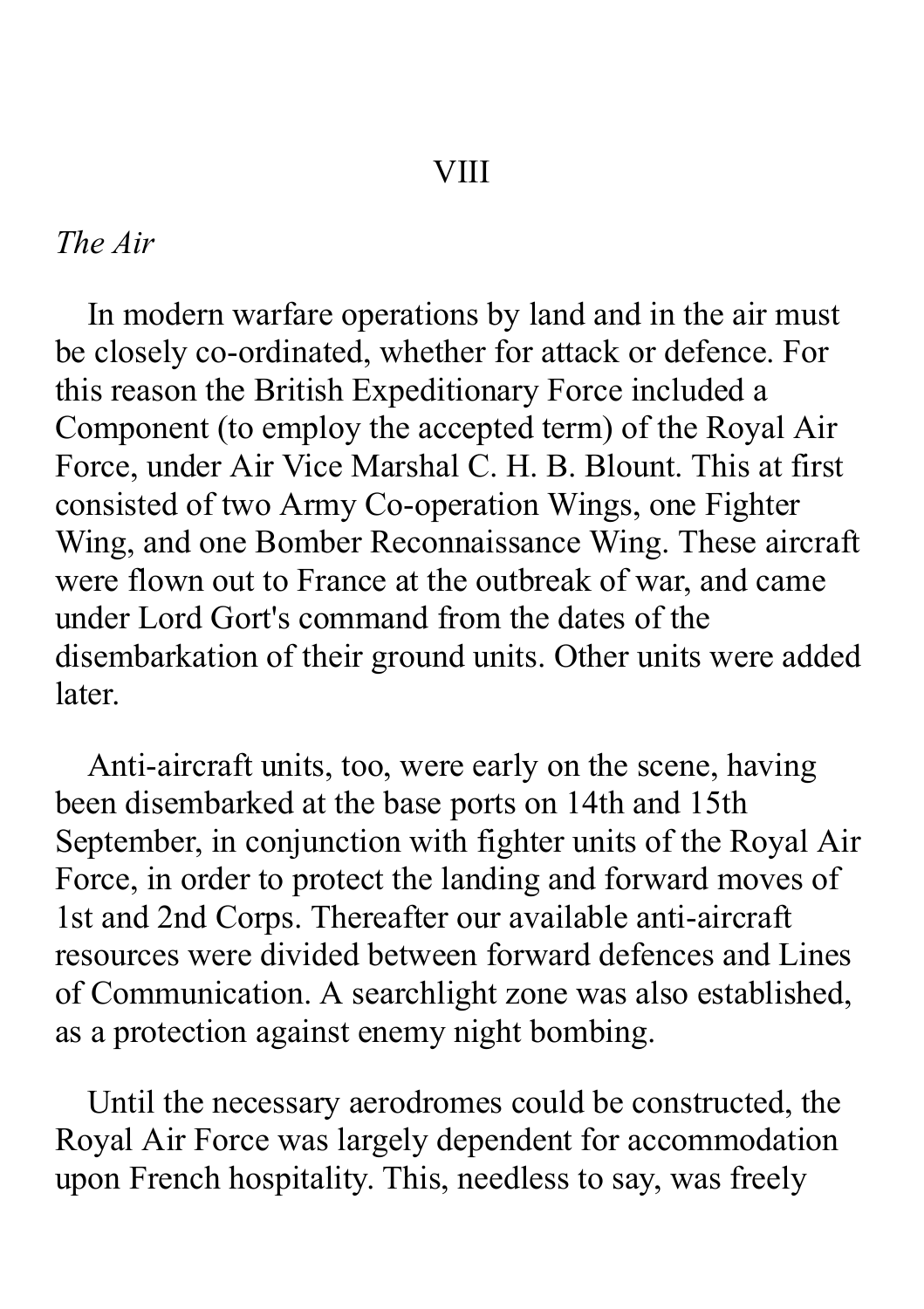forthcoming, together with every other kind of help, as is gratefully acknowledged in the Despatch.

As for the aerodromes themselves, it had already been decided that all aerodromes used by the Royal Air Force in France should be constructed and maintained by the British Expeditionary Force, together with their signal communications. It was soon evident that the magnitude of this task had been underestimated. There is little firm turf in France, and concrete runways were found to be indispensable in most areas. Special units of the Royal Engineers had therefore to be raised to construct these.

The actual duties of the Royal Air Force during this long period of waiting and preparation were confined for the most part to air reconnaissance, upon a strategical plan worked out in conjunction with our own Air Ministry and General Monchard, commanding the Air Forces with the French Armies of the North East. The work was extremely arduous, for owing to our scrupulous observance of international law, our aircraft never flew over neutral territory, and this involved them in very long detours, usually at a great height and in the face of enemy opposition.

"But," says Lord Gort, "this rigorous duty has been boldly and cheerfully undertaken. Much photography has been undertaken with useful results, both in information obtained and in experience gained of photographic and survey methods."

He was right. Certainly this period of semi-activity was furnishing our young men, whether on the ground or in the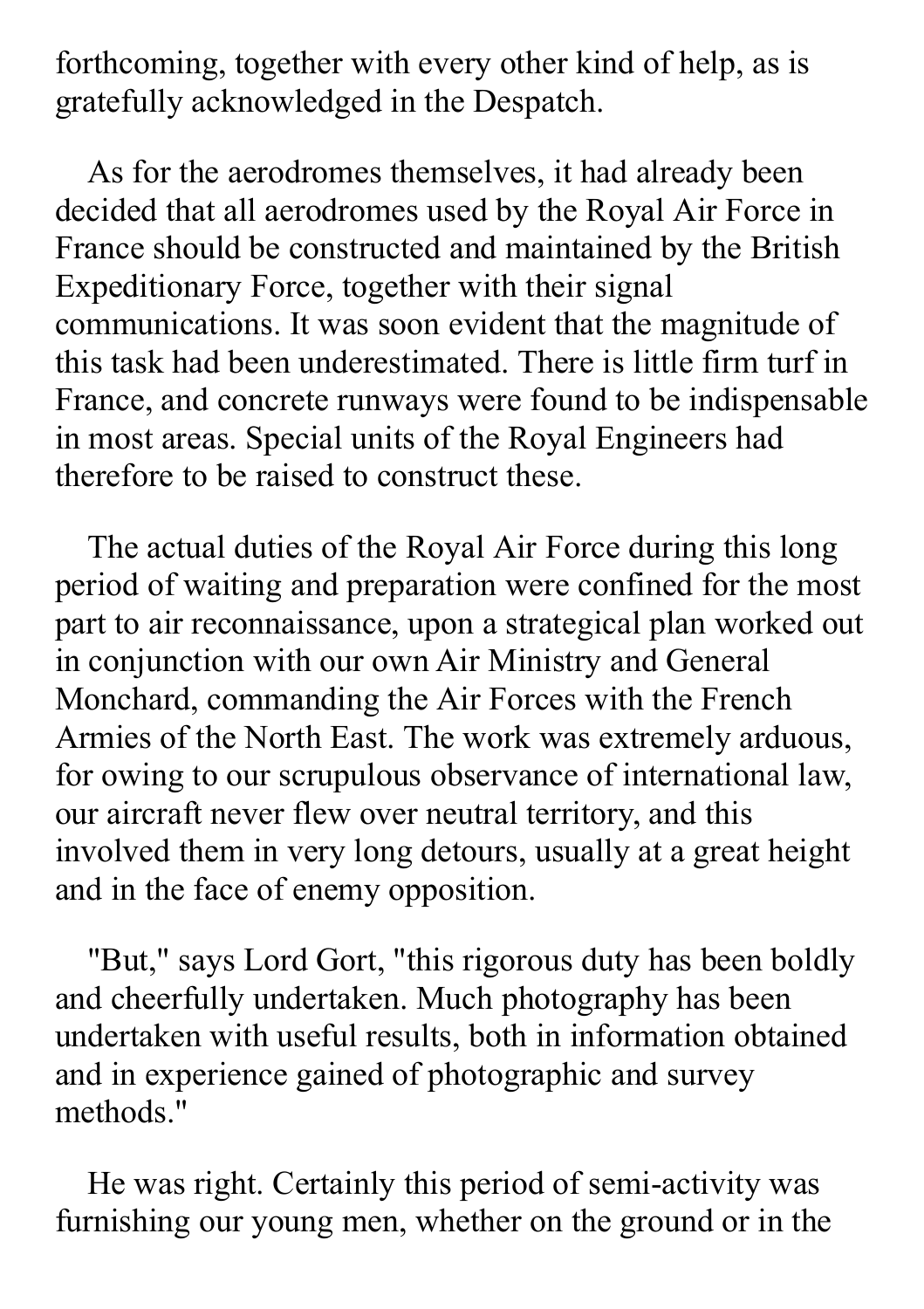air, with an invaluable opportunity to educate themselves for the stern tests which lay ahead of them.

#### IX

#### *Problems of Administration*

Every war produces its own perplexities, and Lord Gort soon found himself confronted with problems some of which had not been foreseen, while the seriousness of others had been underestimated.

The outstanding difficulty was that of Security—of maintaining the necessary secrecy regarding our strength and dispositions.

The great Duke of Wellington once said that victory in battle lies with the leader who can guess correctly what is going on upon the other side of the hill. But to-day no guessing is required. Not only is the other side of the hill open to inspection, but the whole face of nature. The slightest troop movement or concentration can be detected from the air and immediately communicated by wireless to the parties most interested. More than that; where modern telegraph systems are concerned, the longest way round is frequently the shortest way home. At any moment some indiscreet item of news may slip past the censor, cross the Atlantic, be published in New York, and recabled to Germany an hour later.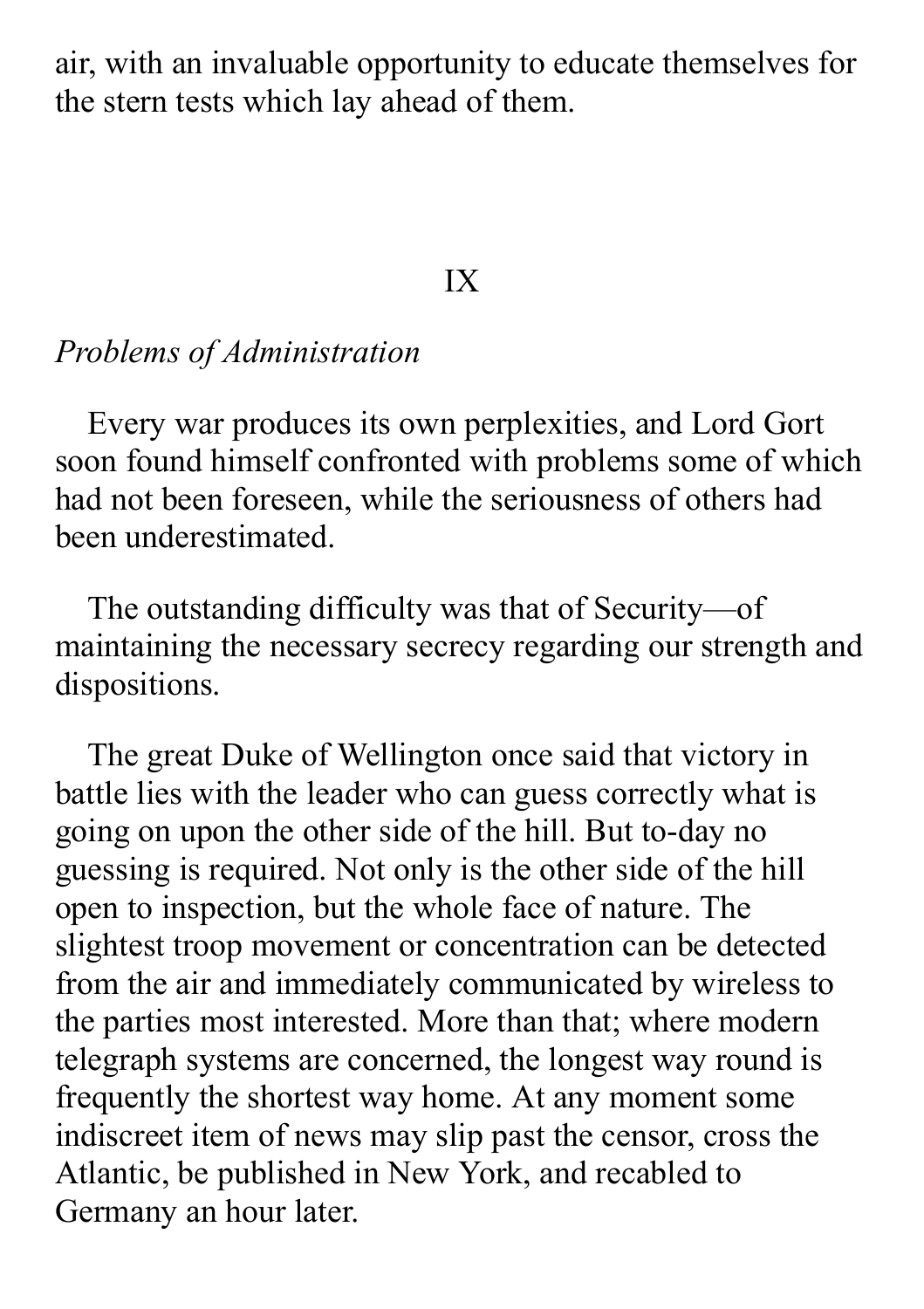In our case there was no need for information of interest to the enemy to follow any such circuitous route. In the autumn of 1939 thousands of Belgians were working upon the beetharvest of Northern France, right in the British zone, and an average of at least twenty thousand local inhabitants crossed and recrossed the frontier daily, upon their more or less lawful occasions.

It was obviously impossible to keep tally of this mixed multitude, especially since the French frontier control officials had been seriously reduced in numbers upon mobilisation. Those available, together with our Field Security Police, did their best, a very efficient best; but it was manifestly impossible to stop all leaks.

In modern warfare too, especially during periods of comparative inaction, the postal censorship must keep its eyes wide open. This was particularly necessary in the British zone during the winter of 1939-40, for Thomas Atkins, incited thereto perhaps by the tranquil and somewhat monotonous surroundings in which he found himself, developed a passion for correspondence on a scale which had not been entirely foreseen. In view of the abnormally large numbers of letters despatched daily it was found necessary to make a considerable increase in the censorship personnel.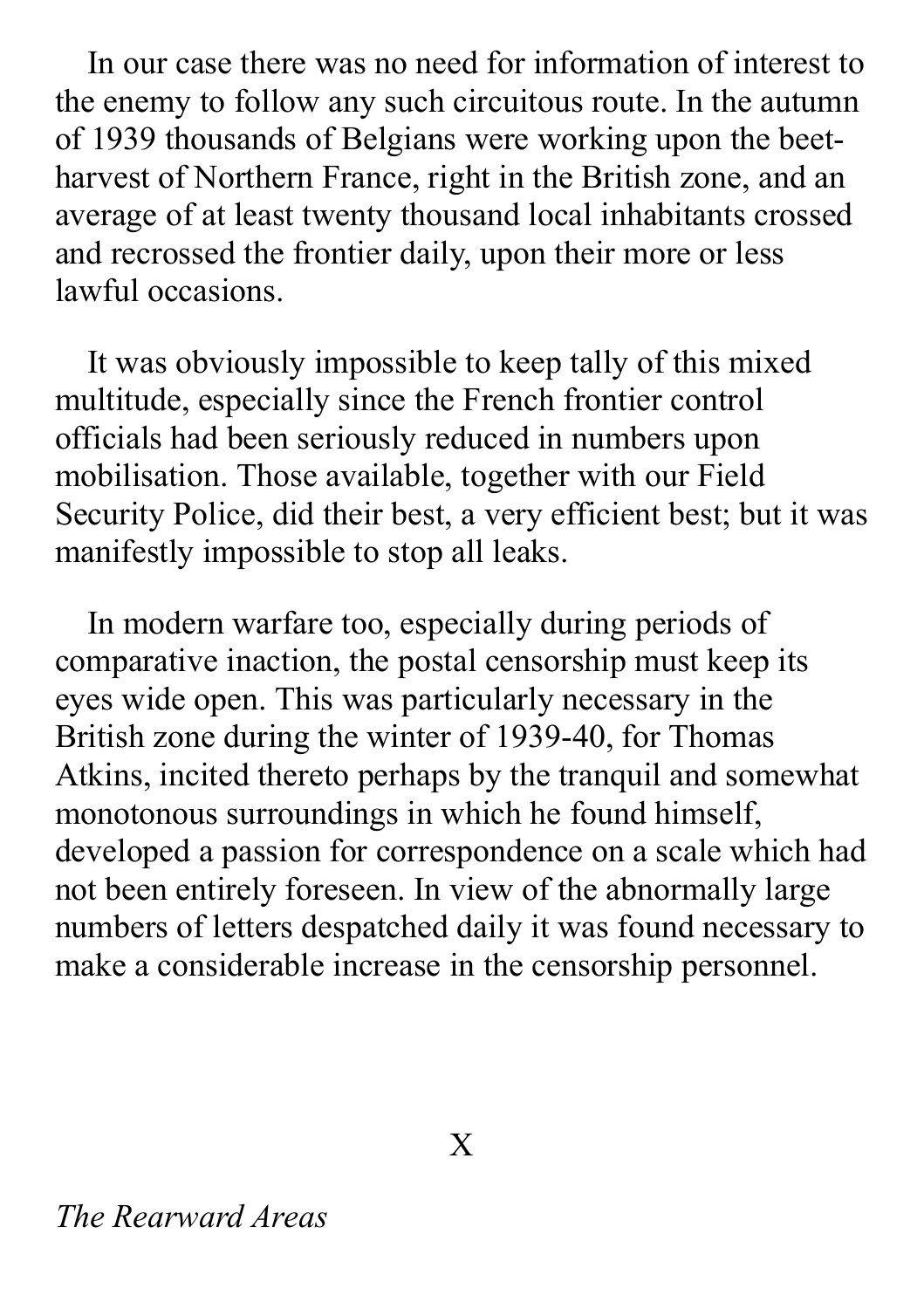Despite the lack of immediate active operations, the British Expeditionary Force, as we have seen, was kept busy enough during these winter months. Not only had every effort to be made to render the northern defences secure, but long-term plans had to be put into execution for the accommodating and training of future contingents.

Here it was found necessary to enlarge upon the original plan. Maintenance depôts had already been established at Brest and Nantes; but in view of the extreme length of our lines of communication it soon became apparent that an advanced base must be established. Havre was selected, and Field Supply Depôts were set up further forward. By mid-December the staff of the Movement Control were operating some ninety stations, while fourteen ports were in active use. Through these ports passed a quarter of a million men, fortyfive thousand mechanical vehicles, and a monthly tonnage of sixty to one hundred thousand tons of stores.

Works projects were put in hand everywhere. From the bases to the forward line huts and buildings began to spring up; hospitals and reinforcement camps were put in hand, and electric power installed.

The supply of labour was a perpetual problem. French civilian labour, owing to mobilisation, was practically unobtainable, and the bulk of the work fell upon cavalry and infantry reservists. Later, the Pioneer Corps absorbed the units already in France.

All these activities were under the general control of the G.O.C. Lines of Communication Area, the late Major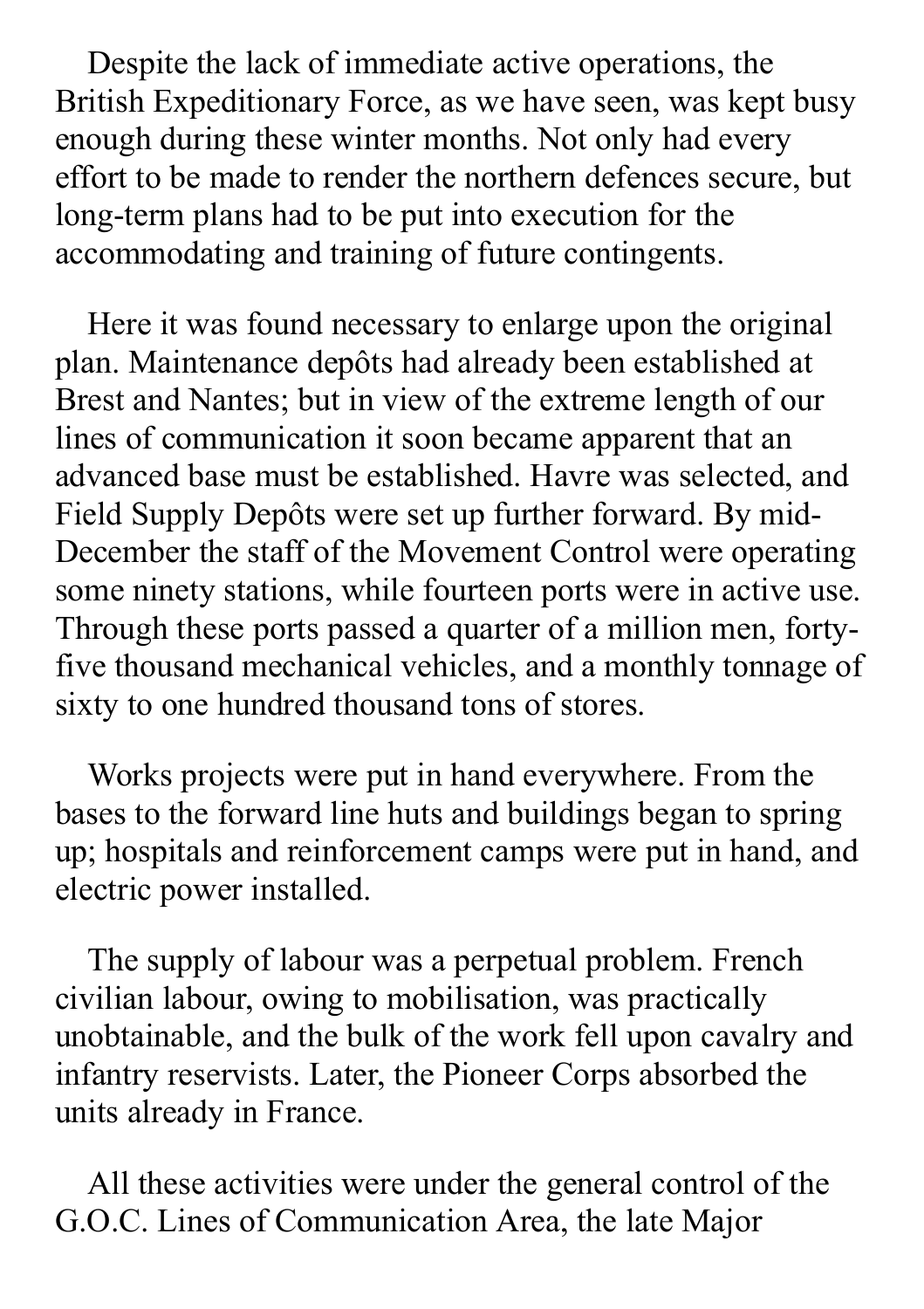General P. de Fonblanque. They covered almost a third of France, stretching from Dunkirk to Brest and from Cherbourg to Marseilles.

Despite these preoccupations, the training of the Force for active operations never ceased. Thanks to the co-operation of the French Army, artillery practice camps were established and many other training facilities provided.

Eight hundred and fifty officers and men were sent home in the course of the winter as instructors, to assist in the training of the new formations, and an equal number from home were attached to the Force for instruction.

The shortage of officers was being acutely felt about this time. Four hundred candidates, mostly Warrant Officers, Class III, were recommended for immediate commissions, and another four hundred sent home for the necessary training as such.

XI

#### *Telling the World*

The need for publicity and propaganda, those most potent weapons of modern warfare, furnished a complete set of thorny problems of their own to the Director of Military Intelligence and his staff at General Headquarters. These were shared with the Department of Public Relations at the War Office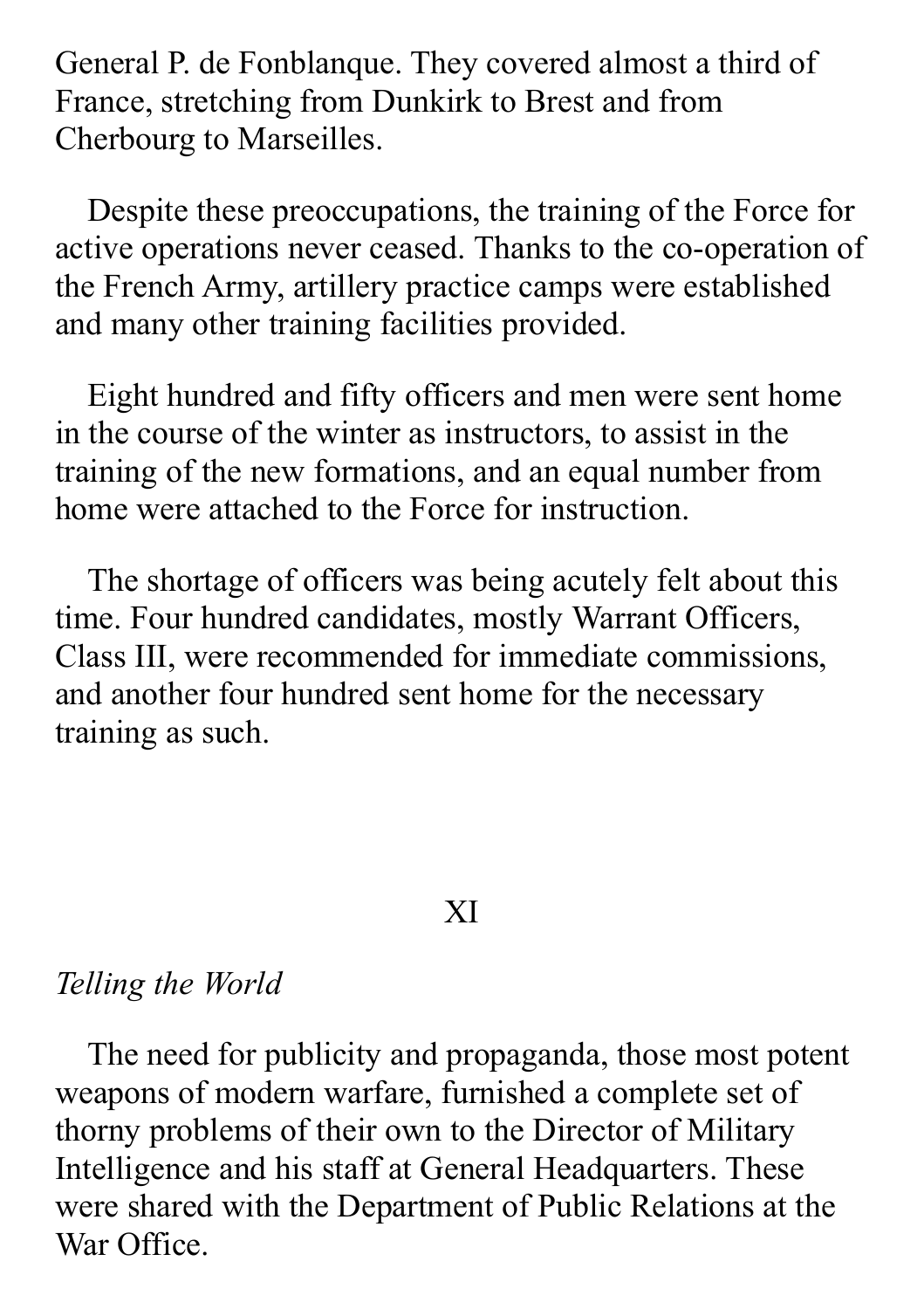There was urgent need, for instance, of countering German propaganda among the French troops themselves—the wellworn suggestion that while French soldiers toiled and bled in the forward line, the British Army was taking its ease in the rearward areas and diverting itself with French wives and daughters. Much was done in this direction through the medium of the British Mission at Grand Quartier General, under Brigadier J. G. des R. Swayne, and its opposite number at our own General Headquarters, under General de Division Voruz, to whom Lord Gort pays warm tribute.

Then there was the problem of a public at home clamouring for news, and of the war-correspondent, the broadcaster, and the camera-man at General Headquarters itself.

"The significance and requirements of the press," says the Despatch, "and of press and cinematographic publicity in the field in modern war, have proved greater than was anticipated prior to the outbreak of hostilities."

It need hardly be said that the extent of these requirements had never been underestimated by the Press itself. Indeed the difficulty was to keep these requirements within reasonable bounds. Every newspaper, every broadcasting corporation, every news-reel agency—each demanded its representative at General Headquarters. Had all been permitted to come who wished, the ancient city of Arras could not have contained them—unless the Army had moved out.

Finally, and properly, the selection of accredited representatives was left to the Newspaper Proprietors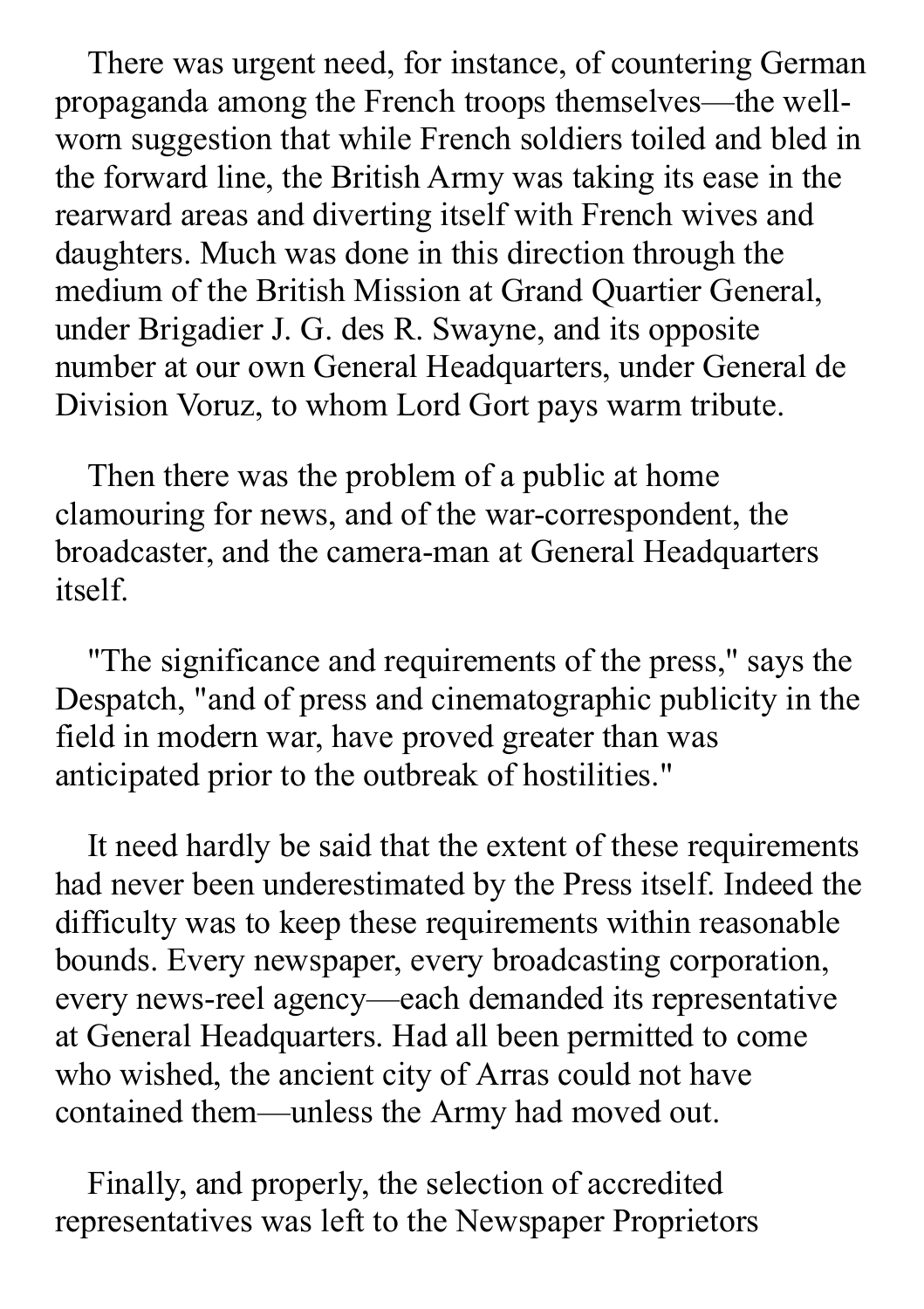Association in London, who performed their highly invidious task with tact and discretion. The B.B.C., of course, sent its own official representatives, and five news-reel companies each contributed a unit.

Correspondents disappointed of a place in the quota were subsequently brought out from home upon periodical conducted tours.

In all, some fifty-five war correspondents were permanently accredited to the British Expeditionary Force. They were divided into sections, each under military conducting-officers selected by the Department of Public Relations at the War Office, and working under a local Assistant Director of Public Relations, who was himself responsible to the Director of Military Intelligence at General Headquarters.

The American correspondents, who had been allotted a generous quota, were gratified to find themselves placed in a section of their own, and not mingled with the other "neutrals."

All concerned were naturally irked for many months by the lack of exciting operations and the perpetual demands of some of their employers for "hot news." It is strange to remember now that there was at this time a good deal of criticism in certain quarters of "this phoney war." One American correspondent indeed was heard to complain that in the opinion of his employer the war was not being "put over at its full entertainment value."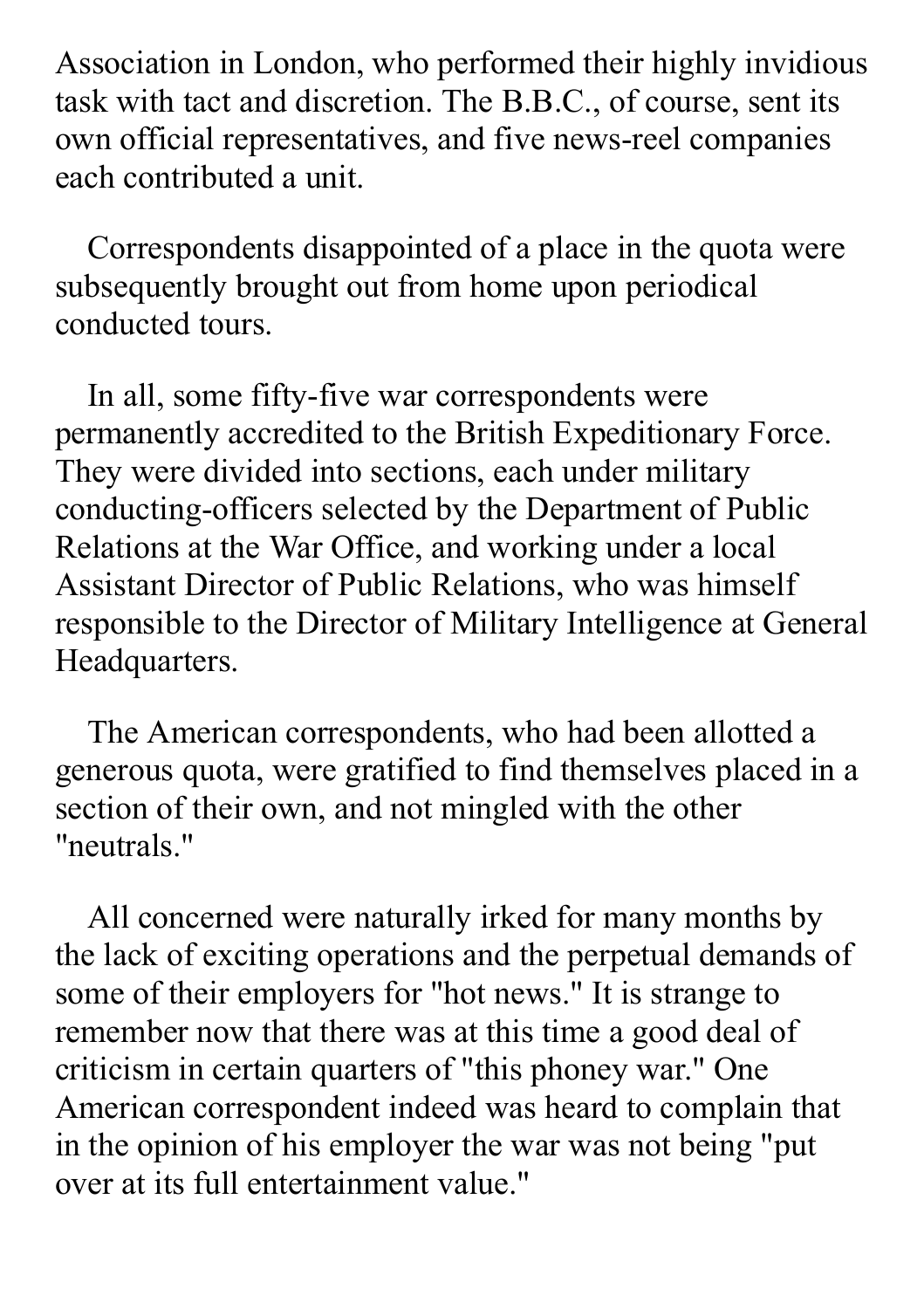However, these impatient scribes were destined before long to taste actual war conditions—and right gallantly they rose to the adventure.

#### XII

#### *A Contrast*

In Germany, it may be interesting but not surprising to note, they do these things differently. War correspondents, war artists, camera-men, broadcasters—all are enlisted in the Army, and serve under military discipline. They go into action carrying the tools of their trade, and when (and if) they come out, they publish their impressions to the world; or rather, they hand them to Dr Goebbels, who edits them to his own liking and passes them on, in uniform and stereotyped form, to the German Press.

It is a convenient and businesslike method of reporting a war, but unfortunately impracticable in countries where the press is free, and variety of individual opinion is the breath of public life.

#### XIII

*Unbending the Bow*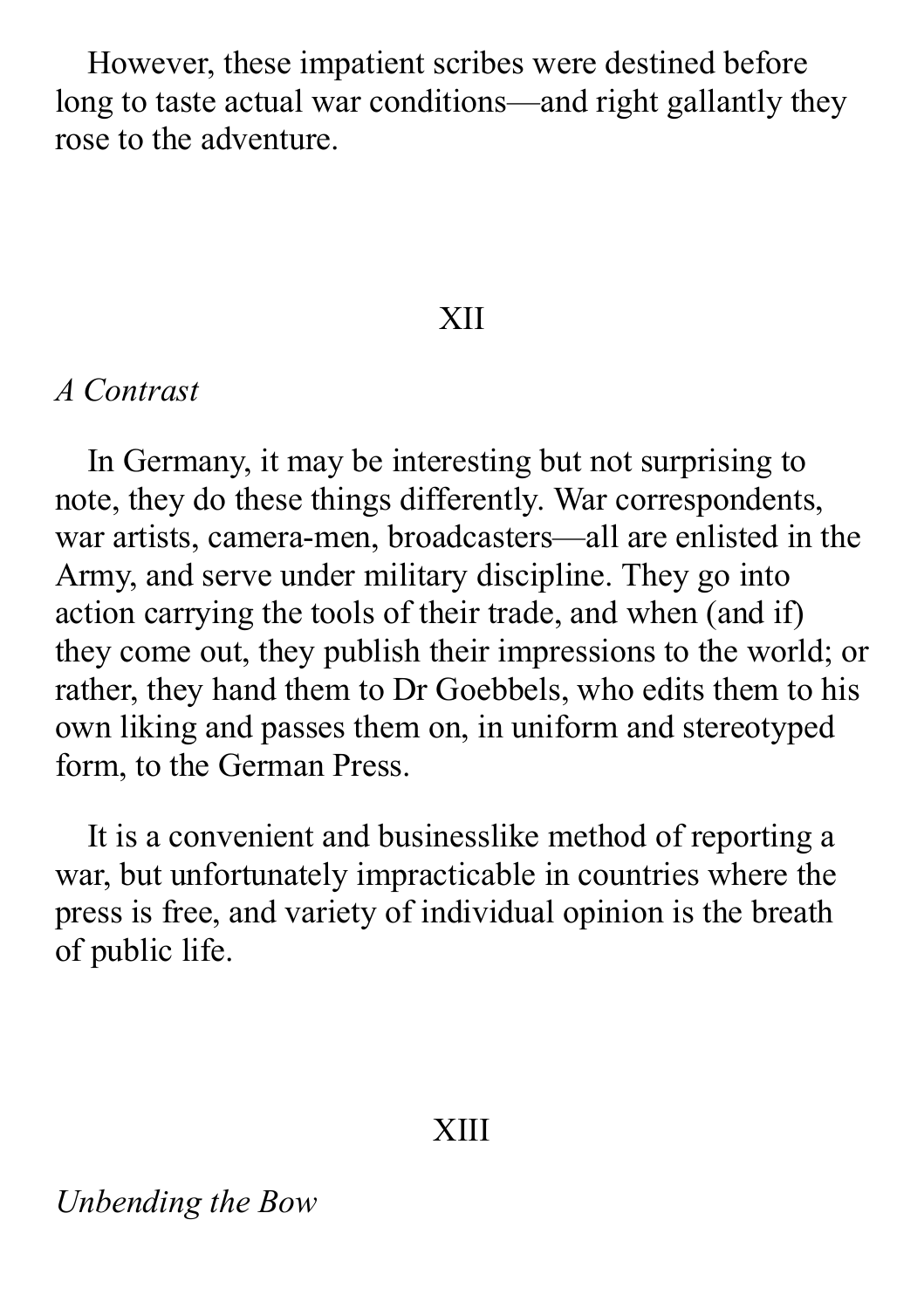"Welfare" is a new term in Army language. It covers the provision of recreation, sport, entertainment and comforts, both bodily and spiritual—all the *imponderabilia*, in fact, which make the difference between inspirational and mechanical obedience—between a Damascus blade and a broomstick.

There was considerable need for these beneficent activities in the British Expeditionary Force, for its composition and outlook were different from those of its predecessors. It was a much more highly educated Force, and educated people can never find recreation in mere idleness: they require something for their minds to bite on, all the time.

Their general health had been good. Despite severe weather conditions, the number of troops in the care of medical units had never exceeded 2.8 per cent. of the strength of the Force.

First in every soldier's thoughts and hopes comes the question of leave, and by the middle of December it was found possible to declare leave "open." By the end of January ten days' leave home had been enjoyed by some sixty thousand of all ranks, apart from many cases of "compassionate" leave.

Some ninety Expeditionary Force (or "Naafi") Institutes were established along the Lines of Communication, where a soldier could purchase the small comforts of life and perhaps sit in a real chair for an hour or two. Naafi also provided concert parties and mobile cinemas. The concert parties, varying in size and ambition, were furnished from home by a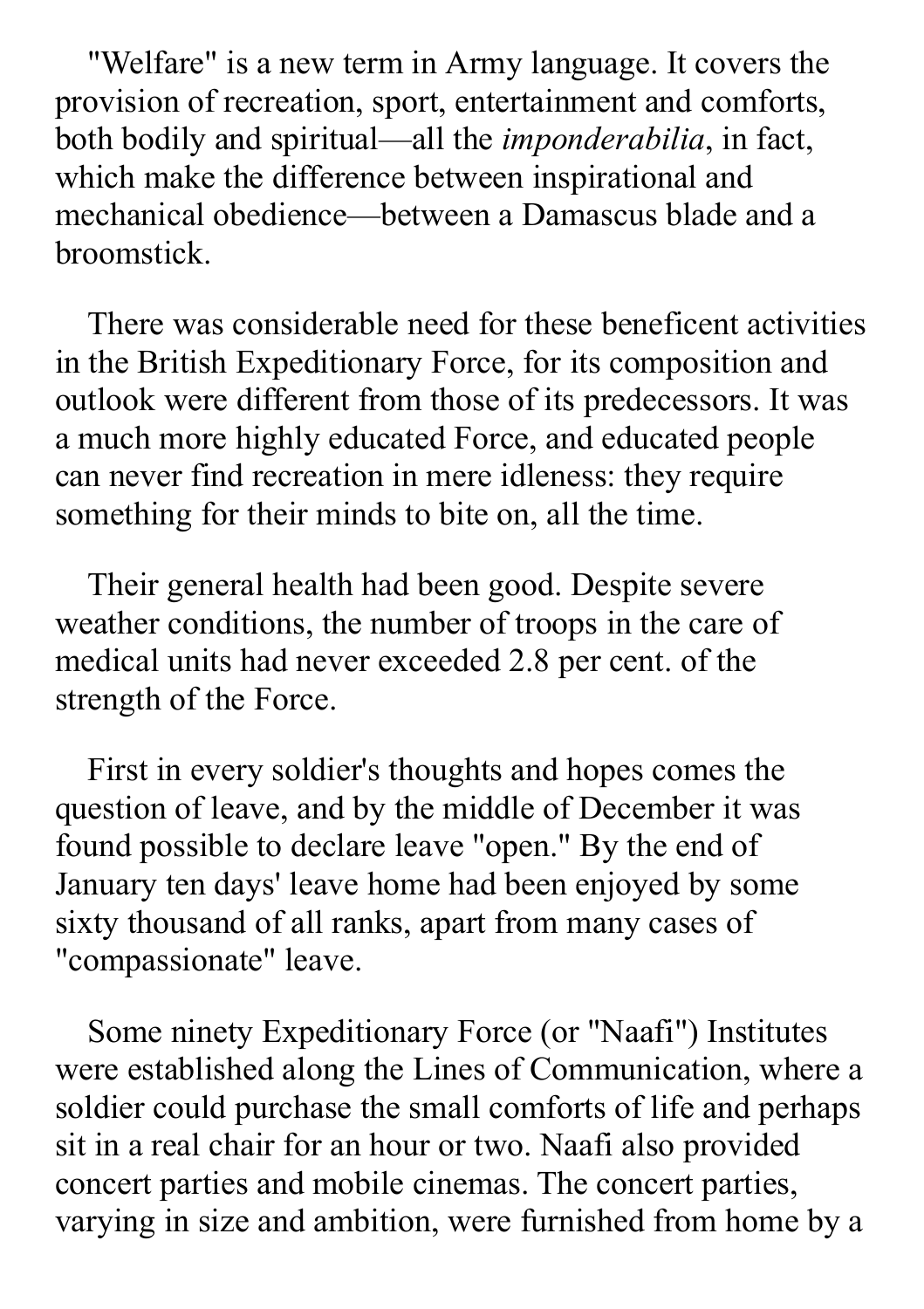body known as The Entertainments National Services Association; or more conveniently, "Ensa."

Some day, it is to be hoped, the story of the Ensa parties will be written in full. They gave their performances in many strange places, and stranger still were some of the adventures they encountered—none of which loses in the telling of it.

Correspondence with home, as already noted, was prodigious. As many as nine thousand bags of mail were handled on a single day by the Postal Service. A supply of free newspapers, too, was daily forthcoming, thanks to the generosity of the Newspaper Proprietors' Association. The Continental *Daily Mail* actually published a periodical supplement devoted entirely to news of special interest to the Force. Books were available in goodly quantities, and the enterprising shop-keepers of Arras and other towns soon had quantities of assorted English literature on sale. Penguins were almost as numerous as in the Antarctic Circle.

Visits from distinguished visitors made a welcome break in routine. His Majesty the King was enthusiastically received upon December 4th. The President of the French Republic, the Prime Minister, and many other prominent and familiar figures were made welcome.

So the long period of waiting and preparation drew to its close. The Force had learned much, and endured a good deal. But it had found itself. Whatever lay before it now would be faced with full efficiency and high heart. Whatever we might lack in material, the men were all right. Lord Gort sums it up:—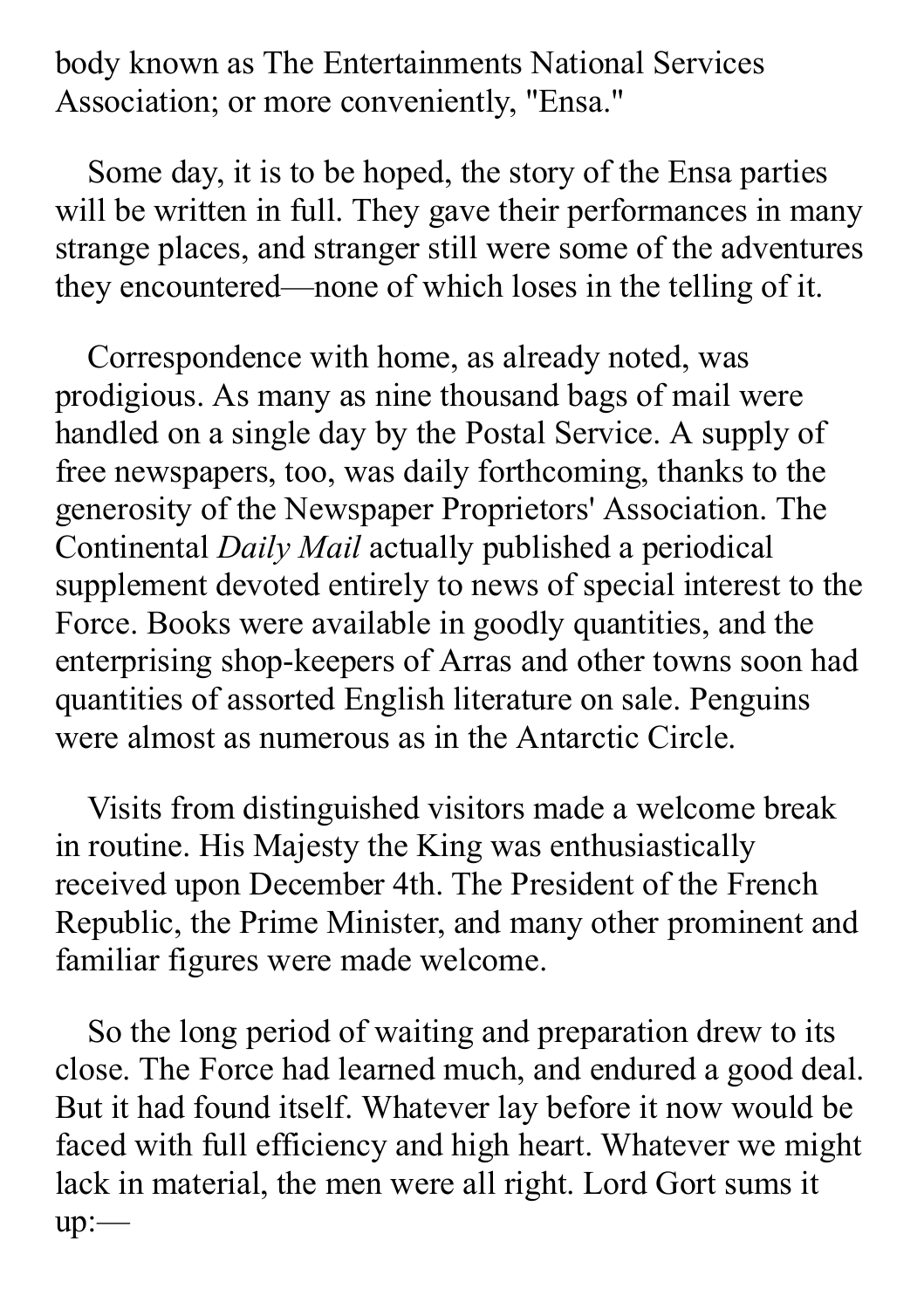"The British Army contains to-day very few regimental officers and other ranks who fought in the last war. Much that was common knowledge then must therefore be learned again. Nevertheless, events on the Saar front have proved beyond doubt that the young officer and his men, once they have had experience of active service, will be in every way worthy of their predecessors."

<span id="page-33-0"></span>Events were shortly to prove the entire truth and justice of his words.

## **CHAPTER II**

## **TUNING UP**

#### I

*The Growth of the B.E.F.*

Spring was on the way, and there was a feeling of expectancy in the air. Lord Gort was entitled to look forward now to the immediate expansion of his Force to the dimensions already laid down for it. That is to say:—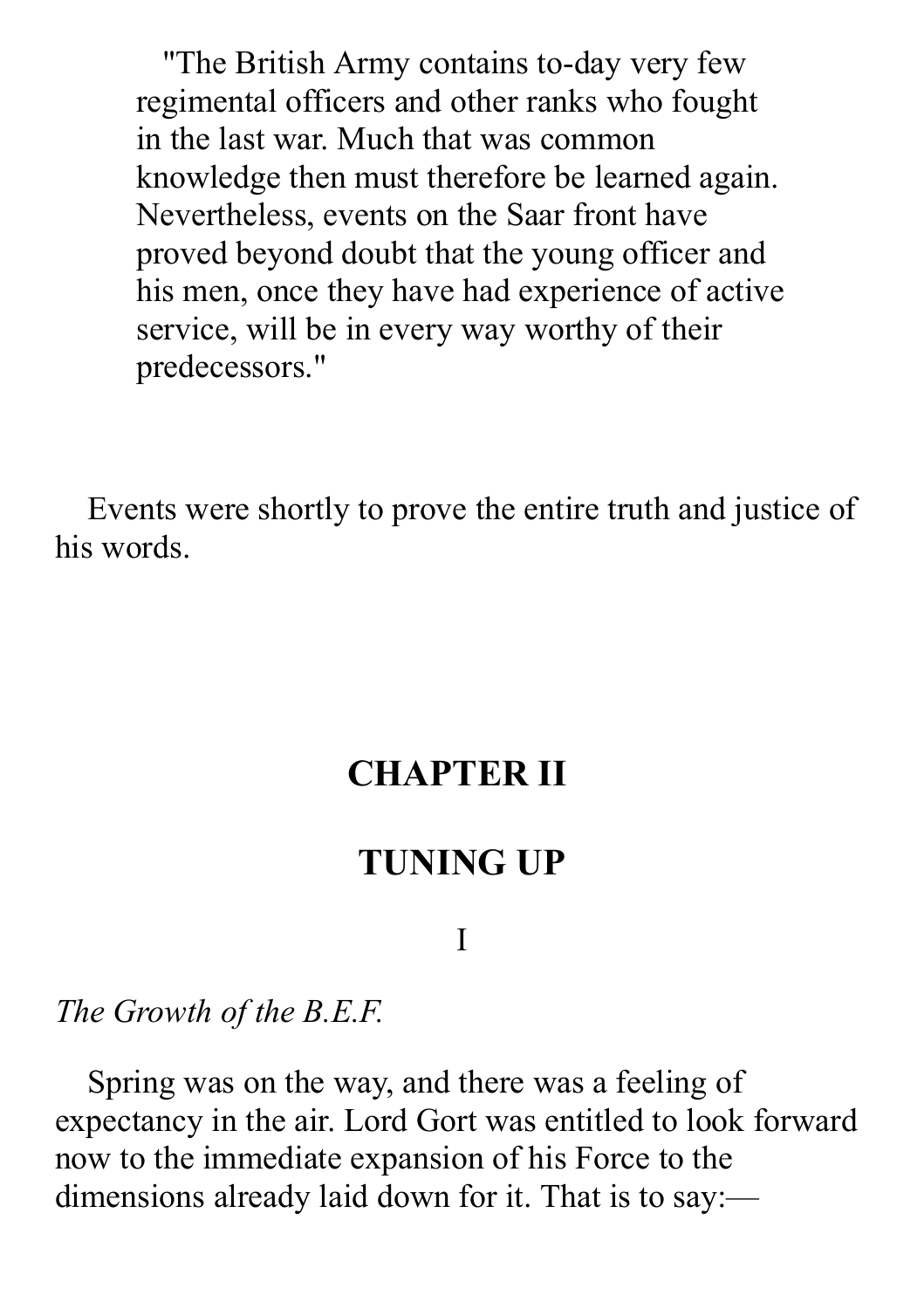"I had been informed that the expansion of the Force was to be continued by the despatch of 3rd Corps during the early months of 1940; the Armoured Division was to follow in May, and a Fourth Corps, with the 1st Canadian Division, during the late summer. Furthermore it had been decided that the Force should be divided into two Armies as soon as the number of divisions in the field, excluding the Armoured Division, rose above eleven."

In view of this expected increase in strength, it had been arranged that the left front of the British Expeditionary Force should be extended to the north-west as far as Croix-de-Poperinghe, a few miles from Bailleul, thus relieving French troops, upon the arrival of 3rd Corps (Lt. General Sir Ronald Adam, Bt.). This Corps consisted of the 42nd Division (Major-General W. G. Holmes), the 44th (Major-General E. A. Osborne) and the 51st (Major-General V. M. Fortune). Indeed, the British took command of the new sector upon February 1st.

But the actual relief could not be effected for some time. An unexpected delay intervened, "owing to the situation elsewhere in Europe," and the arrival of 3rd Corps was postponed. Lord Gort was also disappointed of certain shipments of ammunition and other war material upon which he had counted to make up some serious deficiencies.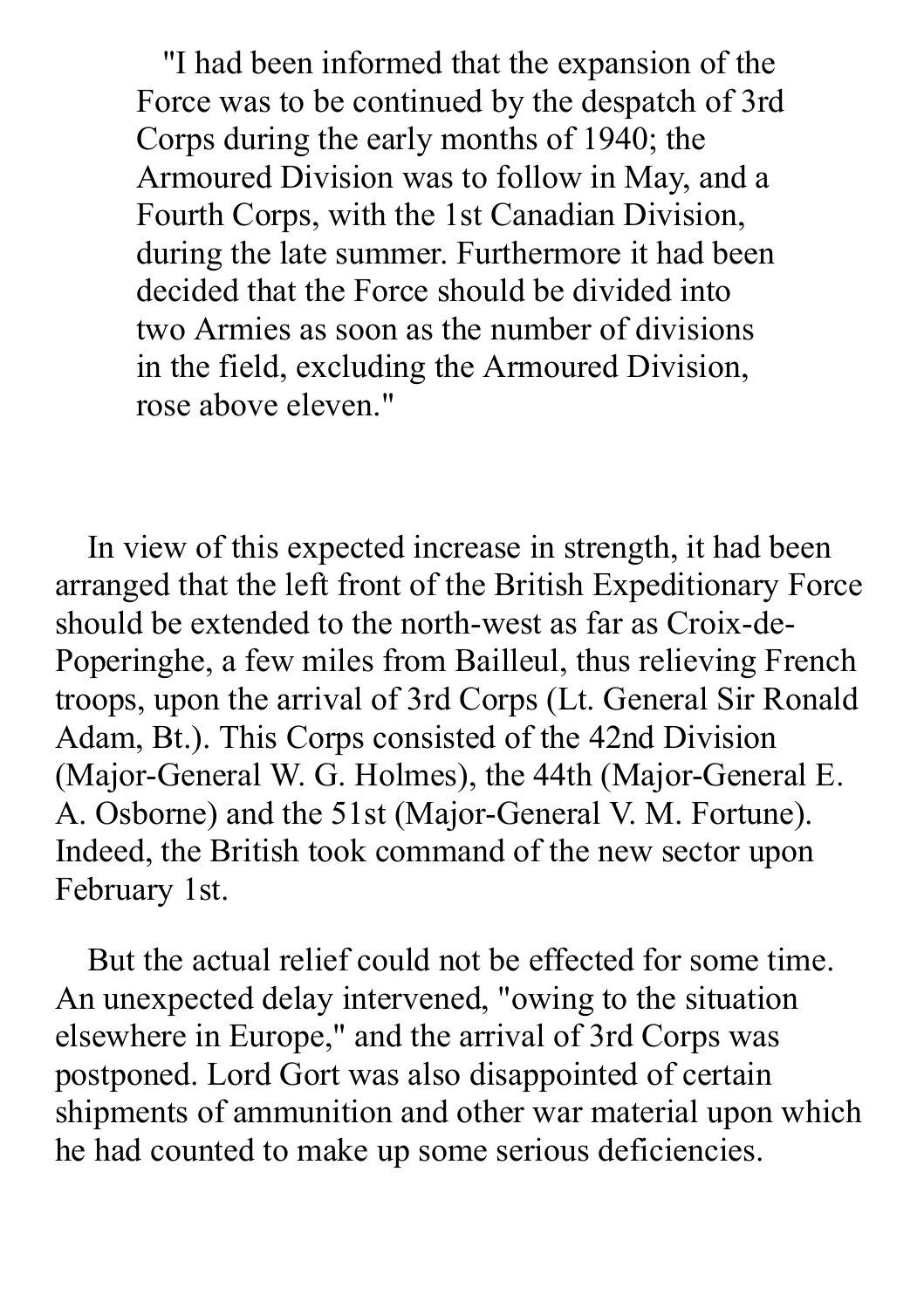However, the 51st Division arrived during early February, accompanied by the 50th (Motor) Division (Major-General G le Q Martel), and at the end of March the main body of 3rd Corps was finally despatched to France.

Yet another disturbing diversion was created by the German invasion of Denmark and Norway upon April 9th. Army leave was stopped, and the 15th Brigade of the 5th Division despatched to England, *en route* for Norway. The air was full, too, of rumours of an immediate invasion of Belgium and Holland. Certain units were placed under short notice to move, and there was much diligent airreconnaissance. But the fateful moment was not yet.

It was during this period that the 51st Division, as previously related, was despatched to the Saar front, and out of Gort's hands for good.

#### II

#### *The Equipment Situation*

Meanwhile the training of the troops and the development of further defensive positions were continued without relaxation. By the 10th May over four hundred concrete pillboxes had been completed, with another hundred under construction. Training areas were being prepared to accommodate the Armoured Division on arrival; Corps Schools were established for the training of junior leaders. In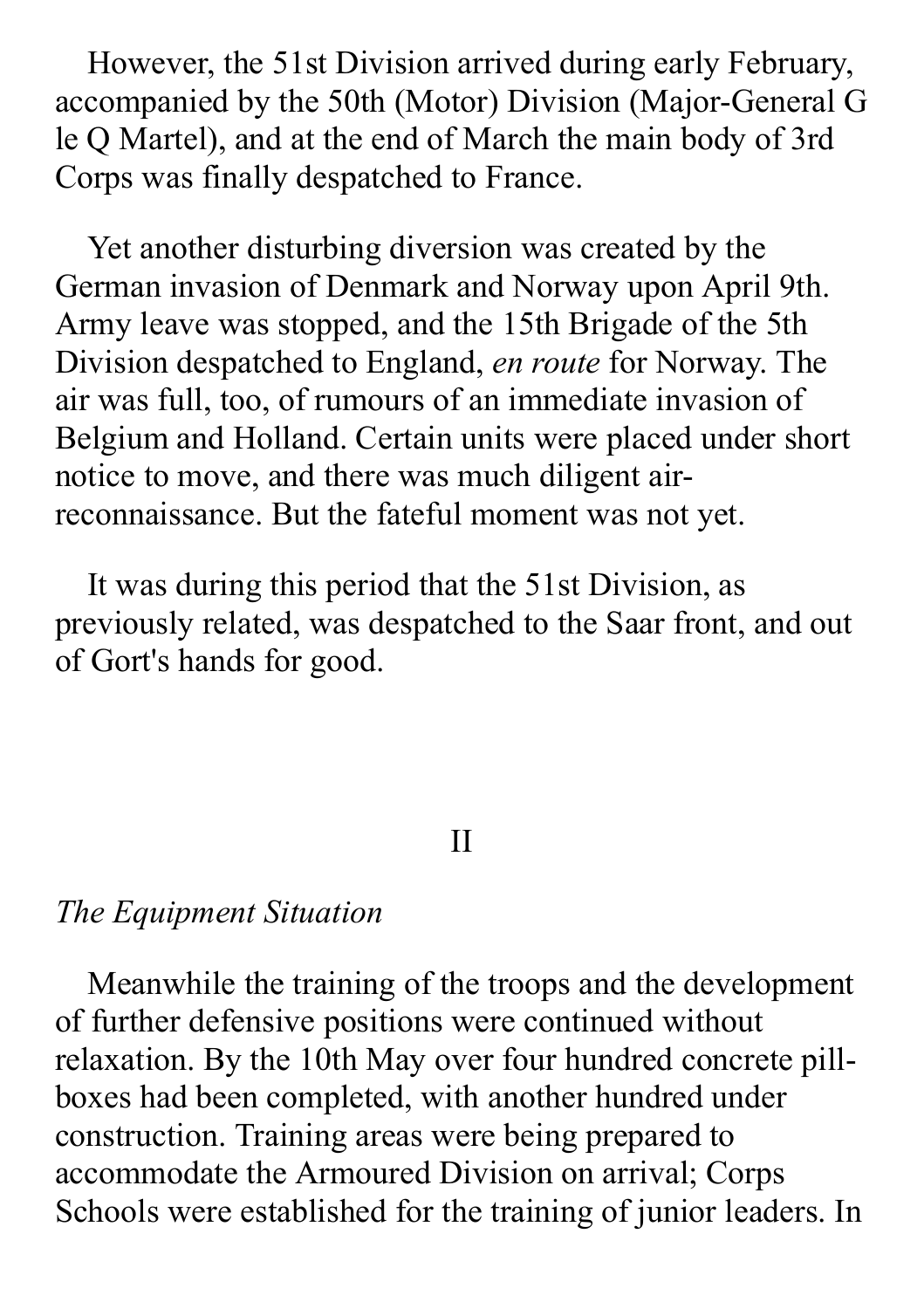fact everything that could be done to render the British Expeditionary Force efficient and, secure seems to have been done—so far as the men on the spot could do it.

> "But"—says Lord Gort—"the situation as regards equipment, though there was latterly some improvement in certain directions, caused me serious misgivings, even before men and material began to be diverted by the needs of operations elsewhere. I had on several occasions called the attention of the War Office to the shortage of almost every nature of ammunition, of which the stocks in France were not nearly large enough to permit of the rates of expenditure laid down for sustained operations before the War."

Grave words. As matters turned out, the ultimate operations lasted for too brief a period for these shortages to be felt. Our disasters arose from other causes. But it is none the less uncomfortable to speculate here as to how our resources would have stood the strain, had the Battle of Flanders been prolonged for twenty-five weeks instead of twenty-five days.

The shortages were not primarily the fault of the War Office, nor for that matter of the Ministry of Supply. They were the fruit of our national predilection for a policy of *laisser faire* and wishful thinking. But the net result was that the Army had to be asked to make the best of what it could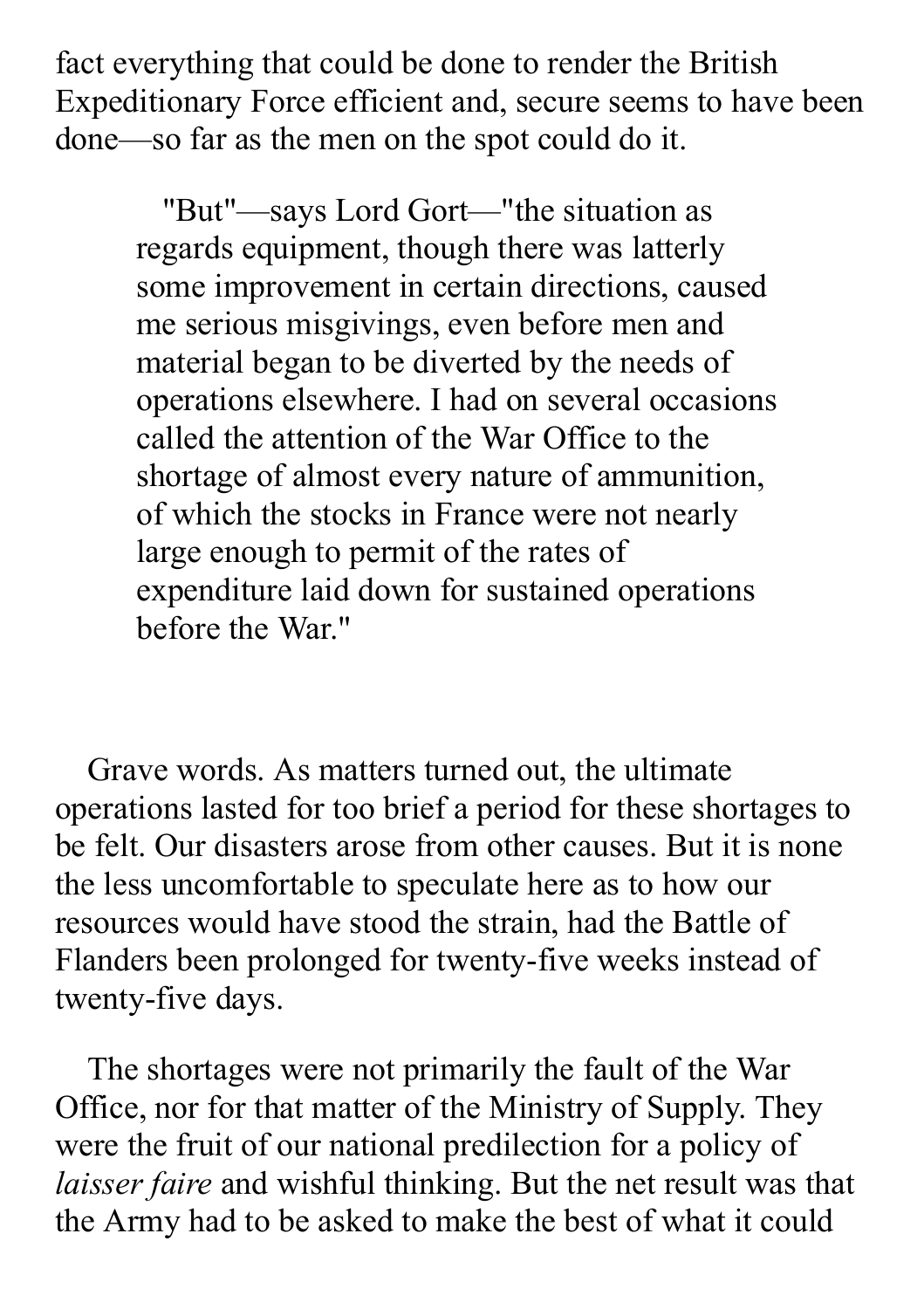get, until the machinery of production could provide in full for the needs of all three Services. And to that all too familiar appeal the Army was to make, as the event proved, its usual heroic response, and more.

## III

## *Plans of Action*

During all these months Lord Gort and his staff had been eagerly concerned to know the exact part to be played by the British Expeditionary Force in the event of an advance into Holland and Belgium.

In his Despatch Lord Gort refrains from comment upon the merits of the plans ultimately unfolded.

> "The question of such an advance," he says, "was one of high policy, with a political as well as a military aspect. It was therefore not for me to comment on it: my responsibilities were confined to ensuring that the orders issued by the French for the employment of the British Expeditionary Force were capable of being carried out."

He adds, with a touch of proper pride: "Events proved that the orders issued for this operation were well within the capacity of the Force."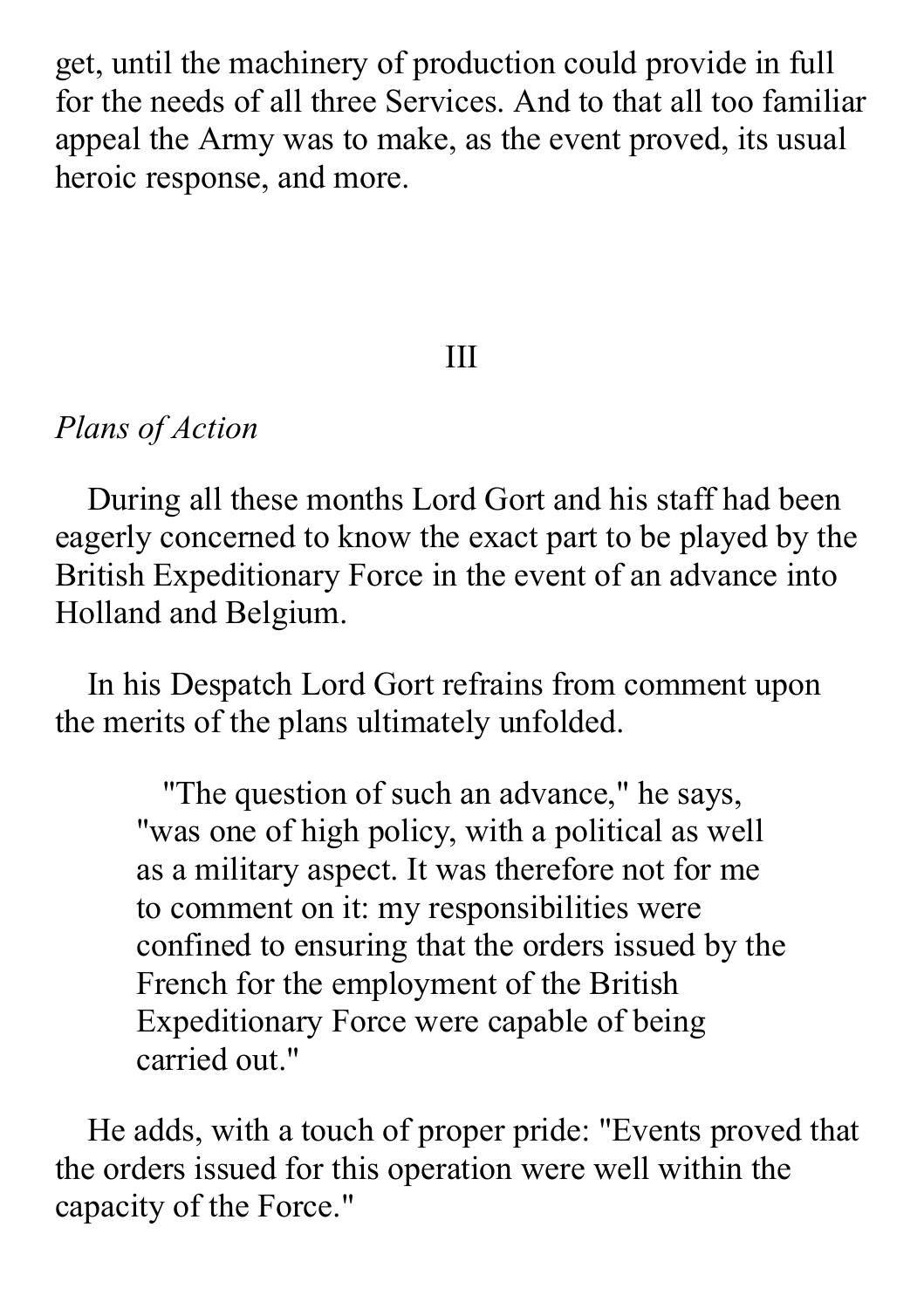The plans themselves were complicated and hampered from the start by the dogged policy of neutrality *à l'outrance* adopted and maintained by the Belgian Government.

If Belgium were invaded by the enemy, it was obvious that the Allies would have to enter her territory and assist in her defence. In other words, a joint Defence Scheme was plainly indicated. Yet, says Lord Gort:—

> "The French authorities were never in a position to obtain reliable and accurate details of the plans of the Belgian General Staff.... Such slender contact as existed between the British and Belgian Military authorities was maintained through the Military Attaché at His Majesty's Embassy at Brussels and General Van Overstraeten, Military Adviser to the King of the Belgians."

However, it was assumed that in the event of an attempted invasion of their country the Belgian Army would be found occupying the best available defensive positions along the Germano-Belgian frontier, utilising such natural protection against tank attack as that offered by the deep-set River Meuse and the Albert Canal. It was further understood that the Belgians were preparing an anti-tank obstacle running south from Wavre to Namur, and covering an area particularly vulnerable to tank-attack, known as the Gembloux Gap.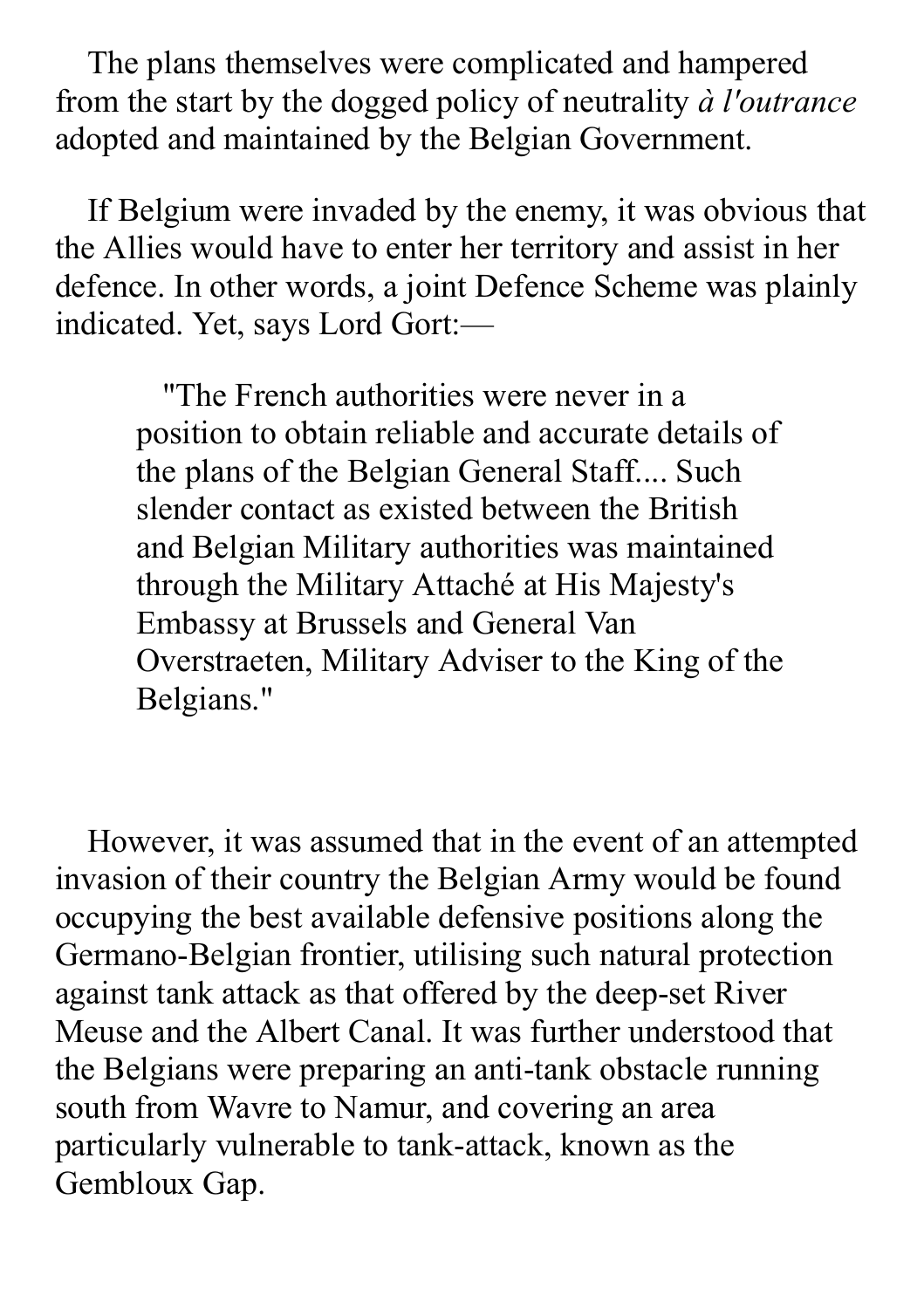The obvious plan then was to distribute the Allied forces behind the Belgian Army, ready to go forward to their support.

#### IV

### *The Escaut and the Dyle*

Three alternative plans were devised upon by the French High Command, in which Lord Gort agreed to play his part. In order to visualise their nature it will be well to consider the map of Belgium in some detail.

Behind the positions presumably to be occupied by the Belgian Army lie three rivers, roughly parallel with one another, the Dyle, the Dendre, and the Escaut—presenting a valuable series of natural tank obstacles. The most easterly of the three is the Dyle, the most westerly the Escaut, with the Dendre in between. Owing to uncertainty as to the reliability of the Belgian defences, the first plan considered by Lord Gort and General Georges was upon what may be called Safety First lines. It consisted simply in manning the Franco-Belgian frontier defences, and pushing forward mobile troops to the line of the Escaut, while the French 7th Army on Lord Gort's left held the enemy on the line of the Messines Ridge and the Yser Canal.

This plan was soon discarded, probably as being a little too Maginot-minded, and it was next proposed to secure and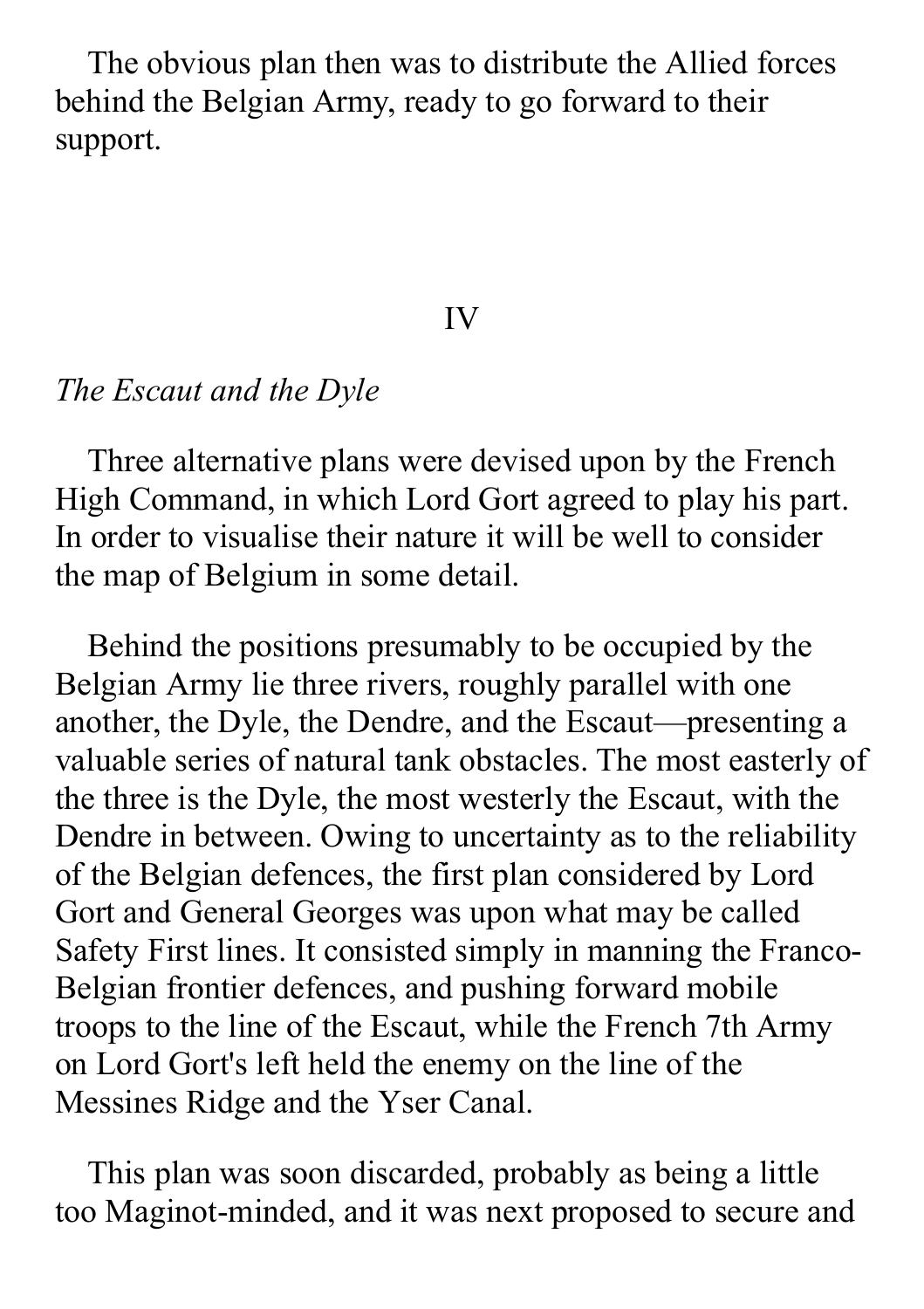hold the line of the Escant itself, from the point at which it crosses the Belgian frontier at Maulde, northward to the neighbourhood of Ghent, where it was intended to make junction with the Belgian forces extending to the sea-coast. From the Escaut armoured cars would reconnoitre as far eastward as the second river, the Dendre, from which delaying actions could be fought back to the Escaut itself. This was known as Plan E, and offered the great advantage that the Escaut positions were within a day's march of the frontier, and could be quickly and easily occupied.

Meanwhile, however, the French authorities had been acquiring further information regarding the defences of the Belgian Army, and had formed the opinion—much too optimistic, as the event was to prove—that it would be safe to count on the Belgian defences near the Germano-Belgian frontier holding fast for a considerable time, despite the absence there of anything in the nature of a Maginot Line.

The third plan was therefore considered—namely, to advance to the most easterly of our three rivers, the Dyle, and take up a prepared position there instead of upon the Escaut.

This was known as Plan D, and was ultimately adopted. Its advantages were that it offered a shorter line of defence, together with greater depth; also, its northern end was inundated. Lastly, it represented smaller enemy occupation of Belgian territory. On the other hand it would involve the B.E.F. in a forward move of sixty miles against time, over unreconnoitred country.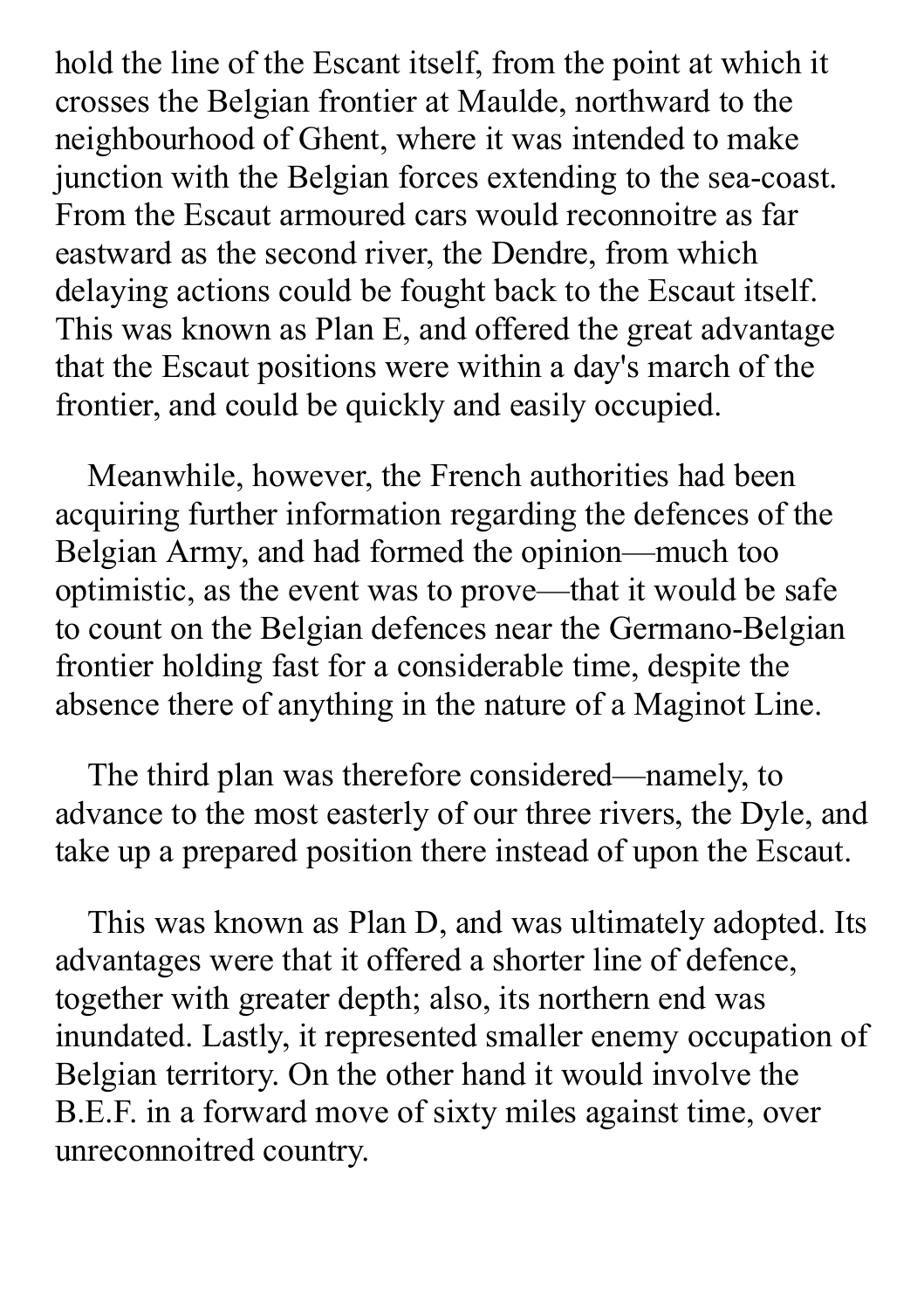A final conference was held on 16th November at Folembray, the headquarters of the French First Group of Armies, and Plan D was confirmed. There were present, besides Lord Gort and General Georges, General Billotte, of whom we are to hear a good deal in the future, and Generals Blanchard and Corap, commanding the French 1st and 9th Armies. It was agreed that the frontage of the B.E.F. position on the Dyle was to be from Wavre to Louvain.

Plan E, however, was not entirely abandoned. Both plans were worked out in complete detail as alternatives to one another, in so far as they could be worked out at all; for it must be remembered that they could only exist so far upon paper. No actual reconnaissance, troop movement, or disposition could be made across the Belgian frontier until the Belgian Government gave the word.

It may be added here, however, that these plans, based though they were upon theory and supposition, actually worked out to schedule in all respects.

#### $\rm V$

## *The Final Plan*

Generally speaking, the proposed defence scheme against invasion from Germany now worked out as follows:—

The Allied line, beginning at Antwerp in the north, would run south via Louvain, Wavre and Namur, thus covering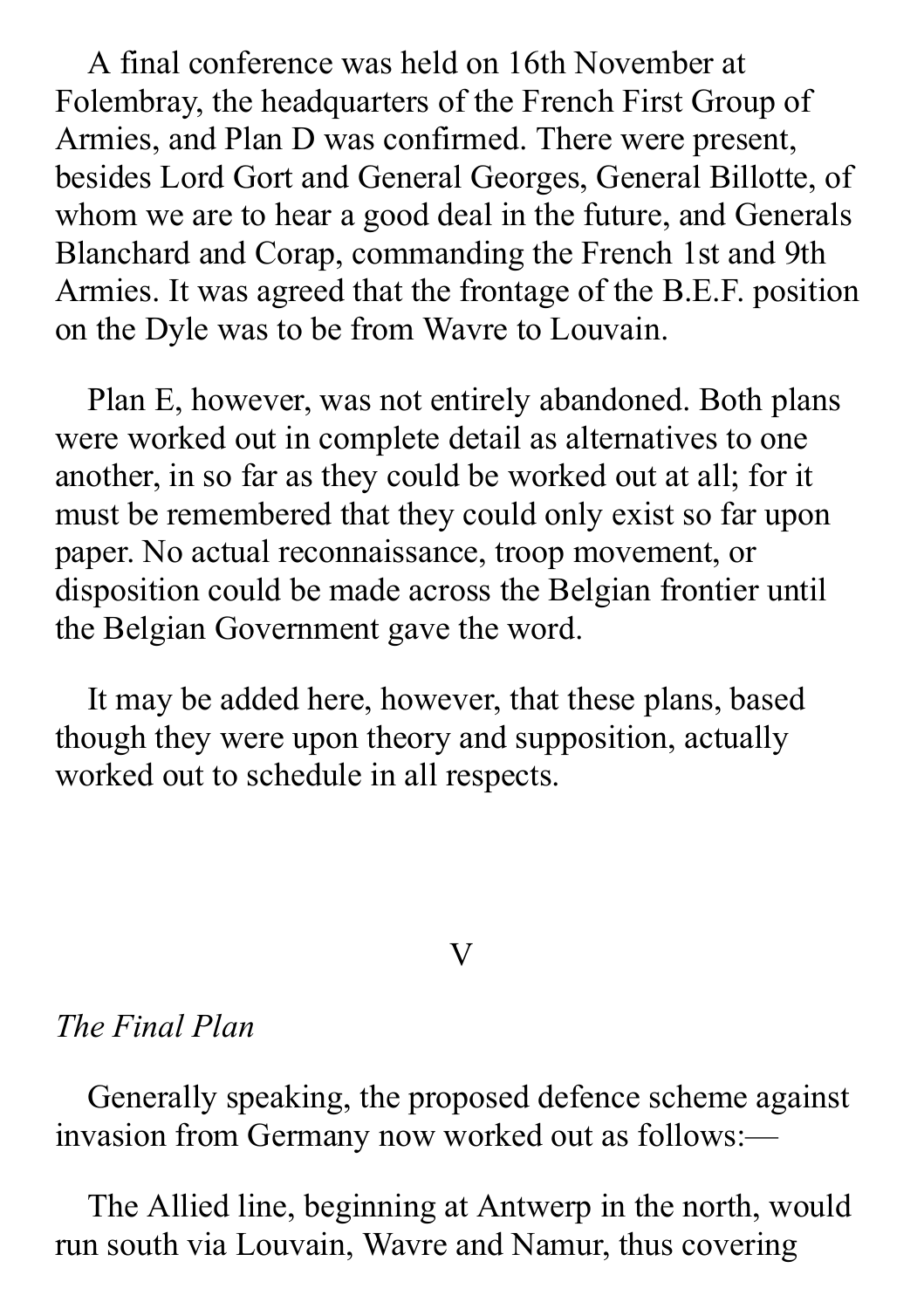Brussels itself. The British sector, extending from Louvain to Wavre, would have upon its right the 1st French Army (Général d'Armée Blanchard), and upon the left the French Seventh Army (Général d'Armée Giraud). The plans of this Army included a possible advance into Holland, and this actually took place.

It was understood that the Belgian Army, if forced to withdraw from its frontier defences, would come into the line upon the left of the B.E.F.—that is to say, on a general line from Louvain northward to Antwerp.

The British front was to be occupied initially by 1st Corps, under Lt.-General M. G. H. Barker (who had recently taken over the command from General Sir John Dill, to-day Chief of the Imperial General Staff), on a two-division front on the right, and 2nd Corps on the left, on a front of one division. The Divisions in question were to be the 2nd, 1st and 3rd, in the order named. The 12th Royal Lancers (Armoured cars) were to move in advance to a general line some miles beyond the Dyle, to observe approaches from the east. The move of the three Divisions was to be by motor transport, and was to be completed in 90 hours, continuing both by day and night. Other divisions were suitably disposed in positions of reserve. Detailed instructions were also issued for the preparation of defences on the three rivers, for demolitions and inundations, and the organisation of road traffic including refugees, for whom special routes had been allotted.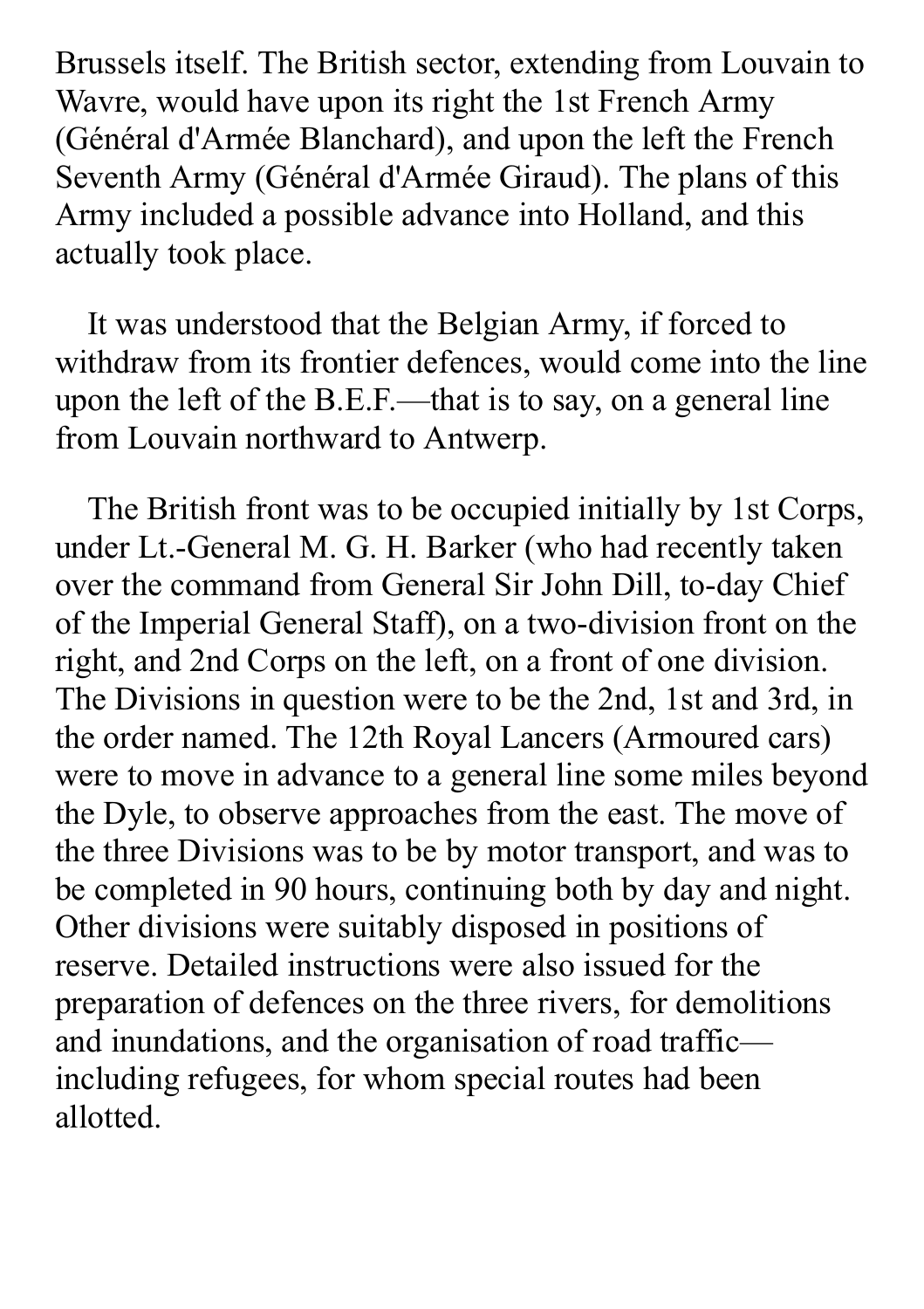## *A Disquieting Report*

Any doubts which might have been entertained by Lord Gort regarding the advisability of occupying the line of the Dyle instead of any less advanced position were set at rest by some eleventh-hour news regarding the Belgian tankobstacle.

It now transpired that this obstacle, instead of covering the dangerous Gembloux Gap, as reported, was sited much further eastward, upon the line Namur-Perwez-Louvain, and was, moreover, not by any means completed.

"On the British front," says Lord Gort, "the River Dyle was so far superior as an anti-tank obstacle to any artificial work further east which the Belgians might be preparing, that I had no hesitation in urging adherence to the existing plan for the defence of the Dyle position."

The French 1st Army were in a different case. They had no natural obstacle to defend them, and this rendered them much more dependent upon what the Belgians might or might not be constructing to the east of them.

Definite information upon the matter was urgently demanded, but it was not destined to be forthcoming in time.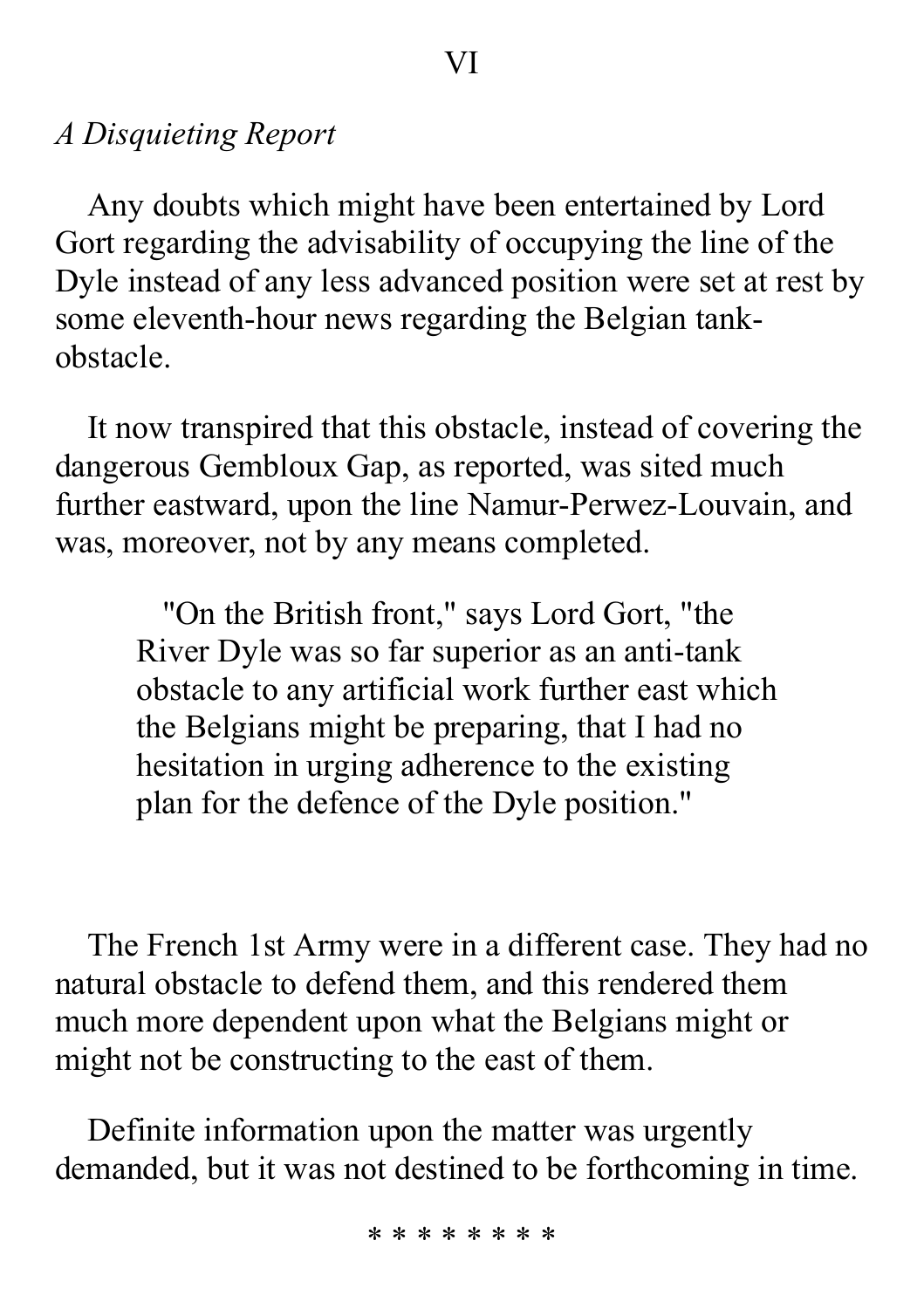Such was the general situation in the first week in May, 1940, and such were the plans which had been formulated and worked out, so far as was possible under the conditions imposed.

The time was now fast approaching for the patiently designed machine to be put to the test. The "phoney war" was drawing to an end, with the real thing close upon its heels.

# **CHAPTER III**

# **BLITZKRIEG**

#### I

#### *The Day*

The first direct intimation that the period of preparation and waiting was over, and that active hostilities had begun in earnest, came from enemy aircraft, which appeared over Lord Gort's headquarters at Arras at 4.30 a.m. on Friday, 10th May, and dropped bombs—not only there but upon Doullens, Abbeville, and numerous aerodromes.

An hour later a message was received from General Georges ordering instant readiness to move into Belgium.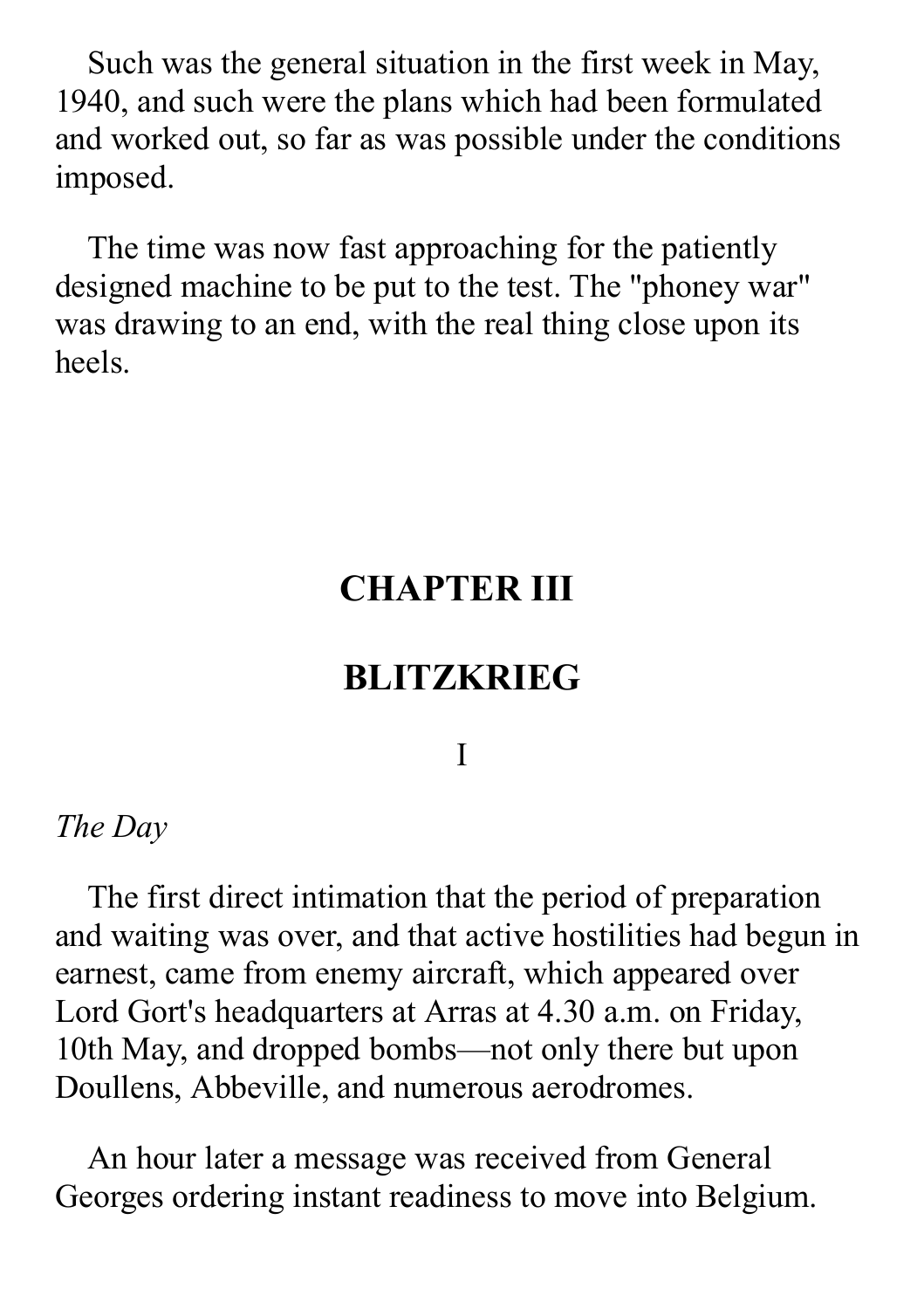This was immediately followed by instructions to put Plan D into operation.

The weather, we are told, was set fair, and remained so, except for an occasional thunderstorm, for the next three weeks.

The B.E.F. was quickly on the move. Zero hour was fixed at 1 p.m. that day, when the 12th Royal Lancers crossed the frontier upon their dash to the Dyle, amid the cheers of the Belgian populace. Lord Gort himself moved to his command post at Wahagnies, midway between Douai and Lille.

As already stated, Plan D ran almost exactly to schedule. Enemy action increased somewhat, but did not interfere with the forward movement of the troops. Traffic problems were successfully dealt with, and the first phase of the plan, the manning of the Dyle defences, was completed by 12th May.

II

## *The Belgian Dispositions*

But already there was disquieting news of the Belgian Army out in front. Belgian cyclist troops were falling back upon Huy, on the Meuse; and at Maestricht, on the frontier further north, it was reported that they had been forestalled by enemy action from the rear, and had been unable to demolish important bridges over the Meuse and Albert Canal. British bombers were despatched to deny the crossing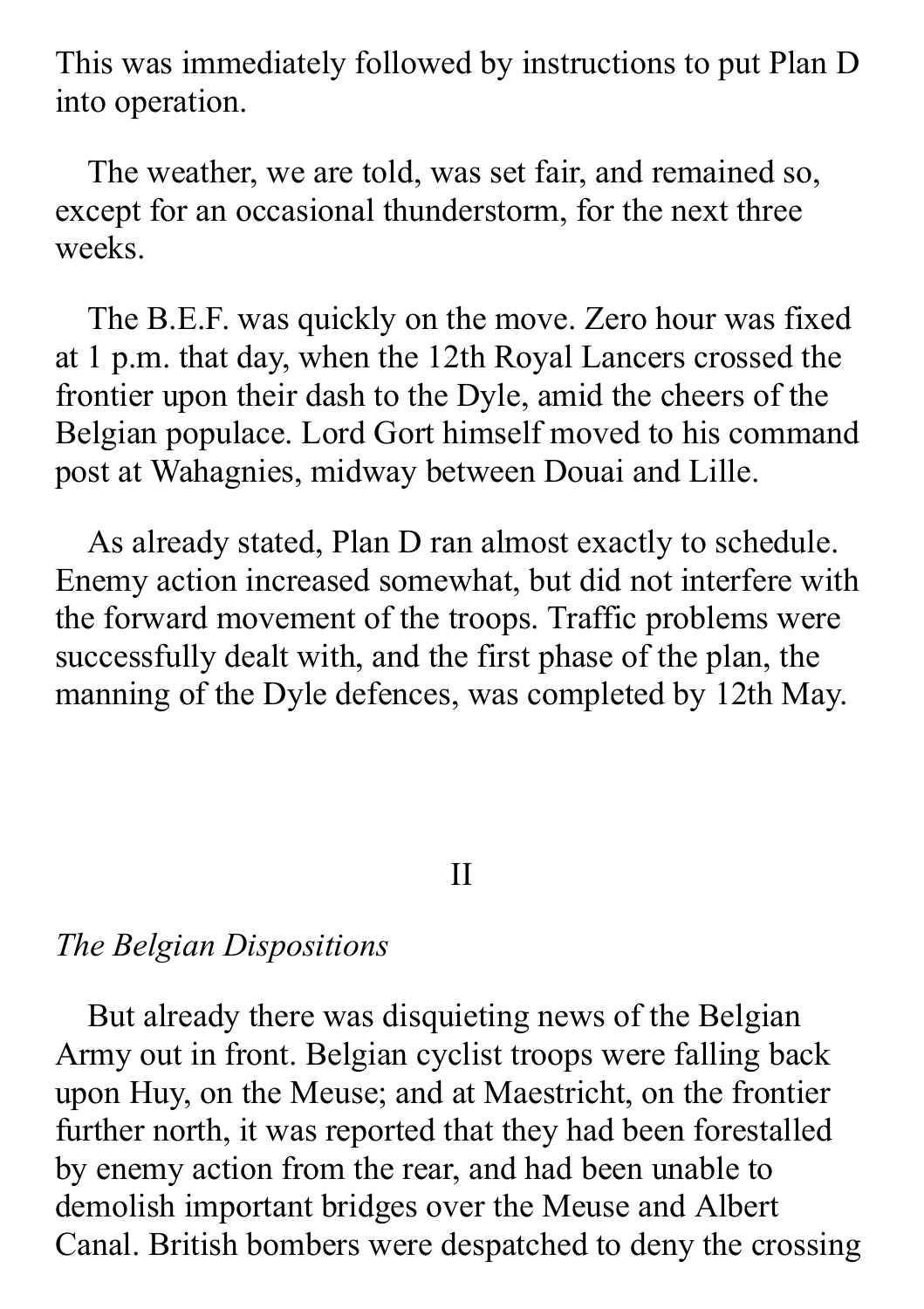of these waters as far as possible, and did some most effective work.

Next came a report from the reconnoitring French cavalry regarding the Belgian anti-tank obstacles, which they had now had an opportunity to examine. As had been feared, there proved to be no effective obstacle on the Gembloux line at all. That on the Perwez line was not only unfinished, but was badly sited and situated on a forward slope.

In the circumstances General Georges decided to push out advanced troops as far as the obstacle, in order to cover the Gembloux Gap. He expressed a hope that the B.E.F. would conform, 1st and 2nd Corps accordingly reconnoitred the anti-tank obstacles reputed to exist in the Forest of Meerdael upon their left front, with a view to sending forward detachments with anti-tank guns. It was found that these obstacles had only been completed in places.

All this was unsatisfactory enough. Anxiety was heightened by the information that a German thrust, with at least two armoured divisions, was developing on the front of the French 9th Army, which lay beyond the right of the French 1st Army in the Ardennes area, opposite Luxembourg.

This was alarming news indeed, for two reasons. In the first place an attack in this sector had not been considered probable; in the second it was rumoured that the efficiency and preparedness of the French 9th Army were not quite on a par with those of the other French forces in the line.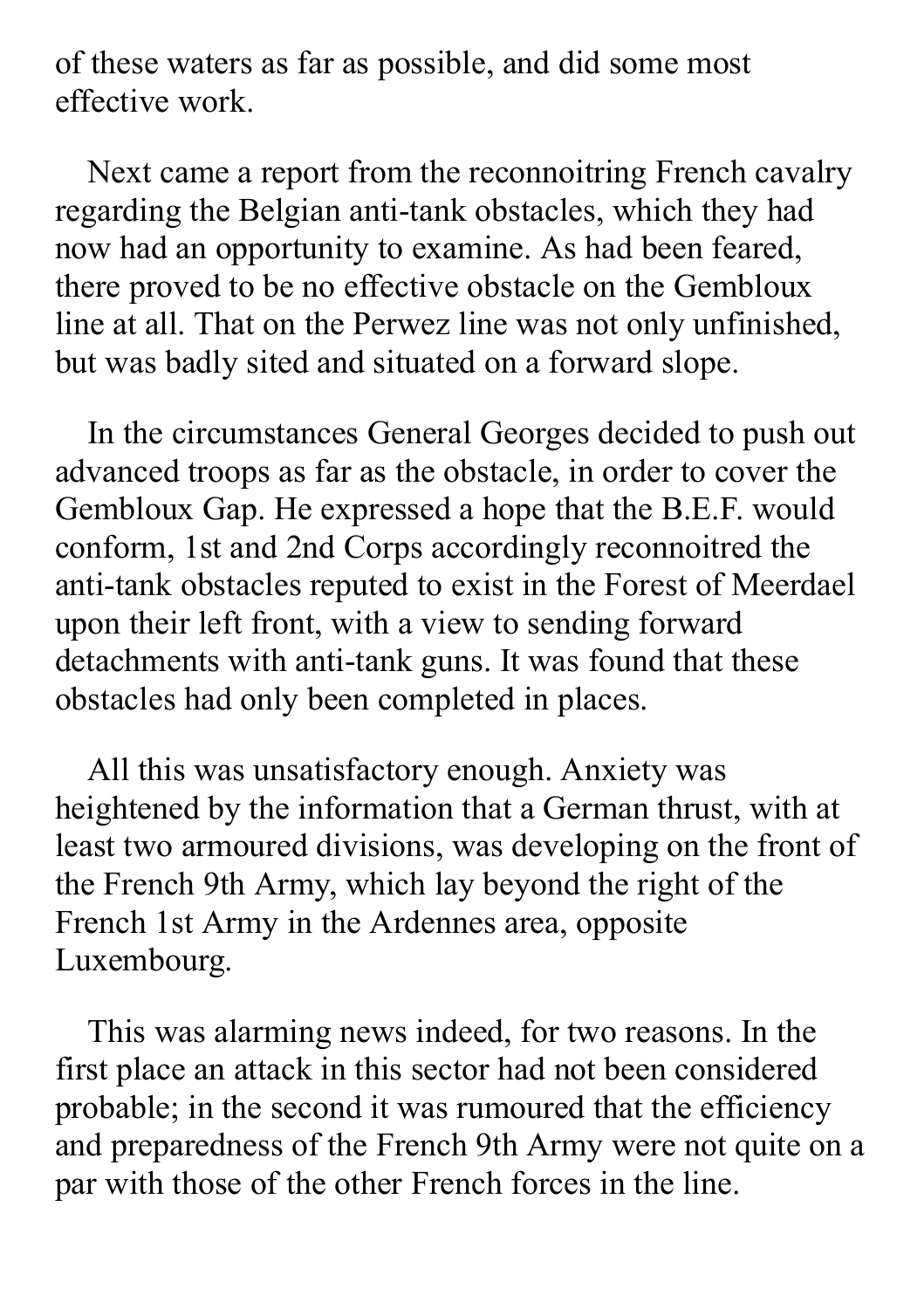Lord Gort immediately requested the War Office to expedite the despatch of our long-awaited 1st Armoured Division. Indeed it was sorely needed. He was destined never to receive it under his command, though it eventually came into action further south.

All during this day, Sunday, 12th May, there was great activity in the air, the Royal Air Force battling gallantly to impede the enemy advance across the Meuse and Albert Canal. The enemy, however, had established strong antiaircraft defences at nodal points. The strain, moreover, on the fighter group of the Air Component was very severe. It was by now reduced to some fifty aircraft, and although Lord Gort had asked for four fresh squadrons from home, only one had arrived. Still, in the first three days of the invasion the R.A.F. in France destroyed one hundred and one enemy aircraft, against a loss of seventy-eight of their own.

## III

## *Enter General Billotte*

It was high time that a definite scheme of co-ordinated action should be evolved to meet the dangers which threatened us.

Accordingly, upon this same Sunday a conference was arranged at Château Casteau, near Mons. It was attended by the King of the Belgians, now in supreme command of the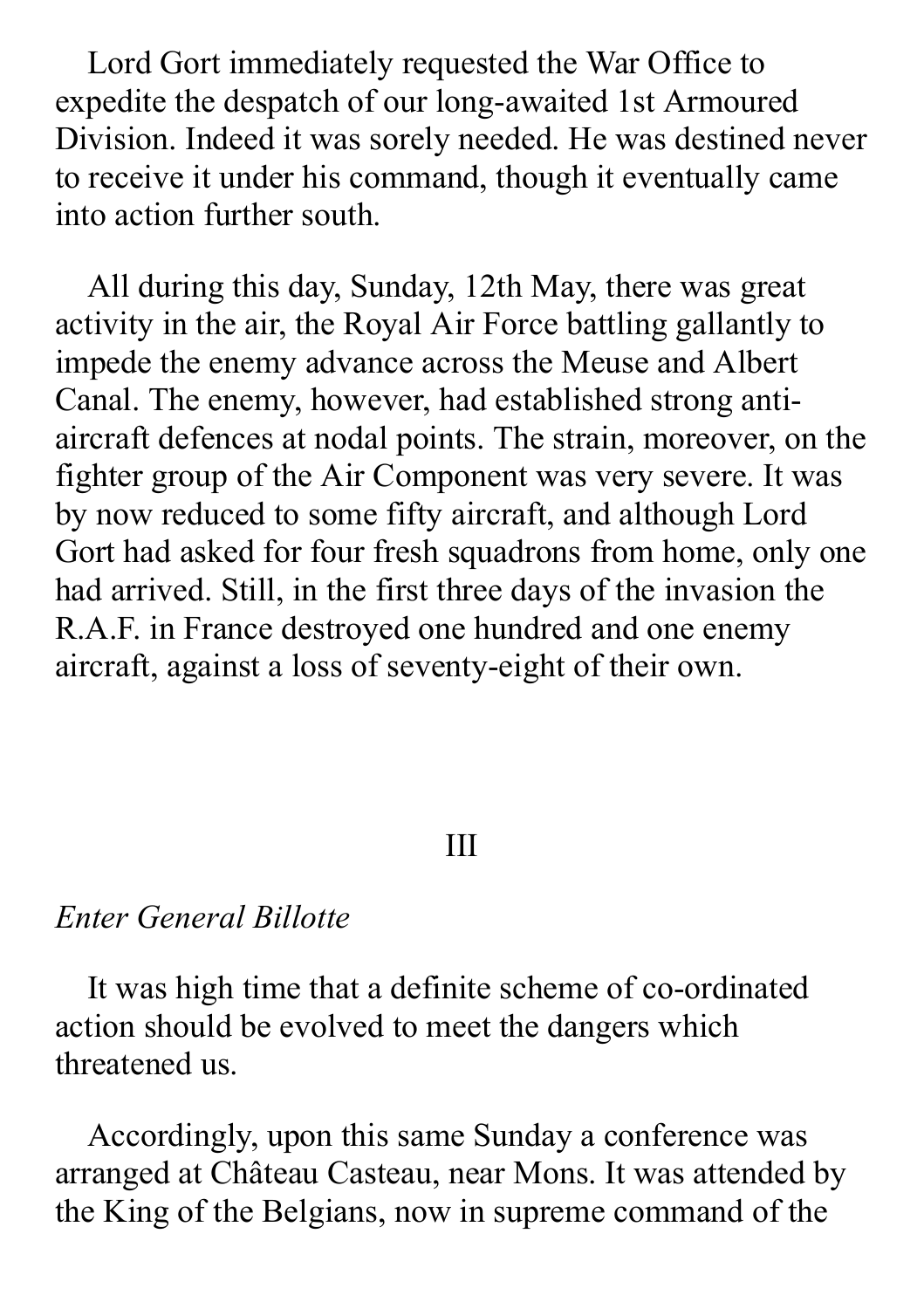Belgian forces, his Military Adviser, General Van Overstraeten, Monsieur Daladier, Lt.-General H. R. Pownall, Chief of Staff of the B.E.F., representing Lord Gort, who was absent on pressing business elsewhere, and General Georges and General Billotte. We are to hear a good deal of the lastnamed in future, for it was upon his shoulders that the task of co-ordinating the French, British and Belgian armies in a common defence scheme was now laid, by general agreement. The B.E.F. were thus removed from the direct control of General Georges.

There were no events of major importance during the next day, but it was understood that the Belgian forces were now withdrawing to the general line Louvain-Antwerp.

Upon the following day Lord Gort paid a visit to Brussels, where he met the commanders of First and Second Corps at the British Embassy. He also visited the King of the Belgians and impressed upon him the importance of having fresh Belgian troops established early in position on the British left, to continue the line covering Brussels.

The three squadrons of fighters for the Air Component asked for upon 12th May had now arrived, but it was necessary immediately to put them at the disposal of Air Marshal Barratt commanding the Advanced Air Striking Force for use on the French front; for the ominous reports from the 9th French Army had been confirmed. The enemy, bursting through the Ardennes valleys, rendered passable through a dry and early spring, had crossed the Meuse between Sedan and Mezières.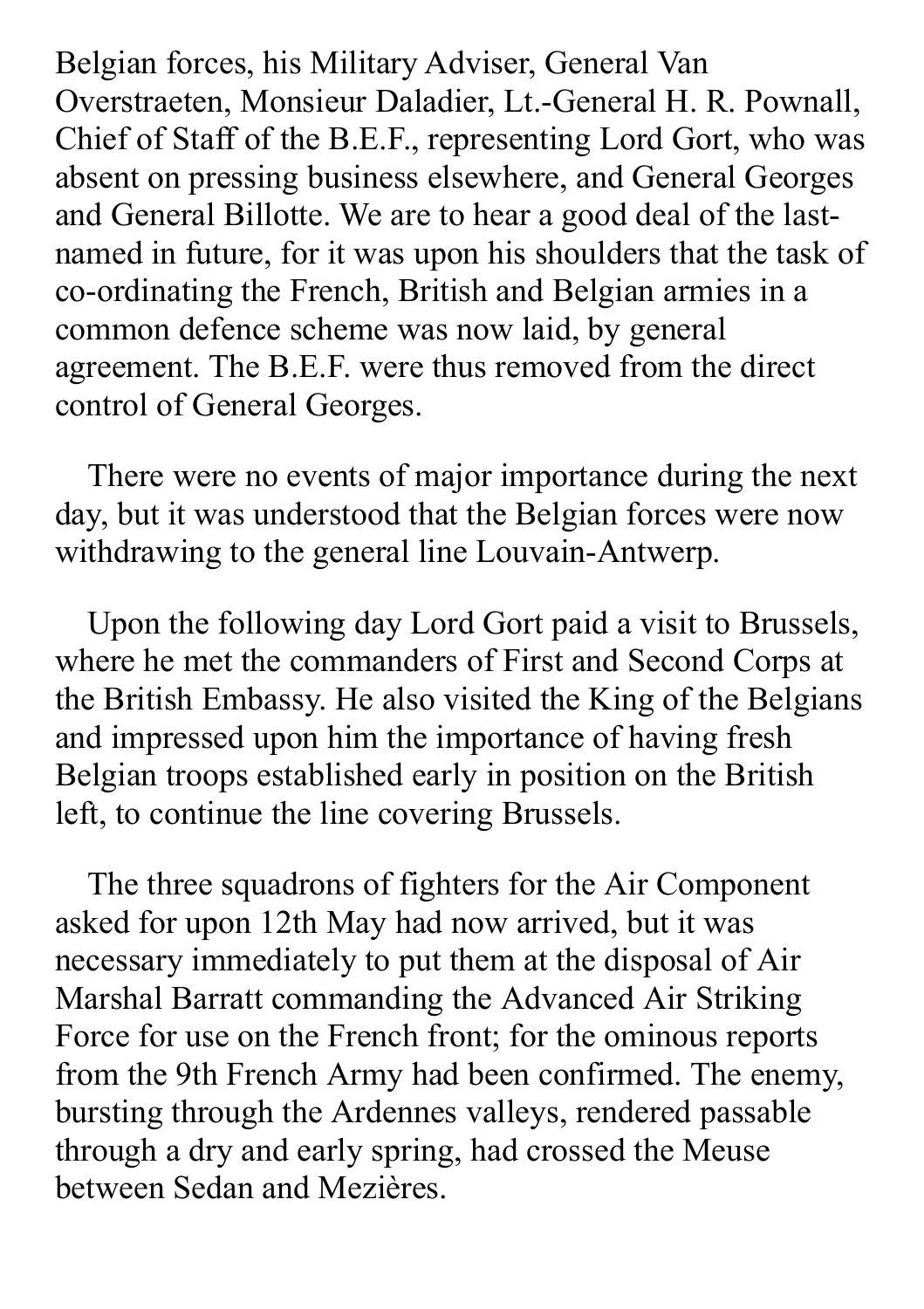## *Holland Out*

The tale of early misfortune was not yet complete, for on Wednesday, 15th May, after a heroic but hopeless resistance of less than a week, the Dutch Army laid down its arms. This event had little actual effect upon the B.E.F. in Belgium, but naturally inflicted a further severe blow upon Belgian morale.

The French 7th Army immediately withdrew its advanced forces to the neighbourhood of Antwerp, always a position of vital importance; and at the same time took steps to restore the situation in the Ardennes, several divisions of this Army being despatched south to the support of General Corap and the 9th French Army. This involved a movement across the rear and communications of the B.E.F., but owing to efficient traffic control, was accomplished without delaying our movements or the ordered development of Plan D.

The refugee problem was now becoming acute, and further complicated because, despite Lord Gort's requests, the Belgian authorities had done nothing to restrict the use of private motor-cars or the sale of petrol.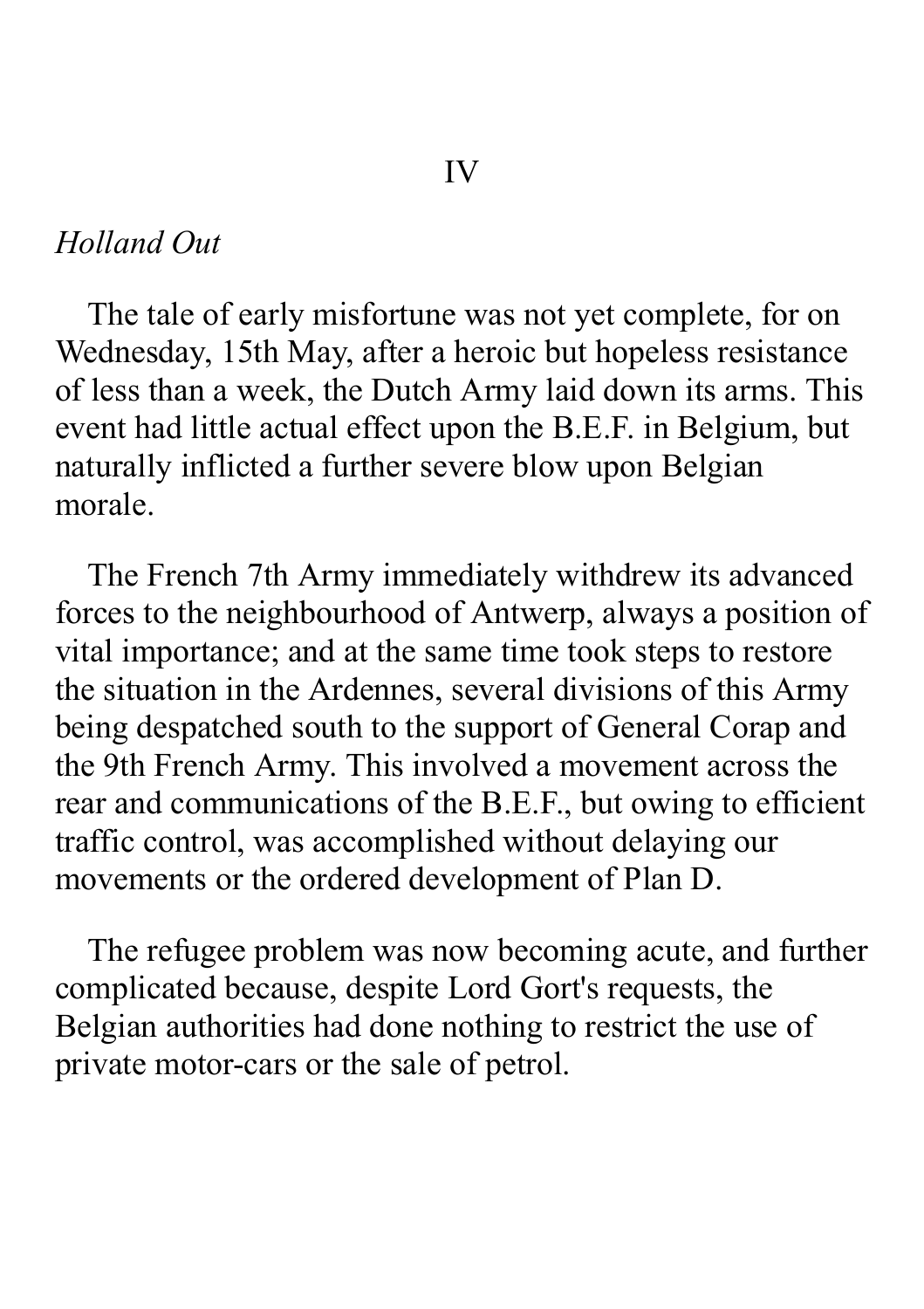# **CHAPTER IV**

# **DISASTER ON THE RIGHT**

I

## *Back from the Dyle*

Before the end of the first week's fighting it had become obvious that Plan D could not possibly be carried out further. The situation had deteriorated too completely.

In the north, Holland was in German hands, while to the south, the French 9th Army appeared to be in danger of disintegrating altogether; which meant that Arras and our right flank were already threatened. How badly was not yet realised, though the grimmest of realisation was soon to come.

There had so far been no serious attack upon the Belgian positions upon our left, nor upon ourselves, except for a temporary penetration of our forward positions to the southwest of Louvain, which had speedily been made good. But the French 1st Army upon our immediate right were in severe trouble, and had lost ground which they were not likely to regain, despite the aid supplied by ourselves both on the ground and in the air.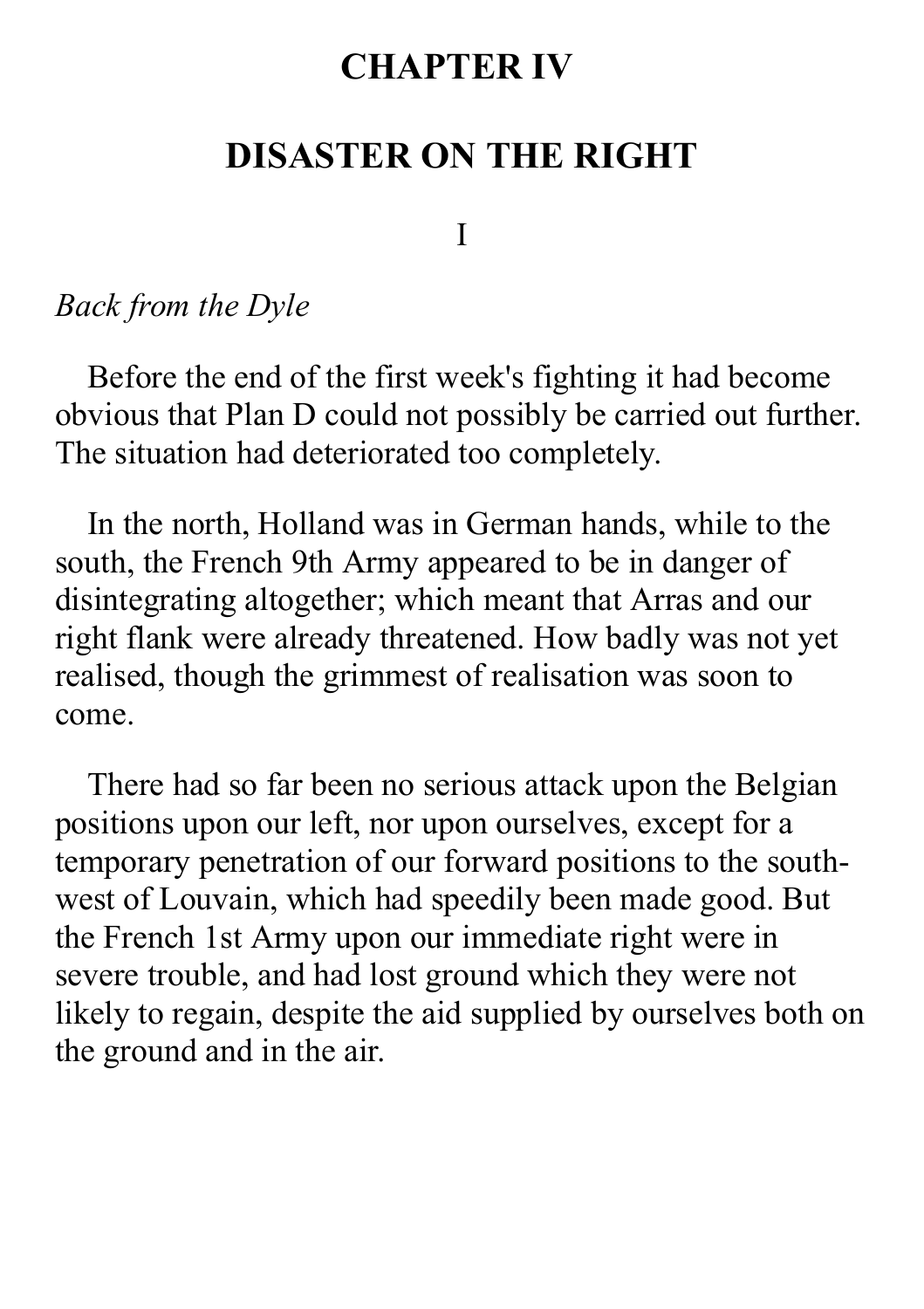

**SITUATION OF B. E. F. 16th MAY, 1940. DIAGRAM 1**

In other words, a prolonged defence on the Dyle position was now out of the question, and it was up to General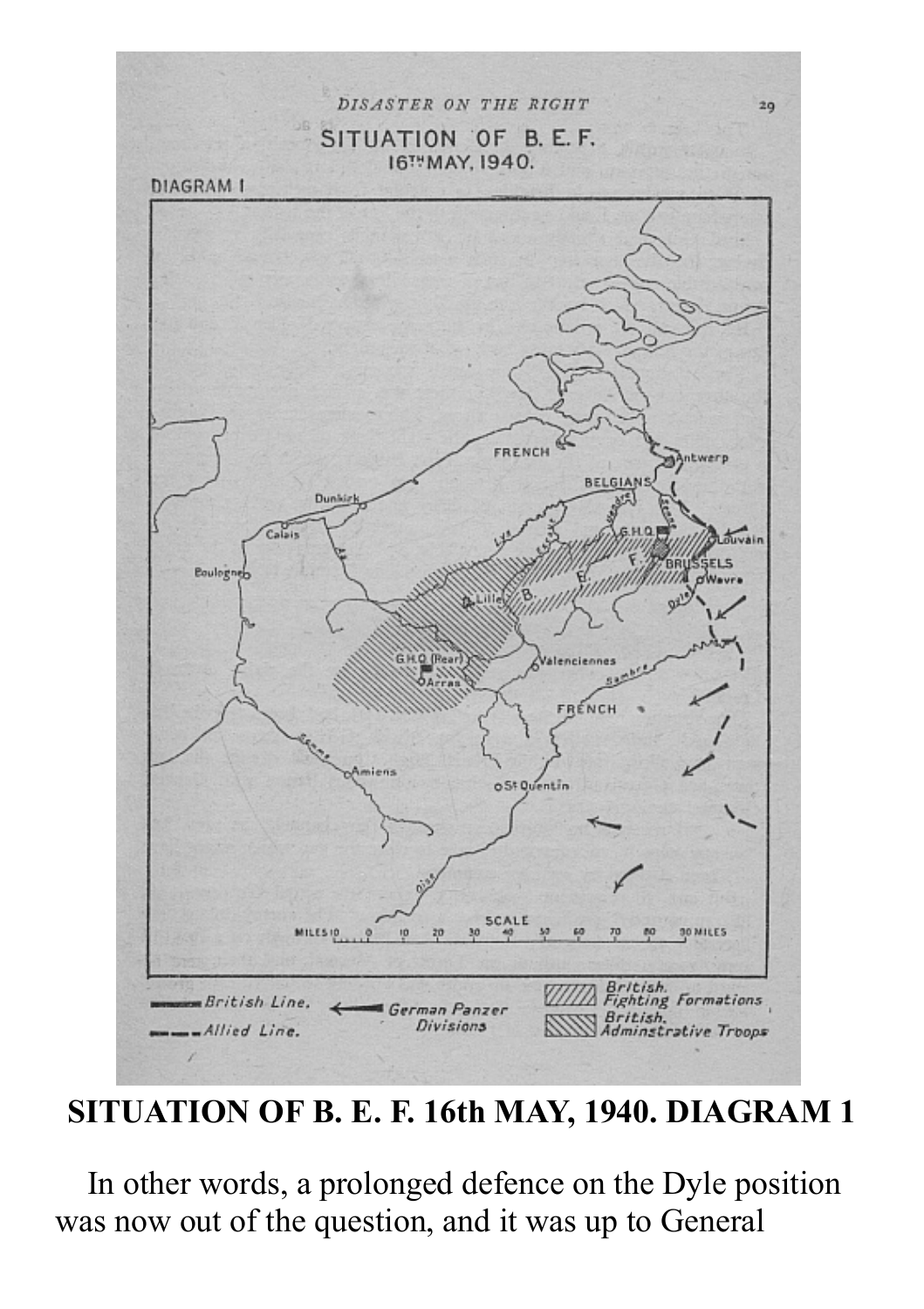Billotte, as co-ordinator of Allied movements in Belgium, to organise fresh measures—possibly a reversion to Plan E and a retirement to the line of the Escaut.

Lord Gort had already asked for instructions, especially as regards timing, for the first step in such a withdrawal was bound to be a considerable one—a stride in fact of some fifteen or twenty miles to the Senne Canals, which lay between the Dyle and the Dendre.

He received his orders, and in the sense expected—Plan E and the line of the Escaut, sixty miles back—that very night.

The withdrawal to the Senne canals was successfully completed by the afternoon of the next day, but there was a hitch over tanks which was to have unfortunate consequences. Some enemy tanks and motorcycle units had been reported on the right flank of 1st Corps, and as a precaution, part of the 1st Army Tank Brigade, which had started to withdraw for entrainment at Brussels, was turned round to meet the thrust. This naturally occasioned delay, and when the tanks ultimately faced about again and arrived at their entraining station, the necessary railway transport was no longer available, and the remainder of the move was carried out by road. This led to mechanical trouble later.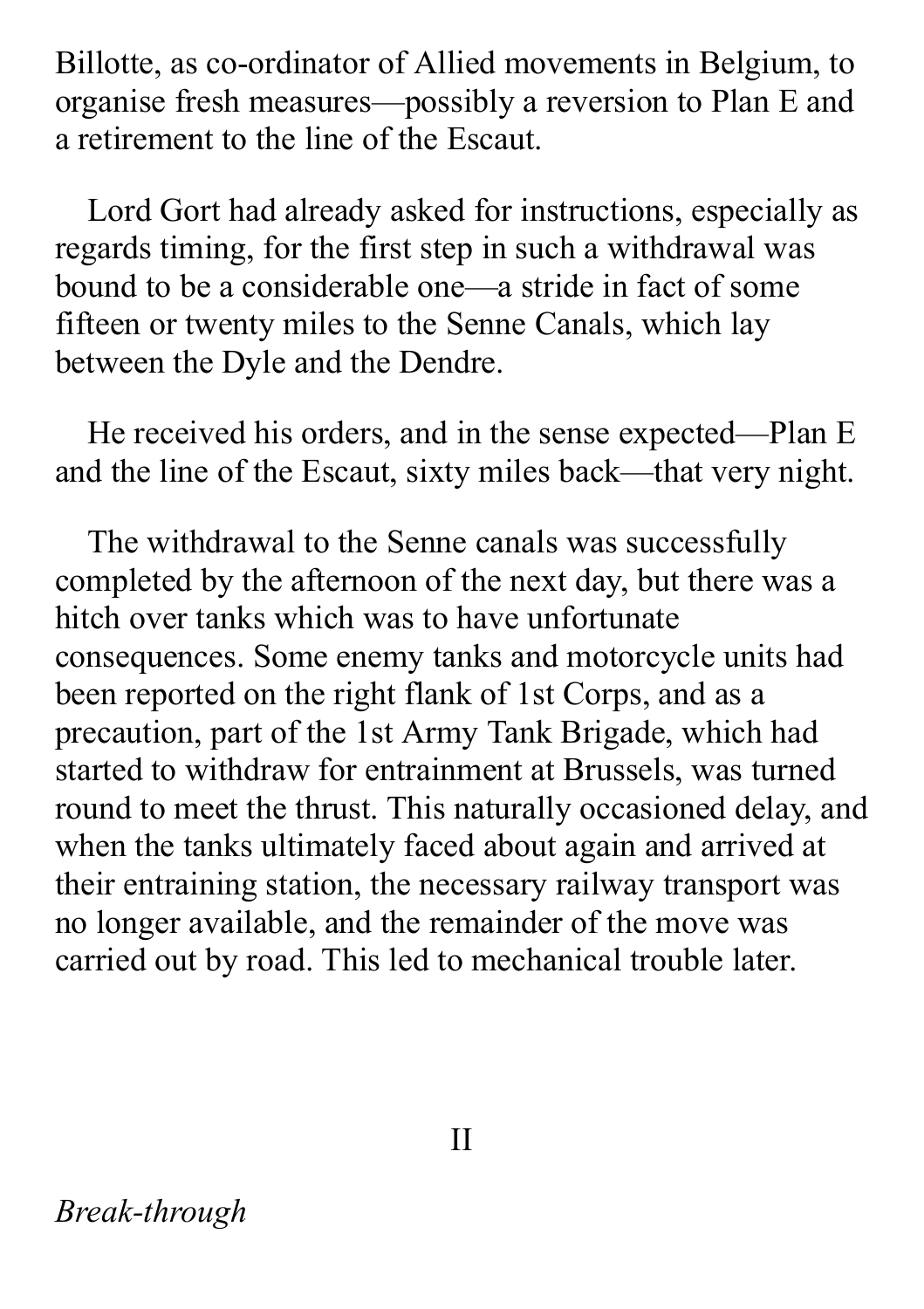Meanwhile, what was really happening on the right, down in France?

The situation here on the morning of the 17th had been described as "obscure", and doubtless it was; for British G.H.Q. were not being kept too well informed by the French High Command, despite the fact that Lord Gort contrived to maintain continuous liaison with General Georges' headquarters.

> "I received no information through this channel," he says, "of any steps it was prepared to take to close the gap which might have been effected by my own command."

But alas, there was no "obscurity" about the actual situation at all. The rumoured "gap" had become a corridor. The enemy, in strength increasing to ten armoured divisions, had broken through on a front of some twenty miles south of the Forest of Mormal, and their advance guard of swift tanks and motor-cycles was pouring westward right across France —across the Meuse, across the Oise, along the Somme, straight for Abbeville and the coast of France.

Unless the gap could be closed and the westward stream dammed, two things would happen: the Allied Forces would be cut in half, and the British Lines of Communication, which it will be remembered did not run straight back to such ports as Calais and Boulogne, but diagonally and south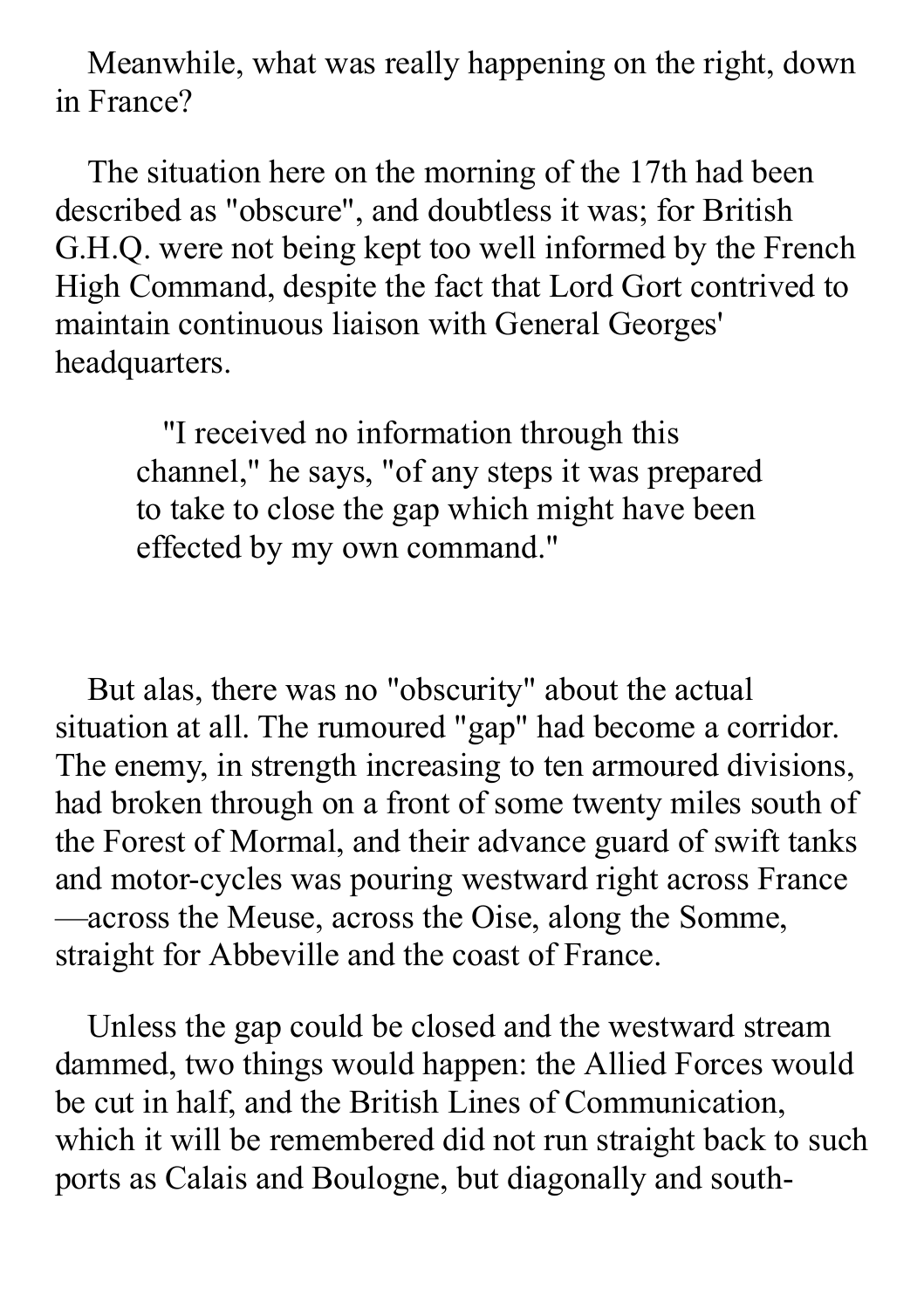westerly through Amiens, to Cherbourg, Brest, and beyond, would be traversed and broken, perhaps beyond repair.

#### III

## *Defence of Rearward Areas*

Having anticipated somewhat, let us return to Lord Gort's Headquarters. Here, at last, upon the night of Sunday, the 19th, Lord Gort was informed by General Billotte of the full nature of the break-through in the south, and of the steps which were being taken to deal with it, including the tasks to be undertaken by the B.E.F.

There were in the rearward areas at this time, strung out roughly south-westward upon our lines of communication, three British Divisions which have not yet been mentioned the 12th, 23rd, and 46th, consisting of eight or nine battalions each, with divisional engineers but no artillery. Their signals and administration units were in no more than skeleton form; so were their armament and transport. In fact these divisions had merely been brought out to France to work and train, and there had been no present intention that they should undertake combatant duties, for which they were ill-equipped and only partially prepared. But every man was needed now, and right nobly did this improvised defence force rise to the nightmare emergencies of the moment.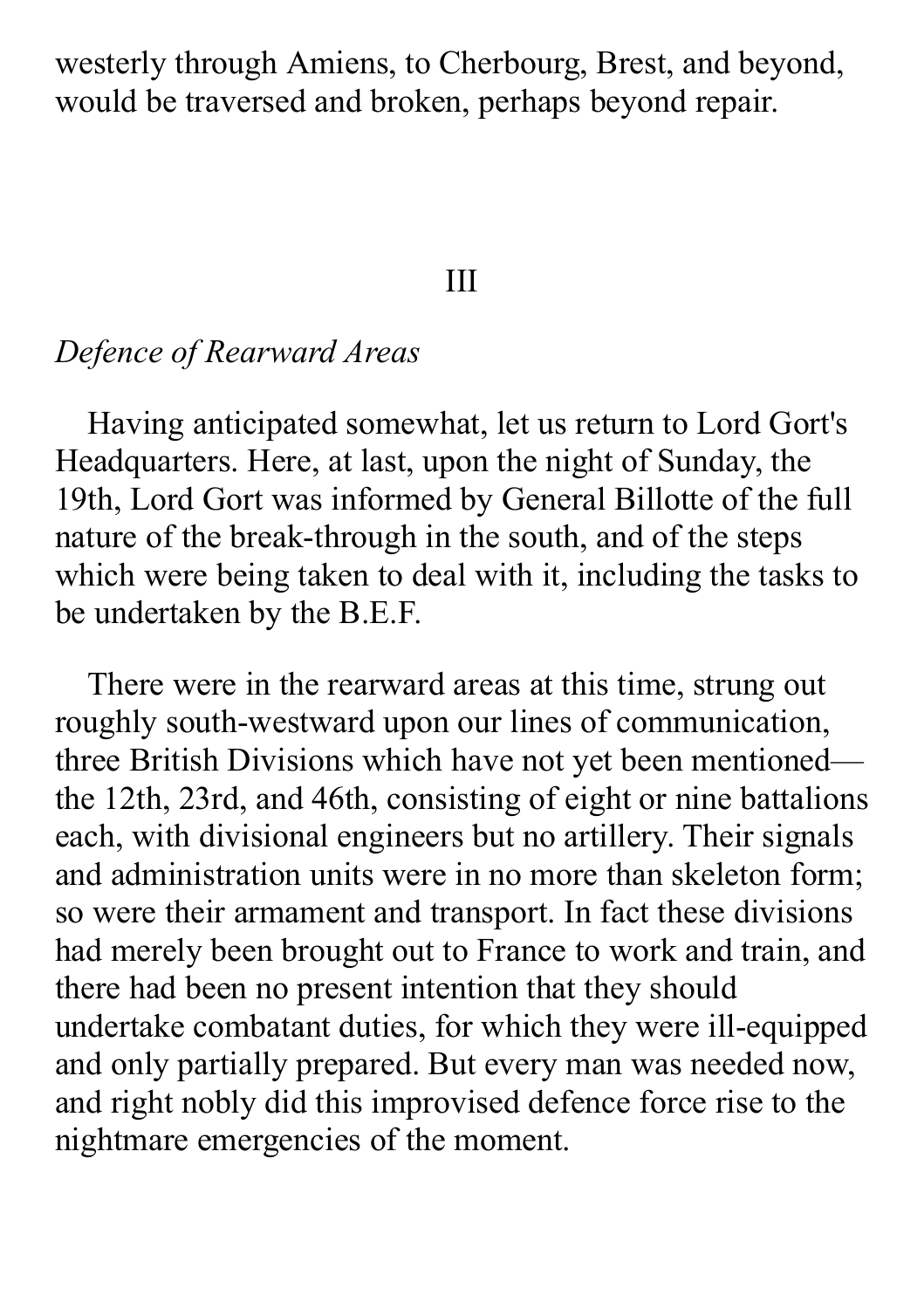"Troops of these three divisions," says Lord Gort, "fought and marched continuously for a fortnight, and proved, if proof were needed, that they were composed of soldiers who, despite their inexperience and lack of equipment, could hold their own with a better found and more numerous enemy."

He spoke no more than the truth, as we shall see.

The first of these divisions put to work was the 23rd, who were ordered by General Georges to occupy the line of the Canal du Nord, on a frontage of 15 miles, from Ruyalcourt (10 miles north of Peronne) to Arleux (6 miles south of Douai). They moved to their positions during 17th May, and were provided with about forty field, anti-tank, and antiaircraft guns from ordnance reserves.

They thus faced east, with Rear G.H.Q., at Arras, behind them.

#### IV

#### *Further Improvisations*

But Arras WAS still inadequately protected, for just to the south lay the break in the line through which the tide of invasion was pouring. To formulate a plan for closing the gap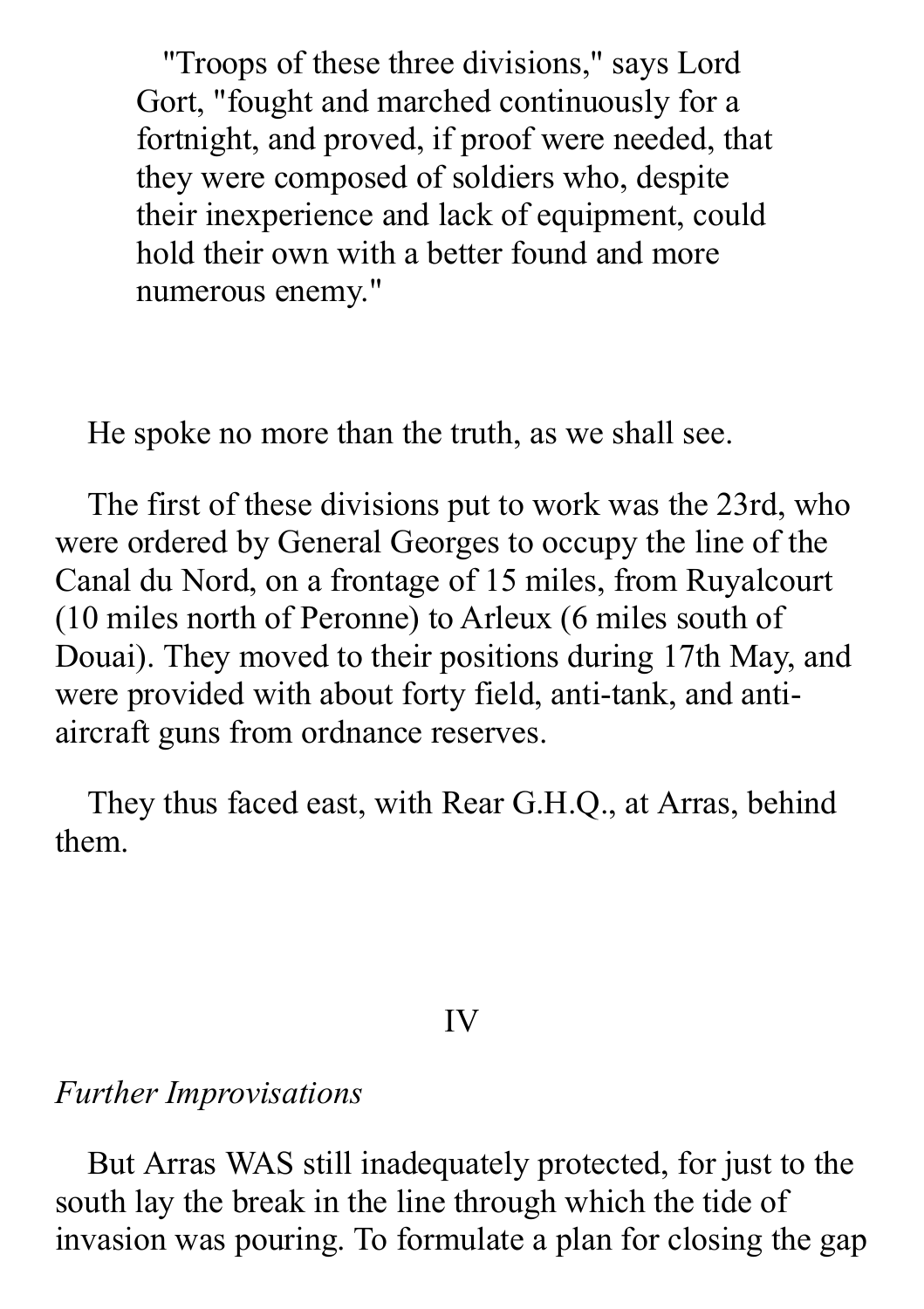was the business of the French High Command—presumably by means of a strong counter-attack launched both from north and south.

Meanwhile Lord Gort took immediate action to protect his own rear G.H.Q. The Commander, Lines of Communication Area, was ordered to collect every available man, and to despatch the 12th and 46th Divisions to the forward zone. The position of the 23rd Division at Ruyalcourt was strengthened by the despatch of a brigade of the 12th Division, with four field guns, to cover the north-western exits from Peronne, further south; while engineer parties prepared for the demolition of crossings over the Canal du Nord between the Somme and Ruyalcourt.

Further back towards the Somme various local defence units were extemporised. Few of these, or their commanders, had any previous experience of fighting, but their determination was beyond all praise. A mobile bath unit played a stout part in the defence of St. Pol, twenty miles to the west of Arras; while General Construction Companies of the Royal Engineers and units of the Royal Army Service Corps placed their own localities in a state of defence and manned them until they were "overwhelmed, relieved, or ordered to withdraw."

The defence of Arras itself was entrusted to the O.C. 1st Battalion Welsh Guards, who had under him some units of the Royal Engineers, an Overseas Defence battalion (the 9th West Yorks), and an improvised tank squadron.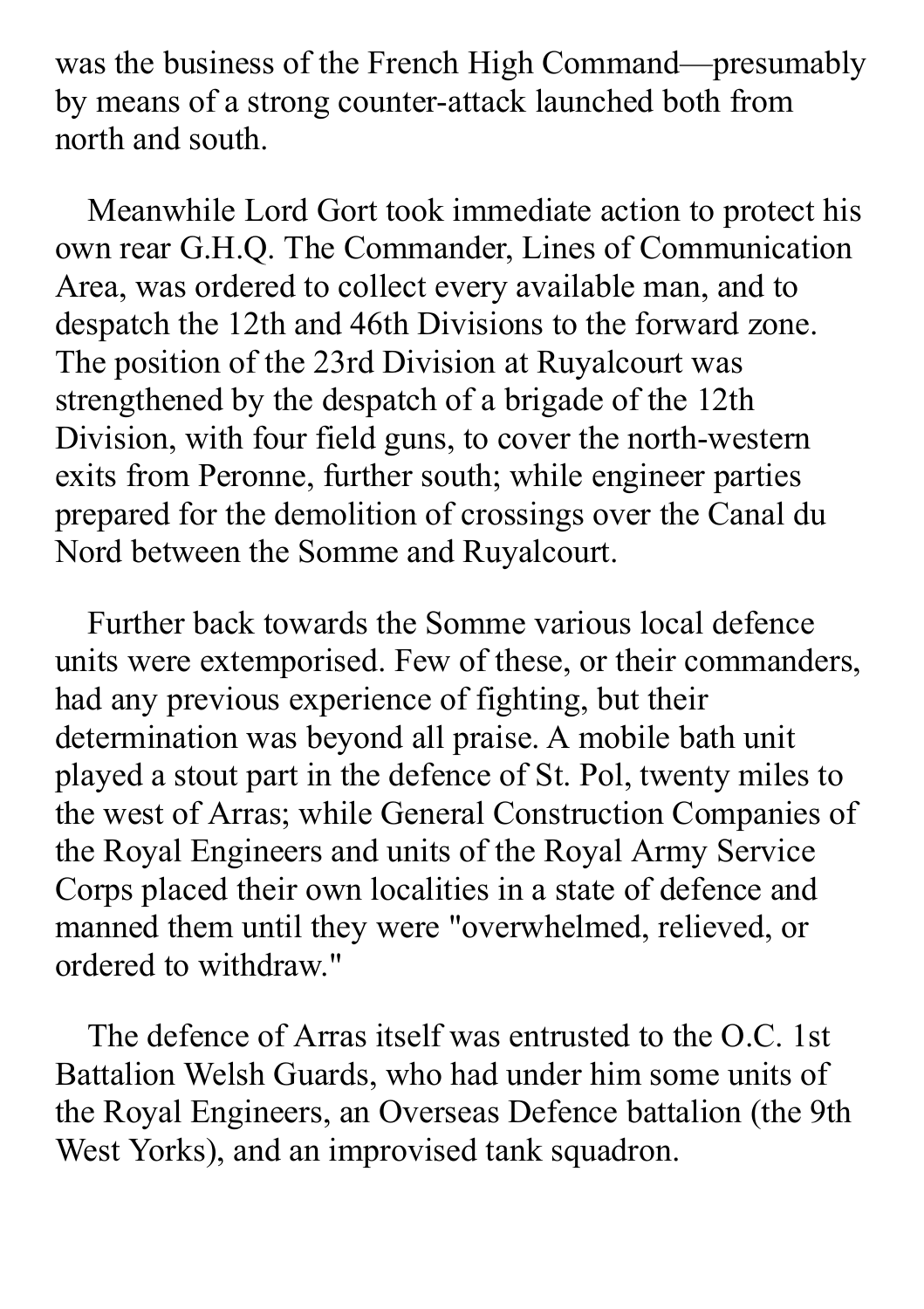One further improvisation should be mentioned here—the assembly of a mixed force under Major-General F. N. Mason-MacFarlane, Lord Gort's Director of Military Intelligence. This force was known as Macforce, and its task was to guard against a more immediate threat to the right flank of the B.E.F. itself (now engaged in withdrawing to the line of the Escaut), by covering the crossings upon the River Scarpe, from Rache, a few miles north-east of Douai, to St. Amand.

But these could be but makeshifts until or unless the gap was closed, and the continuity of the Allied line restored.

## **CHAPTER V**

## **THE THREAT TO THE BRITISH FLANK**

I

## *Back to the Escaut*

Let us now return to the main body of the B.E.F., which it will be remembered, had completed the first stage of its withdrawal from the Dyle by reaching the Senne Canals on 17th May.

The next step plainly was to get back to the Escaut itself, and that speedily; for the situation on the right flank was too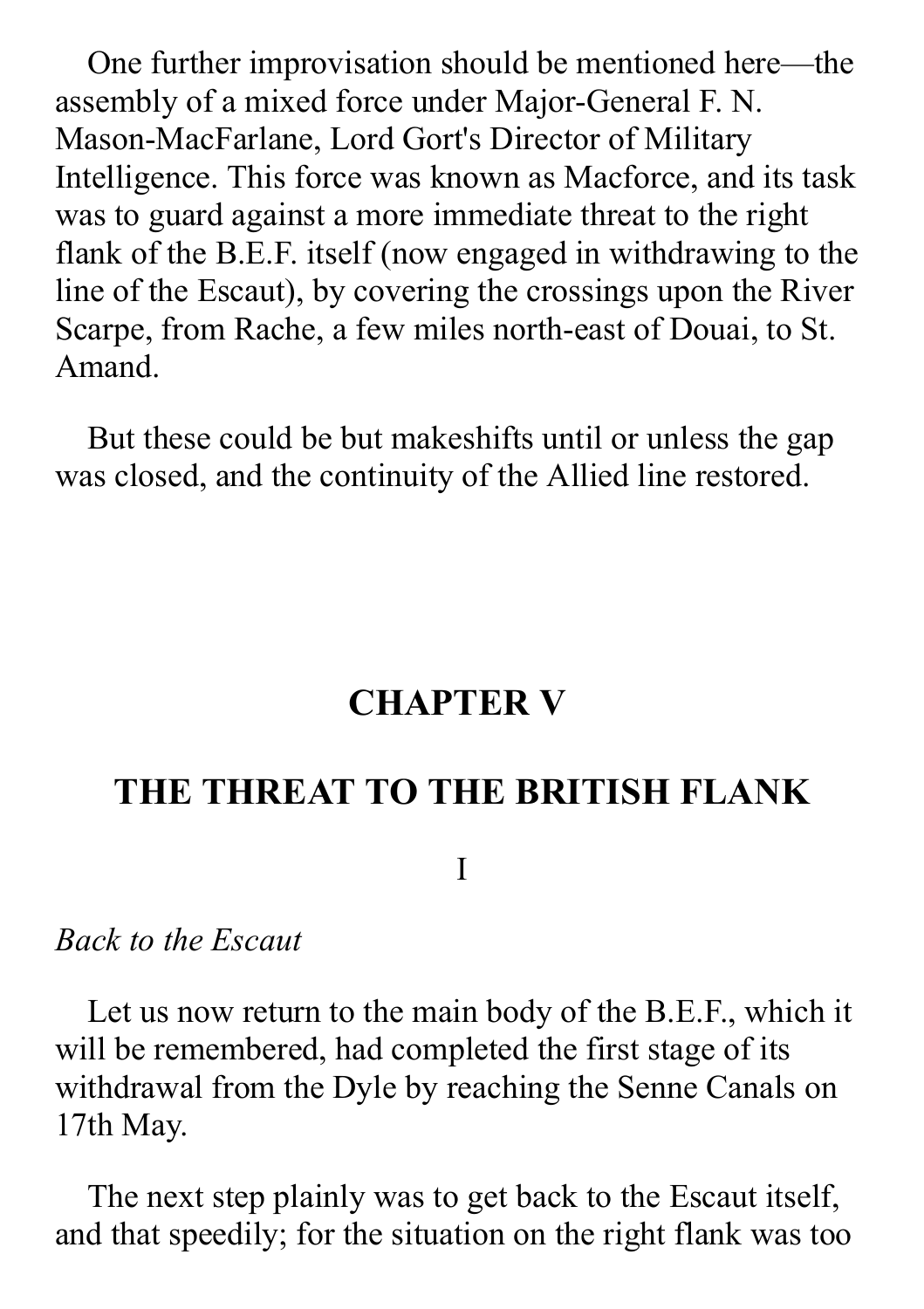hazardous to permit of a moment's delay. Lord Gort found himself in a momentary dilemma here, for while General Billotte had ordered a withdrawal that night, another order, from General Georges, seemed to contemplate a wait of a further twenty-four hours. Eventually, at Lord Gort's urgent representation, General Billotte's original order was adhered to, and arrangements for withdrawal to the Escaut were put in hand at once. The new line was to be held by six divisions, two from each Corps of the B.E.F., extending from a bridge over the Escaut at Bleharies to Audenarde inclusive.

At the same time the Belgian Army upon our left (after a short delay due to the late arrival of orders) began a conforming movement to the rear. In the first stage they duly effected a junction with the B.E.F. on the Dendre at Alost, without undue pressing by the enemy.

On our right, the line of the French 1st Army now ran through Mons and Maubeuge, and was subject to fierce attention by enemy tanks.

Enemy bombing too was soon intensified along the British front, and our fighters were kept busy during the hours of daylight.

However, by Sunday morning, 19th May, the withdrawal to the Escaut was successfully and punctually completed. But here a disappointment waited. The Escaut at normal level would have offered a formidable tank obstacle. But this level was found to be dangerously low—in places less than three feet deep. Sluices had been closed, it seemed, by the French in the Valenciennes area, to produce inundations—at the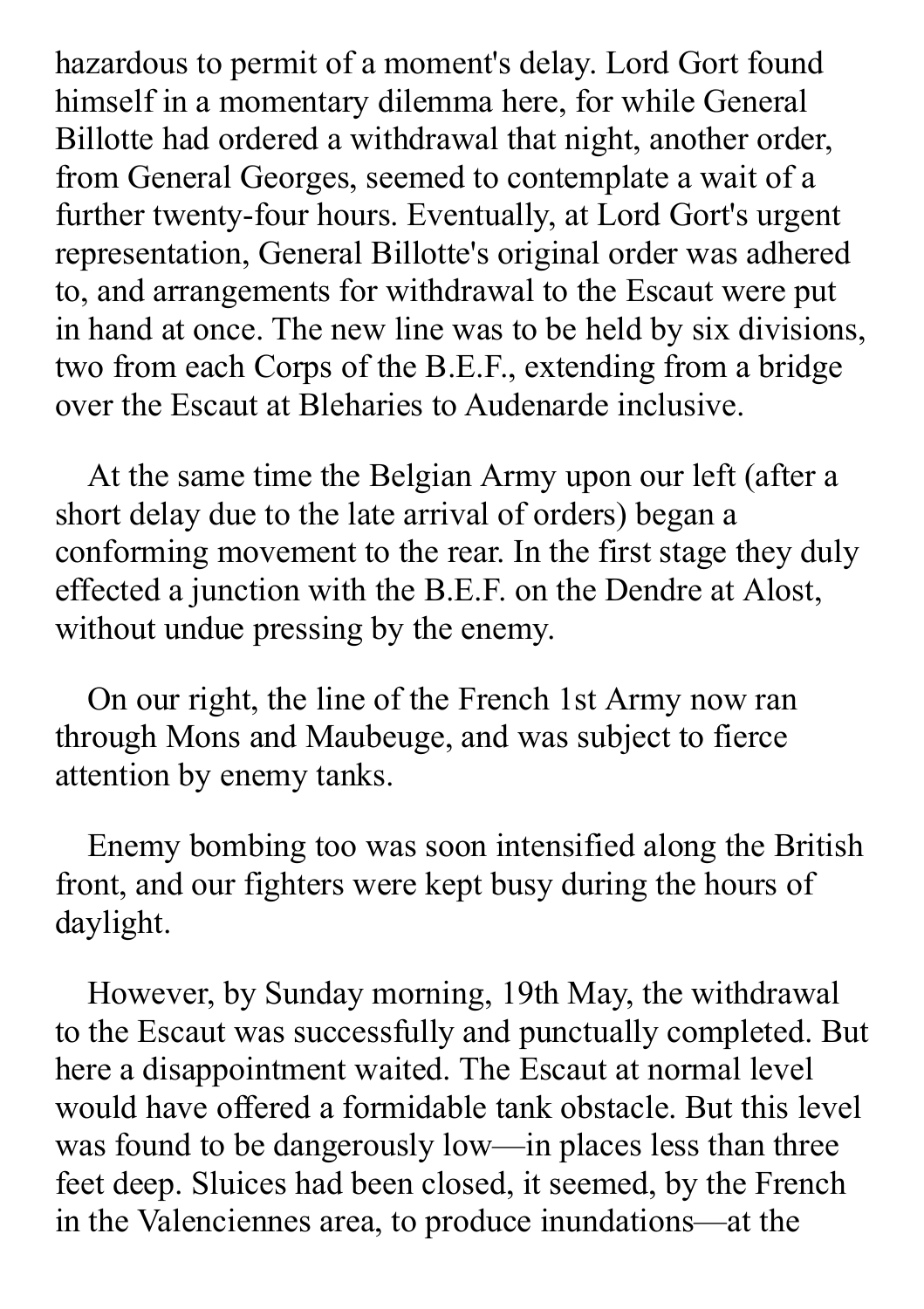expense of the water defences on the front of the B.E.F. Coordination had gone wrong somewhere.

There for a moment we must leave our main body, to study further developments upon the threatened right flank of the Allied forces.

# II

## *Penetration Completed*

Here the situation was steadily worsening. The enemy had during 18th May definitely penetrated as far as Amiens. Our communications over the Somme with Abbeville were still holding next day, and the town itself was placed in a state of defence; but there seemed little doubt that the armoured fighting vehicles of the enemy, reckoned in this area at five divisions, would shortly penetrate to the coast itself and so complete the traversing of our Lines of Communication, and the cutting-off from the B.E.F. of the great bulk of its reserves, whether for the purpose of maintenance or replacement.

In anticipation of this, however, several days' supplies had been for some time accumulated and maintained north of the Somme. This was just as well, for two days later the enemy had not only reached Abbeville, but was pushing a column forward to Boulogne.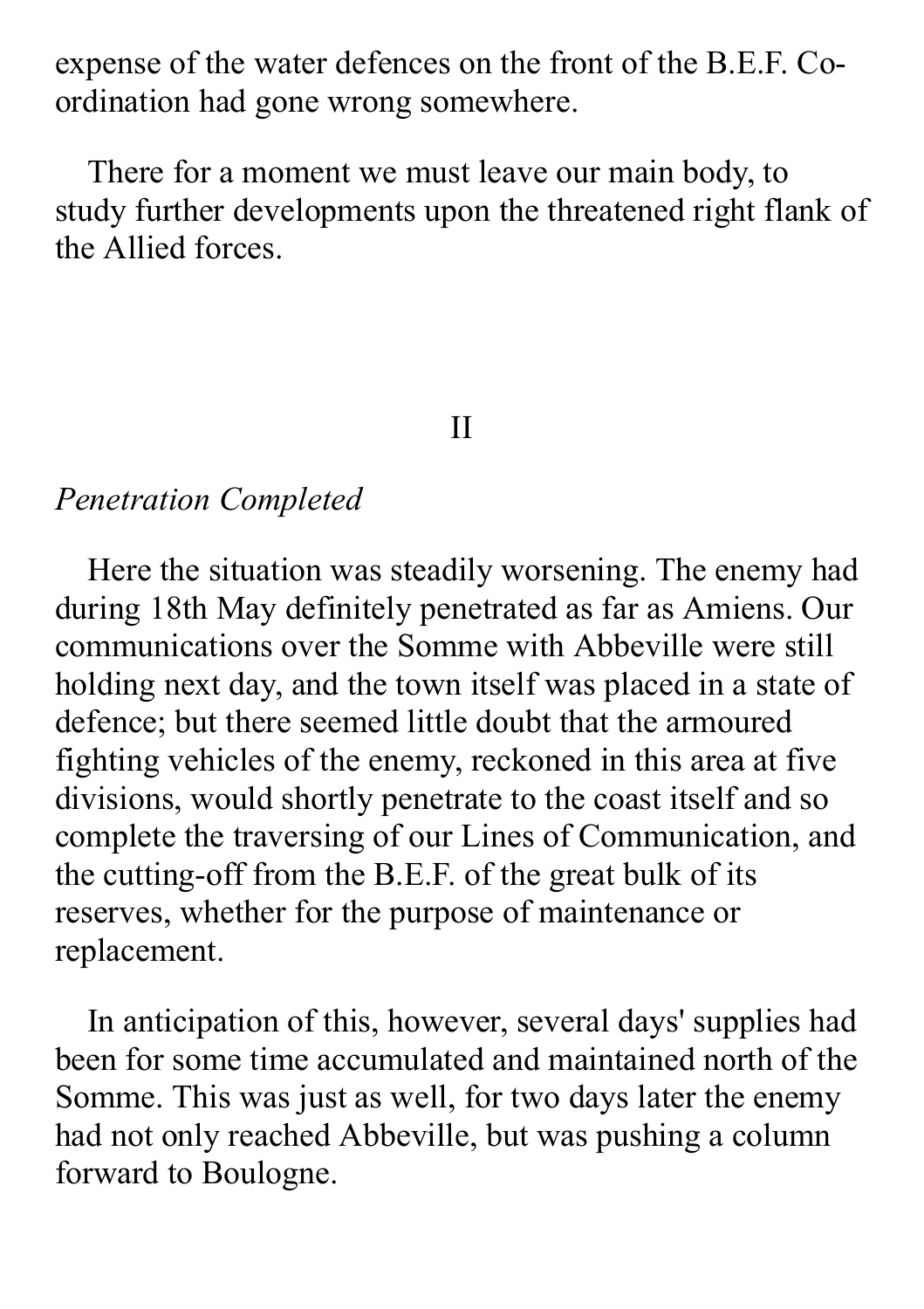In other words, our position was turned. Failing the restoration of the original line, or something like it, our only hope now was to bend our right wing back and back until it faced south instead of east, and so establish, as it were, a defensive wall along the north side of the corridor, with what resources we could muster.

To sum up the situation at the moment, what may be called the B.E.F. proper was, as we know, extended along the line of the Escaut, facing roughly east. The line was continued south by Macforce, covering the Scarpe crossings. Further south still, and facing east, lay our 23rd Division, which it will be remembered had been ordered by General Georges himself to hold part of the line of the Canal du Nord. How much of that line was really being held was not quite clear, owing to the fact that a further order had been issued from French Headquarters, allotting to the 23rd Division the sector Peronne-Ruyalcourt instead of the sector Ruyalcourt-Arleux, which the French apparently proposed to take over themselves, though they did not immediately do so.

The only evident and indisputable fact was that from Peronne southwards there was no Allied line at all.

To protect our right flank, thus exposed, yet another emergency force was swiftly and efficiently improvised, under Major-General R. L. Petre, commanding the 12th Division. He was given charge of the troops holding the Canal du Nord and the garrison of Arras. This was called Petreforce. Meanwhile all troops not required for defence (including rear G.H.Q., at Arras) were moved back in two echelons to Hazebrouck and Boulogne in accordance with a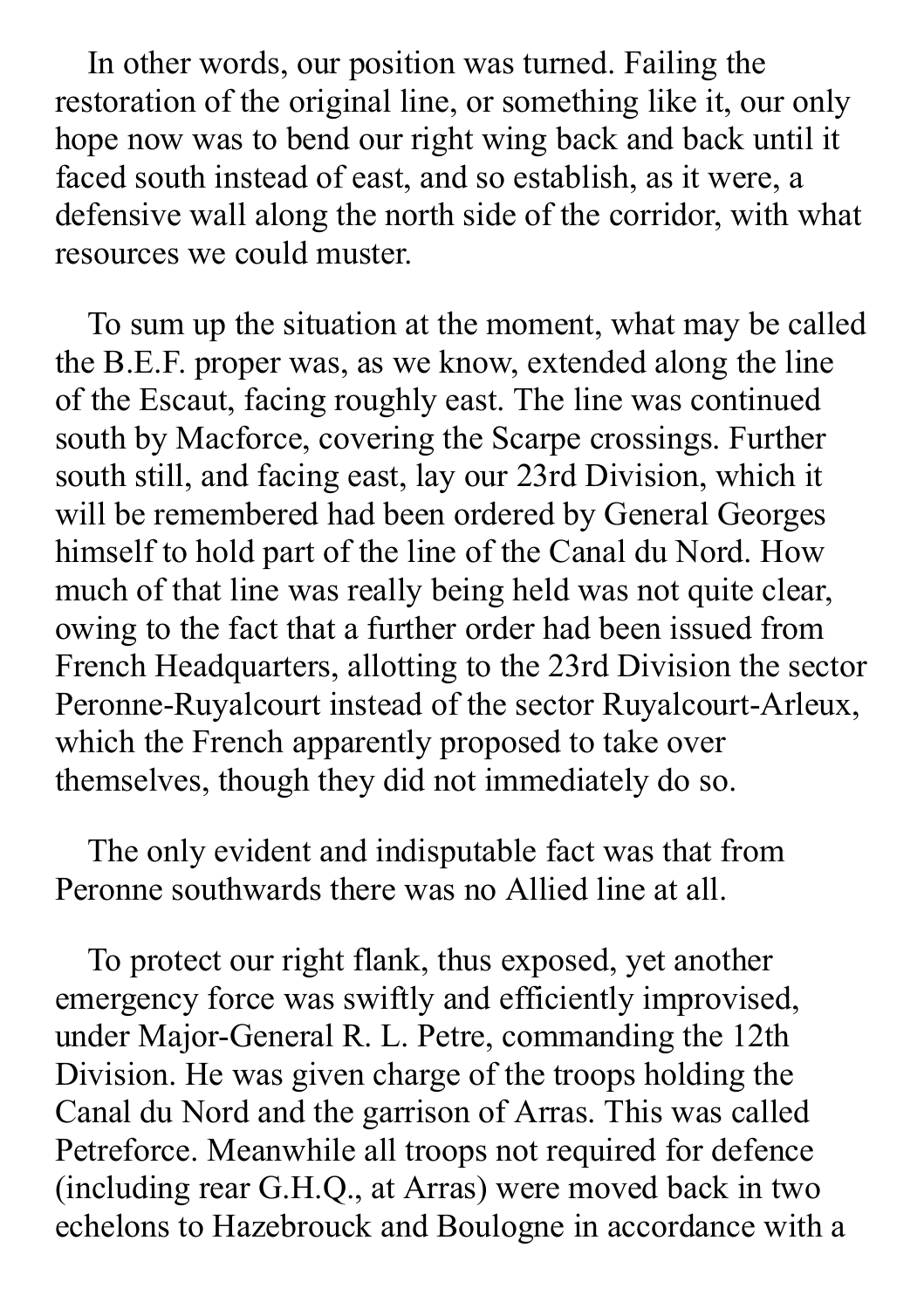plan previously prepared. Lord Gort resumed his former headquarters at Wahagnies.

#### III

## *The Royal Air Force Affected*

Perhaps the most serious effect of the German penetration was that it rendered our aerodromes in France untenable.

The Advanced Air Striking Force, which had been quartered in the neighbourhood of Rheims ever since the previous autumn, now moved to Central France, whence it could still operate; while the Air Component transferred one of their main operational aerodromes from Poix to Abbeville. Under overwhelming enemy pressure even this was abandoned upon 19th May. Thereafter all arrangements for air co-operation with the B.E.F. had to be conducted from England, though an advanced landing ground was maintained at Merville for three days longer.

Even under these trying and difficult circumstances organization and cohesion were still maintained. The air liaison work was carried out in England itself, and the targets were selected and visited in accordance with requests from the B.E.F.—telephoned or telegraphed home so long as communication remained open.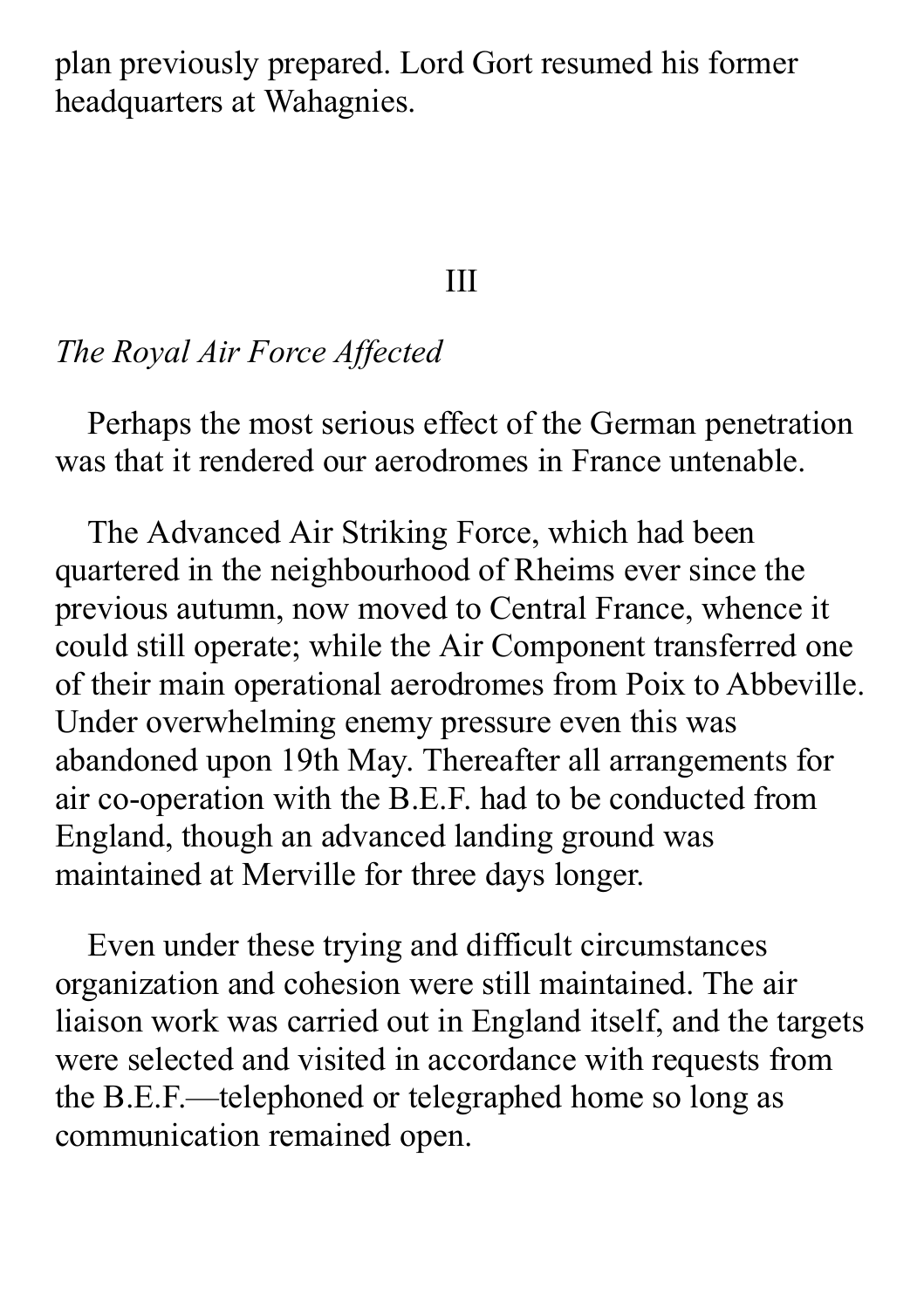## *A Council of War*

At midnight on 12th May, with the general situation as described above, General Billotte paid a visit to Lord Gort at his headquarters, and gave him an account of the measures which he proposed to take to restore the situation upon the front of the French 9th Army, though it was obvious that he had little faith in his own prescription.

Lord Gort himself cherished few illusions upon the subject, especially since from the reports received from his own liaison officers, he was extremely doubtful as to whether the French had enough reserves at their disposal south of the gap to furnish a counter-attack northwards sufficiently powerful to close the gap and restore the line.

However, all possibilities were considered. Three alternative courses were open to General Billotte and the French, Belgian and British forces under his command.

The first and obvious—and, it may be added, only effective—course was to bridge the gap by vigorous counterattacks, delivered simultaneously from north and south of it. If this could be done, it would be possible in theory to maintain the present line of the Escaut, or at any rate the frontier defences, and continue it southward on one or other of the canal lines. But this was to prove a counsel of perfection.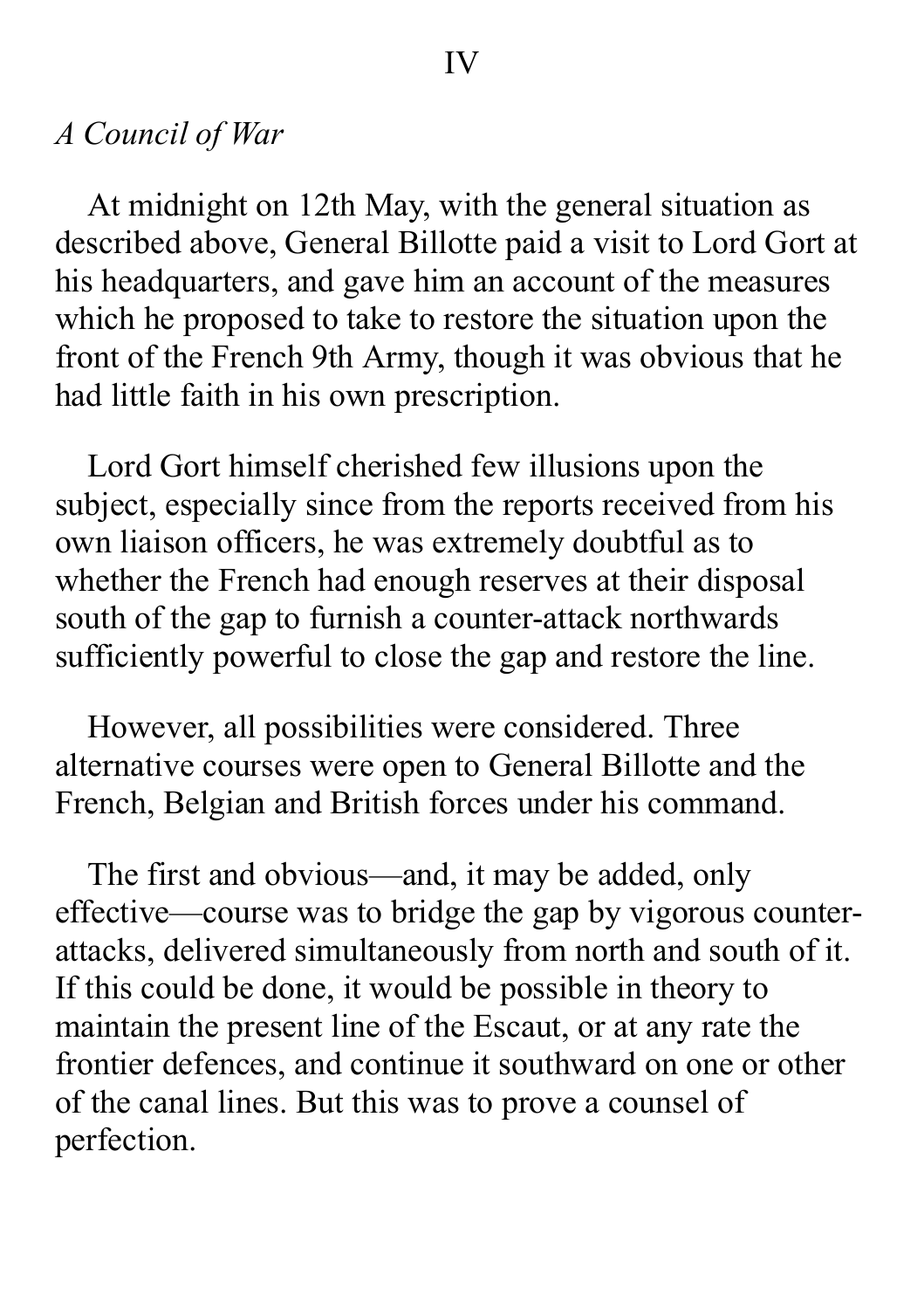The second alternative was that the forces under General Billotte should swing back from the line of the Escaut to the line of the Somme, abandoning Belgium altogether; then turn about and, having linked up with the French Armies south of the gap, establish a new line of defence facing roughly northeast.

The advantage of this plan lay in the fact that it would greatly shorten the B.E.F. lines of communication, based as they were upon French ports far to the south and south-west. On the other hand, it would mean either leaving the Belgian Army to shift for itself, or else to accompany the B.E.F., to the total abandonment of the soil of Belgium.

However, with the enemy by this time already in Amiens, such a move would appear to have been checkmated from the start, and there is no evidence that it was ever seriously contemplated by the French authorities.

Failing Alternative Number One, then, there remained only Alternative Number Three—the counsel of desperation.

This was to fight a rearguard action towards the Channel ports, making use of successive river and canal lines, and there establish a "defensive perimeter," or final barrier, to cover the evacuation of the B.E.F. to England, accompanied perhaps by French and Belgian troops.

It was an agonising prospect, but the possibility of it at least had to be considered; for there was no blinking the fact now that if the situation deteriorated much further and the mortal wound in the Allied line was left open, surrender or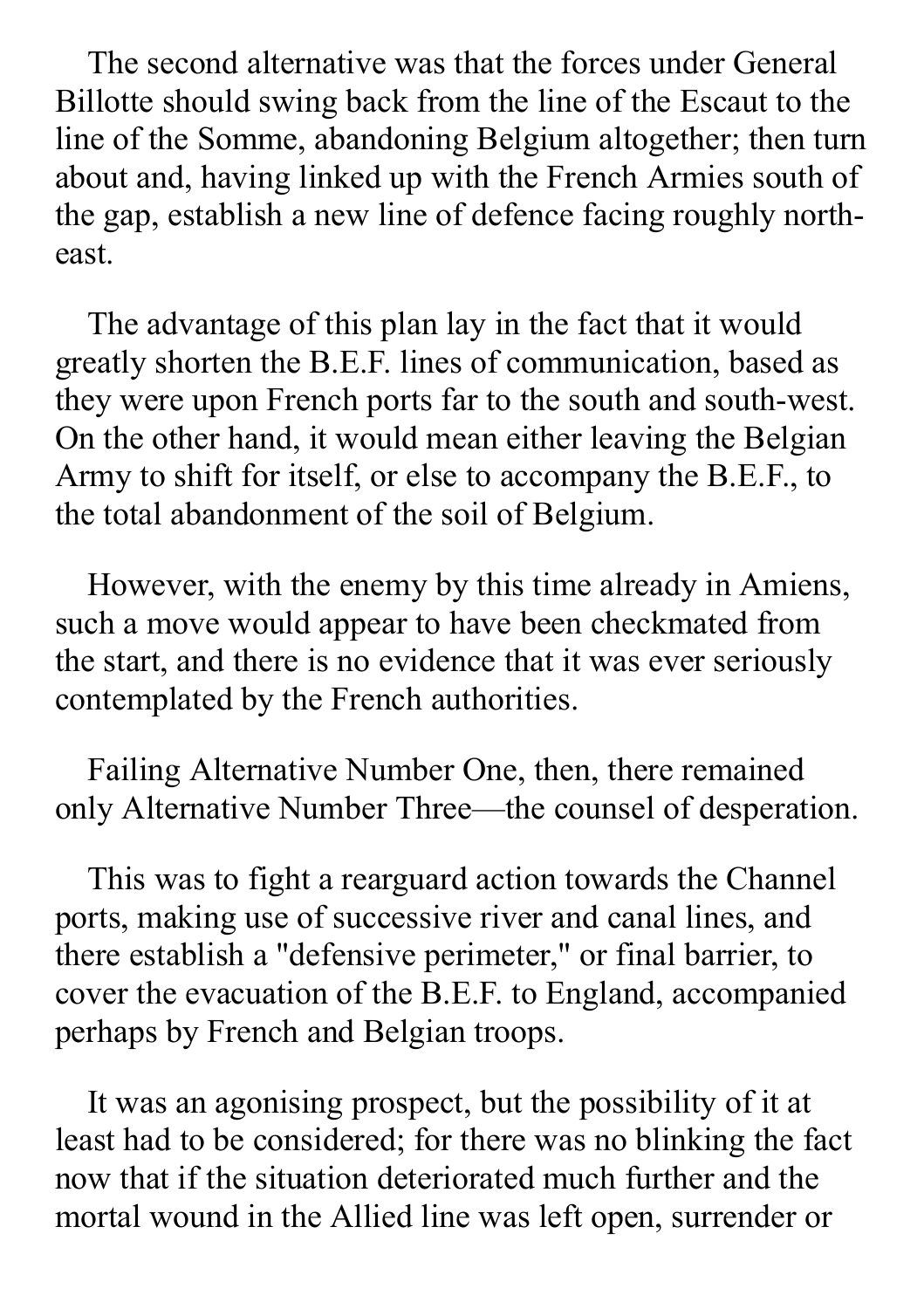annihilation might be the only other alternatives. Here is Lord Gort's own dispassionate appreciation of the situation on that fateful night. One can imagine with what feelings it must have been reached:—

> "I realised that this course was in theory a last alternative, and it would involve the departure of the B.E.F. from the theatre of war at a time when the French might need all the support which Britain could give them. It involved the virtual certainty that even if the excellent port facilities at Dunkirk continued to be available, it would be necessary to abandon all the heavier guns and much of the vehicles and equipment. Nevertheless, I felt that in the circumstances there might be no other course open to me."

But only "*might*." The battle was not yet lost by any means, and ten days of heroic if unavailing effort still lay ahead of the B.E.F. and their tenacious leader.

# **CHAPTER VI**

# **HITTING BACK**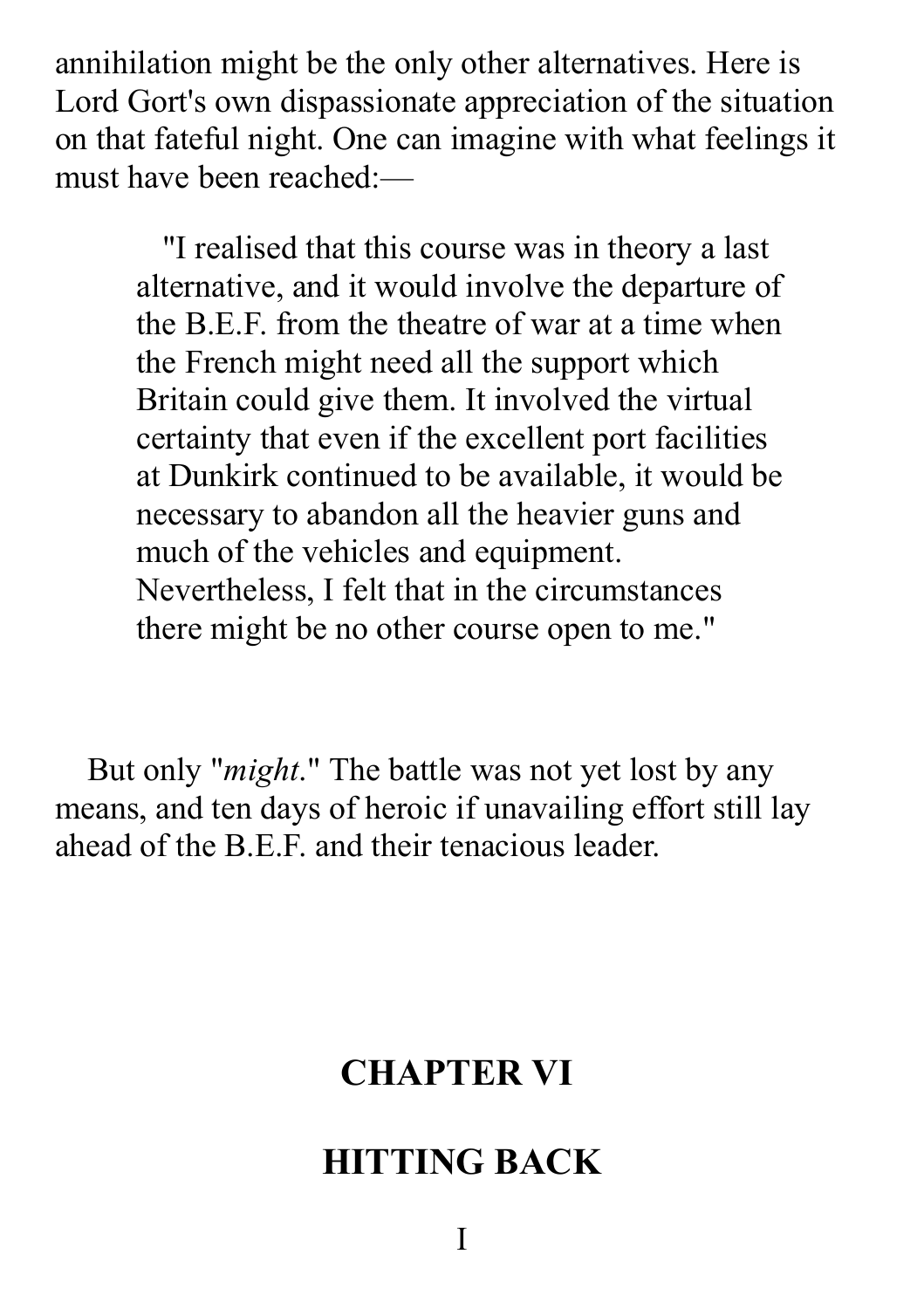## *The Defensive Flank*

The French 1st army, on our right, had been falling back in the direction of Douai and Cambrai—towards the positions, in fact, occupied by Macforce on the Scarpe and Petreforce along the Canal du Nord.

On the night of the 19th May this Army, which was in a state of considerable disorganisation after its hard fighting, took up positions on the line of the Escaut, upon the right of our own 1st Corps, as far south as Bouchain, some ten miles south-east of Douai. But there, instead of continuing south to Cambrai (which according to Lord Gort's information was not held in strength by the enemy) the line was bent suddenly westward along the river Sensée.

This was certainly not going to help to close the gap, and it became obvious to Lord Gort that he must take further and immediate steps to establish his defensive flank to the south of the B.E.F. This was promptly done. The 50th Division were sent to take up positions along the line of the canal running north-west from Douai to La Bassée—that is, on the right of Macforce. This placed the Division in a suitable position for the counter-attack to the south which it was hoped shortly to deliver.

Meanwhile the 23rd Division, who had been holding on stoutly to the Canal du Nord against heavy odds, were withdrawn, not without loss, to a line on the Scarpe east of Arras.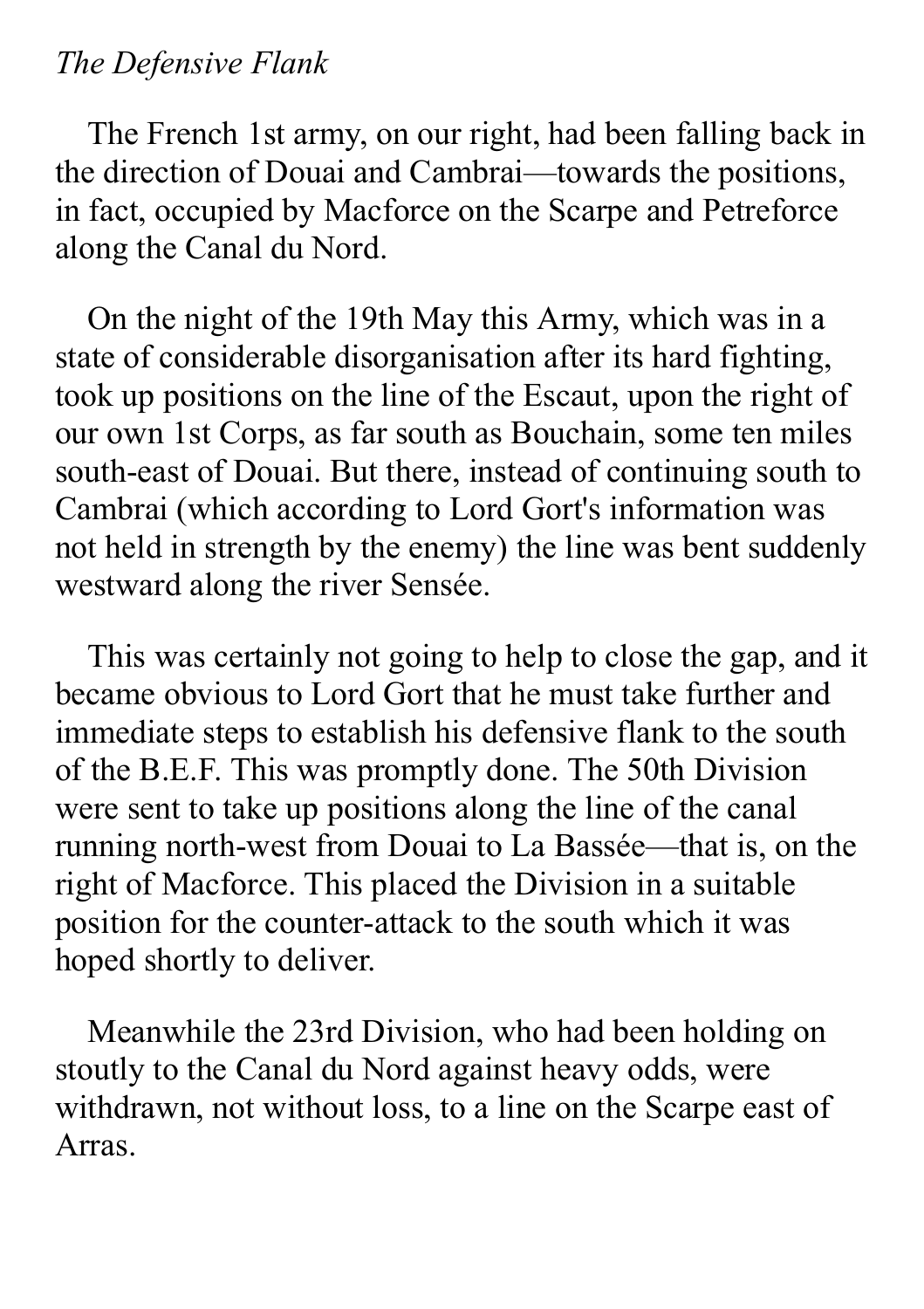Thus, by the evening of 19th May, the defensive flank was beginning to materialise, extending as it now did as far as La Bassée. The situation was slightly easier.

But the Germans were in Amiens. The kaleidoscope had taken a further and definite twist, and a new and ominous pattern was beginning to emerge. It was no longer that of a line temporarily broken, but of a besieged fortress.

"To raise such a siege," says Lord Gort, "a relieving force must be sent from the south, and to meet this force a sortie of the defenders was indicated."

#### II

## *A Visit from the C.I.G.S.*

That attempt was now about to be made, and not before it was time; for the breach south of Arras had deepened and widened. The enemy armoured forces appeared to be directed upon two main objectives: one down the valley of the Somme on Abbeville, and the other toward Hesdin and Montreuil, on a course obviously set for the Channel ports. Arras was now hard pressed, though the Welsh Guards were still holding on most gallantly.

Before Lord Gort could proceed further with his plans for a counter-attack, he received a visit, early on the morning of 20th May, from the Chief of the Imperial General Staff, Sir Edmund Ironside, bearing with him Cabinet instructions to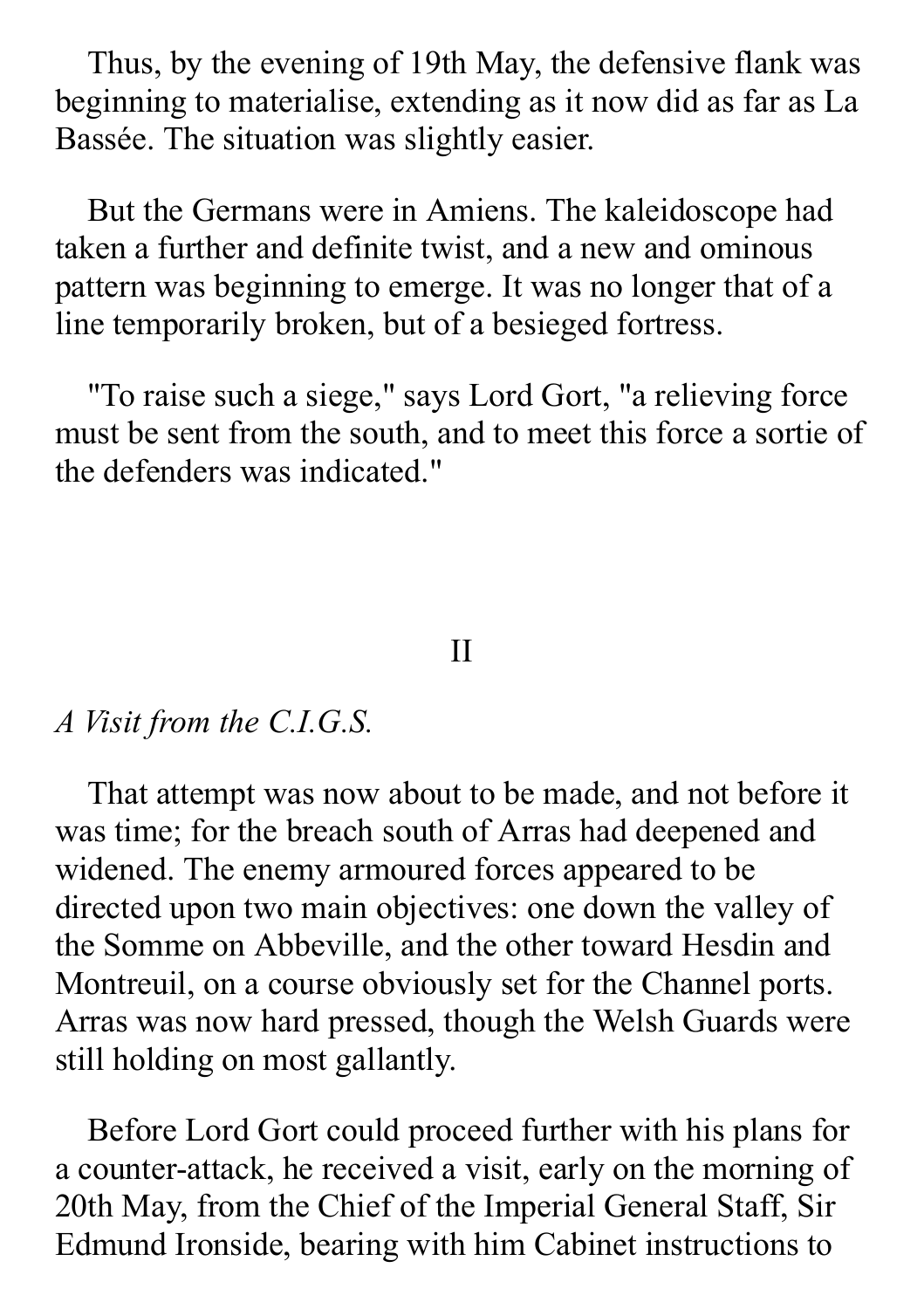the effect that the B.E.F. was "to move southward upon Amiens, attacking all enemy forces encountered, and to take station upon the left of the French Army."

This practically amounted to an amplification of the second of the three alternative plans discussed by Lord Gort and General Billotte thirty-six hours previously—a plan discarded as impracticable then and infinitely more difficult of execution now. It was obvious that the Cabinet instructions were based upon incomplete, or rather, obsolete information regarding the present situation—which was not altogether surprising, considering the breathless speed with which events were moving.

Lord Gort did not hesitate, therefore, to point out to the C.I.G.S. the almost impossible nature of the operation proposed. He would have in the first place to disengage seven divisions from the fierce embrace of the enemy along the Escaut; he would have not only to fight a rearguard action all the way to the Somme, but at the same time attack into an area, including Amiens and the line of the Somme itself, already strongly occupied by the enemy; and this with both his flanks most inadequately guarded, if indeed they would be guarded at all. Secondly, the administrative situation made it impossible to maintain offensive operations upon the necessary scale for any length of time. His communications were threatened, if not already cut, and it was more than likely that if he exhausted his present supply of weapons and ammunition, he would be unable to replenish them. Thirdly, he was more than doubtful, if he attempted such a movement, whether either the French 1st Army or the Belgians would be in a position to conform.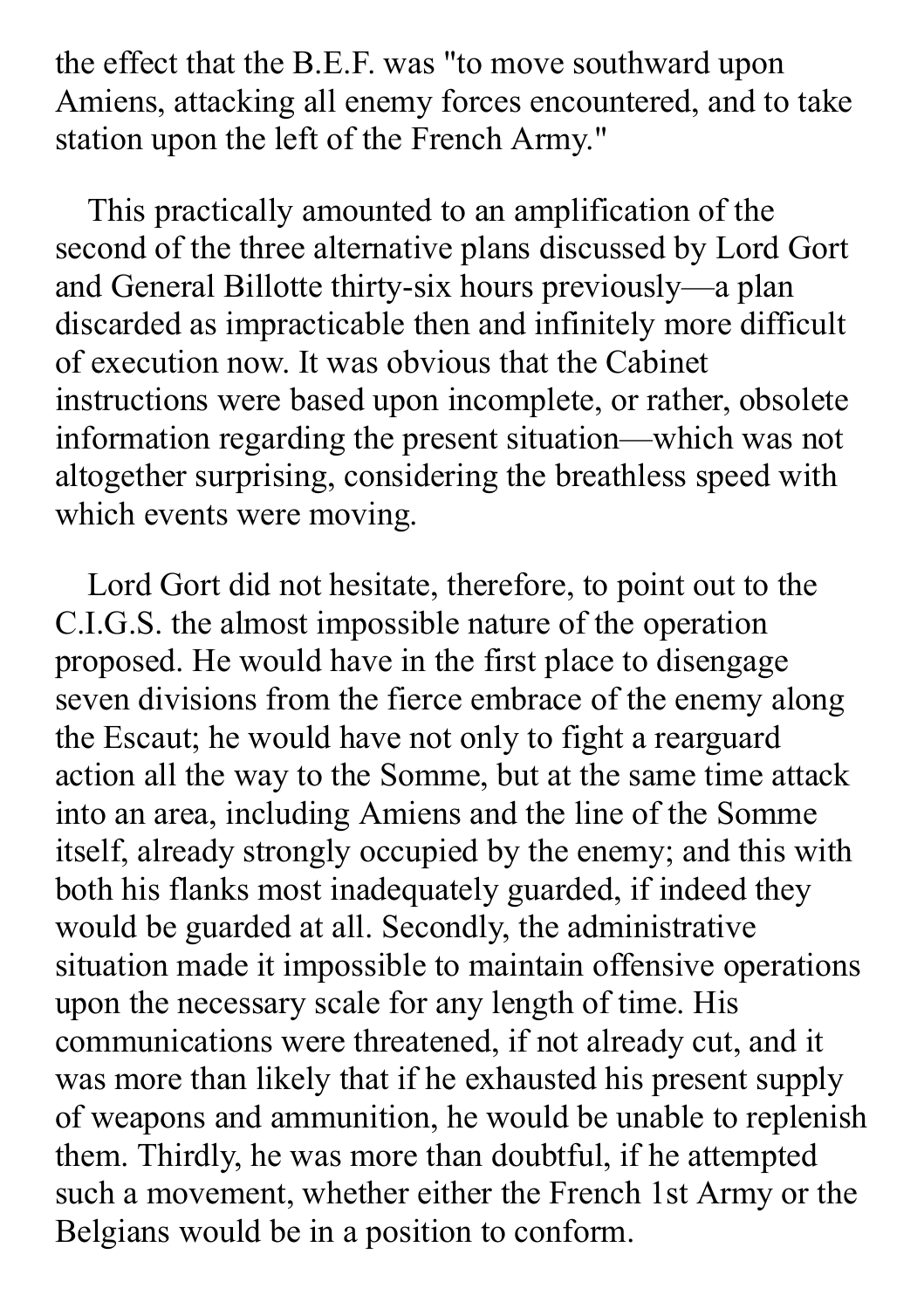Nevertheless, he added, he was prepared and determined to launch an attack of some kind in a southerly direction. Indeed he had already arranged to do so to the south of Arras, with the 5th and 50th Divisions, his only available reserves, the following morning.

General Ironside at once recognised the force of Lord Gort's contentions, and agreed with the action which he proposed to take. The C.I.G.S. then proceeded, accompanied by General Pownall, to Lens, where he met Generals Billotte and Blanchard. Here he explained the coming operation by the 5th and 50th Divisions; with which General Billotte fully agreed, and promised to co-operate with two divisions.

Before returning to England General Ironside, in order to emphasize the seriousness of the situation and the need for vigorous action, sent a telegram to General Georges, saying that in his opinion the Allied Army Group under General Billotte—that is, the French 1st Army, the Belgian Army, and the B.E.F.—would inevitably and finally be outflanked and surrounded unless the 1st French Army made an immediate move southward on Cambrai; or unless General Georges himself launched a counter-attack northward from Peronne.

III

*Counter Attack to the South*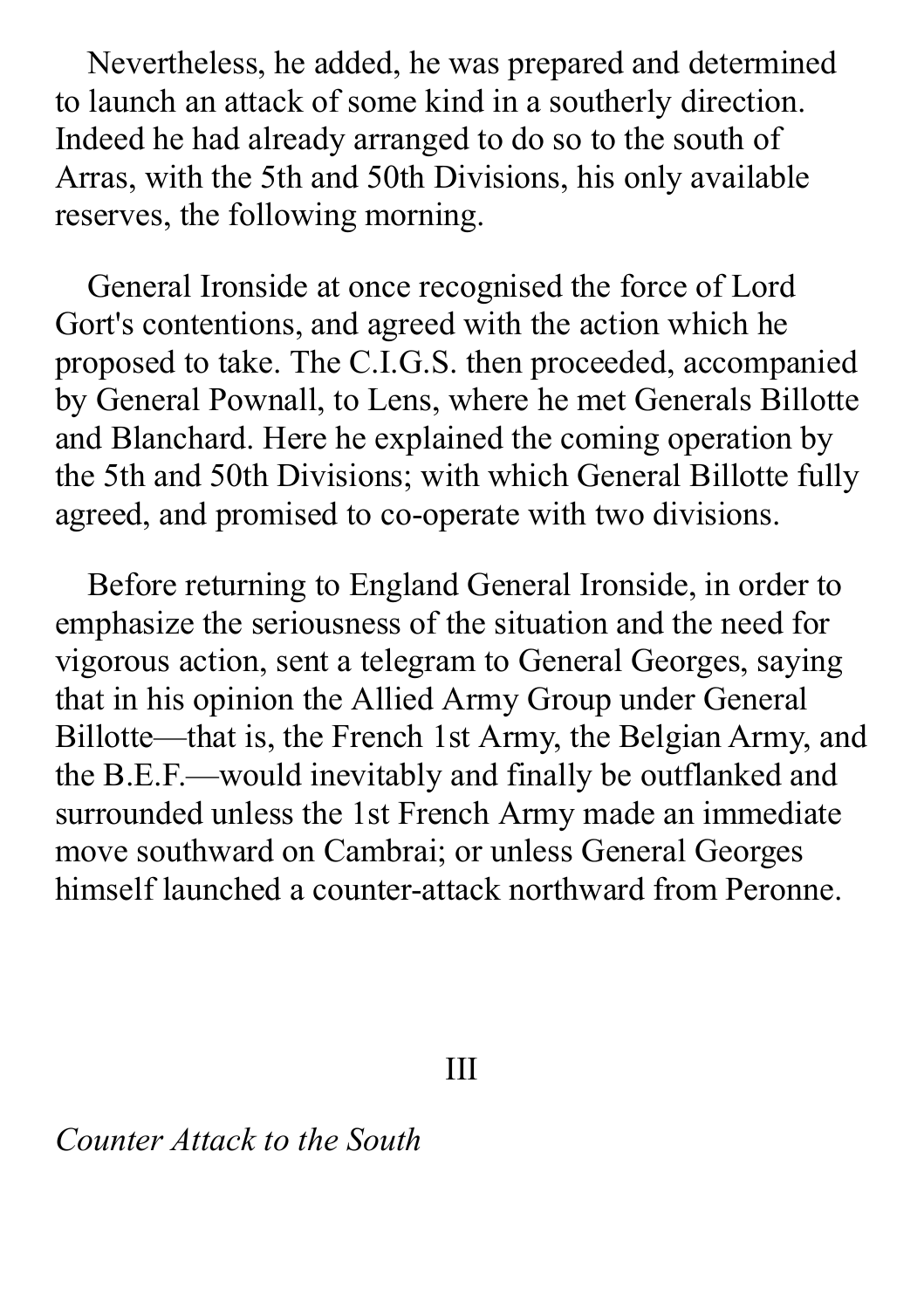Lord Gort immediately embarked upon his preparations for the coming attack or his share therein. The 5th Division was ordered to join the 50th in the Vimy area, and its commander, Major-General Franklyn, was placed in command of all the British troops operating in and around Arras. Frankforce, as it was to be called, consisted besides the 5th and 50th Divisions (each of two brigades only) of the 1st Army Tank Brigade, already reduced in strength, together with the somewhat scattered and dog-weary Petreforce and the force under the O.C. 12th Royal Lancers.

Next day, 21st May, General Franklyn attacked. His immediate object was to secure the line of the rivers Scarpe and Cojeul: he then proposed to exploit success by advancing next day to the Sensée, and thence towards Bapaume and Cambrai. He had the full and willing support of General Prioux, commanding the French Cavalry Corps of light tanks, not more than one out of four of which, however, was now fit for action. Still, even in their reduced strength, these afforded some protection to either flank of Frankforce.

There, however, French support ended. It will be remembered that General Billotte had undertaken to cooperate in General Franklyn's attack with two divisions of the French 1st Army, and a conference had even been arranged for the evening of 21st May at General Franklyn's headquarters, to arrange final details. But no representative of the French forces put in an appearance.

Later, it is true, General Franklyn received a letter from General Billotte to say that the two divisions might be able to move the following night. But the time factor was vital, and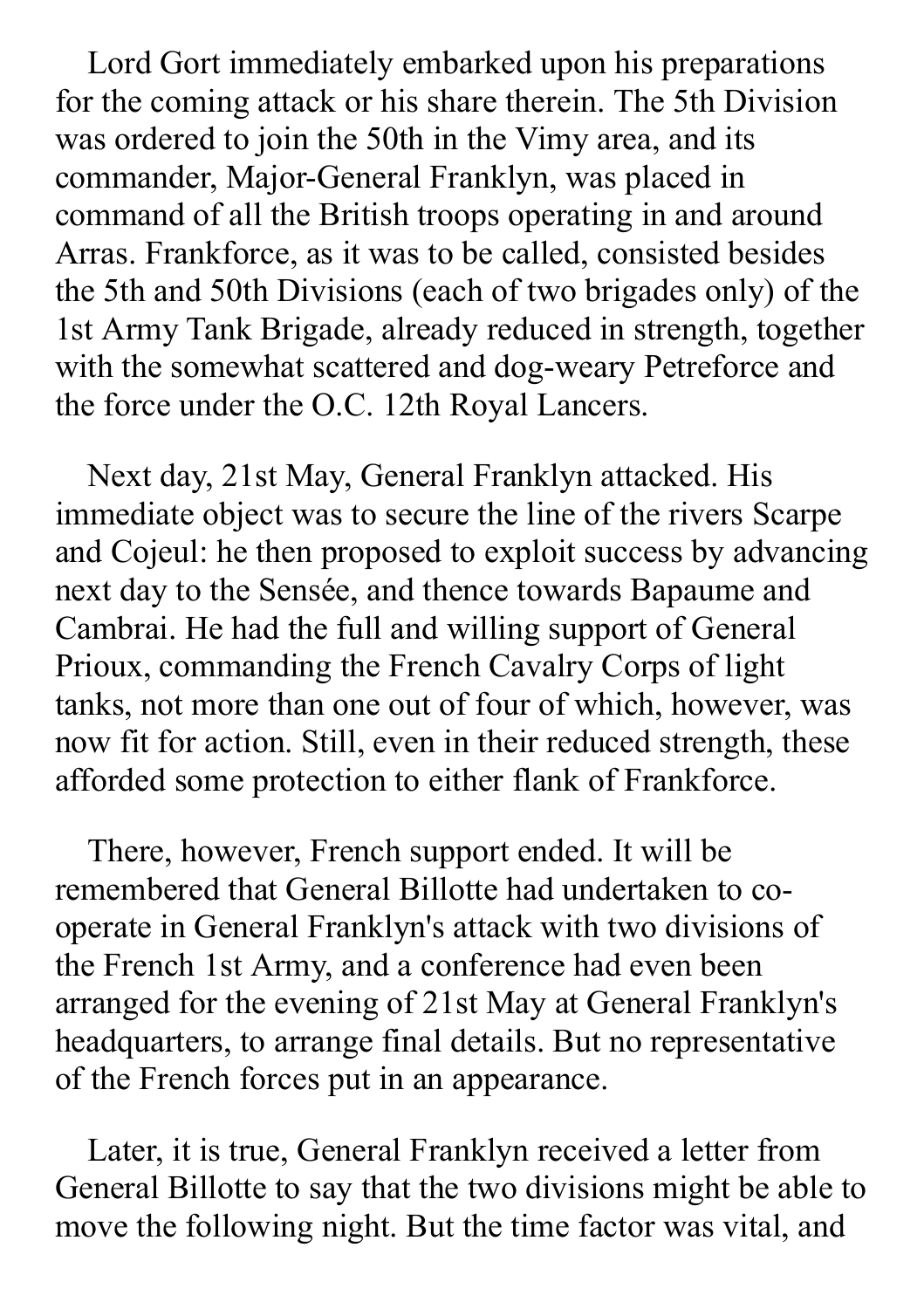Franklyn attacked with such forces as he had available—the 1st Army Tank Brigade, the 151st Infantry Brigade of the 50th Division, and 13th Brigade of the 5th Division, all under General Martel. The French 1st Light Mechanised Division co-operated, as promised.

Enemy opposition proved stronger than was expected. Nevertheless the tired but indomitable British troops were not to be denied, and reached their objectives for the day. They inflicted casualties, took some prisoners and put heavy tanks to flight—a most significant feat. That however was the limit of their achievement. It was bound to be, without the support of the French upon the left. Moreover our own tanks, which had been on the road continuously since leaving Brussels (for reasons already explained) were inevitably developing mechanical trouble.

## IV

## *The End of Arras*

All General Franklyn could do now was to hold his ground for as long as possible. He extended his line further westward, but to no purpose: the enemy continued to outflank him. There was increasing pressure upon his right, and enemy troops were reported working round to the southern outskirts of Bethune and the road from Lens to Carvin. If Frankforce was not to be hemmed in, it must be withdrawn.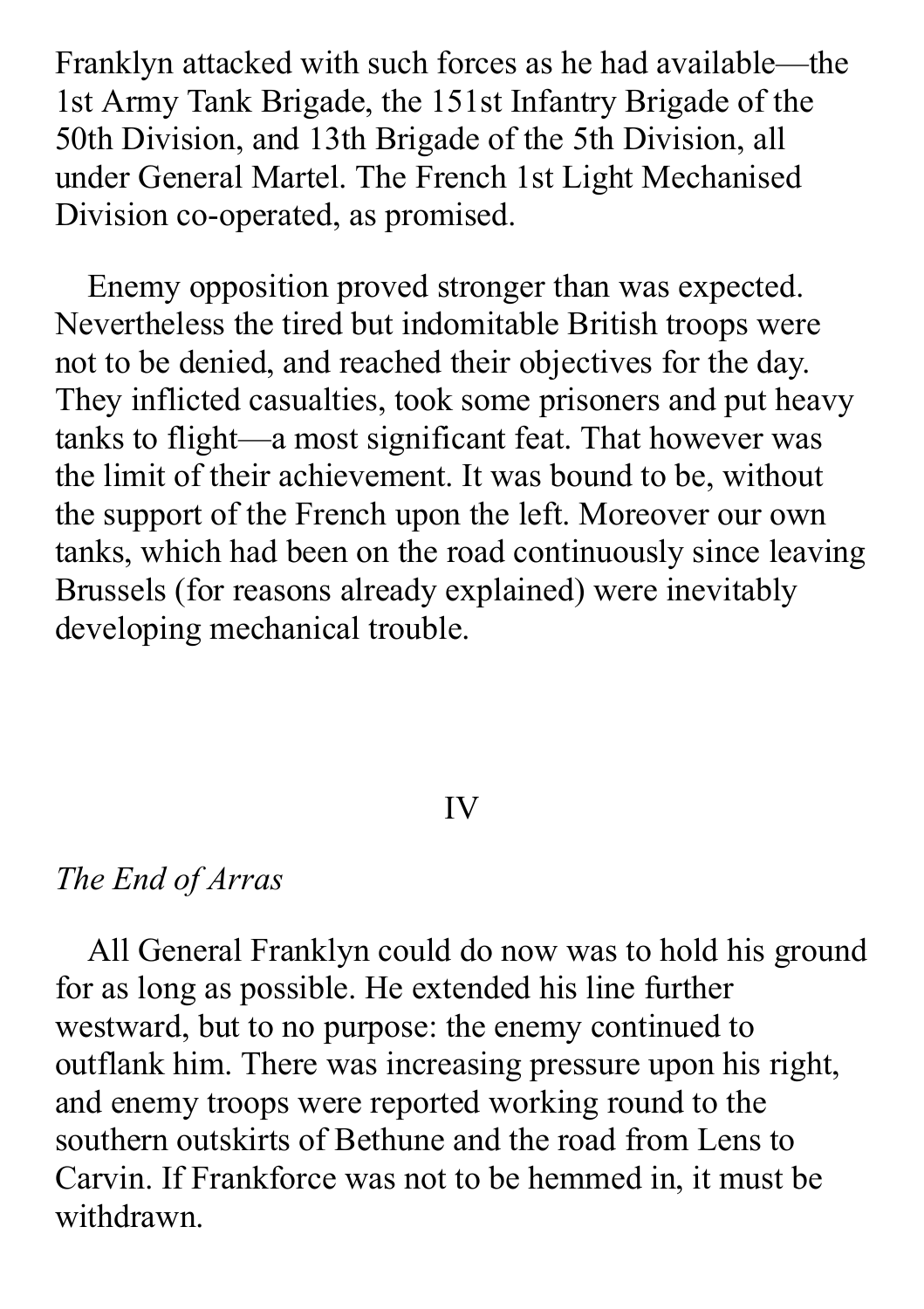So Lord Gort issued the necessary orders, and the gallant 5th and 50th Divisions, having delivered their lone offensive and inflicted heavy losses upon the enemy, withdrew to the area round Seclin (south of Lille) where they would be most favourably placed to take part in any further counter-attack that might be staged.

So ended the defence of Arras, whose small garrison had provided an invaluable delaying action and rendered possible the fresh dispositions which had now to be made. From information received long afterwards it is clear that the retention of Arras must have seriously delayed the German advance, for Arras was a nodal point of communications essential for the advance of their northernmost armoured divisions.

# **CHAPTER VII**

# **THE ENEMY REACH THE CHANNEL**

I

## *The Canal Line*

It had now become urgently necessary to organise a continuous series of defences for what was developing into the south-western front of the B.E.F. along the canal line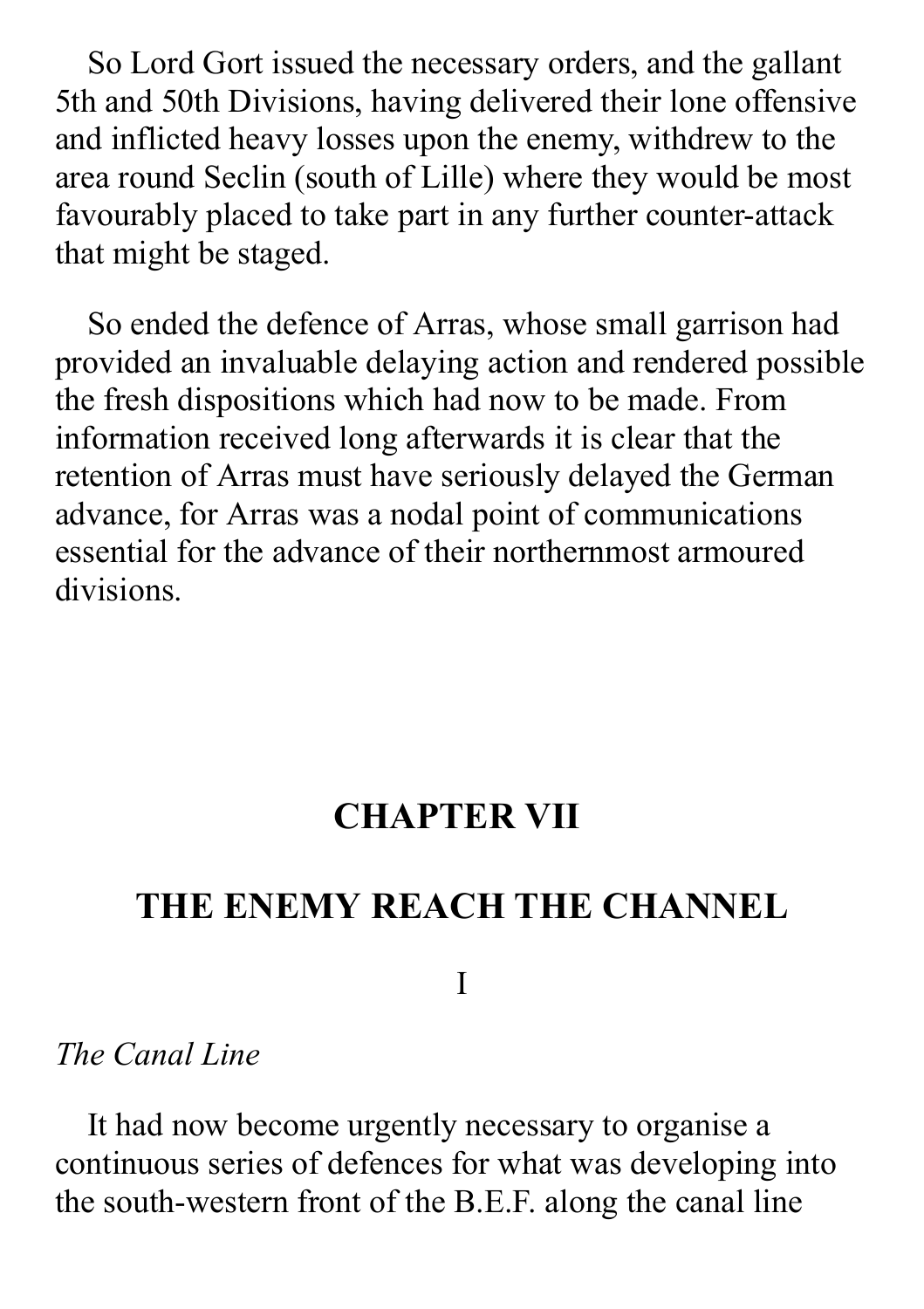extending from the Escaut to La Bassée, and thence to St. Omer and the sea.

By the 22nd May the whole of this line, some eighty-five miles long, from the sea at Gravelines to Millonfosse (west of St. Amand) was divided into sectors, for each of which a British commander was responsible.

Yet another "force" was improvised—Polforce, this time— (originally organised to defend St. Pol) under Major-General Curtis, commanding the 46th Division. To this force was allotted the protection of the canal-line between Aire and Carvin. Brigadier C. M. Usher, Commander of one of the lines of communication Sub-Areas, was placed in charge of the right bank of the river Aa, from St. Omer to Gravelines. (Enemy detachments had already reached the left bank.) He had under him the 6th Green Howards of the 23rd Division and five batteries of heavy artillery used as infantry, in conjunction with certain French troops of the Secteur Fortifié des Flandres.

The total strength of the troops on the Canal line did not at this time exceed 10,000 men. Stops were constructed, demolitions prepared, but our supply of anti-tank weapons was woefully inadequate. There were hardly enough to cover all the crossing-places.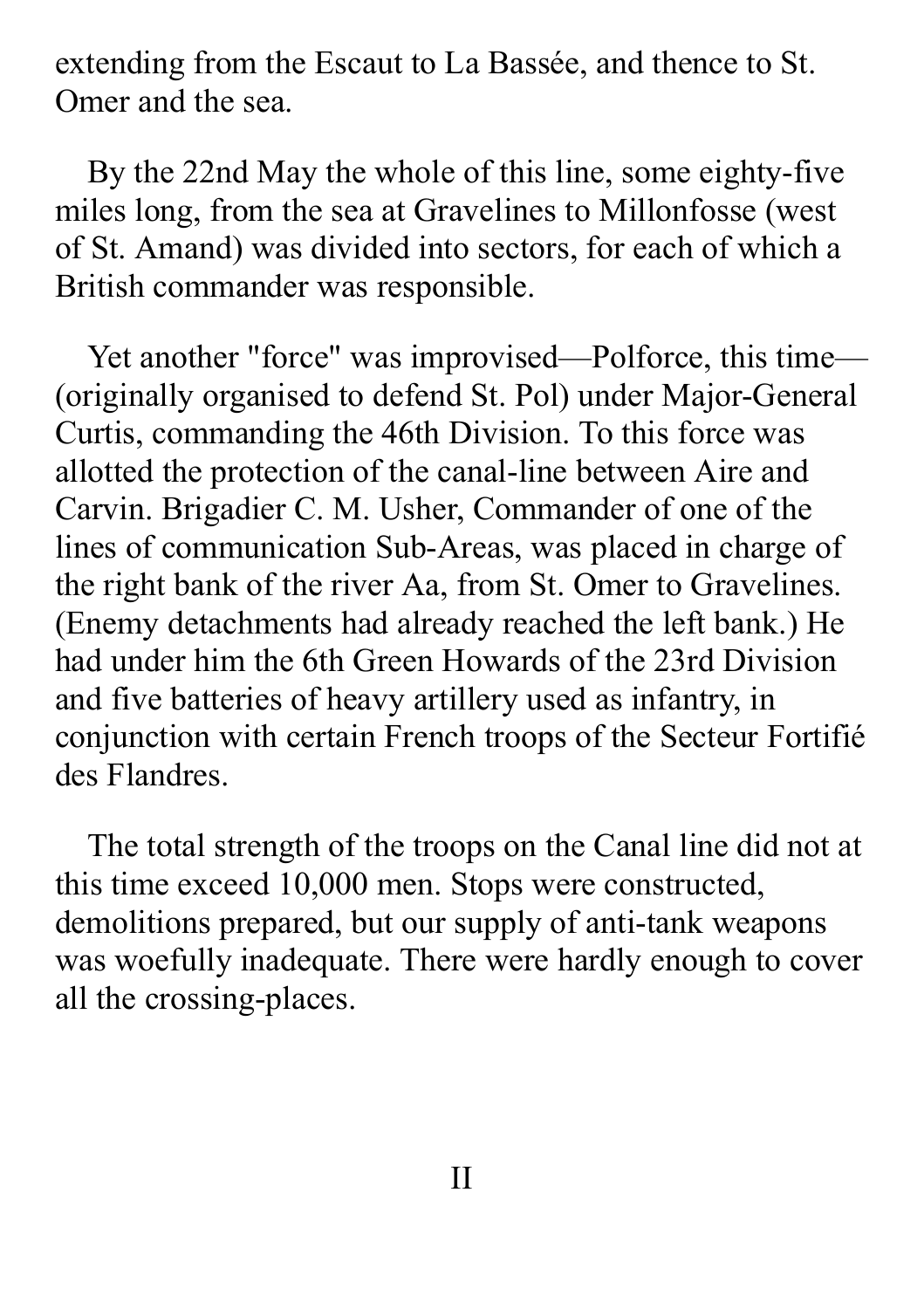### *Withdrawal in Belgium*

Let us now return to our eastern front, and what may be called the B.E.F. proper.

Here, upon the afternoon of 21st May, Lord Gort met his three Corps Commanders. These reported continuous fighting against very strong and growing forces, and stated that in their unanimous opinion it would be impossible to occupy the present line for more than another twenty-four hours.

It was therefore decided provisionally to swing back to the defences constructed by the B.E.F. along the Belgian frontier during the previous winter, employing Maulde as the pivot.

But first Lord Gort had to consult the French and the Belgians: the latter in particular would be seriously affected by the move. He accordingly proceeded to Ypres, where he met the King of the Belgians and General Billotte.

It was here agreed that the Escaut should be abandoned, and that the Allied Armies should occupy a line from Maulde northward to Halluin, thence along the Lys to Courtrai and Ghent. A glance at the map will show that this disposition would leave the Belgian left flank in a dangerously advanced position: and the King of the Belgians was asked, if he were forced to withdraw, if he would fall back upon the line of the Yser. He agreed, with evident reluctance.

General Gamelin had now finally disappeared from the scene, and General Weygand has assumed command of the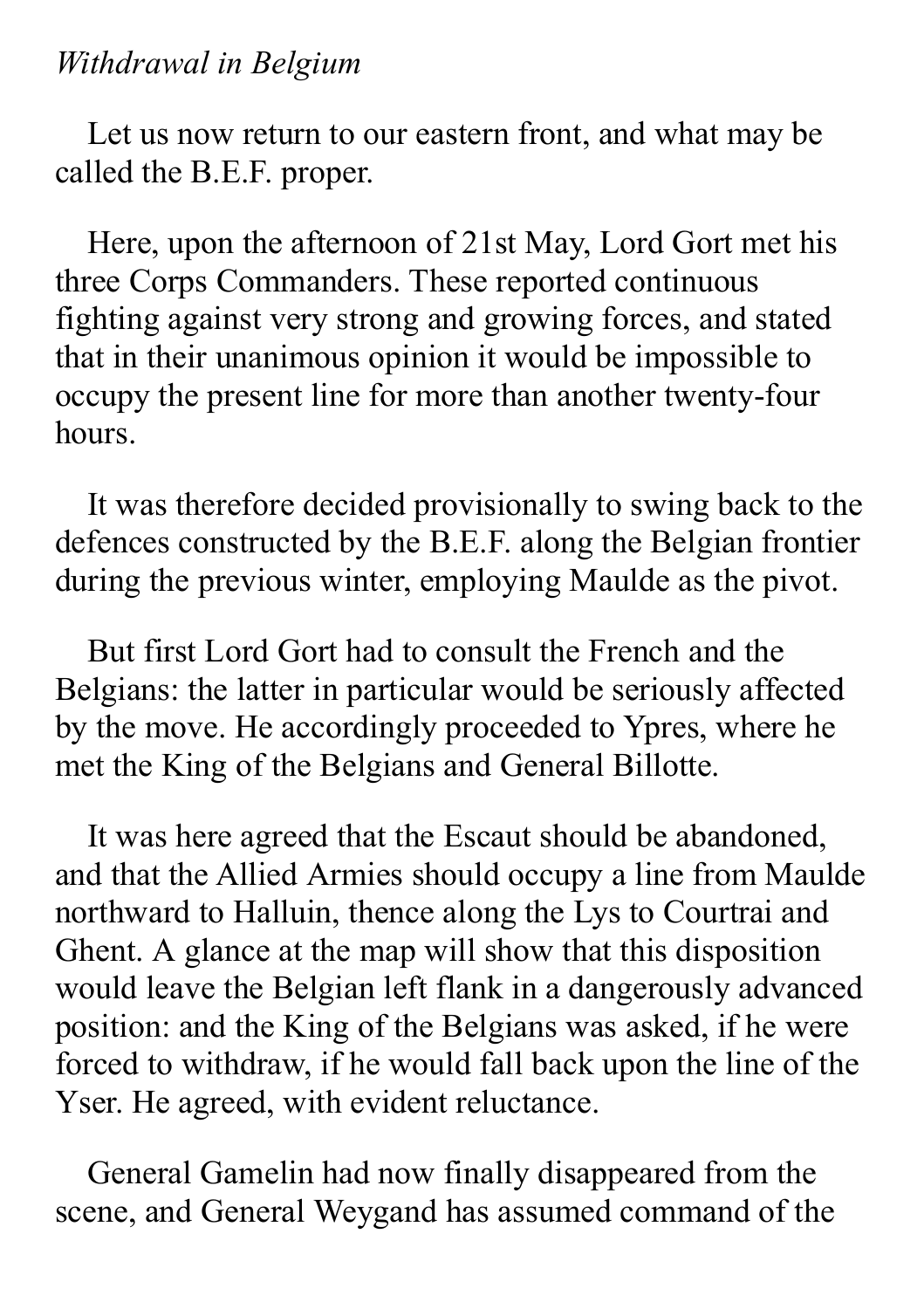Allied Forces. He had visited General Billotte the previous day, and had indicated that the long-promised counter-attack from the south was being planned for the following day, 22nd May. Vain hope.

### III

## *Communications Finally Severed*

So much, then, for the immediate dispositions and exertions of our beleaguered garrison. Let us next consider for a moment the position of the forces left outside.

These consisted of the Lines of Communication Troops, extending south-westward to the base posts, under Major-General P. de Fonblanque: the 51st Division, now returning from the Saar, and the Armoured Division, which had at last arrived in France. There were in addition some nine battalions of the 12th and 46th Divisions, and troops of the Pioneer Corps.

By 21st May enemy penetration into the rearward areas had increased to such an extent that communication across the Somme was finally severed. On 23rd May, therefore, the War Office appointed General Sir Henry Karslake to command the defences of the Lines of Communication: in other words, the whole of the above-mentioned force, with whose fortunes we are in consequence not further concerned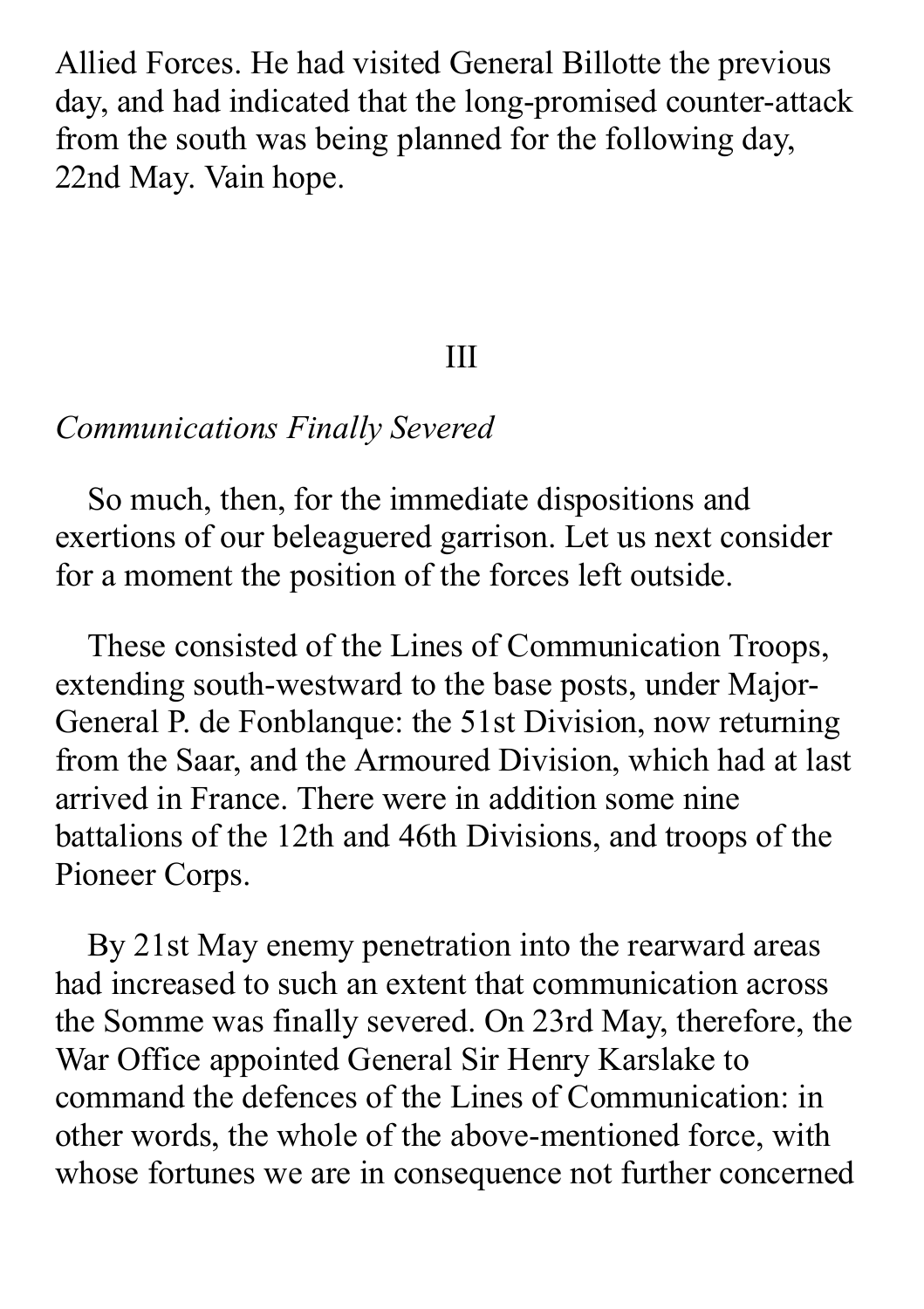in this narrative, as they are now permanently removed from Lord Gort's control.

The loss of the long-awaited Armoured Division was a sore disappointment to Lord Gort, and he continued to urge the War Office to use their best endeavours to enable the Division to break through to his aid. But the barrier, as matters turned out, proved impenetrable.

#### IV

### *Boulogne and Calais Isolated*

Upon the same day as the conference at Ypres, 21st May, news was received that an enemy column of all arms was approaching Boulogne from the direction of Abbeville.

This was a shock indeed, for it brought the enemy to a district of France which has always been regarded by the British nation as a haven of peace. More serious still, it gave him continuous land observation right across the Channel to the cliffs of Dover.

The rear elements of G.H.Q., including the Adjutant-General's branch and the War Correspondents, had arrived in Boulogne on 18th May, but had been moved to Wimereux the next day, as the result of bombing.

The defence of Boulogne and Calais, each an isolated episode in the battle, was of great service in delaying the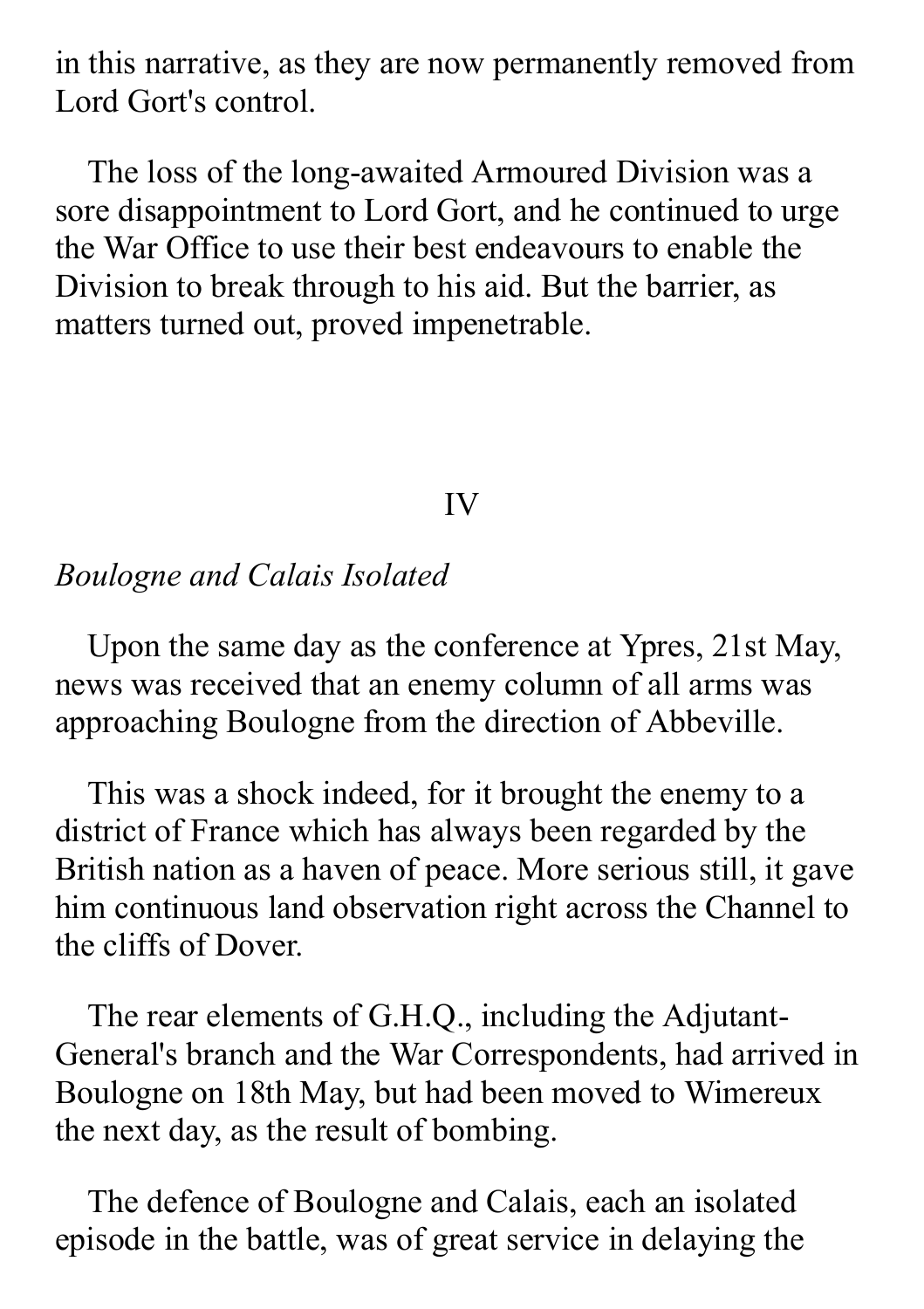German advance up the coast towards Dunkirk, and in enabling non-essential troops to be evacuated in good order.

At Boulogne all possible steps had been taken to put the town into a state of defence with the troops available, consisting of labour units and the personnel of rest-camps. The hospitals at Etaples were evacuated, the bridges over the Canche demolished. When the danger became acute the War Office despatched from home a contingent of the Royal Marines, followed by the 20th Guards Brigade. These put up a most strenuous and valuable defence until ordered to evacuate the port, which they did upon 25th May, being taken off by a destroyer under heavy fire. One company of the Welsh Guards, heavily engaged at some distance from the harbour, did not receive the order to withdraw, and was left behind in the darkness. Hampered by the presence of unarmed civilians and refugees, they fought until overwhelmed.

At Calais a similar gallant stand was made, this time by the King's Royal Rifle Corps, the Rifle Brigade, Queen Victoria's Rifles, and the 3rd Battalion Royal Tank Regiment, who were sent across from Dover by order of the War Office. Calais was soon completely isolated, but a dogged defence was maintained until 27th May, by which time the Dunkirk Perimeter had been organised and manned.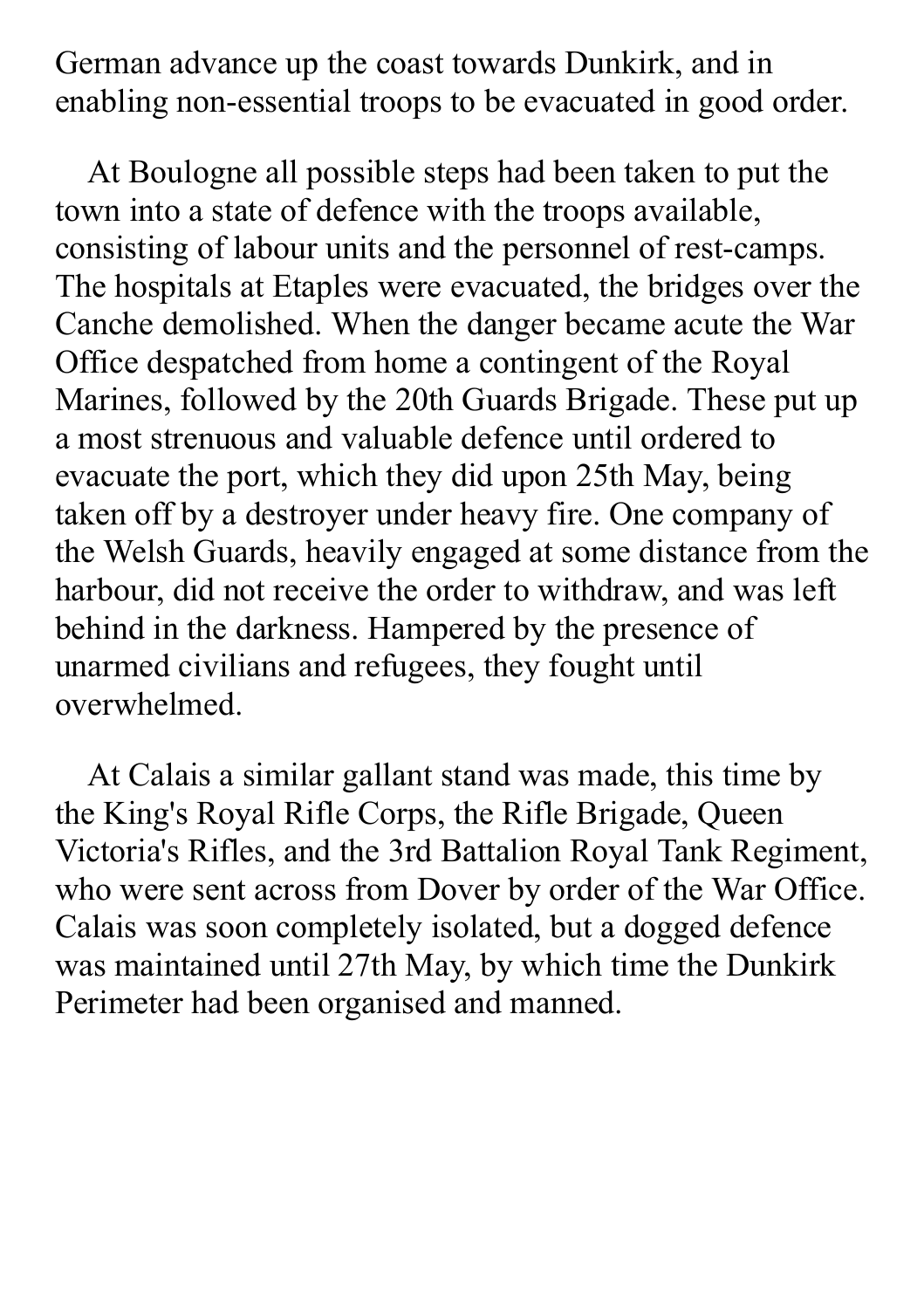# **CHAPTER VIII**

# **THE WEYGAND PLAN**

I

## *The Kaleidoscope Accelerates*

It is almost impossible from this point, and for some days on, to give a continuous and coherent narrative of events. We were by this time fighting both on the eastern, or Belgian front, and upon the southern, or canal front, while various detachments defended isolated posts throughout the Pas de Calais and towards the Somme. In addition, Lord Gort was still making desperate and loyal attempts, as we shall see, to co-operate in a counter-attack, or sortie, from north to south. Various troop movements were also on foot, by which certain British units, at present in the line, were to be replaced by French and Belgian troops, and so set free either for the consolidation of the Canal line or for offensive operations to the south.

It is therefore impossible to study the pattern as a whole: it never remains the same now for more than a few hours, or minutes. The kaleidoscope is no longer merely twisting and turning: it is whirling and racing.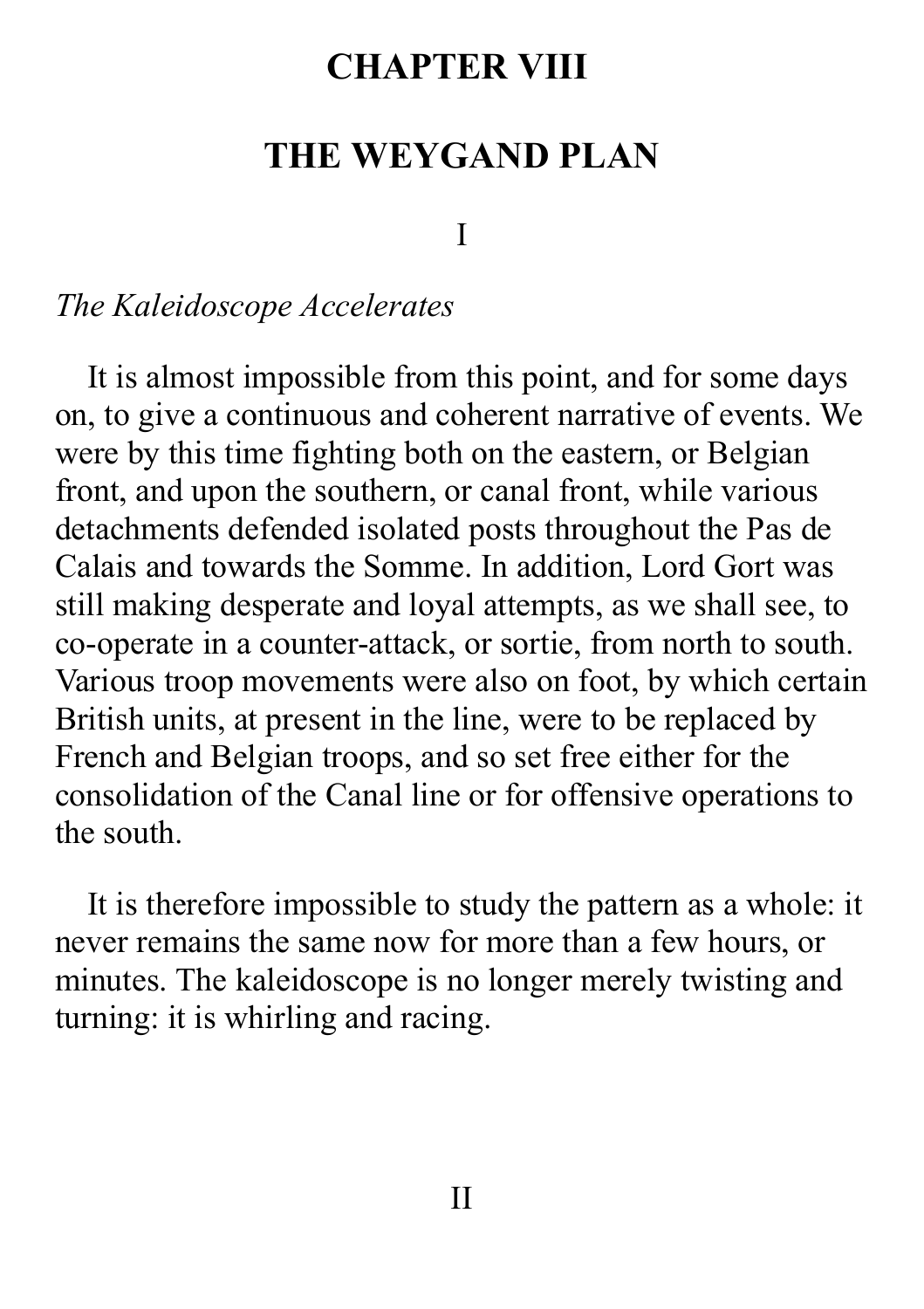## *Lack of Liaison*

Lord Gort's difficulties were increased to a grievous extent by the fact that only once during the weeks that the Battle of Flanders raged—when the withdrawal from the line of the Dyle began—did he secure written orders from the French First Group of Armies, under whose nominal co-ordination his Force was serving. His co-operation with his immediate superior, General Billotte, was of the most friendly and cordial character, but their agreement, though complete, never got past the verbal stage. General Billotte, moreover, was fatally injured in a motor accident on the night of 21st May. He was succeeded in his functions as co-ordinator by General Blanchard, commanding the French 7th Army; but this was never officially confirmed.

Lord Gort suffered a further disadvantage in receiving from home orders to initiate and carry out operations which, owing to the speed with which events were moving, had become impracticable almost before the orders were issued. General Ironside's visit to that end has already been described.

Now came Cabinet action, in the form of a very strong telegram from the Prime Minister to M. Reynaud, the new French Premier, demanding that French Commanders both in the north and south areas—which by this time were completely cut off from one another—together with Belgian G.Q.G., should be given the most stringent orders to execute "Weygand's Plan, which alone could turn defeat into victory."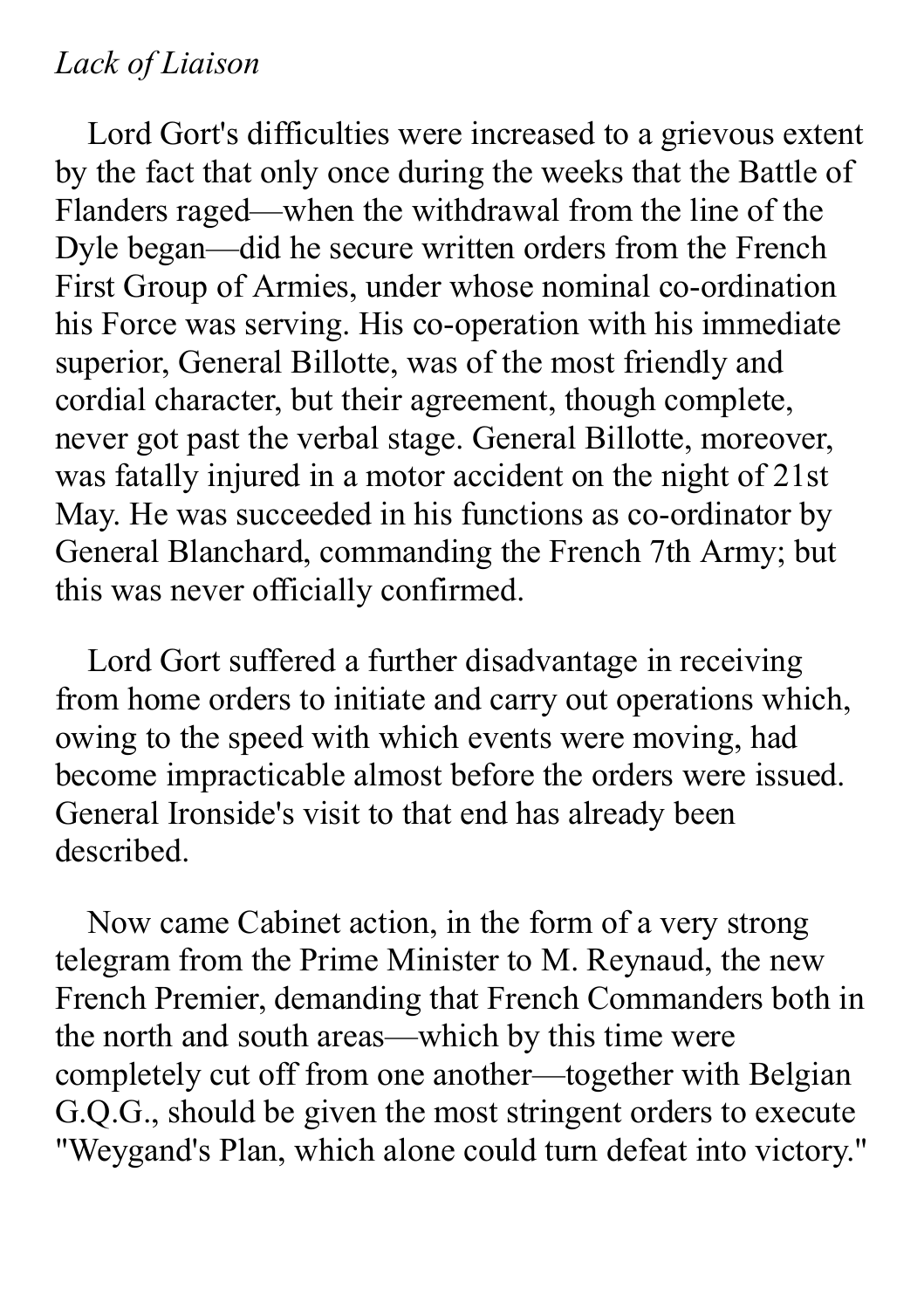The Weygand plan was for a counter-offensive on a very large scale. The part allotted to the B.E.F. was to join with the French 1st Army on its left in attacking to the south-west, with the Belgian Cavalry Corps on its right.

That was the general idea, but of details there were none. As already noted, Lord Gort did not receive any written orders from the French; he had no information from any source as to the exact location either of allied or enemy forces on the far side of the gap; his own troops were heavily engaged on his eastern and southern fronts, and his lines of communication were threatened, if not cut. Nor could he feel very optimistic about the extent of the support which might be expected from the French 1st Army. Moreover, the Belgian cavalry, even if available, would have had to travel forty miles across country to get into position. The French mechanized divisions and his own armoured units had already suffered severe losses, which had definitely reduced their strength. In addition, his available ammunition at the moment only amounted to some 300 rounds per gun.

Finally, the Weygand plan was apparently based upon the belief, quite erroneous, that the French 7th Army had recaptured Peronne, Albert, and Amiens—the line of the Somme, in fact. In other words, the plan had no substance at all. Nothing had been verified, nothing worked out, nothing co-ordinated. Never was a British General called upon to participate in a more nebulous or unpromising operation.

However, Lord Gort saw General Blanchard, and proposed that to implement their part in the Weygand plan, Blanchard's Army Group should stage an attack southwards, with two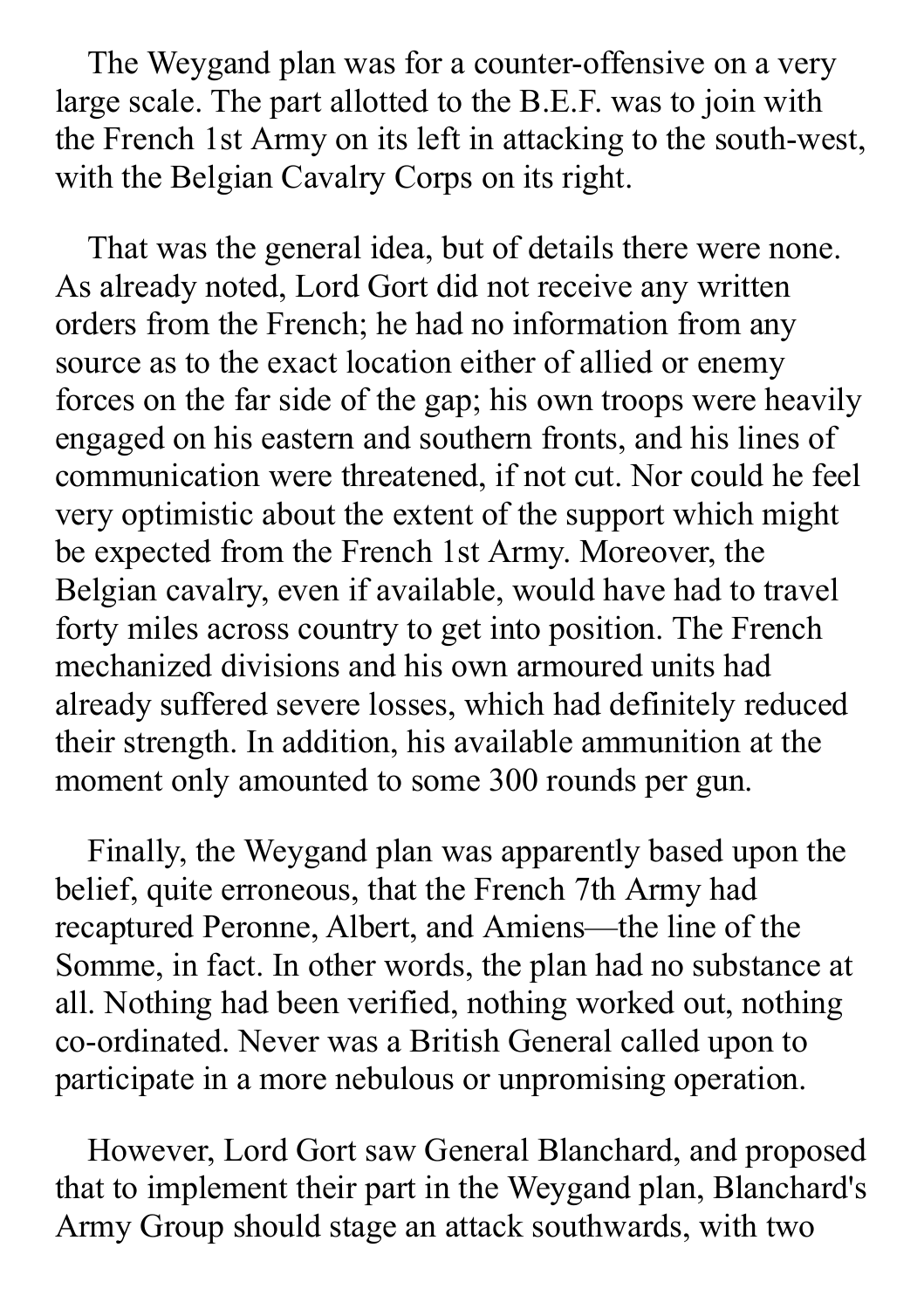British divisions and one French division under Sir Ronald Adam, and the French Cavalry Corps. At the same time Lord Gort reiterated, both to General Blanchard and our own Secretary of State, the self-evident proposition that the main effort must come from south of the gap, and that the northern forces, beleaguered and hammered as they were upon every side, could effect little more than a sortie.

Owing to the necessity of finding time to effect the essential troop movements and reliefs, Lord Gort stated that he could not be ready until 26th May. It was then 23rd May.

There is no need to enlarge further upon this particular operation, as it was destined never to take place. Once more events had moved too quickly.

## III

### *Administration Problems*

Before returning to the beleaguered garrison of the irregular salient which was beginning to form round Dunkirk and Ostende, it may be interesting and illuminating to consider some of Lord Gort's more pressing administrative (as opposed to operative) problems during this trying period, and the steps which were taken to deal with them.

First, the question of supply. An Army in these days marches not only upon its stomach, but upon its carburettor,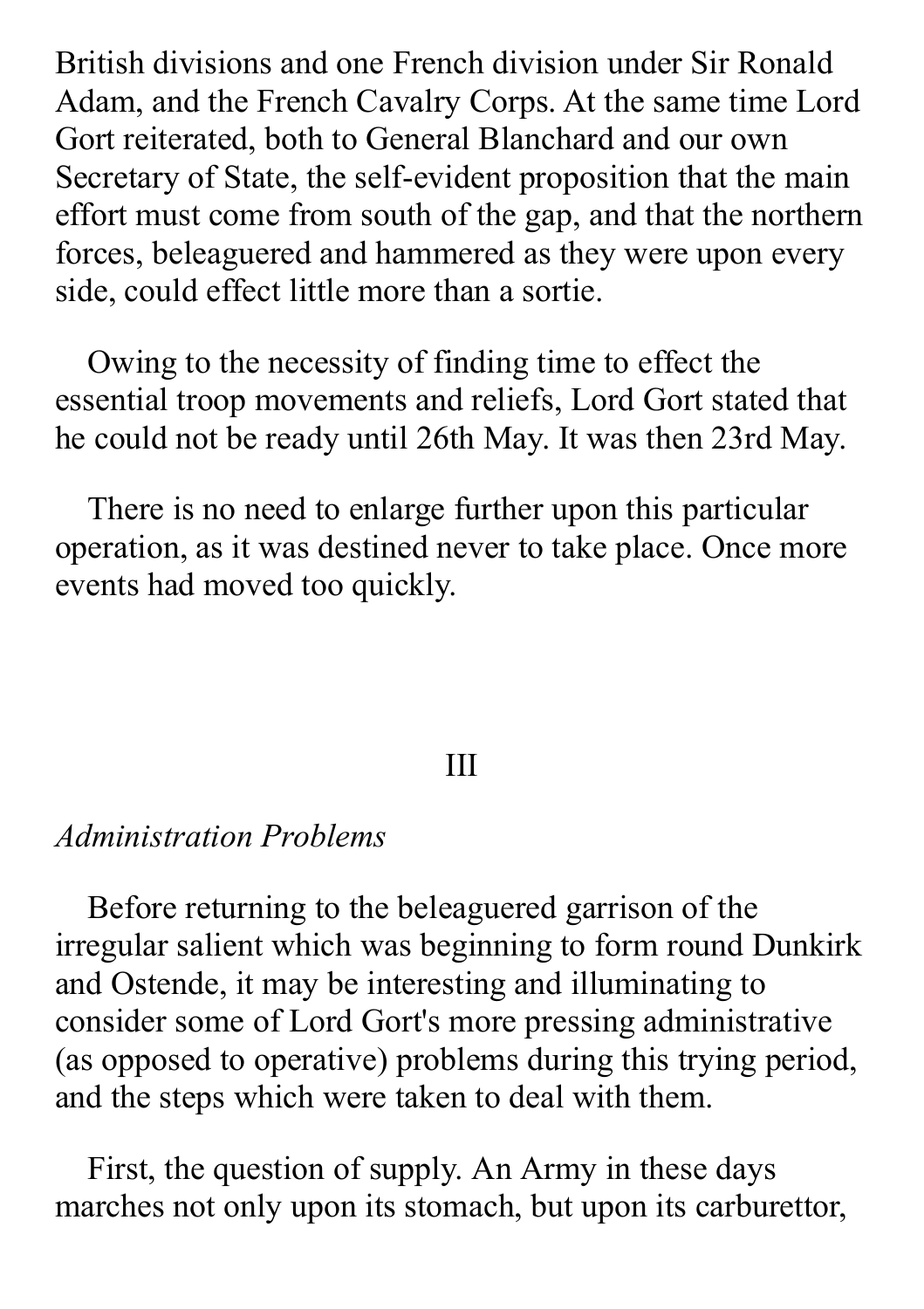so to say, as well. Without petrol it would be as helpless as without food or ammunition.

For the first week after the invasion our administrative arrangements, which formed a part of Plan D, had worked normally. Then came the break through the French 9th Army, and the Quartermaster-General, who maintained close touch with Lord Gort throughout, deemed it advisable to discontinue the use of the railway through Amiens and Arras, and to switch all traffic via Eu and Abbeville to Bethune. He also ordered forward every available trainload of ammunition to the Hazebrouck area.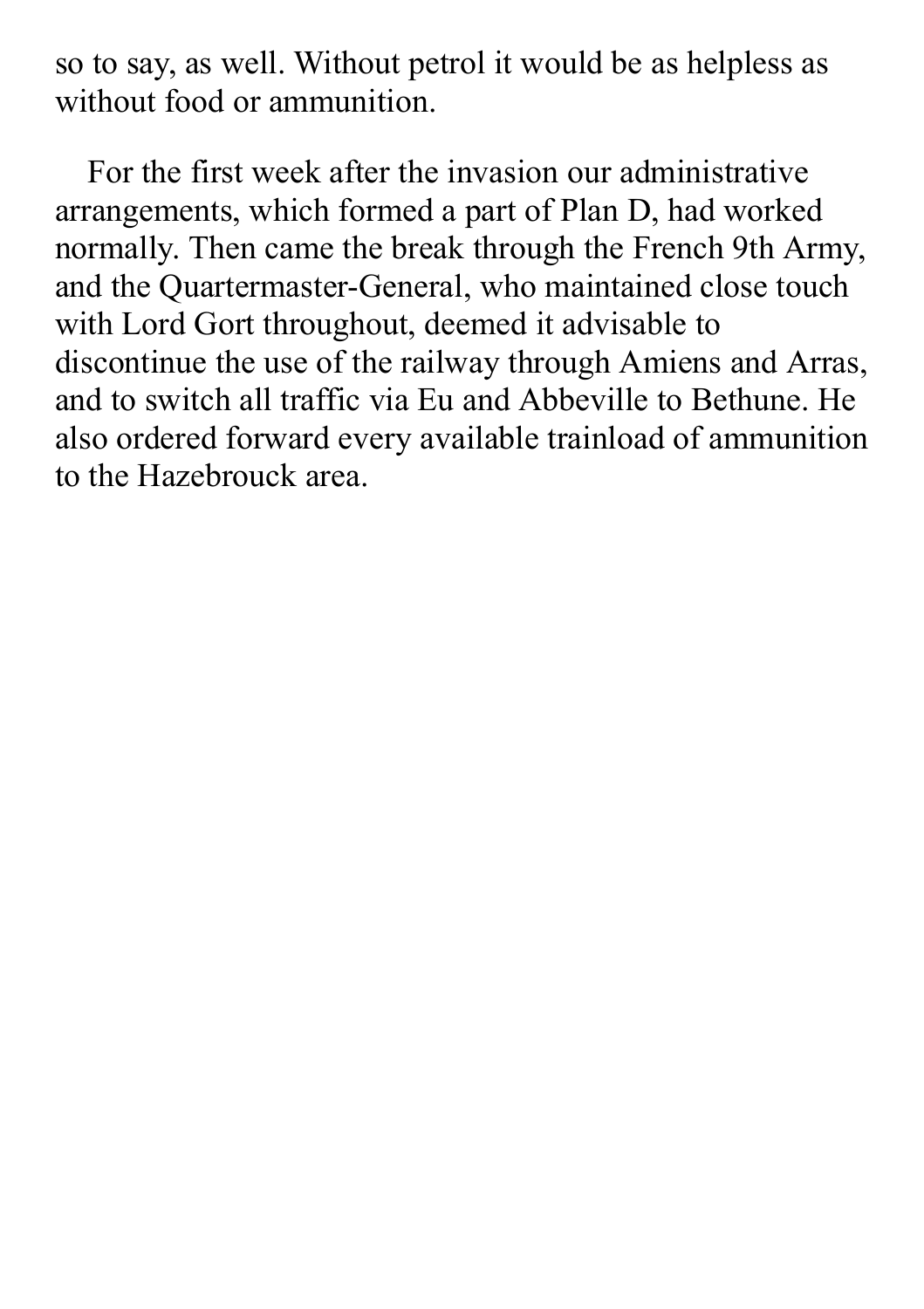

**SITUATION OF B. E. F. 23rd MAY, 1940. DIAGRAM 2**

The situation continued to deteriorate, and already the spectre of broken lines of communication, and the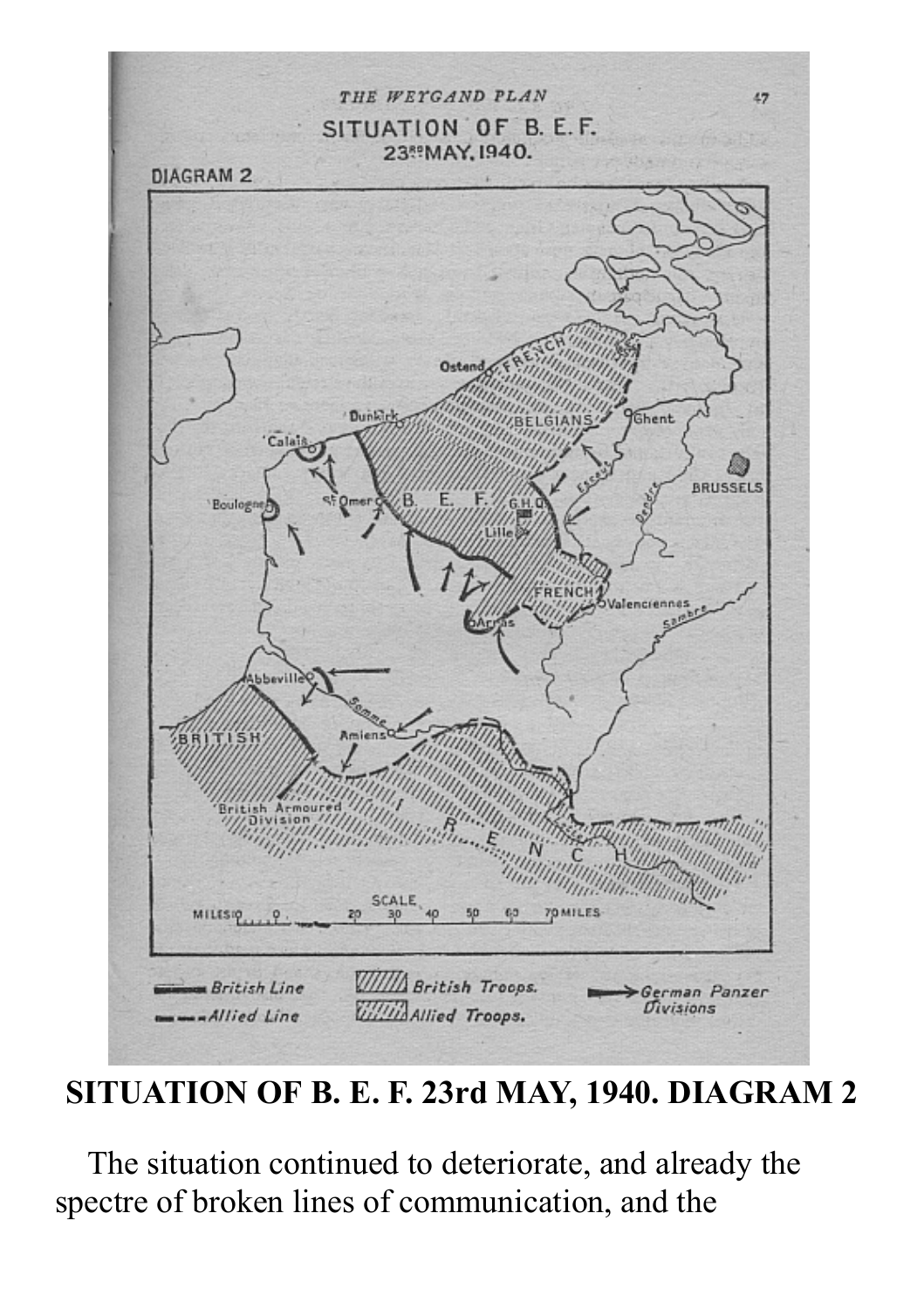consequences thereof, was raising its head. New bases must be organised in anticipation.

Straightway shipments of supplies and stores were despatched from home direct to Boulogne, Calais and Dunkirk. And none too soon, for the railway at Abbeville was cut on 21st May, leaving a quarter of a million men separated from their proper bases and in need of some 2,000 tons per day of ammunition, supplies and petrol.

Petrol dumps, so far, were sufficiently abundant, but the food situation was serious. Difficulties here had been complicated by the establishment of so many independent, improvised forces, without regular organisation for subsistence. Deficiencies were met to a certain extent by commandeering Naafi supplies in Lille and through negotiation with civilian firms.

By 22nd May the situation had grown more threatening still, for the ports of Calais and Boulogne were definitely out of action and the greater part of the Railhead Mechanical Transport had been captured. Effort, however, was never relaxed, and a certain amount of rations and small arms ammunition continued to arrive by air for a little longer; but after 23rd May it became impossible for aircraft to land.

Dunkirk was now established as a Base. Its water supply had been destroyed, but its wharfage arrangements continued workable till 26th May, though perpetual air-raids imposed a heavy strain on the dogged stevedore battalions. Ultimately cranes and quays were put out of action, and supplies could only be landed from lighters, on the beaches. Yet in spite of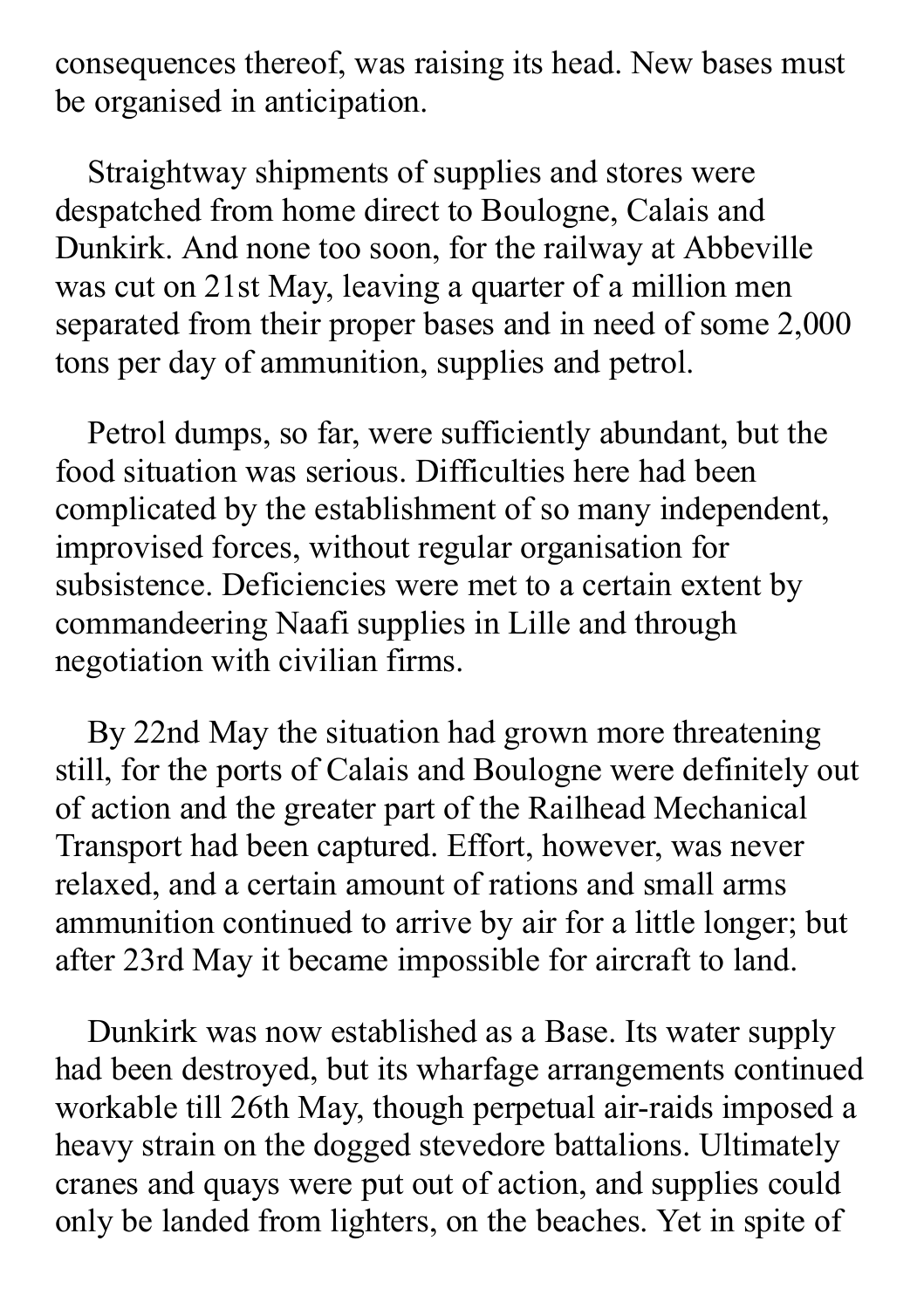all, deliveries were continued to the troops, somehow, until 30th May.

Improvised arrangements, too, were made for the evacuation of casualties. In the restricted space now at the disposal of the B.E.F., Casualty Clearing Stations had to be turned into hospitals. Hospital ships continued to berth at Dunkirk till the very end of things, and casualties were evacuated to them both by road and rail. Ambulance trains were running as late as 26th May. But this is to anticipate.

### IV

#### *A Drastic Step*

On 23rd May Lord Gort was compelled to place the B.E.F. on half-rations. When we consider the added strain that such unavoidable privation must have imposed upon men with more than a week of continuous and desperate fighting still lying ahead of them, our admiration for the courage and endurance of the B.E.F. must be further increased.

# **CHAPTER IX**

# **BACKS TO THE WALL**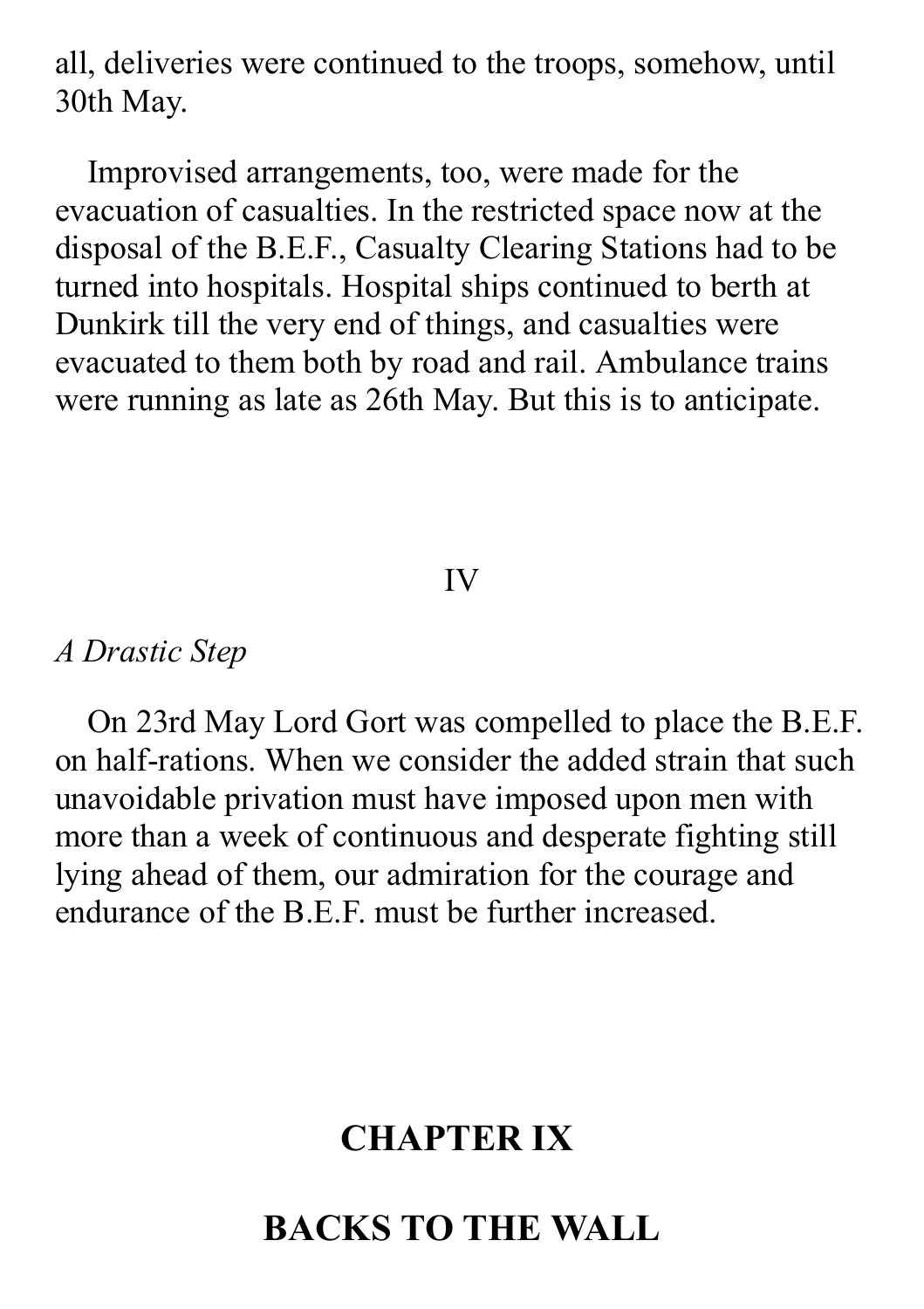## *A Shrinking Perimeter*

The general dispositions of the B.E.F. and allied forces were now beginning to contract upon themselves into a definable area, more easy to visualise than formerly, for the sufficient but regrettable reason that it was rapidly growing smaller.

Having already written off from this record the Armoured Division, which, together with the 51st Division and Units of the 12th and other Divisions, was now irrevocably separated from the B.E.F. by the gap between north and south, we may confine ourselves to the terrain occupied by the troops under Lord Gort's immediate command.

This area on Friday, 24th May, after a fortnight's desperate fighting, formed a rough triangle with sides about fifty miles in length. The base consisted of the French and Belgian coast from Gravelines to Zeebrugge; the apex was situated in the neighbourhood of Douai. From Douai to Gravelines ran the Canal line, or southern face of the triangle, through Bethune and Aire to St. Omer, and thence along the river Aa to Gravelines and the sea. (This last sector had now been taken over by the French.)

Dunkirk itself was controlled, in accordance with French practice, by the Admiral du Nord, Admiral Abrial. Under his authority the command of military forces in this area was assumed on 24th May by General de Corps d'Armée Fagalde.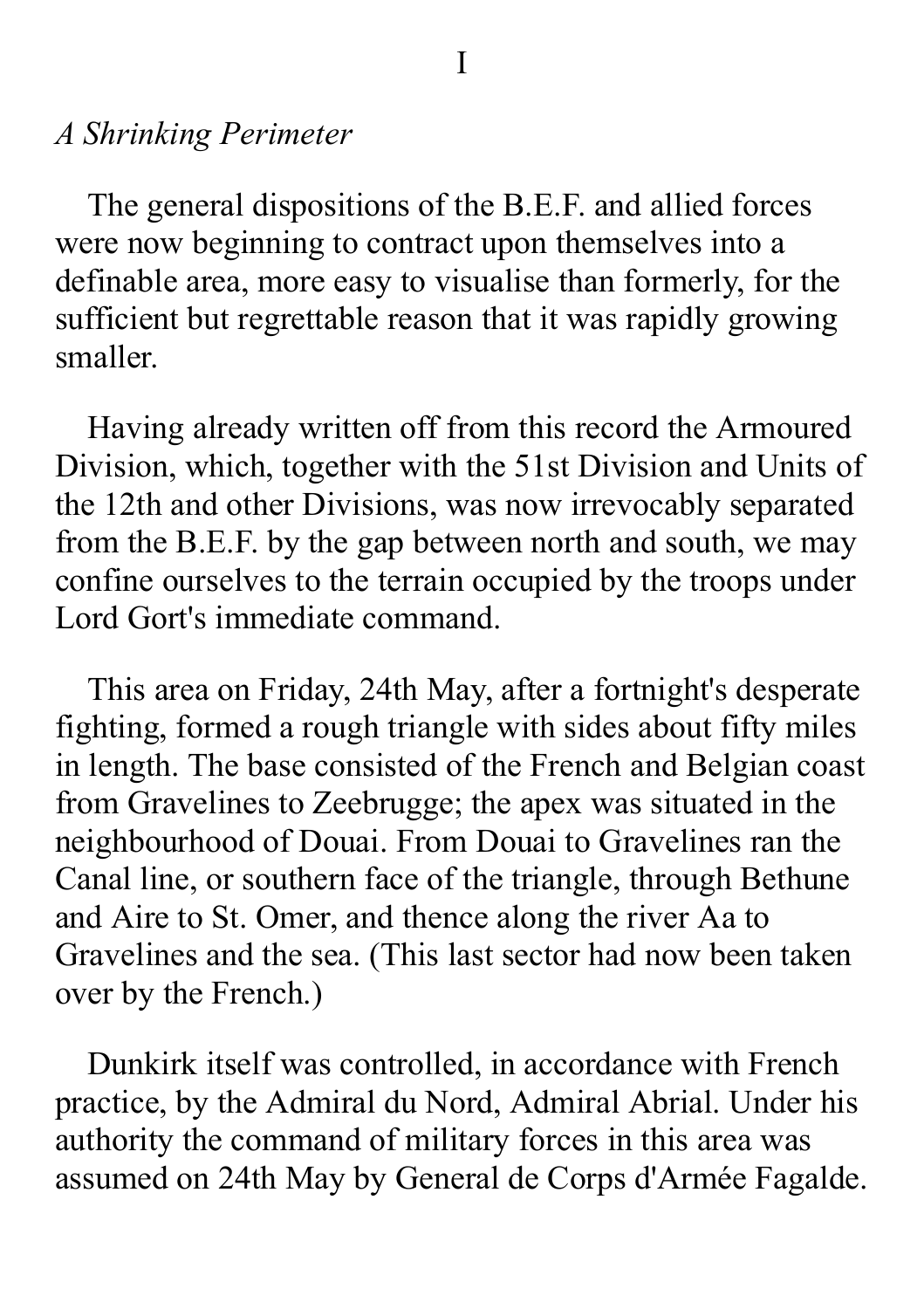This Corps had been fighting hitherto on the left of the Belgians.

The third side of the triangle, that facing east, consisted roughly of the original Allied front, as arranged for under Plan E—the Escaut line. This sector was held by four British divisions, the 42nd, 1st, 3rd, and 4th, following the frontier line as far as Halluin; where the Belgian line took over and extended north-eastward in the direction of Ghent.

## II

#### *The Pincers at Work*

Such was the geographical situation, approximately, on 24th May. But a further contraction of the triangle was immediately due.

On 25th May heavy attacks were experienced both on the Canal line and the Belgian front. The usual pincer tactics were being employed in earnest now, the object being to pinch out our last available seaport, Dunkirk. So far the chief pressure had been experienced upon the south front, but now the Belgian front on the Lys was attacked in full force. If this broke, the British left would be seriously compromised. There was no real rallying point between the Lys and the Yser, and the route Estaire-Hazebrouck-Dunkirk, Lord Gort's present main line of communication with the coast, would thus be rendered impassable.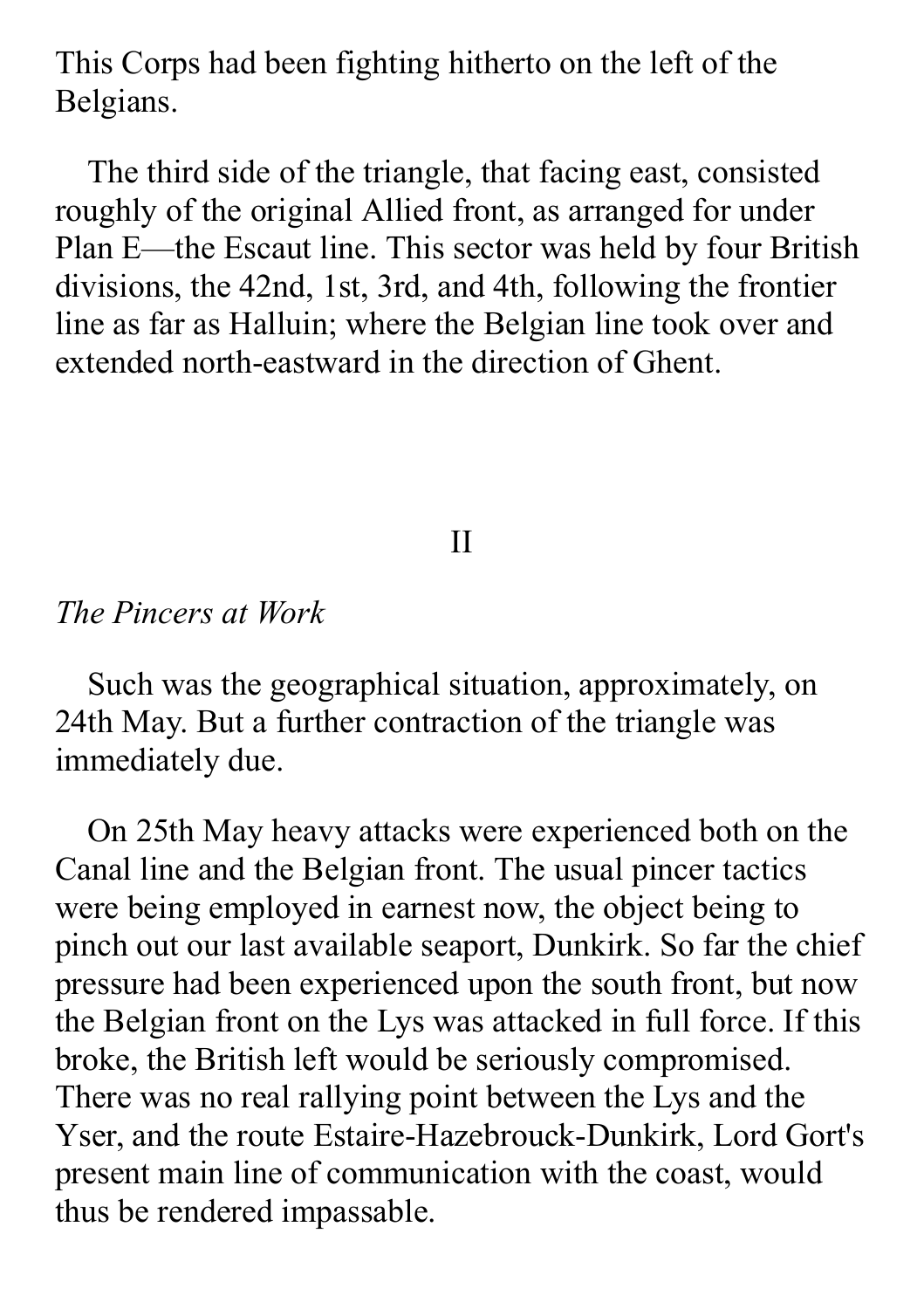Lord Gort therefore took immediate steps to extend the British line northward towards Ypres, from Halluin, along the old Ypres-Comines Canal.

But plainly the situation was critical, for the breaking of the Belgian line under present pressure could only be a matter of time—probably of hours—and the British line itself was already strung out to the extreme of attenuation.

Sir John Dill, now Chief of the Imperial General Staff, arrived on the morning of the 25th in response to an invitation from Lord Gort, and was quick to realise the full implications of the situation. He agreed that the counterattack to the southward fixed for the next day (the preparations for which have already been described) would now serve no purpose, and it was later cancelled. He also telegraphed to the Secretary of State, informing him of the extreme gravity of the situation.

Meanwhile the Belgians, as had been feared, were fast falling back under heavy enemy pressure on the ground and in the air. In other words, the eastern wall of the triangle was caving in.

III

#### *Back to the Lys*

Next morning, the 26th, after a short discussion between Lord Gort and General Blanchard, it was decided that there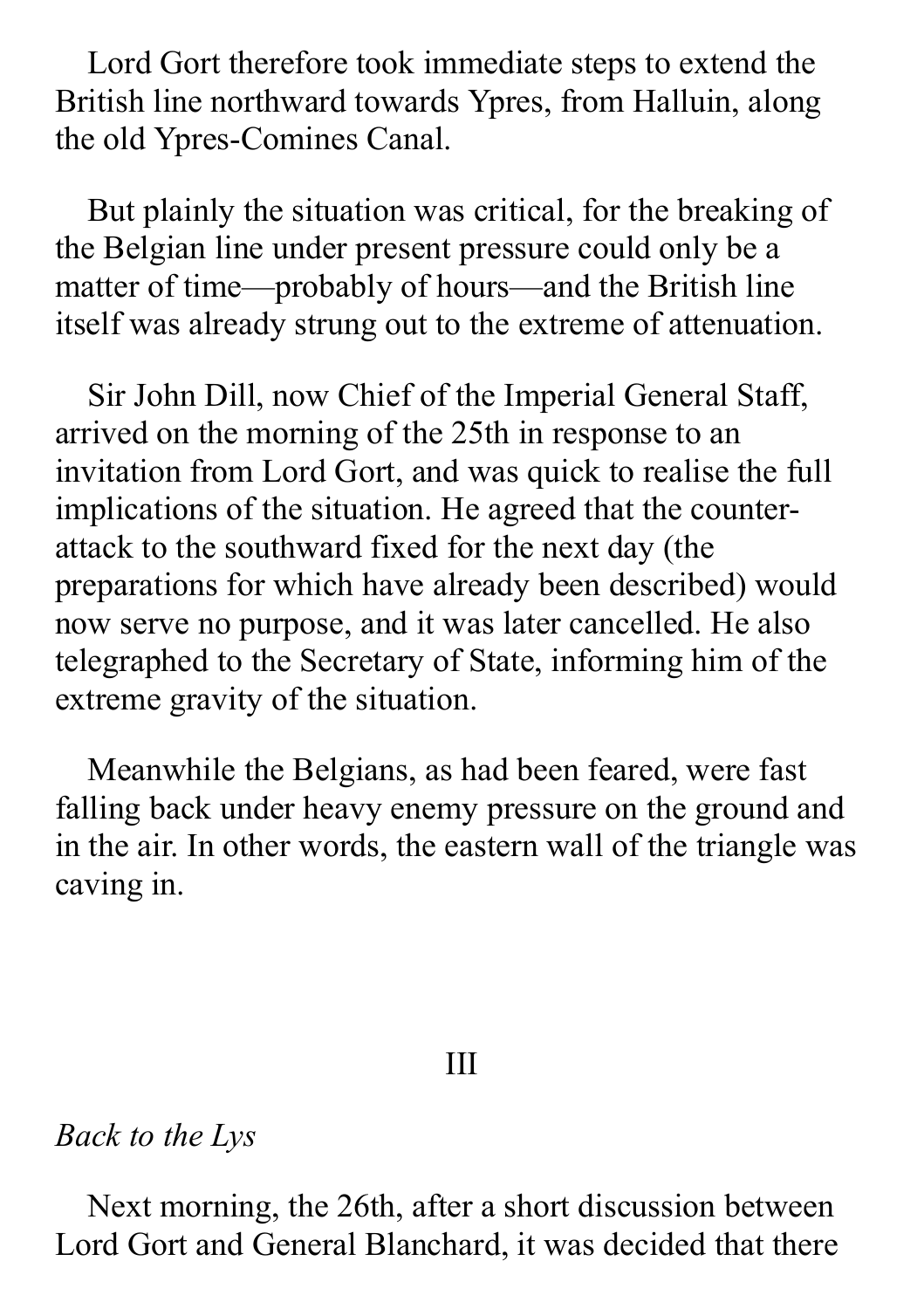was nothing for it but to withdraw behind the Lys, and a joint plan was immediately formulated. It was backs to the wall at last; there could be no further sorties.

The lay-out of the B.E.F. was beginning to take final shape in the Allied dispositions. The area now occupied stretched across the Pas de Calais like a great cone-shaped bag, with its apex at Douai and its mouth opening on to the sea between Dunkirk and Nieuport. The apex was occupied by the French 1st Army: the sides were manned, for the most part, by British troops. Next the sea lay French troops on the western flank, and French and Belgian on the eastern.

But the bag was still too large for its contents: the perimeter to be defended, some 128 miles, was too long for the troops now available. A withdrawal still nearer to the coast was indicated.

A scheme which would reduce the perimeter by some 58 miles was drawn up and agreed. The movement was calculated to finish in three days' time, upon 29th May.

The difficulties of execution were great, for the corridor of withdrawal was growing narrower as the sides of the bag continued to contract—especially the south side, where the canal line had been forced at various points—and troops were beginning inevitably to get into one another's way. The roads were few and narrow, and the French troops added to the difficulties of the situation by bringing into the area (despite a definite and official veto) considerable quantities of horse-transport. Pitiful crowds of refugees added to the congestion and tragedy of the scene.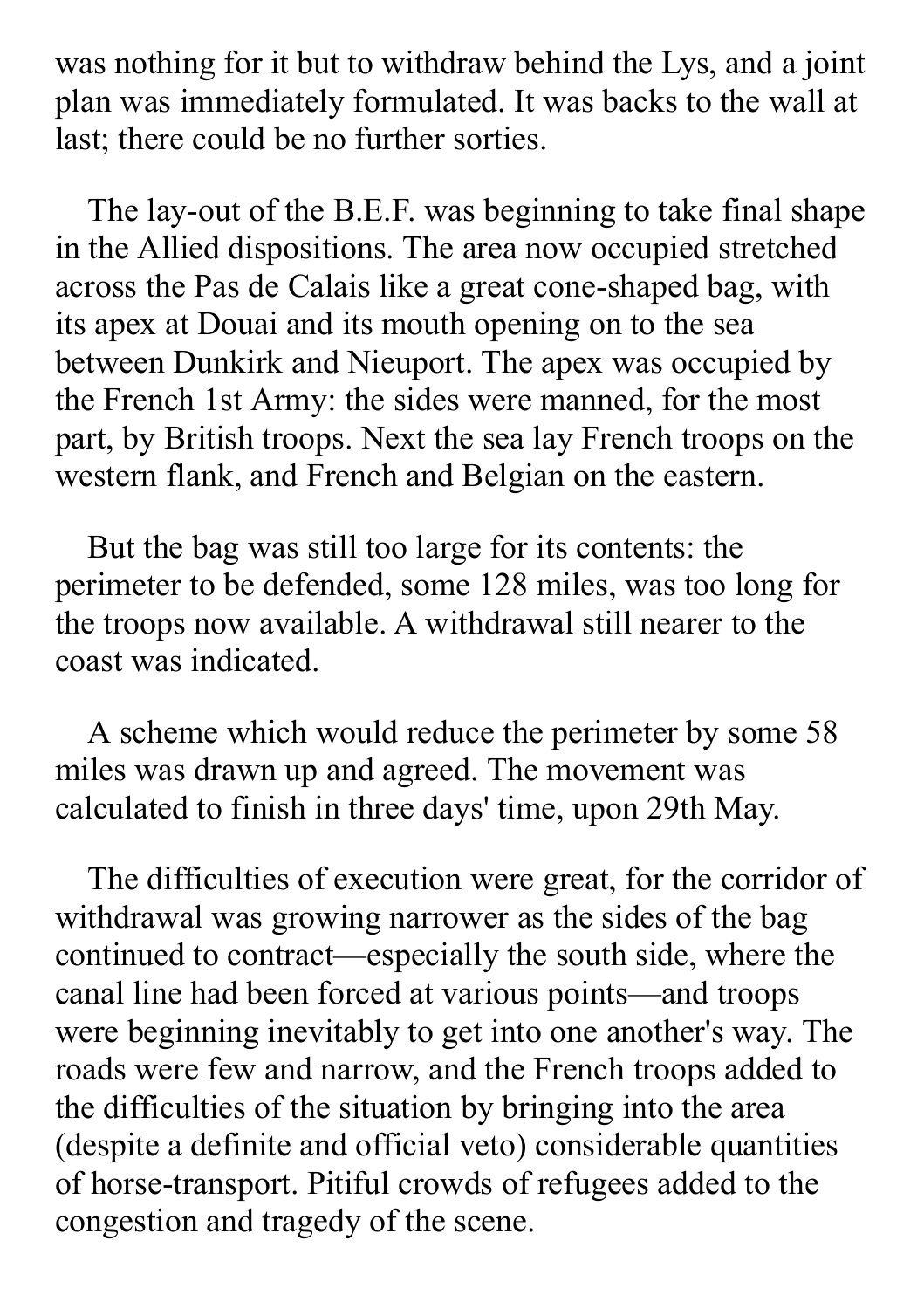### *The Final Decision*

On the morning of 26th May an interchange of telegrams took place between Lord Gort and the Secretary of State for War which put a definite period to the Battle of Flanders. Here is the text of the fateful exchanges. The first is from the Secretary of State.

> ".... I have had information all of which goes to show that French offensive from Somme cannot be made in sufficient strength to hold any prospect of functioning with your Allies in the North. Should this prove to be the case you will be faced with a situation in which the safety of the B.E.F. will predominate. In such conditions only course open to you may be to fight your way back to west, where all beaches and ports east of Gravelines will be used for embarkation. Navy will provide fleet of ships and small boats, and R.A.F. would give full support. As withdrawal may have to begin very early, preliminary plans should be urgently prepared.

".... Prime Minister is seeing M. Reynaud tomorrow afternoon, when whole situation will be clarified including attitude of French to the possible move...."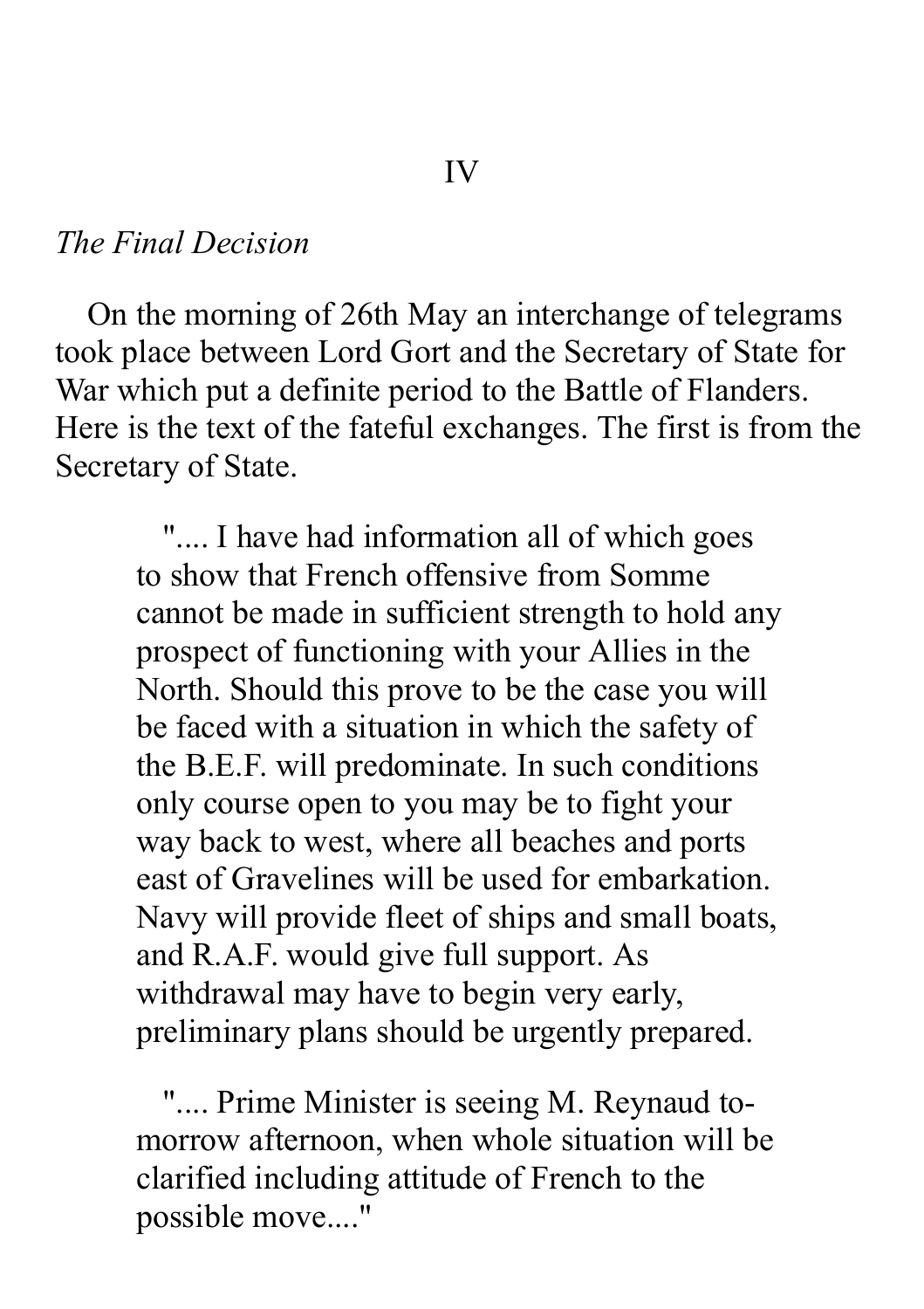To this Lord Gort replied that a withdrawal westward had been arranged between the French and himself that morning. He stated that the Belgian news was disquieting, and added these grave words:—

> ".... I must not conceal from you that a great part of the B.E.F. and its equipment will inevitably be lost even in best circumstances."

Later in the day came a further telegram from the War Office:—

> ".... Prime Minister had conversation M. Reynaud this afternoon. Latter fully explained to him the situation and resources French Army. It is clear that it will not be possible for French to deliver attack from the south in sufficient strength to enable them to effect junction with Northern Armies. In these circumstances no course open to you but to fall back upon coast .... M. Reynaud communicating General Weygand, and latter will no doubt issue orders in this sense forthwith. You are now authorised to operate towards coast forthwith in conjunction with French and Belgian Armies."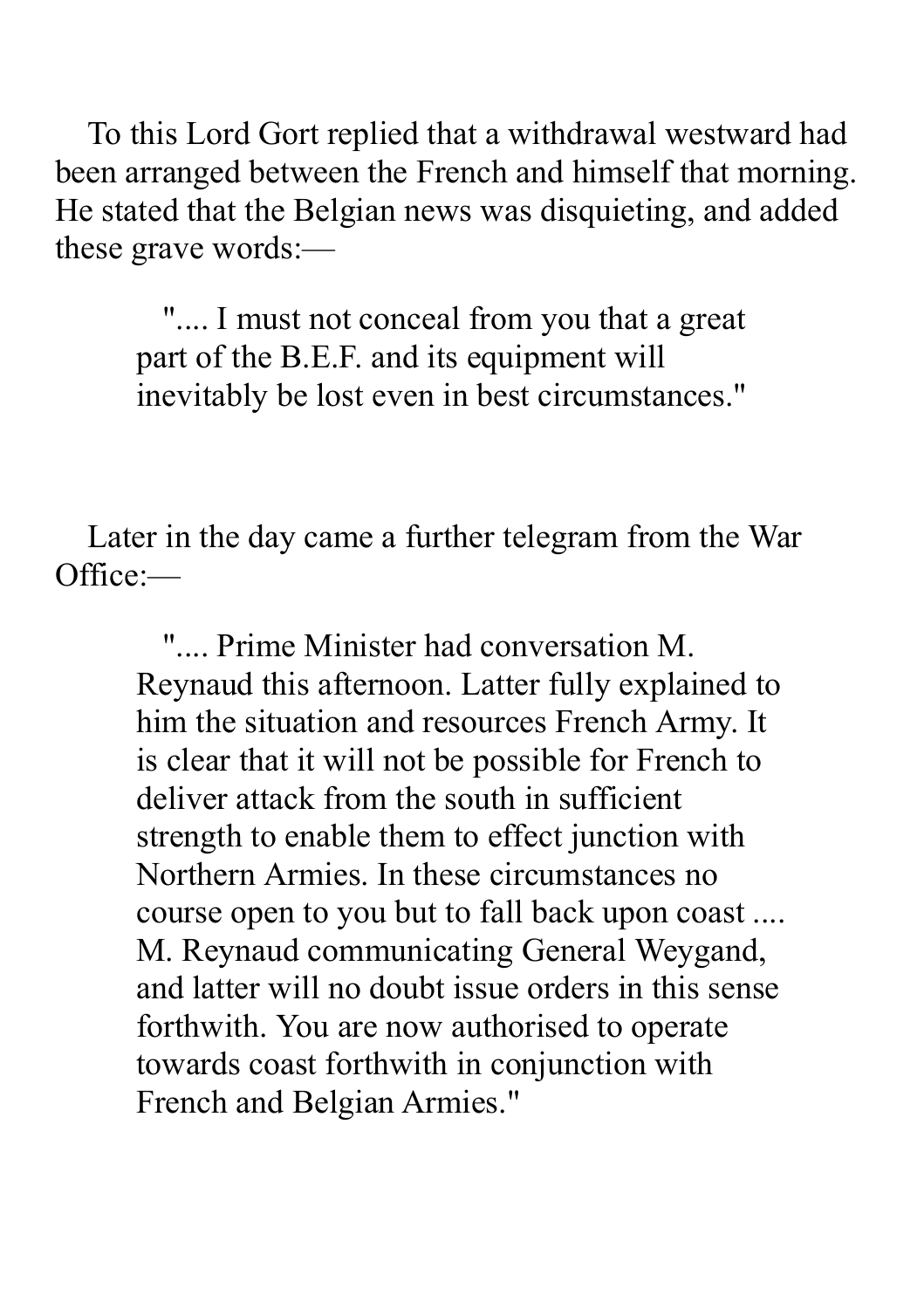So the Weygand plan had been abandoned at last, and the B.E.F. was bidden to make its own arrangements for a final stand—in other words for surrender, evacuation, or resistance *à l'outrance*.

# **CHAPTER X**

# **THE DUNKIRK BRIDGEHEAD**

I

#### *The End of the Belgian Army*

The situation upon the Belgian front was indeed menacing, for the thing was happening which Lord Gort had always feared—namely, that the Belgian Army, in its withdrawal, would be forced away to the north, instead of falling back upon the Yser in contact with the British; and that he would in consequence be left with a wide gap between his left flank and the sea.

Admiral Sir Roger Keyes, who had been carrying out liaison duties with the Belgian Army, took a message in this sense to the King of the Belgians. The reply was discouraging: quite evidently the Belgians were reaching the end of their powers of resistance.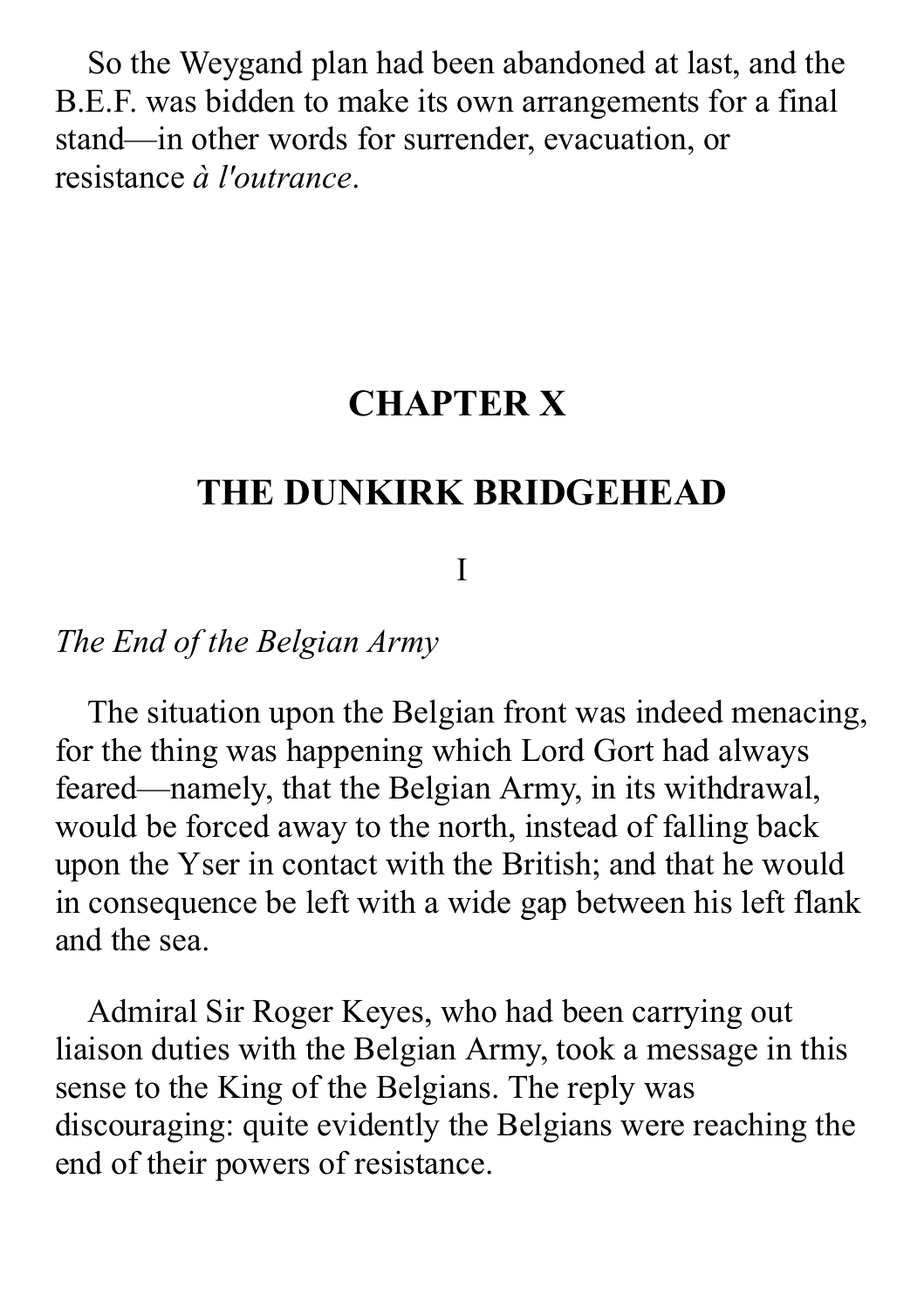As a last resource, Lord Gort appealed to the Secretary of State for War direct to bring strong pressure to bear upon the Belgian Government to maintain touch with the B.E.F. He sent a similar message to Sir Roger Keyes, but the Admiral's reply was fated never to reach him.

The receipt of the reply could have made little difference, for late upon the following evening, 27th May, Lord Gort was informed by the French General Koeltz, at Dunkirk, that the King of the Belgians had already asked for an armistice as from midnight that night. The blow was none the less staggering because it was fully expected.

"This," says Lord Gort, "was the first intimation I had received of this intention, though I had already formed the opinion that the Belgian Army was now incapable of offering serious or prolonged resistance to the enemy.

"I now found myself faced with an open gap of twenty miles between Ypres and the sea."

It is understood to-day that although the King of the Belgians did in point of fact inform the French Command and Lord Gort of his intention to capitulate, yet the message was so much delayed in transit that the man most vitally concerned first heard the news a bare hour before the time fixed for the surrender.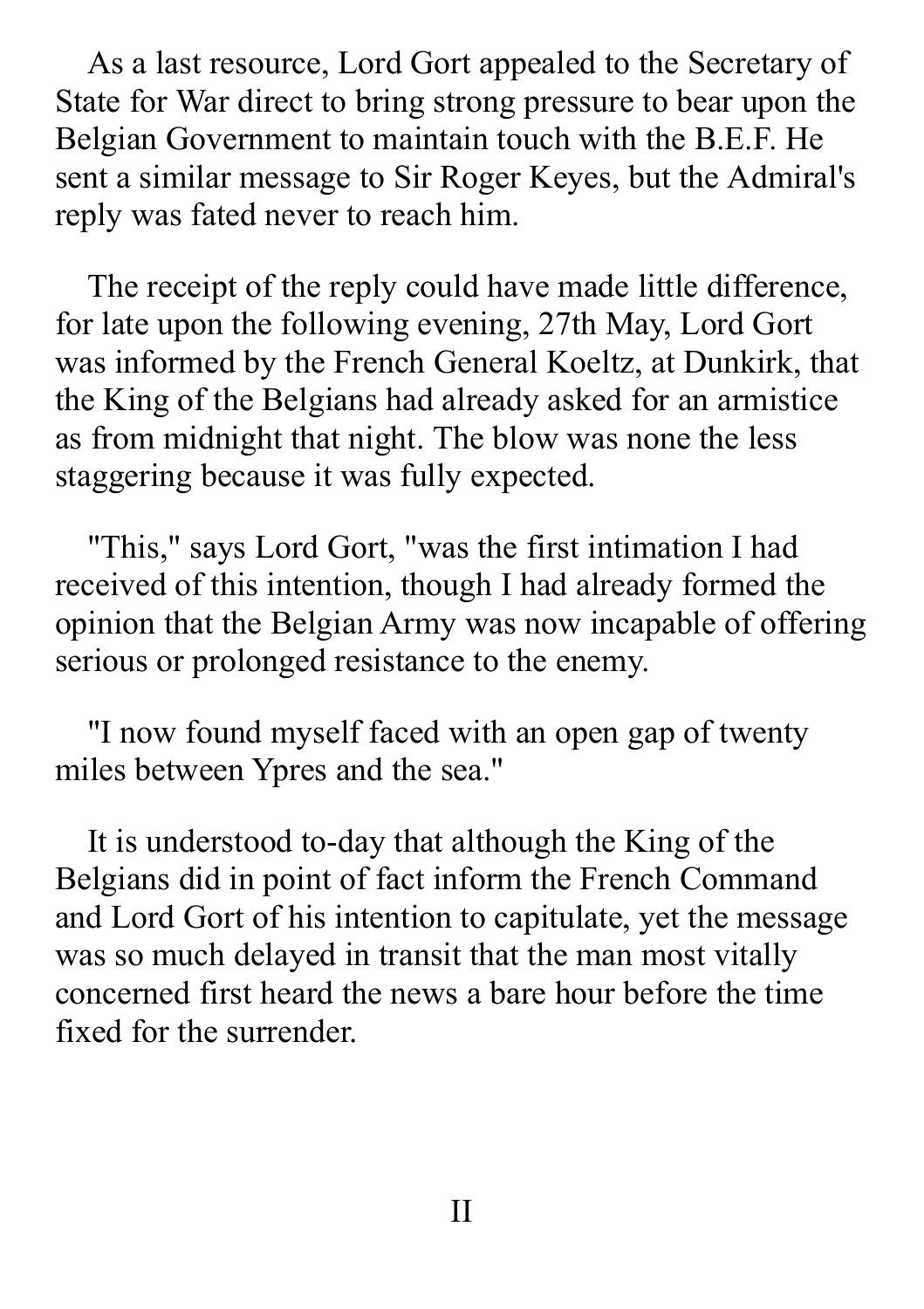## *Evacuation Plans*

However, Lord Gort already had his plans for final withdrawal to a bridgehead at Dunkirk well in hand.

The task fell into two parts—arrangement for the withdrawal of the forward troops, still fighting on extended fronts, and the organisation of a scheme of actual embarkation from Dunkirk and the beaches of the French and Belgian coasts; beginning with all units which were not required to continue the battle, and leaving the fighting troops to the last. Lord Gort himself was fully occupied with the first of these; the second he allotted to Lt.-General Sir Ronald Adam, whose duties as Commander 3rd Corps were now taken over by Major-General S. R. Wason on the morning of 27th May.

Sir Ronald immediately made contact with General Fagalde, in conformity with whose orders he was to act, "provided these did not imperil the safety and welfare of the British troops."

Early that morning a conference was held at Cassel, at which Sir Ronald Adam, Admiral Abrial and General Fagalde, General Blanchard, General Prioux (now in command of the French 1st Army), and General Koeltz (representing General Weygand) were present. It was probably the last time they all saw one another.

From that conference emerged the lay-out of the last bastion of all, the Dunkirk Perimeter. The French were to be responsible roughly for the western half, and the British for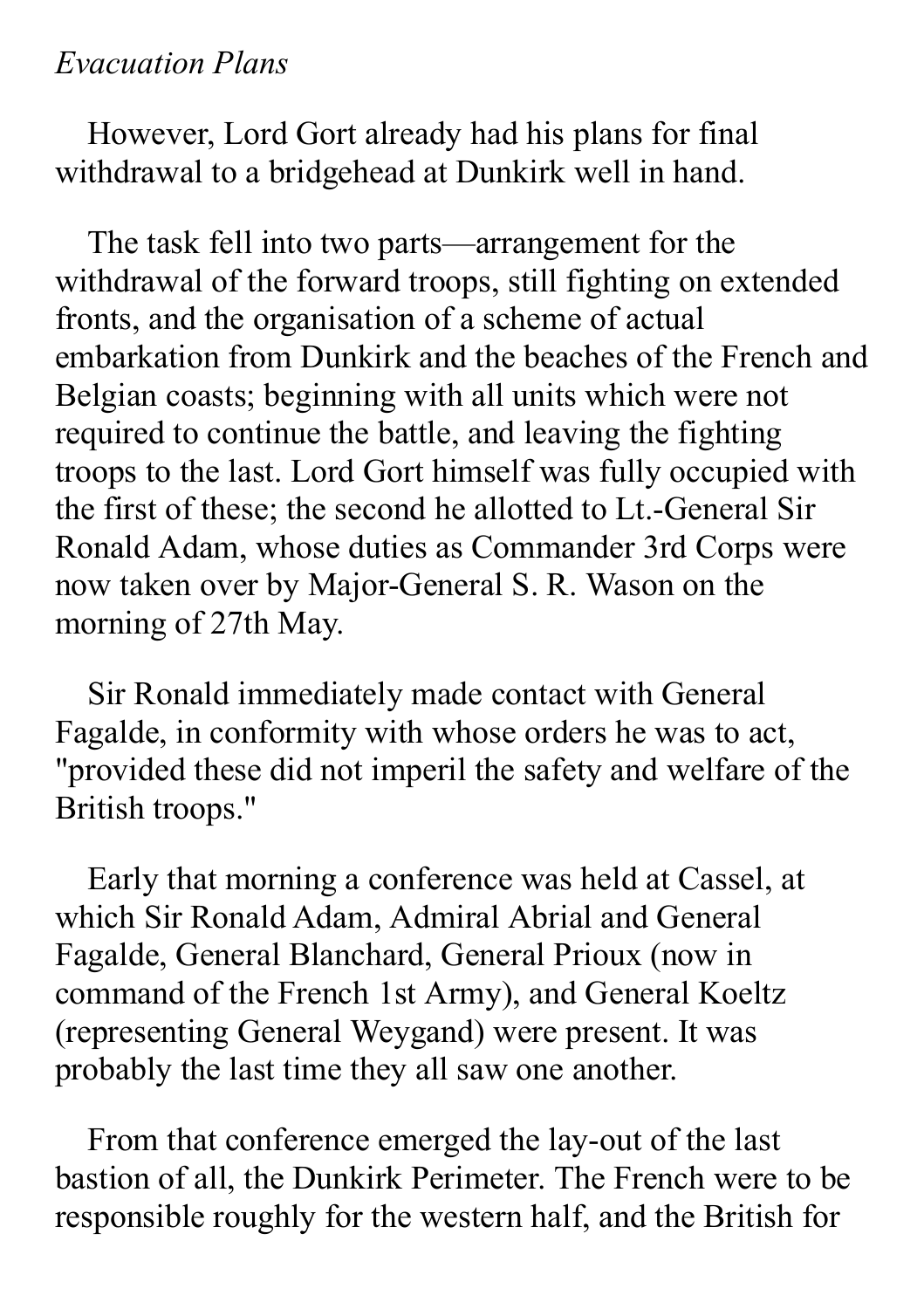the eastern. The news of the Belgian surrender had not yet broken, the Belgian Army was not included in the plan, although the Perimeter could have been extended eastward to include them if necessary.

### III

### *The Dunkirk Perimeter*

A brief examination of Diagram 3 will reveal the principal features of the Dunkirk Perimeter as it finally emerged. It is no longer necessary, alas, to search the map of Northern France for this unit or that; all are now contained, or will be shortly, within a shallow salient some fifteen miles wide and less than ten miles deep at its deepest, extending from a point on the coast midway between Gravelines and Dunkirk to Nieuport in Belgium. There were no quays or piers except at Dunkirk itself; but at intervals along the dunes lay the little seaside resorts of Coxyde, La Panne, and Malo-les-Bains.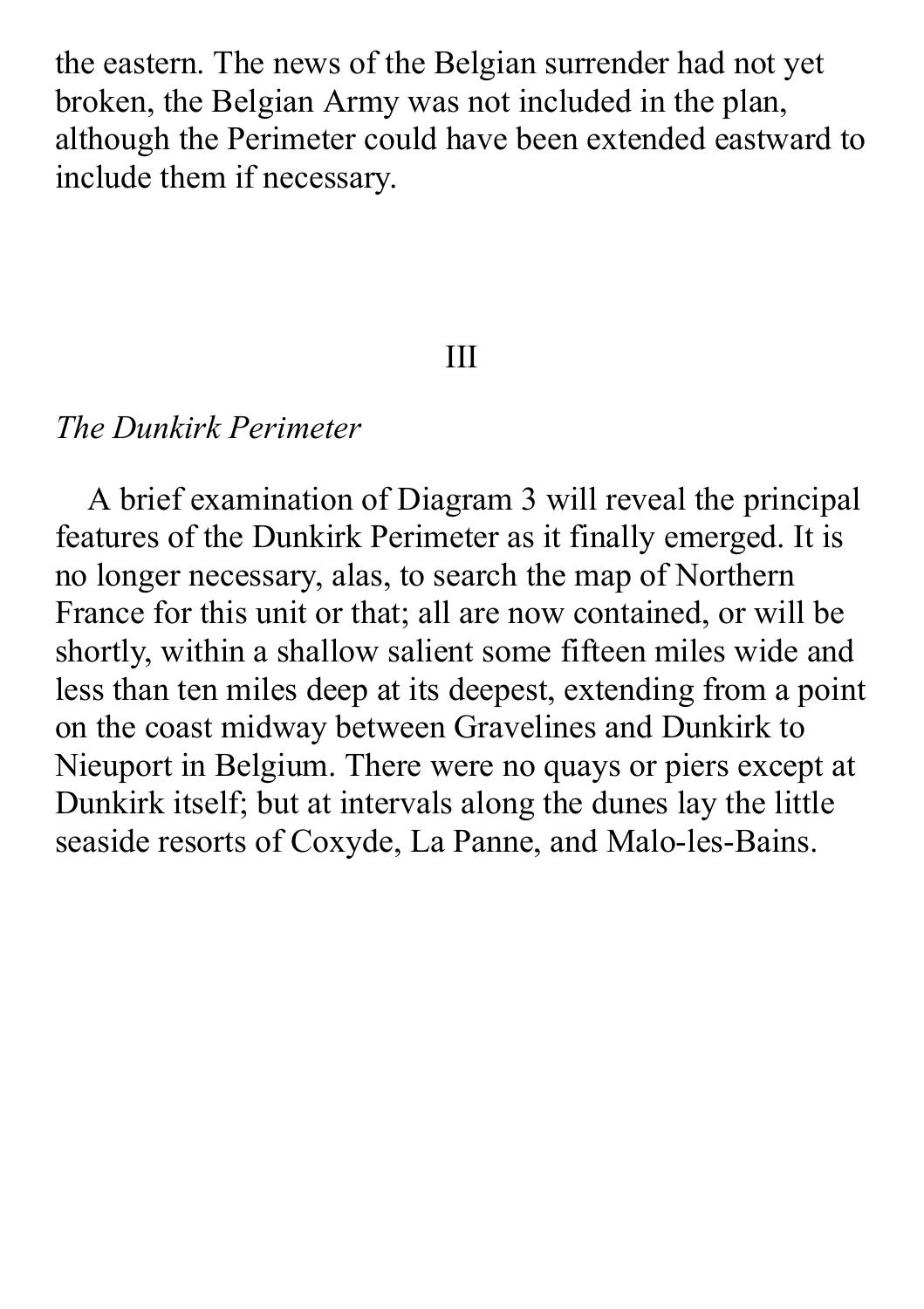

**SITUATION OF B. E. F. 28th MAY, 1940. and 31st May, 1940. DIAGRAM 3**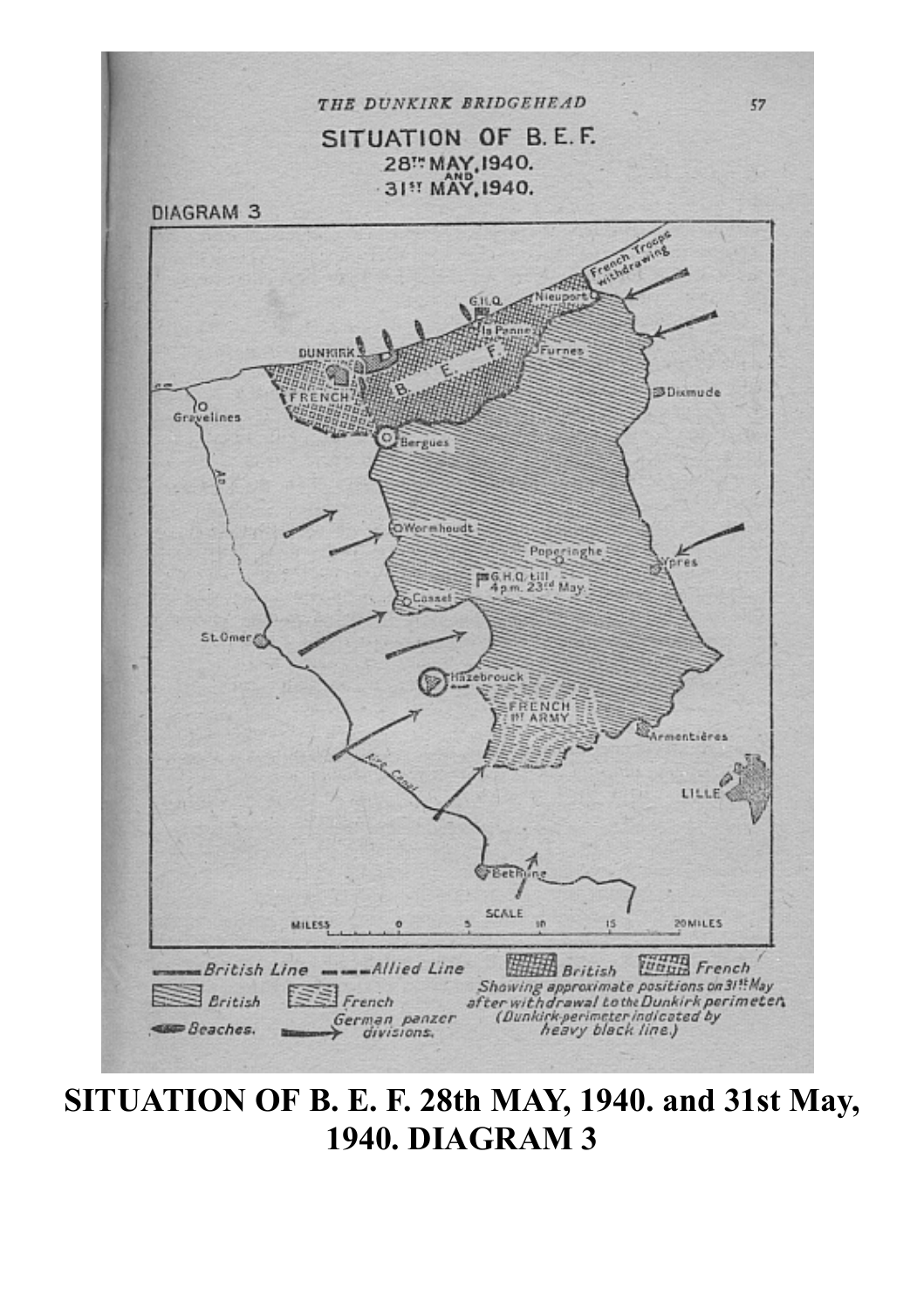The British sector had its right at Bergues (about seven miles inland from Dunkirk), whence the line travelled, in a north-easterly direction, across the frontier and through Fumes to Nieuport. Canals formed the chief defences, over which the bridges had been destroyed. Inundations were also employed in places.

During 27th May troops and their transport began to withdraw into the Perimeter, and Sir Ronald Adam was soon faced with formidable traffic problems. Where troops had received the necessary orders, vehicles were disabled and abandoned in the assembly areas, but in the circumstances it was inevitable that there should be stragglers and units lacking definite instructions. Refugees, too, impeded progress everywhere.

These difficulties were no sooner cleared up than the French 60th Division began to arrive from Belgium; at the same time rearward elements of their light mechanised divisions appeared from the south. These were followed by the transport of the French 3rd Corps, mostly horsed. None of these seem to have received any orders to leave their transport outside the Perimeter, and despite the efforts of the British traffic control units, much transport made its way into the Perimeter, adding to the congestion. One even hears stories of French horsed-transport finding its way to the beaches, where ultimately the unfortunate horses, lacking food or water, were cut loose by British soldiers and turned inland.

However, by 28th May Brigadier the Hon. E. F. Lawson, C.R.A., of the 48th Division (lent to Sir Ronald Adam by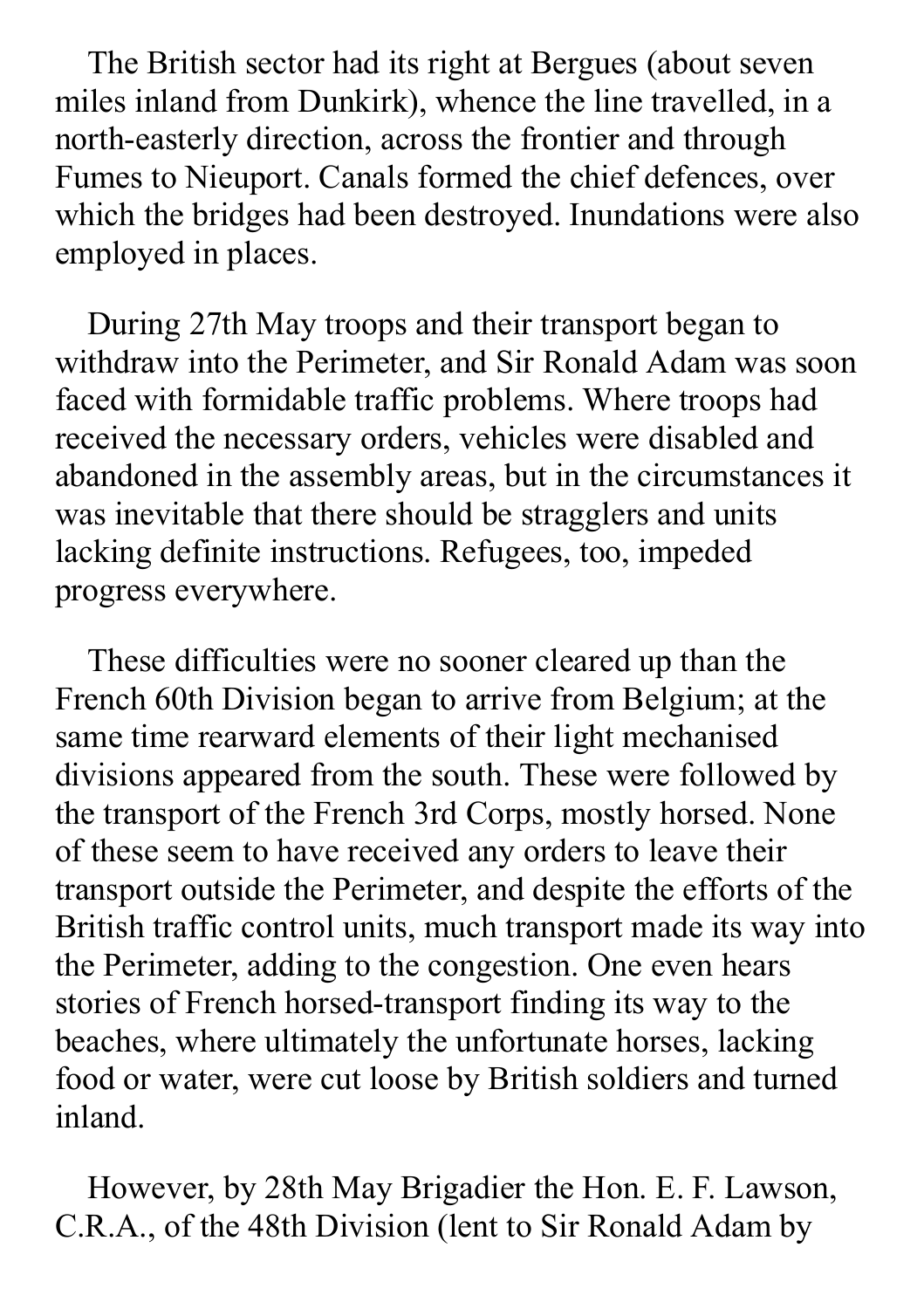Major-General Thorne) had succeeded, by what must have been superhuman efforts, in manning the Perimeter from Bergues to Nieuport with a number of units, chiefly artillery.

#### IV

### *The Final Withdrawal*

But the main body of the B.E.F. were not yet within the Perimeter; nor would be for another forty-eight hours. They were still fighting on two fronts, or rather flanks—in the east, on a line running roughly northward through Armentieres and Ypres; and in the west, under increasing pressure, on a line running northward from Hazebrouck to Bergues. In fact, they stood back to back, striving for as long as possible to hold apart the two sides of the corridor of evacuation.

It was a desperate time. Communications were difficult, since everything was on the move, including G.H.Q. and Corps headquarters. Enemy pressure was increasing everywhere, and upon the evening of 27th May came the news of the Belgian capitulation.

There was nothing for it now but to withdraw to the sea, man the Perimeter, and embark as many troops as possible.

There were final difficulties, however, with General Blanchard, whose orders did not at that time correspond with those of Lord Gort. Both had been instructed to form a bridgehead, but General Blanchard, it appeared, had received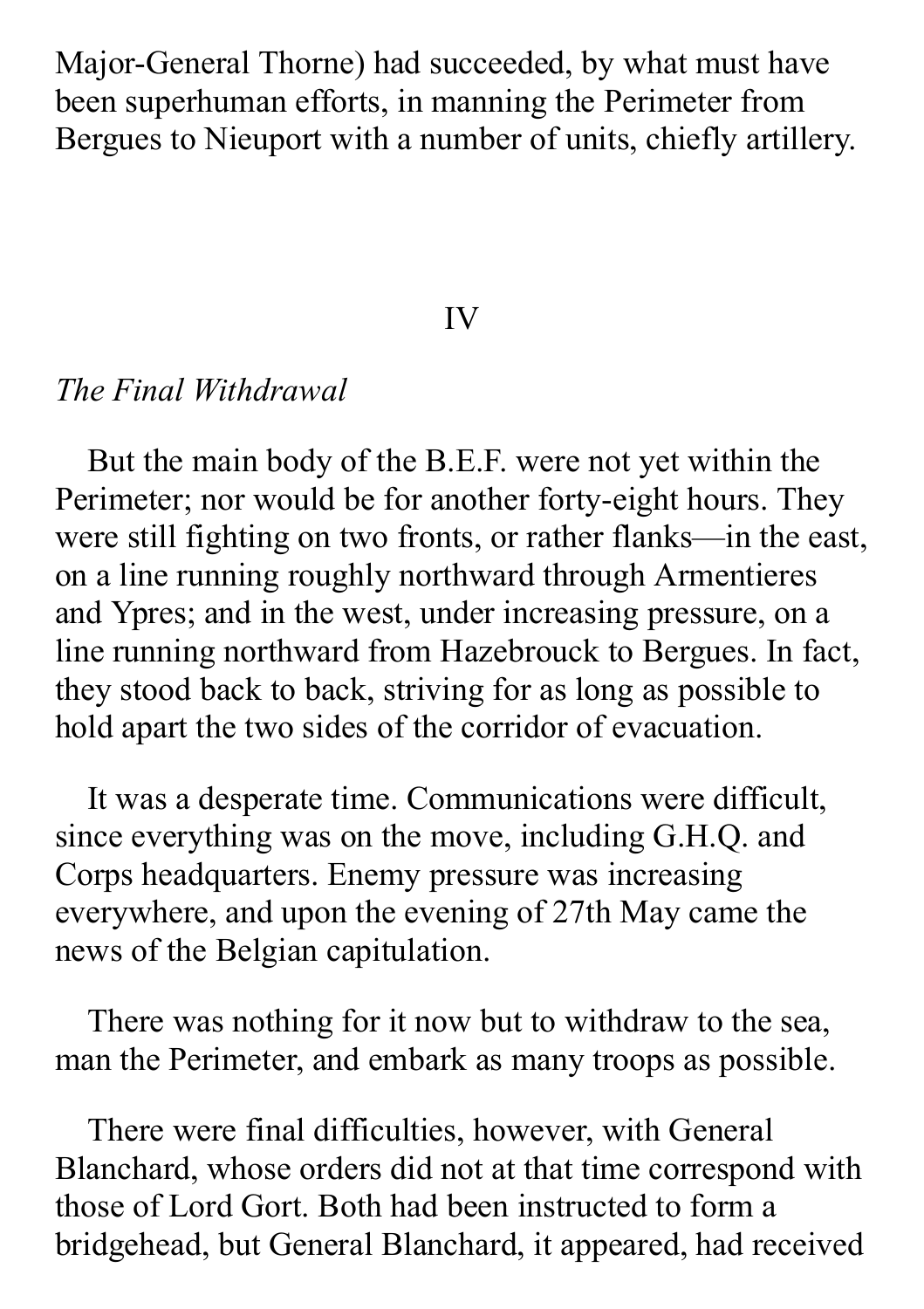no orders regarding the actual evacuation of his troops. Moreover General Prioux, commanding the French 1st Army, now sent word to say that his men were unfit for further exertion, and that he proposed to remain where he was, between Bethune and Lille.

It was only at the last moment that, as a result of Lord Gort's earnest and reiterated appeals to French military pride and prestige, 3rd Corps and the Cavalry Corps of the French 1st Army joined the B.E.F. within the Perimeter.

### $\overline{\text{V}}$

### *A Close Call*

By 30th May the whole of the B.E.F. had been withdrawn within the Perimeter, after days of desperate rearguard actions and isolated clashes. To describe these in detail here is impossible; they are a matter for the military historian, and their story will ultimately be told in many technical volumes.

The outstanding peril, however, had been upon the left flank, where the Belgian surrender had left open the twentymile gap already mentioned, through which German tanks and mobile troops were now pouring, with Nieuport as their objective. The bridge across the canal at Nieuport, a most substantial affair, had not been blown, and the enemy actually succeeded in establishing a bridgehead in the town itself. It must have been a scene of wild confusion. Some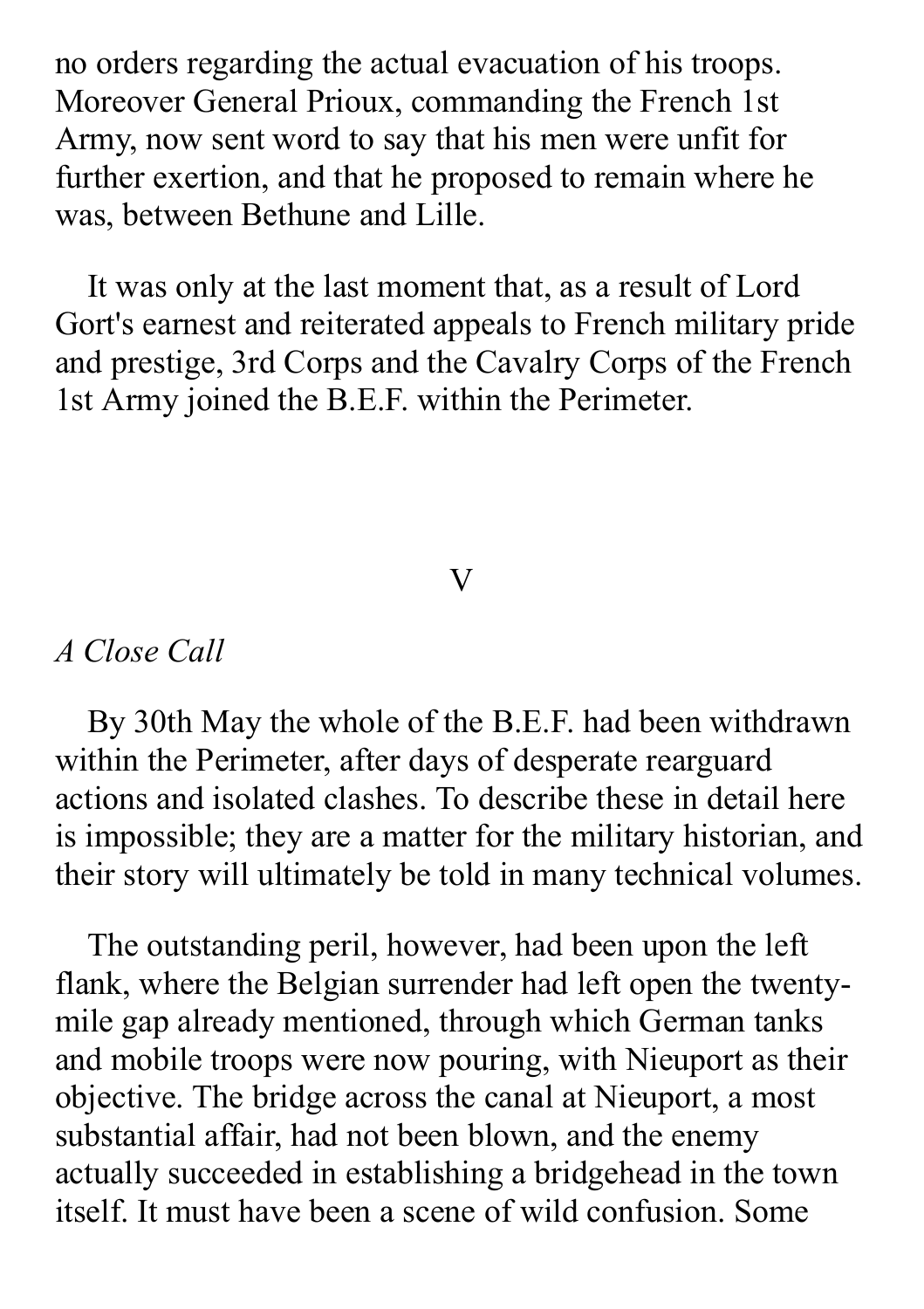German troops attempted to cross in rubber boats; others mingled with the troops of refugees, disguised even as nuns.

But they got no further. The 4th Division was now in position, and held firm, assisted by the shelling of enemy troops along the coast by ships of the Royal Navy. It had been a near thing, but that gap was closed.

Embarkation had already begun, and was to continue. And now it is time to examine the arrangements made by the Admiralty and home authorities, which, with the devoted assistance of the Royal Air Force, were to bring the battered but undefeated B.E.F. safely to Dover.

But before we do so, before our operations on land become merged with those upon the sea, let us look back for a moment.

The outstanding point to observe—and it emerges again and again—is this, that throughout the strain and turmoil of these nightmare weeks, with overwhelming pressure upon each front and a demoralised and crumbling ally on either flank, there never seems at any time to have been loss either of heart or head, or failure to rise to one desperate emergency after another on the part of the B.E.F. And that applies with equal truth to those who led and those who followed.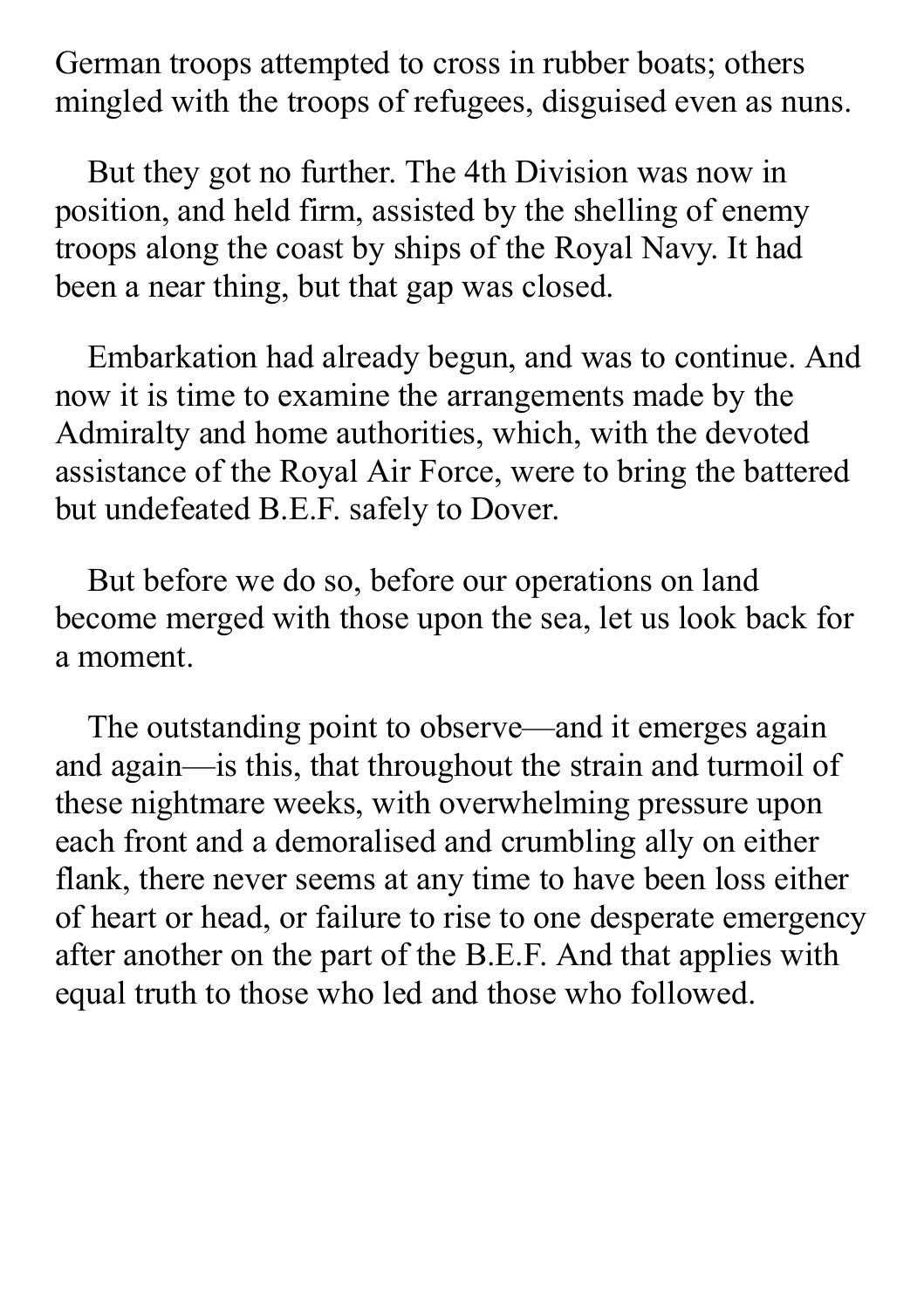# **CHAPTER XI**

## **THALASSA, THALASSA!**

I

### *The Situation on the Beaches*

Lord Gort himself was now within the Perimeter, at his new and final headquarters at La Panne—for many months the General Headquarters of King Albert of Belgium and the remnants of his little Army, during the Great War.

The B.E.F. had taken up their allotted sectors within the Perimeter, with 1st Corps on the right, from Bergues to the frontier, and 2nd Corps on the left, from the frontier, through Furnes, to the Nieuport bridgehead. 3rd Corps held the canal running south from Dunkirk to Bergues, including Bergues itself.

Upon the afternoon of Tuesday, 28th May, Lord Gort received the reports of Sir Ronald Adam and the Quartermaster-General regarding the embarkation situation. These were not too optimistic.

> "No ship could be loaded at the docks at Dunkirk, and few wounded could be evacuated. There was no water at Dunkirk and very little on the beaches. The naval plans were not yet in full operation, and 20,000 men were waiting to be taken off.... The area was congested with French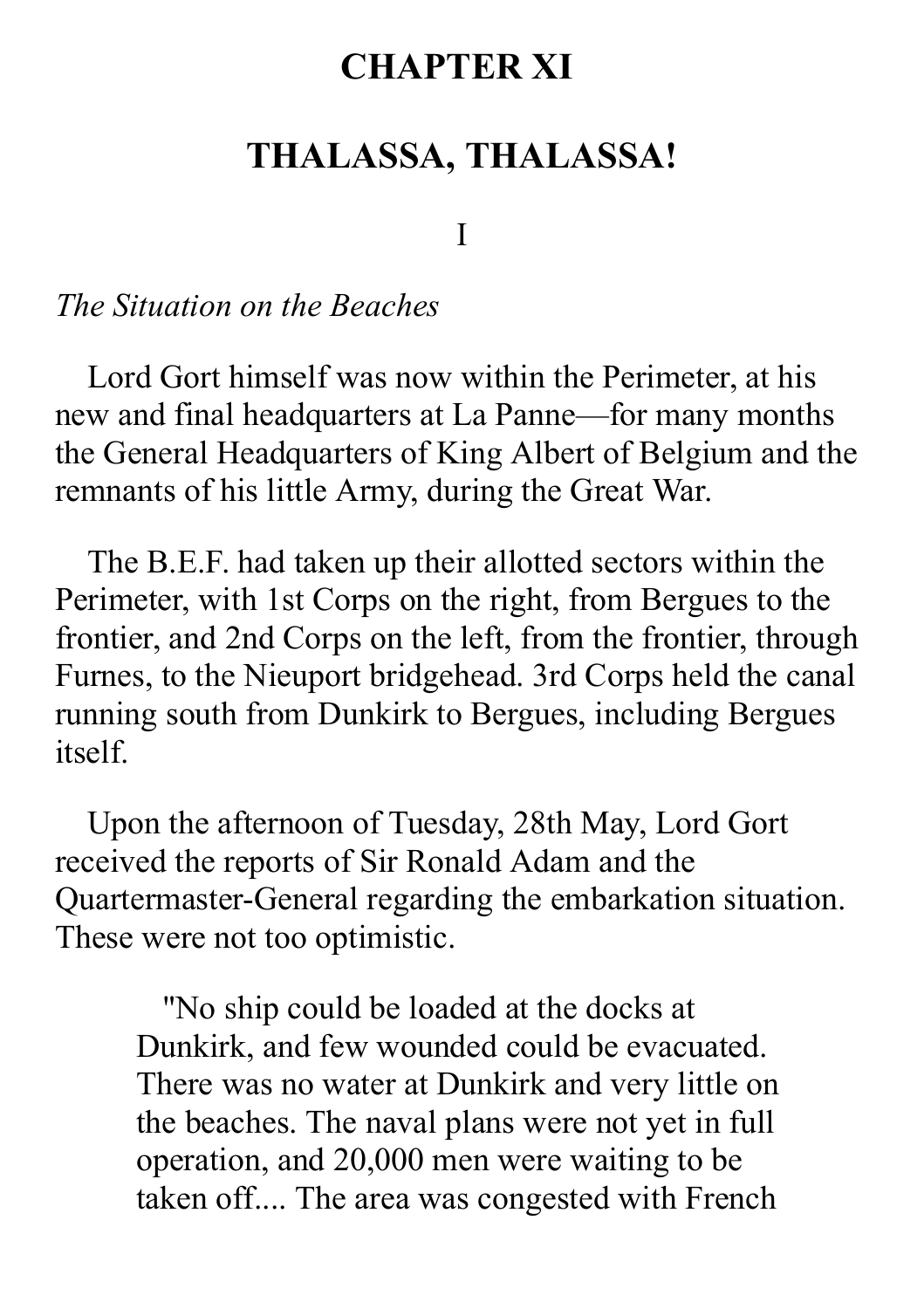and Belgian troops and their transport, as well as with refugees."

However, 10,000 men had already been embarked; and the two generals were of the opinion that the troops could be gradually evacuated, and kept supplied with food from home until the operation was completed—given reasonable immunity from air attack.

Yes, there was the rub. Could that immunity be secured? Intensive bombing of these exposed beaches, continued long enough, must mean the annihilation of the B.E.F. Lord Gort accordingly communicated the gist of the report to the C.I.G.S. asking for the advice and instructions of His Majesty's Government in the event of a crisis. He received two replies.

The first was a telegram of encouragement and good wishes from His Majesty the King, which was immediately communicated to all ranks, and heartened them mightily. The second was from the Secretary of State:—

"If you are cut off from us, and all evacuation from Dunkirk and the beaches had, in your judgment been finally prevented after every attempt to open it had failed, you would become sole judge of when it was impossible to inflict further damage on the enemy."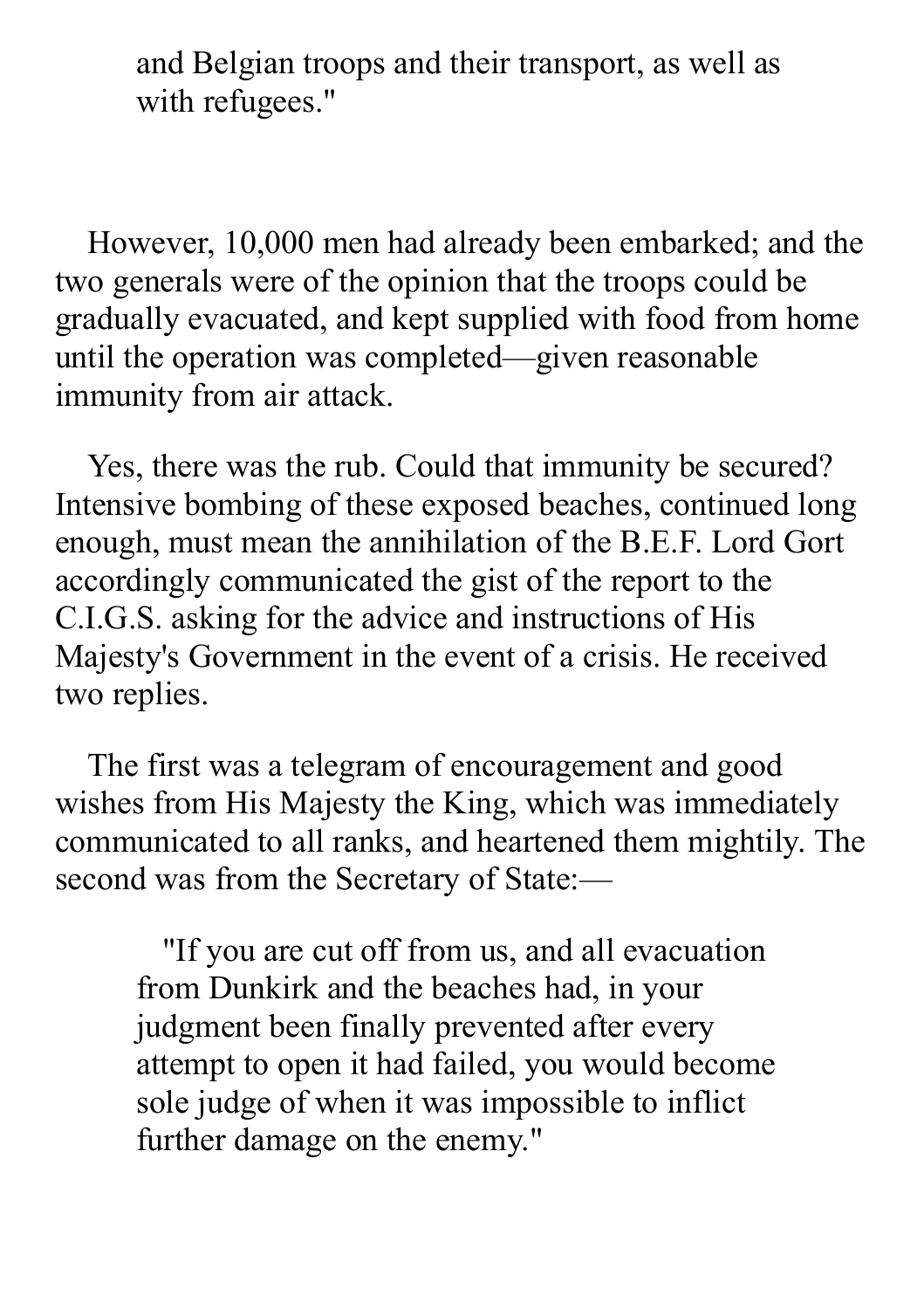Lord Gort was thus empowered, by implication, if he found himself and his force isolated and at the end of their resources, to avoid further useless sacrifice of life by surrender to the enemy.

But he was never isolated: the Navy and Air Force saw to that. And the British soldier is never quite at the end of his resources.

#### II

#### *Aid by Sea and Air*

The Admiralty had placed the naval arrangements for embarkation in the hands of the Dover Command, and nobly did they rise to the occasion. A Senior Naval Officer was immediately sent to Dunkirk to work out detailed plans, and in a surprisingly short time, considering the difficulties of the undertaking, a flotilla of small ships, boats, and odd craft were collected for the purpose of carrying the troops out from the beaches to the deep-water vessels waiting for them.

Beaches were organised at La Panne, Bray Dunes, and Malo-les-Bains, one being allotted to each Corps, and military beach parties were improvised upon each Corps beach. The start was slow, for soldiers are not sailors, and were unhandy with the boats on a falling tide; upon the first day not more than two hundred men were embarked. Thereafter matters improved rapidly. More naval units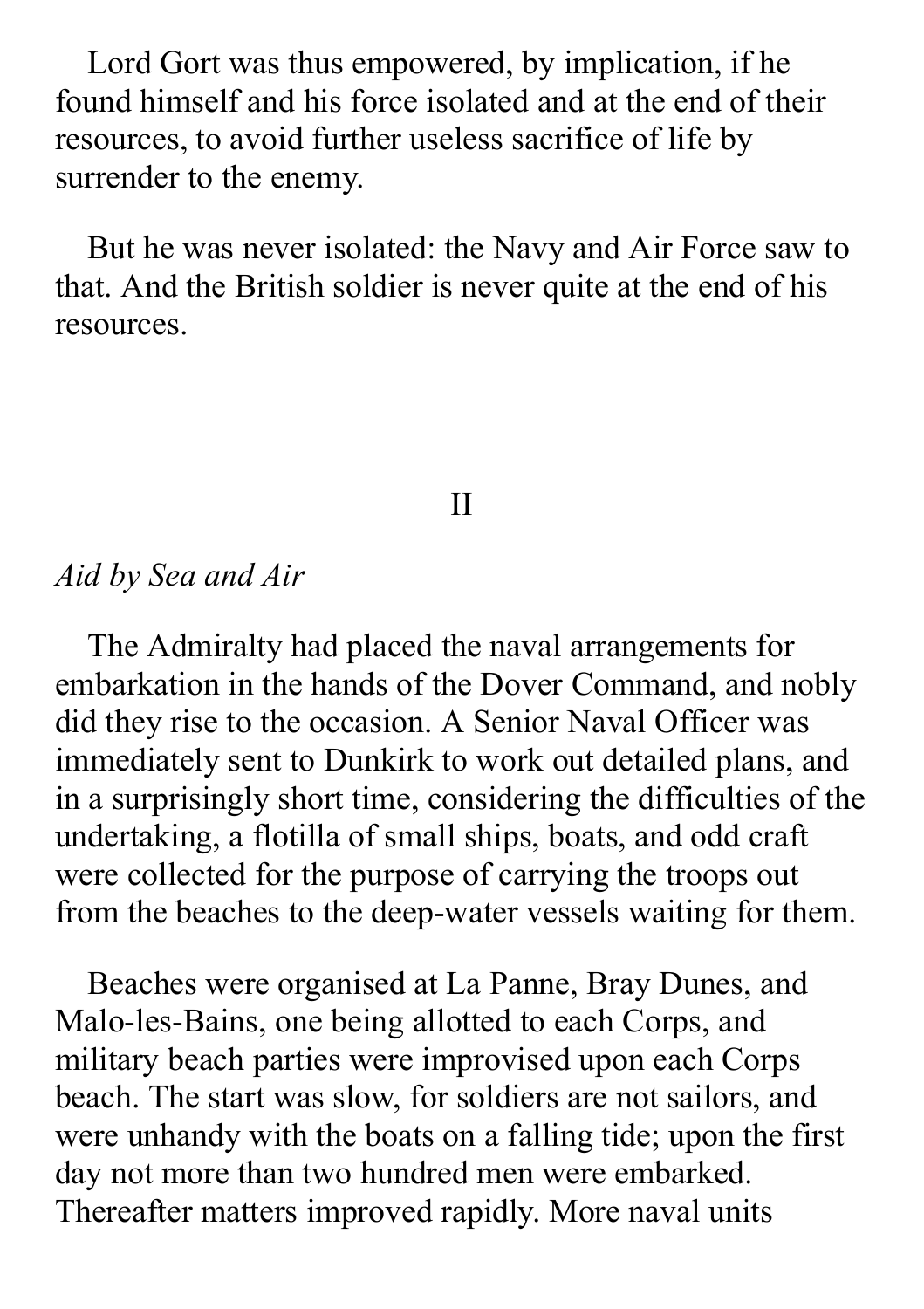arrived, and supplies of food, water, and ammunition were despatched from England to the beaches. Enemy activity was such that few of the earlier consignments reached their destination; but some got through, and more came later.

By 29th May naval arrangements were in running order, and the miracle of deliverance had begun.

The difficulties, of course, were enormous. There was perpetual bombing. On 27th May Dunkirk was set on fire, and a pall of black smoke from burning oil-tanks hung over the port and impeded the view of the anti-aircraft gunners. The inner harbour was blocked, except for small ships. Dunkirk was therefore cleared of troops, who were sent to the dunes east of the town to await embarkation. The port itself was manned by naval ratings, and continued to function somehow until the very end, embarking troops in numbers which far exceeded expectation.

Bombing and shelling grew more and more severe. There was a particularly heavy attack upon 29th May, when the port and the beaches both suffered severely. Nevertheless the fighter aircraft of the Royal Air Force, by heroic exertion, succeeded in intercepting a large proportion of the enemy attacks. "Those attacks which arrived," says Lord Gort, "though at times serious, were never able to impede our embarkation for long."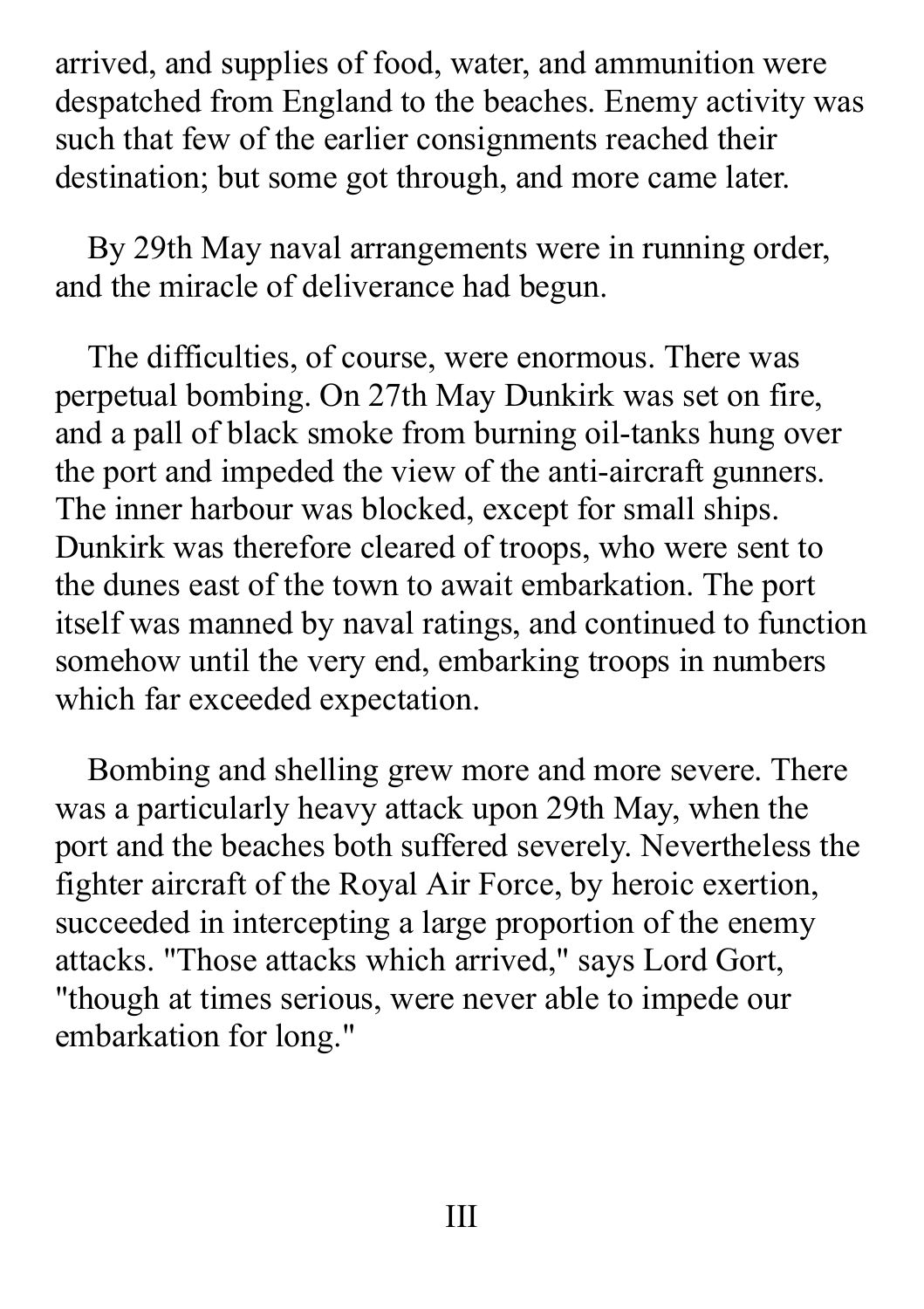### *The French Troops*

Further complications were occasioned, as already indicated, by the arrival in the Perimeter of more than 100,000 French troops, most of them with their transport.

Apart from the congestion caused, their presence raised the question of embarkation in an acute form. Admiral Abrial, it seemed, had received no orders from his Government that the whole of the British troops were to be embarked; he was under the impression that the main body of the B.E.F. would defend the Perimeter to the last, side by side with the French, and seemed surprised that any other course of action should be contemplated.

Lord Gort immediately sent Sir Ronald Adam to make known to the Admiral the orders which had been received from His Majesty's Government, and which were now in process of being carried out.

This point having been made clear, another immediately obtruded itself. It was obvious that the French troops now expected to be evacuated to England with their British comrades. Unfortunately no steps had been taken by French authorities to provide ships for this purpose.

In the end, as an interim measure pending definite instructions from the War Office, Lord Gort allotted two British ships to the French forthwith, and gave up to them the beach at Malo-les-Bains for their own use.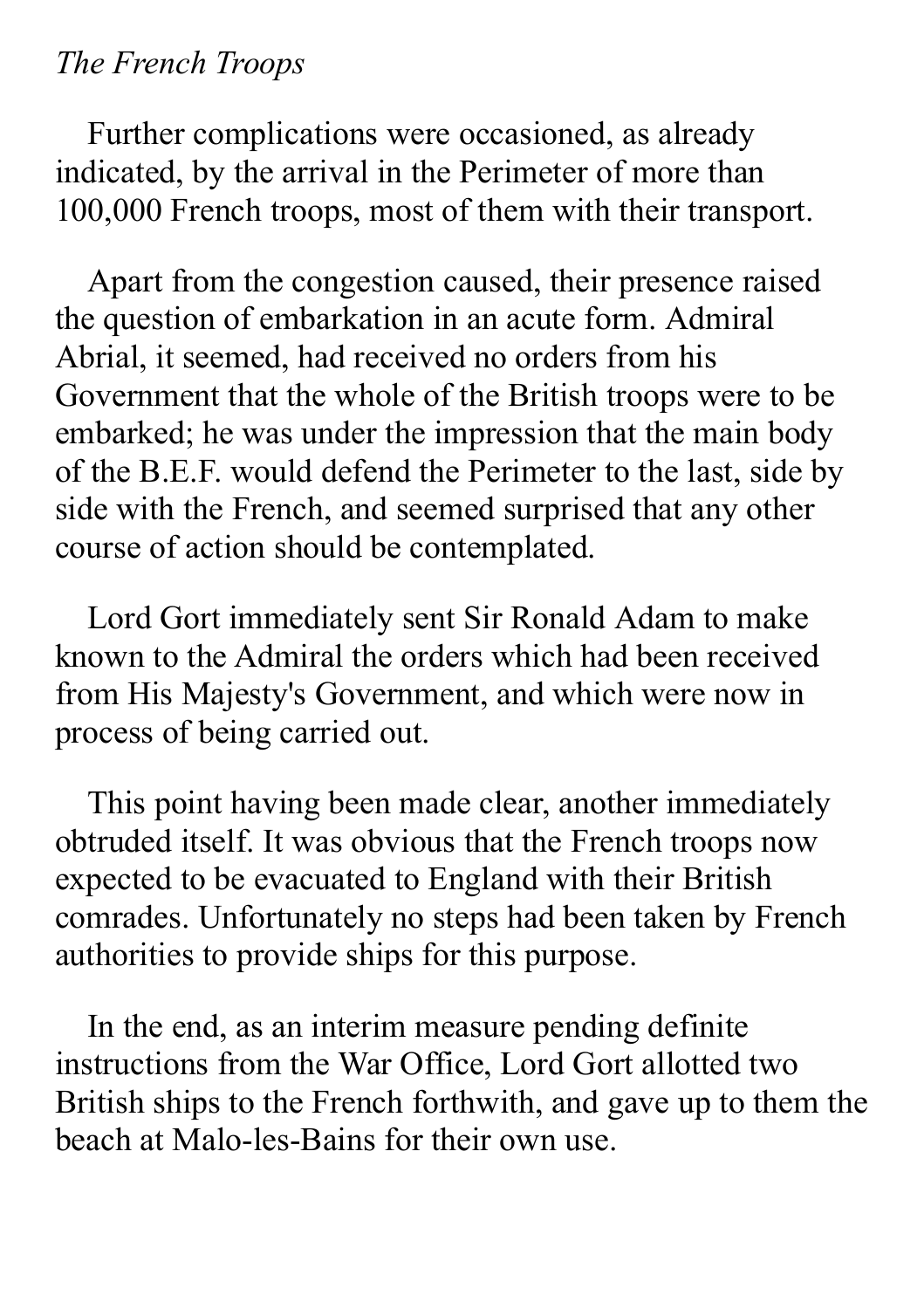Orders were subsequently received from home that British and French troops were to embark in equal proportions—a quixotic but characteristic decision.

#### IV

### *Lord Gort Completes his Task*

The manning of the perimeter had been completed upon 29th May, and Sir Ronald Adam, his difficult duty successfully accomplished, was ordered to embark next day.

The evacuation of troops was now proceeding steadily, despite all that the enemy could do. 3rd Corps went first, then 2nd. As they departed the Perimeter was reduced in size, for enemy pressure was growing more and more severe, and it was only prudent to concentrate now round the permanent defences of Dunkirk itself.

By 30th May there remained some 80,000 British troops, out of a total of 250,000. Lord Gort's long and arduous task was approaching completion, and the burden of an overpowering responsibility was about to be lifted from his shoulders. He now received a telegram from the Secretary of State, apprising him of the fact.

"Continue to defend present perimeter to the utmost, in order to cover maximum evacuation, now proceeding well.... If we can still communicate with you we shall send you an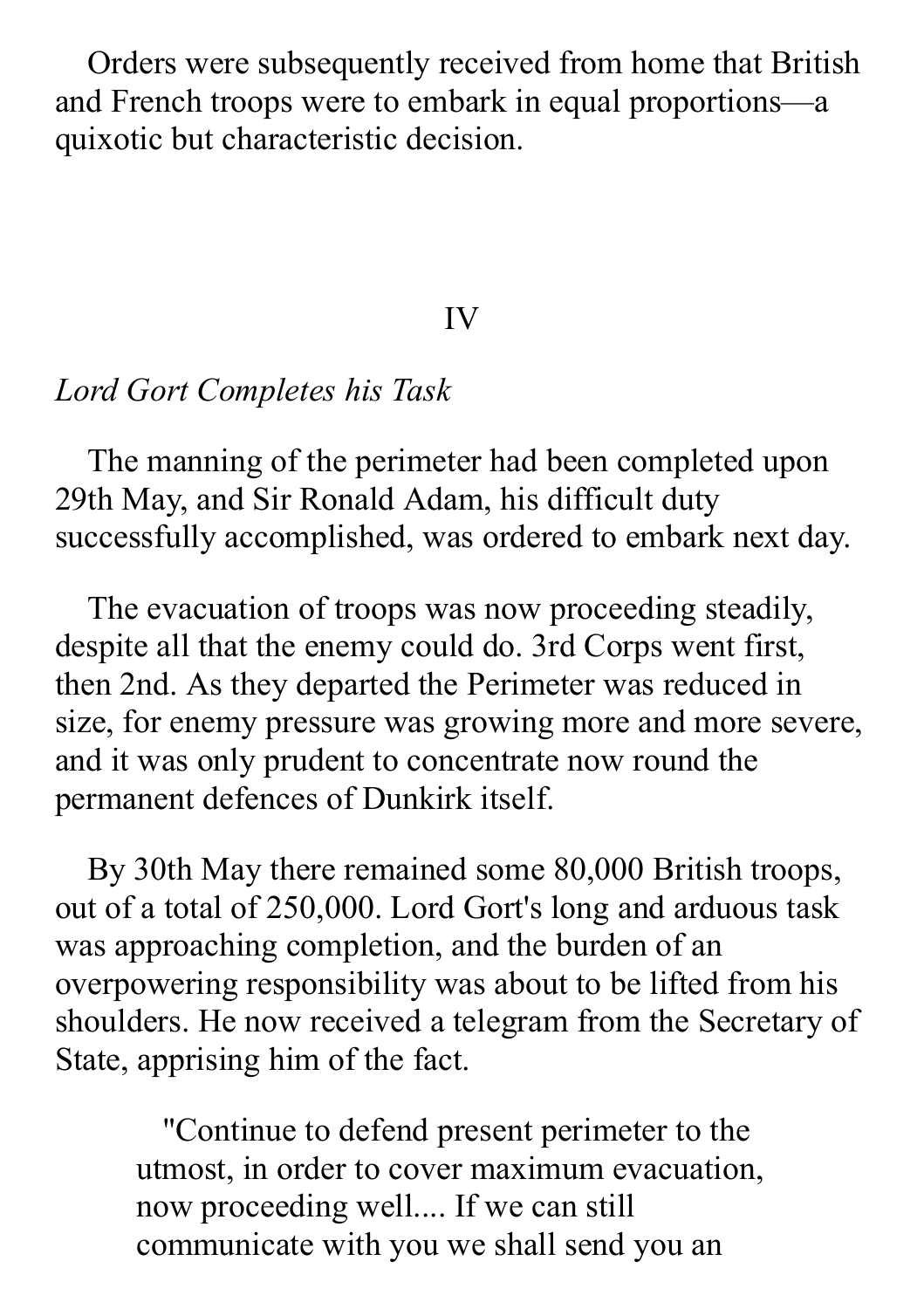order to return to England with such officers as you may choose, at the moment when we deem your command so reduced that it can be handed to a Corps Commander. You should now nominate this commander. If communications are broken, you are to hand over and return, as specified, when your effective fighting force does not exceed equivalent of three divisions. This is in accordance with correct military procedure, and no personal discretion is left to you in the matter.... The Corps Commander chosen by you should be ordered to carry on defence and evacuation with French, whether from Dunkirk or beaches..."

In other words, the focal centre of the conflict had now shifted from France to Britain. The Battle of Flanders was almost over; at any moment the Battle of Britain might begin. Still, it must have been a keen and bitter disappointment to such a soldier and leader as Lord Gort not to be the last man to quit those stricken beaches.

However, his orders intentionally gave him no option, and he carried them out without demur or delay. On the afternoon of 31st May he informed Major-General the Hon. H. R. L. G. Alexander that he had selected him to remain in France in command of the 1st Corps, now numbering less than 20,000 men, and passed on to him the instructions which he himself had received from His Majesty's Government, which were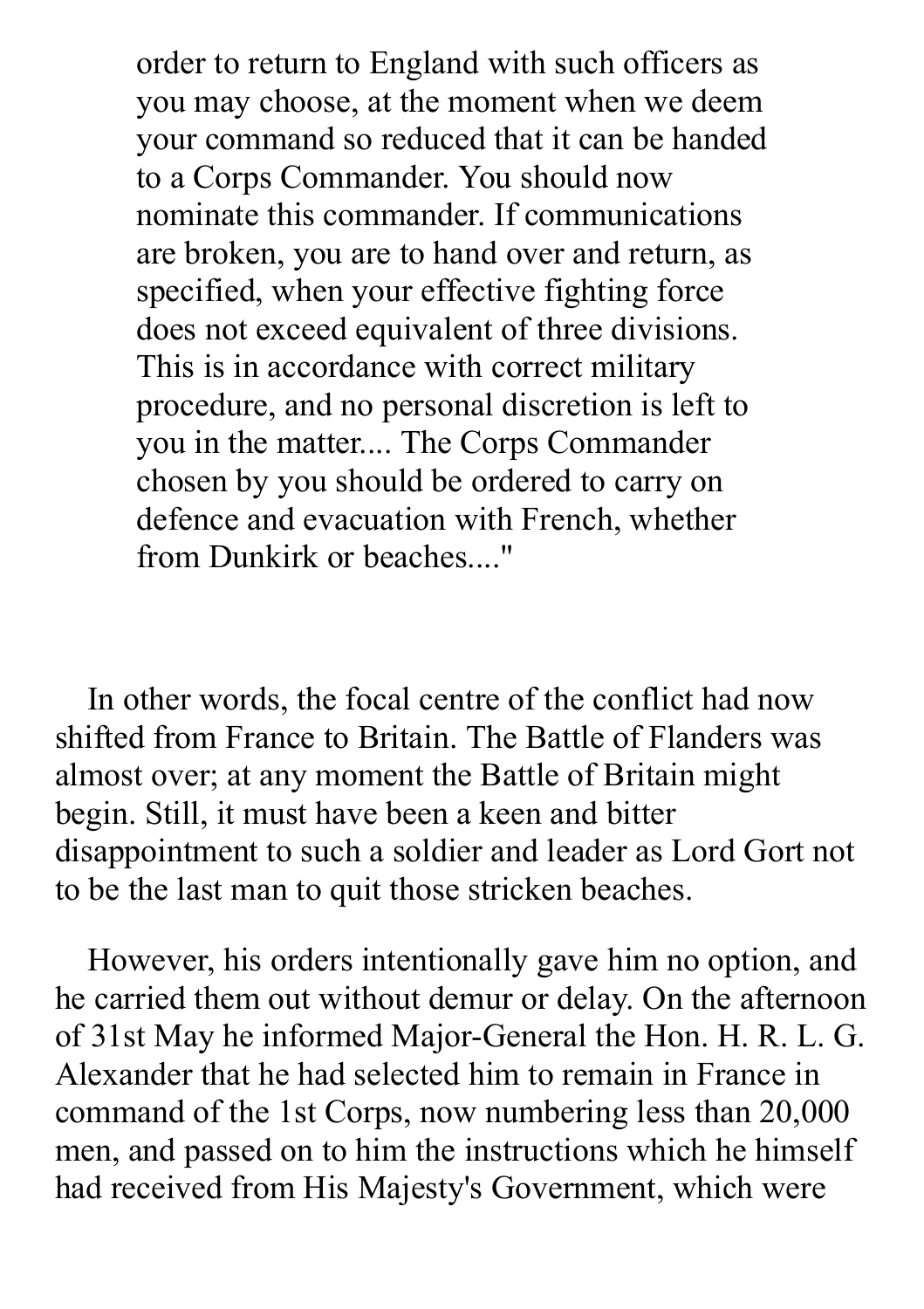that he was to operate under Admiral Abrial and assist the French in the final defence of Dunkirk.

The same evening Lord Gort embarked, in H.M.S. *Hebe*, and sailed for England at 2 a.m. next morning.

He had the satisfaction of knowing that 80 per cent. of his forces had been extricated by his and their exertions, backed by the unswerving courage and devotion of the Royal Navy and the Royal Air Force, from what had more than once looked like a hopeless position.

"At this time," he observes in a final note, "the withdrawal of 2nd Corps was proceeding according to plan, but under increasing enemy pressure by land and air; the troops were moving to their places on the beaches steadily and in good order. The plans made by the Admiralty to provide small craft were by now in full operation; embarkation was proceeding far more smoothly than it had yet done, and was favoured by a calm sea that night."

In all, 211,532 fit men and 13,053 casualties were embarked at Dunkirk and the beaches, in addition to 112,546 allied troops, of whom all but a very few were French.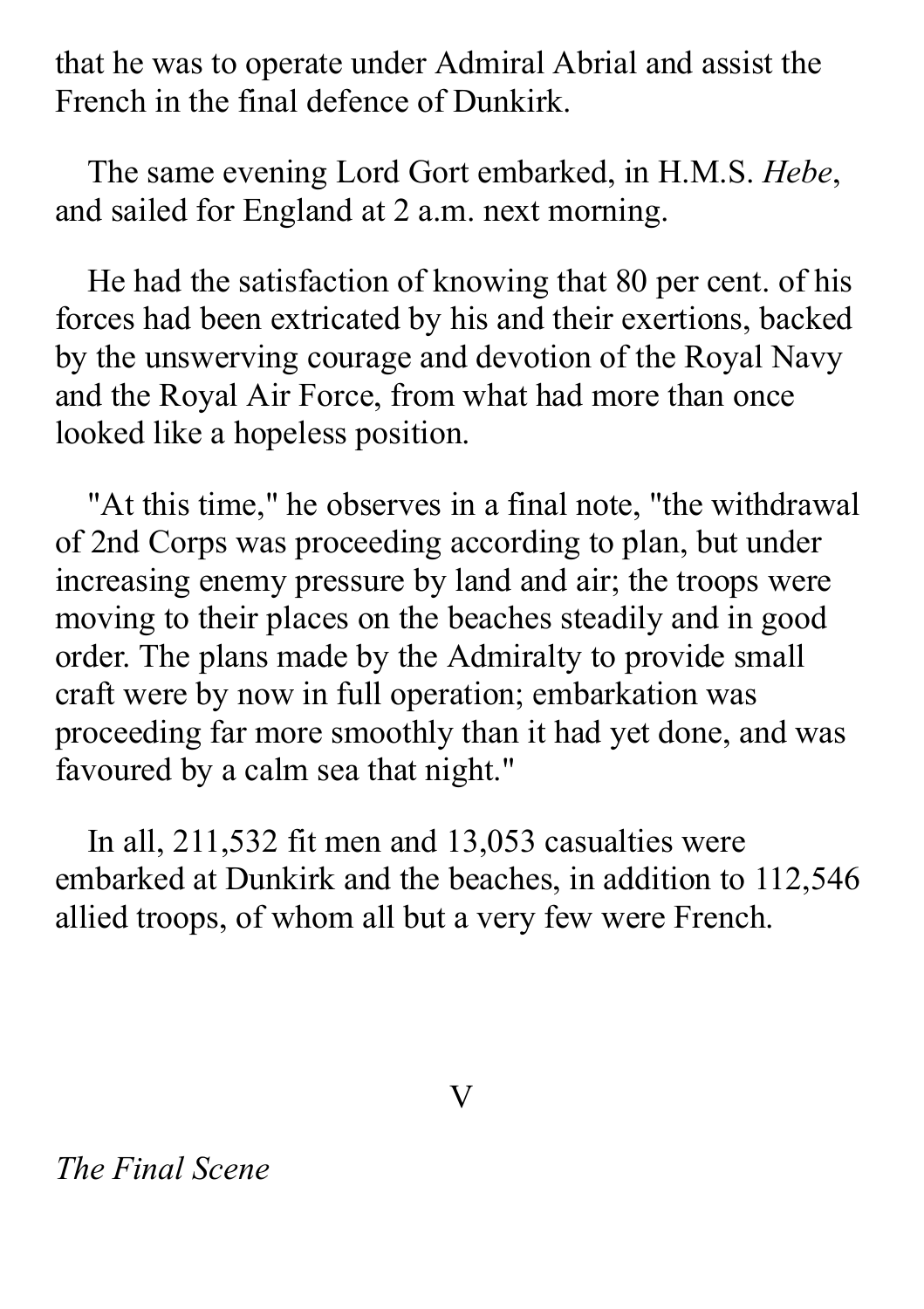With Lord Gort's departure his Despatch comes automatically to an end, without any description of the final evacuation of the B.E.F. But little of the tale remains to be told. Steadily the work went on; less and less crowded grew the beaches, and the last units were embarked forty-eight hours later.

The story of Dunkirk has already become history. You may read it in the pages of the Poet Laureate's epic narrative, *The Nine Days' Wonder*, or gather it from the lips of any of the thousands who actually figured in it. There is no need to enlarge upon the theme here.

Yet perhaps it is permissible, in closing, to record the impressions of one of the volunteers who toiled throughout the final hours of the evacuation, pulling an oar in one of the small boats which plied unceasingly between the beach of Dunkirk and a steamer waiting off-shore.

"There they stood," he said, "lined up like a bus-queue, right from the dunes, down the shore, to the water's edge, and sometimes up to their waists beyond. They were as patient and orderly, too, as people in an ordinary bus-queue. There were bombers overhead and artillery fire all around them. They were hungry and thirsty and dead-beat; yet they kept in line, and no one tried to steal a march on any one else. Most of them even managed to summon up an occasional joke or wisecrack.

"The one thing I shall never forget, though—the picture that will always haunt me—was the look in the faces of the men while we were filling up another boatload. Would there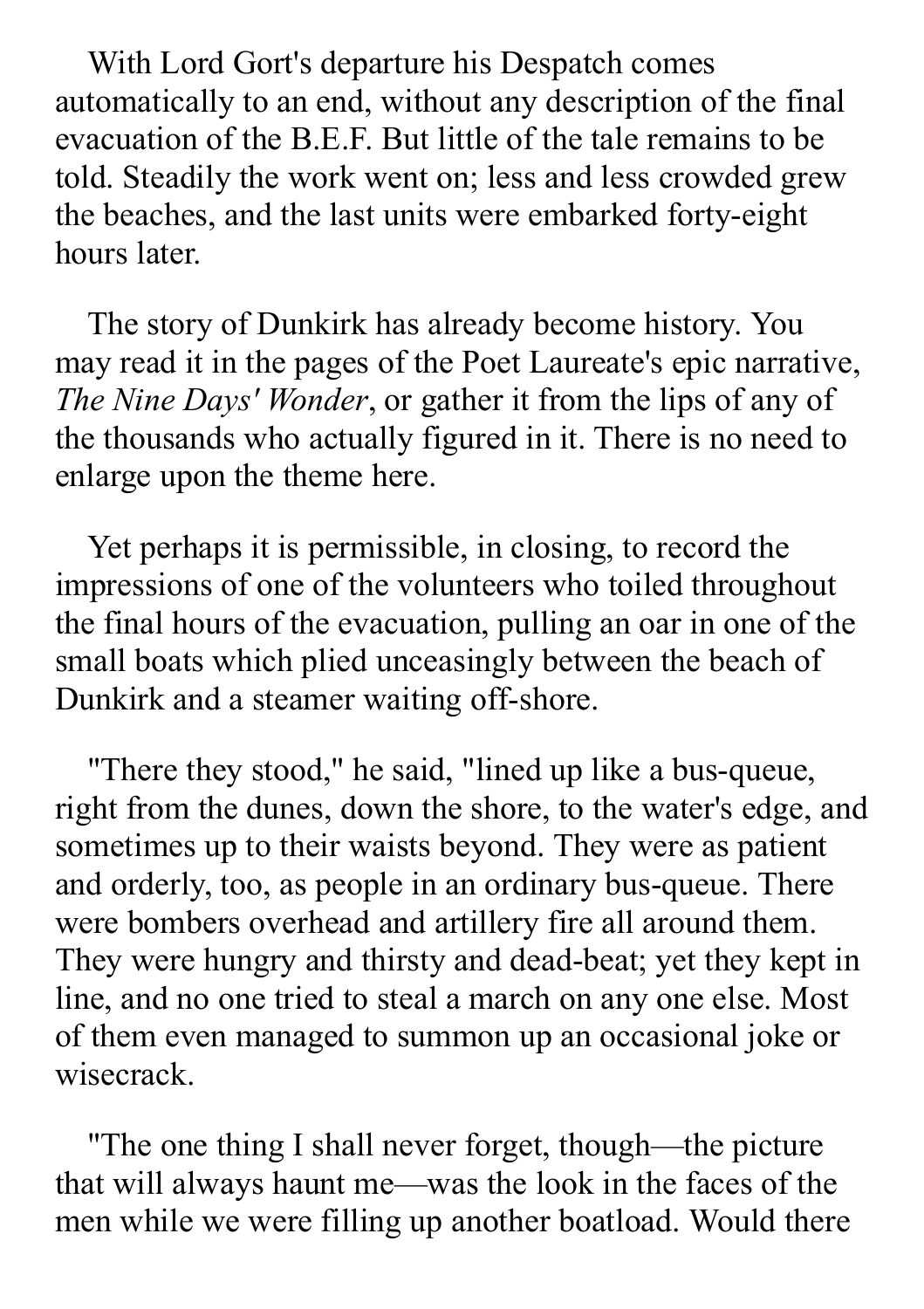be room for them in this lot—or—? You could see anxious eyes counting the heads; in front, and calculating chances. Then, as we paddled away, loaded to the gunnel, the face of the man left at the head of the queue—the man who had *just* missed—grinning resolutely, and wishing us luck, and wondering in his heart if we should be able to manage another trip!"

They did manage another trip, and more yet, and in the end every soul was taken off.

At midnight upon Sunday, 2nd June, Major General Alexander and the Senior Naval officer (Captain W. G. Tennant, R.N.) made a final tour of the beaches and harbour in a motor boat; and, "on being satisfied that no British troops were left on shore, they themselves left for England."

The First Round was over—and there had been no knockout.

## ISSUED BY THE WAR OFFICE

*First published* 1941

## CROWN COPYRIGHT RESERVED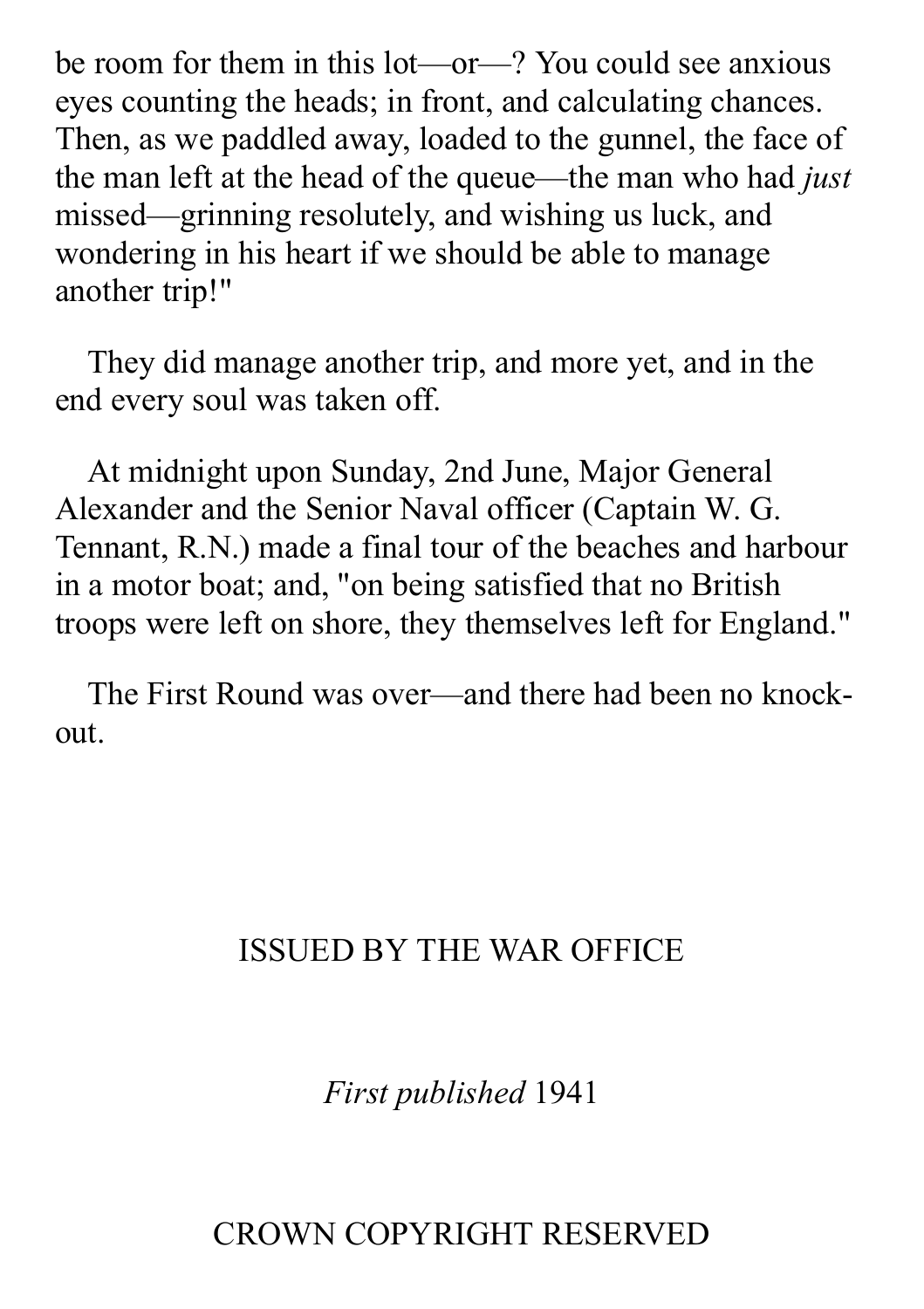## LONDON: PUBLISHED BY HIS MAJESTY'S STATIONERY OFFICE

To be purchased directly from H.M. Stationery Office at York House, Kingsway, London, W.C.2; 120 George Street, Edinburgh 2; 39-41 King Street, Manchester 2; 1 St. Andrew's Crescent, Cardiff; 80 Chichester Street, Belfast; or through any bookseller

Price 6*d.* net or 20*s.* 0*d.* for 50 copies

S.O. Code No. 57-567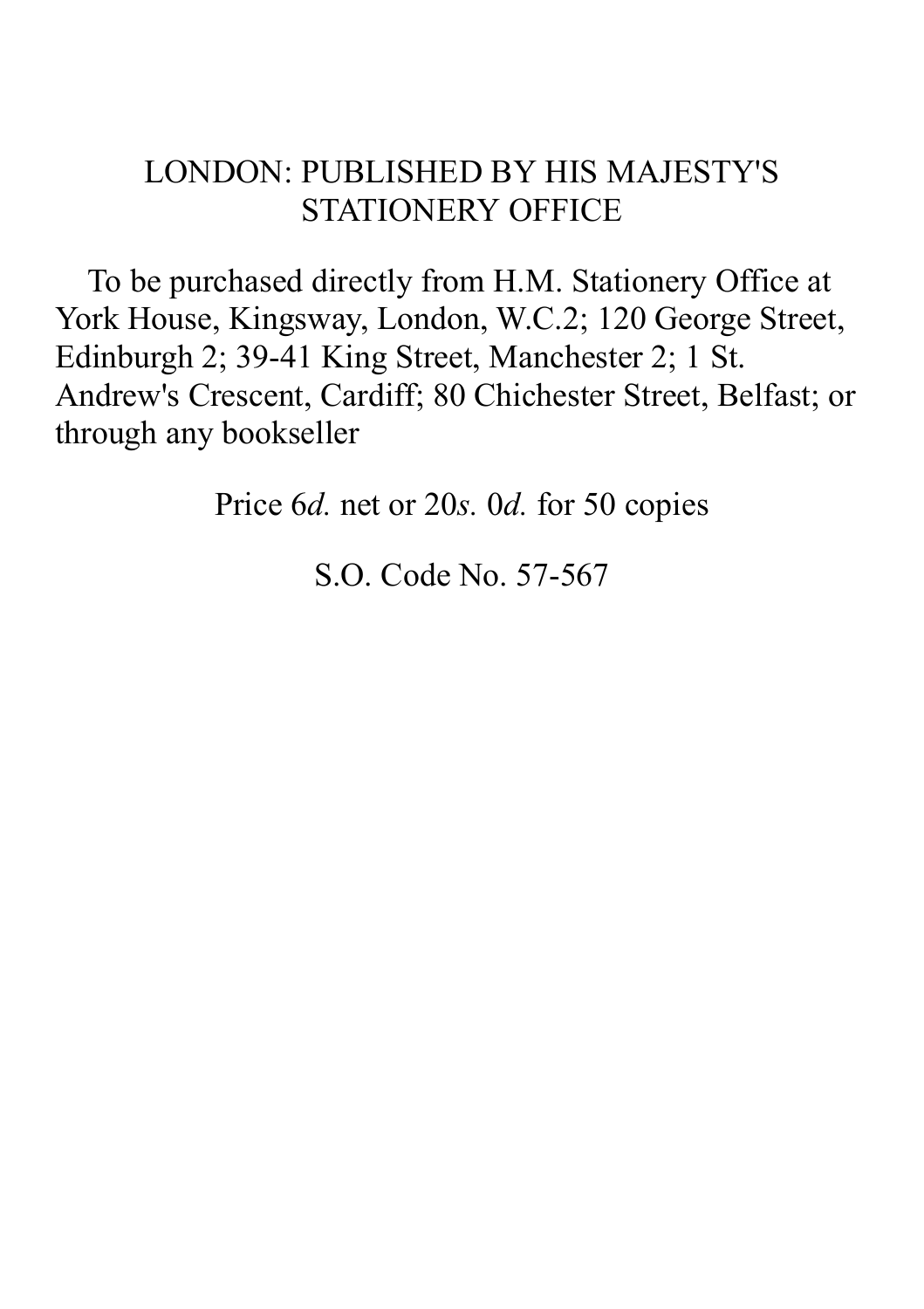

**FRANCE AND FLANDERS**

HIS MAJESTY THE KING, on May 29th 1940, sent the following message to the Commander-in-Chief, British